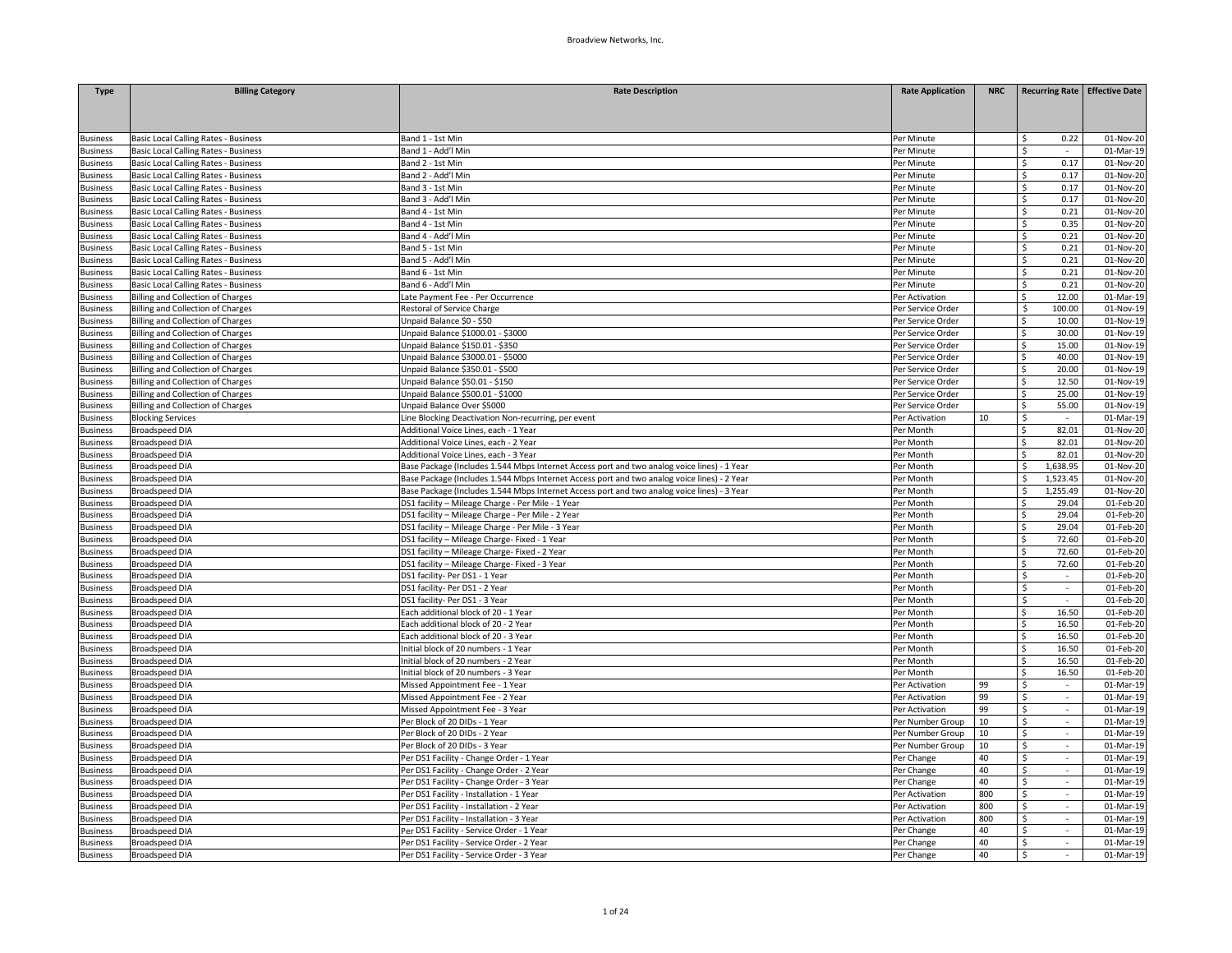| Toll Free Numbers, each - 1 Year<br><b>Broadspeed DIA</b><br>Per Month<br>20.46<br>01-Feb-20<br><b>Business</b><br><b>Broadspeed DIA</b><br>Per Month<br>20.46<br>01-Feb-20<br>Toll Free Numbers, each - 2 Year<br><b>Business</b><br><b>Broadspeed DIA</b><br>Toll Free Numbers, each - 3 Year<br>Per Month<br>Ś<br>20.46<br>01-Feb-20<br><b>Business</b><br>Broadspeed DIA - Usage<br>Local Calls - Per Minute - 1 Year<br>Per Minute<br>0.14<br>01-Nov-20<br><b>Business</b><br>Ŝ.<br>Broadspeed DIA - Usage<br>Local Calls - Per Minute - 2 Year<br>Ś<br>01-Nov-20<br><b>Business</b><br>Per Minute<br>0.14<br>Broadspeed DIA - Usage<br>Local Calls - Per Minute - 3 Year<br>\$<br>0.13<br>01-Nov-20<br><b>Business</b><br>Per Minute<br>100k Plan - 1 Year<br>$2,263.\overline{14}$<br>01-Feb-20<br><b>Business</b><br><b>Broadspeed Dynamic IP</b><br>Per Month<br>\$<br><b>Broadspeed Dynamic IP</b><br>100k Plan - 2 Year<br>1,906.74<br>01-Feb-20<br><b>Business</b><br>Per Month<br>Ś<br><b>Broadspeed Dynamic IP</b><br>100k Plan - 3 Year<br>Per Month<br>1,728.54<br>01-Feb-20<br><b>Business</b><br>Ś<br>1,127.94<br><b>Business</b><br><b>Broadspeed Dynamic IP</b><br>10k Plan - 1 Year<br>Per Month<br>\$<br>01-Feb-20<br><b>Broadspeed Dynamic IP</b><br>10k Plan - 2 Year<br>Per Month<br>\$<br>883.74<br>01-Feb-20<br><b>Business</b><br>817.74<br><b>Broadspeed Dynamic IP</b><br>10k Plan - 3 Year<br>Per Month<br>01-Feb-20<br><b>Business</b><br>Ś<br>25k Plan - 1 Year<br>1,477.74<br><b>Business</b><br><b>Broadspeed Dynamic IP</b><br>Per Month<br>Ś<br>01-Feb-20<br><b>Business</b><br><b>Broadspeed Dynamic IP</b><br>25k Plan - 2 Year<br>Per Month<br>Ŝ<br>1,209.78<br>01-Feb-20<br><b>Broadspeed Dynamic IP</b><br>25k Plan - 3 Year<br>Per Month<br>1,108.14<br>01-Feb-20<br><b>Business</b><br>Ś<br><b>Broadspeed Dynamic IP</b><br>50k Plan - 1 Year<br>Per Month<br>1,886.94<br>01-Feb-20<br><b>Business</b><br><b>Broadspeed Dynamic IP</b><br>50k Plan - 2 Year<br>Per Month<br>1,570.14<br>01-Feb-20<br><b>Business</b><br>Ŝ.<br>1,424.94<br>01-Feb-20<br><b>Business</b><br><b>Broadspeed Dynamic IP</b><br>50k Plan - 3 Year<br>Per Month<br>Ś<br><b>Broadspeed Dynamic IP</b><br>Additional Measured Rate Voice Lines, each - 1 Year<br>Per Month<br>48.41<br>01-Nov-20<br><b>Business</b><br><b>Broadspeed Dynamic IP</b><br>Additional Measured Rate Voice Lines, each - 2 Year<br>Per Month<br>46.10<br>01-Nov-20<br><b>Business</b><br>42.18<br>01-Nov-20<br><b>Business</b><br><b>Broadspeed Dynamic IP</b><br>Additional Measured Rate Voice Lines, each - 3 Year<br>Per Month<br>Ś.<br><b>Broadspeed Dynamic IP</b><br>Additional Voice Lines (10k, 25k, 50k, 100k Plan), each - 1 Year<br>Per Month<br>72.66<br>01-Nov-20<br><b>Business</b><br>Ś<br><b>Broadspeed Dynamic IP</b><br>Additional Voice Lines (10k, 25k, 50k, 100k Plan), each - 2 Year<br>Per Month<br>Ś<br>65.10<br>01-Nov-20<br><b>Business</b><br>Additional Voice Lines (10k, 25k, 50k, 100k Plan), each - 3 Year<br>Per Month<br>61.11<br>01-Nov-20<br><b>Business</b><br><b>Broadspeed Dynamic IP</b><br>Ś.<br>Ś<br><b>Broadspeed Dynamic IP</b><br>Denied/Missed Site SurveyApptmnt, per Occurrence - 1 Year<br>Per Service Order<br>99<br>01-Mar-19<br>99<br>\$<br><b>Broadspeed Dynamic IP</b><br>Denied/Missed Site SurveyApptmnt, per Occurrence - 2 Year<br>Per Service Order<br>01-Mar-19<br>$\sim$<br>99<br>01-Mar-19<br><b>Business</b><br><b>Broadspeed Dynamic IP</b><br>Denied/Missed Site SurveyApptmnt, per Occurrence - 3 Year<br>Per Service Order<br>\$<br>$\sim$<br>59.40<br><b>Broadspeed Dynamic IP</b><br>DS1 facility - Mileage Charge - Fixed - 1 Year<br>Per Month<br>Ś.<br>01-Feb-20<br><b>Business</b><br>DS1 facility - Mileage Charge - Fixed - 2 Year<br>Ś<br>59.40<br><b>Business</b><br><b>Broadspeed Dynamic IP</b><br>Per Month<br>01-Feb-20<br><b>Broadspeed Dynamic IP</b><br>DS1 facility - Mileage Charge - Fixed - 3 Year<br>Per Month<br>59.40<br>01-Feb-20<br><b>Business</b><br>Ś.<br>DS1 facility - Mileage Charge - Per Mile - 1 Year<br>26.40<br>01-Feb-20<br><b>Broadspeed Dynamic IP</b><br>Per Month<br>Ś<br><b>Business</b><br>Per Month<br>26.40<br>$\overline{01}$ -Feb-20<br><b>Broadspeed Dynamic IP</b><br>DS1 facility - Mileage Charge - Per Mile - 2 Year<br>Ś.<br><b>Business</b><br><b>Broadspeed Dynamic IP</b><br>DS1 facility - Mileage Charge - Per Mile - 3 Year<br>Per Month<br>26.40<br>01-Feb-20<br>Ś.<br>DS1 facility- Per DS1 - 1 Year<br>Ś<br><b>Broadspeed Dynamic IP</b><br>Per Month<br>01-Feb-20<br><b>Business</b><br><b>Broadspeed Dynamic IP</b><br>DS1 facility- Per DS1 - 2 Year<br>Per Month<br>Ś<br>01-Feb-20<br><b>Business</b><br>DS1 facility- Per DS1 - 3 Year<br>01-Feb-20<br><b>Broadspeed Dynamic IP</b><br>Per Month<br>\$<br>$\sim$<br>15.00<br>Each additional block of 20 - 1 Year<br>Per Month<br>01-Feb-20<br><b>Broadspeed Dynamic IP</b><br>Ś.<br><b>Business</b><br><b>Broadspeed Dynamic IP</b><br>Each additional block of 20 - 2 Year<br>Per Month<br>15.00<br>01-Feb-20<br><b>Business</b><br><b>Broadspeed Dynamic IP</b><br>Each additional block of 20 - 3 Year<br>Per Month<br>15.00<br>01-Feb-20<br><b>Business</b><br>Ś<br>15.00<br>Initial block of 20 numbers - 1 Year<br>Per Month<br>01-Feb-20<br>Business<br><b>Broadspeed Dynamic IP</b><br>Ś<br><b>Broadspeed Dynamic IP</b><br>Initial block of 20 numbers - 2 Year<br>Per Month<br>15.00<br>01-Feb-20<br><b>Business</b><br>Ś<br><b>Broadspeed Dynamic IP</b><br>Initial block of 20 numbers - 3 Year<br>Per Month<br>15.00<br>01-Feb-20<br><b>Business</b><br>1,118.04<br>01-Feb-20<br><b>Broadspeed Dynamic IP</b><br>Measured Rate - 1 Year<br>Per Month<br>Ś<br><b>Business</b><br><b>Broadspeed Dynamic IP</b><br>Measured Rate - 2 Year<br>Per Month<br>Ś<br>873.84<br>01-Feb-20<br><b>Business</b><br>807.84<br><b>Business</b><br><b>Broadspeed Dynamic IP</b><br>Measured Rate - 3 Year<br>Per Month<br>\$<br>01-Feb-20<br><b>Broadspeed Dynamic IP</b><br>Per DS1 Facility - Change Order - 1 Year<br>Per Service Order<br>40<br>\$<br>01-Mar-19<br><b>Business</b><br>01-Mar-19<br><b>Business</b><br><b>Broadspeed Dynamic IP</b><br>Per DS1 Facility - Change Order - 2 Year<br>Per Service Order<br>40<br>\$<br>$\sim$<br>40<br>01-Mar-19<br><b>Business</b><br><b>Broadspeed Dynamic IP</b><br>Per DS1 Facility - Change Order - 3 Year<br>Per Service Order<br>Ŝ.<br>$\sim$<br>Ś<br><b>Business</b><br><b>Broadspeed Dynamic IP</b><br>Per DS1 Facility - Installation - 1 Year<br>Per Service Order<br>800<br>01-Mar-19<br>Per DS1 Facility - Installation - 2 Year<br>Ś<br><b>Business</b><br><b>Broadspeed Dynamic IP</b><br>800<br>01-Mar-19<br>Per Service Order<br>$\sim$<br><b>Broadspeed Dynamic IP</b><br>Per DS1 Facility - Installation - 3 Year<br>800<br>Ś.<br>01-Mar-19<br><b>Business</b><br>Per Service Order<br>\$<br><b>Broadspeed Dynamic IP</b><br>Per DS1 Facility - Service Order - 1 Year<br>Per Service Order<br>40<br>01-Mar-19<br><b>Business</b><br><b>Broadspeed Dynamic IP</b><br>Per DS1 Facility - Service Order - 2 Year<br>Per Service Order<br>40<br>\$<br>01-Mar-19<br><b>Business</b><br>$\sim$<br><b>Broadspeed Dynamic IP</b><br>Per DS1 Facility - Service Order - 3 Year<br>Per Service Order<br>40<br>\$<br>01-Mar-19<br><b>Business</b><br><b>Broadspeed Dynamic IP</b><br>PRI Trunk Surcharge- Per trunk - 1 Year<br>Per Month<br>Ś<br>12.00<br>01-Feb-20<br><b>Business</b><br>PRI Trunk Surcharge- Per trunk - 2 Year<br>12.00<br><b>Business</b><br><b>Broadspeed Dynamic IP</b><br>Per Month<br>Ś.<br>01-Feb-20<br><b>Broadspeed Dynamic IP</b><br>PRI Trunk Surcharge- Per trunk - 3 Year<br>Per Month<br>12.00<br>01-Feb-20<br><b>Business</b><br><b>Broadspeed Dynamic IP</b><br>Regulated Portion Under This Tariff - 1 Year<br>Per Month<br>Ŝ.<br>1,102.80<br>01-Feb-20<br><b>Business</b><br><b>Broadspeed Dynamic IP</b><br>Regulated Portion Under This Tariff - 1 Year<br>Per Month<br>985.80<br>01-Feb-20<br><b>Business</b><br>Ś.<br><sub>S</sub> | <b>Type</b>     | <b>Billing Category</b>      | <b>Rate Description</b>                      | <b>Rate Application</b> | <b>NRC</b> | Recurring Rate Effective Date |           |
|-------------------------------------------------------------------------------------------------------------------------------------------------------------------------------------------------------------------------------------------------------------------------------------------------------------------------------------------------------------------------------------------------------------------------------------------------------------------------------------------------------------------------------------------------------------------------------------------------------------------------------------------------------------------------------------------------------------------------------------------------------------------------------------------------------------------------------------------------------------------------------------------------------------------------------------------------------------------------------------------------------------------------------------------------------------------------------------------------------------------------------------------------------------------------------------------------------------------------------------------------------------------------------------------------------------------------------------------------------------------------------------------------------------------------------------------------------------------------------------------------------------------------------------------------------------------------------------------------------------------------------------------------------------------------------------------------------------------------------------------------------------------------------------------------------------------------------------------------------------------------------------------------------------------------------------------------------------------------------------------------------------------------------------------------------------------------------------------------------------------------------------------------------------------------------------------------------------------------------------------------------------------------------------------------------------------------------------------------------------------------------------------------------------------------------------------------------------------------------------------------------------------------------------------------------------------------------------------------------------------------------------------------------------------------------------------------------------------------------------------------------------------------------------------------------------------------------------------------------------------------------------------------------------------------------------------------------------------------------------------------------------------------------------------------------------------------------------------------------------------------------------------------------------------------------------------------------------------------------------------------------------------------------------------------------------------------------------------------------------------------------------------------------------------------------------------------------------------------------------------------------------------------------------------------------------------------------------------------------------------------------------------------------------------------------------------------------------------------------------------------------------------------------------------------------------------------------------------------------------------------------------------------------------------------------------------------------------------------------------------------------------------------------------------------------------------------------------------------------------------------------------------------------------------------------------------------------------------------------------------------------------------------------------------------------------------------------------------------------------------------------------------------------------------------------------------------------------------------------------------------------------------------------------------------------------------------------------------------------------------------------------------------------------------------------------------------------------------------------------------------------------------------------------------------------------------------------------------------------------------------------------------------------------------------------------------------------------------------------------------------------------------------------------------------------------------------------------------------------------------------------------------------------------------------------------------------------------------------------------------------------------------------------------------------------------------------------------------------------------------------------------------------------------------------------------------------------------------------------------------------------------------------------------------------------------------------------------------------------------------------------------------------------------------------------------------------------------------------------------------------------------------------------------------------------------------------------------------------------------------------------------------------------------------------------------------------------------------------------------------------------------------------------------------------------------------------------------------------------------------------------------------------------------------------------------------------------------------------------------------------------------------------------------------------------------------------------------------------------------------------------------------------------------------------------------------------------------------------------------------------------------------------------------------------------------------------------------------------------------------------------------------------------------------------------------------------------------------------------------------------------------------------------------------------------------------------------------------------------------------------------------------------------------------------------------------------------------------------------------------------------------------------------------------------------------------------------------------------------------------------------------------------------------------------------------------------------------------------------------------------------------------------------------------------------------------------------------------------------------------------------------------------------------------------------------------------------------------------------------------------------------------------------------------------------------------------------------------------------------------------------------------------------------------------------------------------------------------------------------------------------------------------------------------------------------------------------------------------------------------------------------------------------------------------------------------------------------------------------------------------------------------------------------------------------------------------------------------------------------------------|-----------------|------------------------------|----------------------------------------------|-------------------------|------------|-------------------------------|-----------|
|                                                                                                                                                                                                                                                                                                                                                                                                                                                                                                                                                                                                                                                                                                                                                                                                                                                                                                                                                                                                                                                                                                                                                                                                                                                                                                                                                                                                                                                                                                                                                                                                                                                                                                                                                                                                                                                                                                                                                                                                                                                                                                                                                                                                                                                                                                                                                                                                                                                                                                                                                                                                                                                                                                                                                                                                                                                                                                                                                                                                                                                                                                                                                                                                                                                                                                                                                                                                                                                                                                                                                                                                                                                                                                                                                                                                                                                                                                                                                                                                                                                                                                                                                                                                                                                                                                                                                                                                                                                                                                                                                                                                                                                                                                                                                                                                                                                                                                                                                                                                                                                                                                                                                                                                                                                                                                                                                                                                                                                                                                                                                                                                                                                                                                                                                                                                                                                                                                                                                                                                                                                                                                                                                                                                                                                                                                                                                                                                                                                                                                                                                                                                                                                                                                                                                                                                                                                                                                                                                                                                                                                                                                                                                                                                                                                                                                                                                                                                                                                                                                                                                                                                                                                                                                                                                                                                                                                                                                                                                                                                                                                                                                                         |                 |                              |                                              |                         |            |                               |           |
|                                                                                                                                                                                                                                                                                                                                                                                                                                                                                                                                                                                                                                                                                                                                                                                                                                                                                                                                                                                                                                                                                                                                                                                                                                                                                                                                                                                                                                                                                                                                                                                                                                                                                                                                                                                                                                                                                                                                                                                                                                                                                                                                                                                                                                                                                                                                                                                                                                                                                                                                                                                                                                                                                                                                                                                                                                                                                                                                                                                                                                                                                                                                                                                                                                                                                                                                                                                                                                                                                                                                                                                                                                                                                                                                                                                                                                                                                                                                                                                                                                                                                                                                                                                                                                                                                                                                                                                                                                                                                                                                                                                                                                                                                                                                                                                                                                                                                                                                                                                                                                                                                                                                                                                                                                                                                                                                                                                                                                                                                                                                                                                                                                                                                                                                                                                                                                                                                                                                                                                                                                                                                                                                                                                                                                                                                                                                                                                                                                                                                                                                                                                                                                                                                                                                                                                                                                                                                                                                                                                                                                                                                                                                                                                                                                                                                                                                                                                                                                                                                                                                                                                                                                                                                                                                                                                                                                                                                                                                                                                                                                                                                                                         |                 |                              |                                              |                         |            |                               |           |
|                                                                                                                                                                                                                                                                                                                                                                                                                                                                                                                                                                                                                                                                                                                                                                                                                                                                                                                                                                                                                                                                                                                                                                                                                                                                                                                                                                                                                                                                                                                                                                                                                                                                                                                                                                                                                                                                                                                                                                                                                                                                                                                                                                                                                                                                                                                                                                                                                                                                                                                                                                                                                                                                                                                                                                                                                                                                                                                                                                                                                                                                                                                                                                                                                                                                                                                                                                                                                                                                                                                                                                                                                                                                                                                                                                                                                                                                                                                                                                                                                                                                                                                                                                                                                                                                                                                                                                                                                                                                                                                                                                                                                                                                                                                                                                                                                                                                                                                                                                                                                                                                                                                                                                                                                                                                                                                                                                                                                                                                                                                                                                                                                                                                                                                                                                                                                                                                                                                                                                                                                                                                                                                                                                                                                                                                                                                                                                                                                                                                                                                                                                                                                                                                                                                                                                                                                                                                                                                                                                                                                                                                                                                                                                                                                                                                                                                                                                                                                                                                                                                                                                                                                                                                                                                                                                                                                                                                                                                                                                                                                                                                                                                         |                 |                              |                                              |                         |            |                               |           |
|                                                                                                                                                                                                                                                                                                                                                                                                                                                                                                                                                                                                                                                                                                                                                                                                                                                                                                                                                                                                                                                                                                                                                                                                                                                                                                                                                                                                                                                                                                                                                                                                                                                                                                                                                                                                                                                                                                                                                                                                                                                                                                                                                                                                                                                                                                                                                                                                                                                                                                                                                                                                                                                                                                                                                                                                                                                                                                                                                                                                                                                                                                                                                                                                                                                                                                                                                                                                                                                                                                                                                                                                                                                                                                                                                                                                                                                                                                                                                                                                                                                                                                                                                                                                                                                                                                                                                                                                                                                                                                                                                                                                                                                                                                                                                                                                                                                                                                                                                                                                                                                                                                                                                                                                                                                                                                                                                                                                                                                                                                                                                                                                                                                                                                                                                                                                                                                                                                                                                                                                                                                                                                                                                                                                                                                                                                                                                                                                                                                                                                                                                                                                                                                                                                                                                                                                                                                                                                                                                                                                                                                                                                                                                                                                                                                                                                                                                                                                                                                                                                                                                                                                                                                                                                                                                                                                                                                                                                                                                                                                                                                                                                                         |                 |                              |                                              |                         |            |                               |           |
|                                                                                                                                                                                                                                                                                                                                                                                                                                                                                                                                                                                                                                                                                                                                                                                                                                                                                                                                                                                                                                                                                                                                                                                                                                                                                                                                                                                                                                                                                                                                                                                                                                                                                                                                                                                                                                                                                                                                                                                                                                                                                                                                                                                                                                                                                                                                                                                                                                                                                                                                                                                                                                                                                                                                                                                                                                                                                                                                                                                                                                                                                                                                                                                                                                                                                                                                                                                                                                                                                                                                                                                                                                                                                                                                                                                                                                                                                                                                                                                                                                                                                                                                                                                                                                                                                                                                                                                                                                                                                                                                                                                                                                                                                                                                                                                                                                                                                                                                                                                                                                                                                                                                                                                                                                                                                                                                                                                                                                                                                                                                                                                                                                                                                                                                                                                                                                                                                                                                                                                                                                                                                                                                                                                                                                                                                                                                                                                                                                                                                                                                                                                                                                                                                                                                                                                                                                                                                                                                                                                                                                                                                                                                                                                                                                                                                                                                                                                                                                                                                                                                                                                                                                                                                                                                                                                                                                                                                                                                                                                                                                                                                                                         |                 |                              |                                              |                         |            |                               |           |
|                                                                                                                                                                                                                                                                                                                                                                                                                                                                                                                                                                                                                                                                                                                                                                                                                                                                                                                                                                                                                                                                                                                                                                                                                                                                                                                                                                                                                                                                                                                                                                                                                                                                                                                                                                                                                                                                                                                                                                                                                                                                                                                                                                                                                                                                                                                                                                                                                                                                                                                                                                                                                                                                                                                                                                                                                                                                                                                                                                                                                                                                                                                                                                                                                                                                                                                                                                                                                                                                                                                                                                                                                                                                                                                                                                                                                                                                                                                                                                                                                                                                                                                                                                                                                                                                                                                                                                                                                                                                                                                                                                                                                                                                                                                                                                                                                                                                                                                                                                                                                                                                                                                                                                                                                                                                                                                                                                                                                                                                                                                                                                                                                                                                                                                                                                                                                                                                                                                                                                                                                                                                                                                                                                                                                                                                                                                                                                                                                                                                                                                                                                                                                                                                                                                                                                                                                                                                                                                                                                                                                                                                                                                                                                                                                                                                                                                                                                                                                                                                                                                                                                                                                                                                                                                                                                                                                                                                                                                                                                                                                                                                                                                         |                 |                              |                                              |                         |            |                               |           |
|                                                                                                                                                                                                                                                                                                                                                                                                                                                                                                                                                                                                                                                                                                                                                                                                                                                                                                                                                                                                                                                                                                                                                                                                                                                                                                                                                                                                                                                                                                                                                                                                                                                                                                                                                                                                                                                                                                                                                                                                                                                                                                                                                                                                                                                                                                                                                                                                                                                                                                                                                                                                                                                                                                                                                                                                                                                                                                                                                                                                                                                                                                                                                                                                                                                                                                                                                                                                                                                                                                                                                                                                                                                                                                                                                                                                                                                                                                                                                                                                                                                                                                                                                                                                                                                                                                                                                                                                                                                                                                                                                                                                                                                                                                                                                                                                                                                                                                                                                                                                                                                                                                                                                                                                                                                                                                                                                                                                                                                                                                                                                                                                                                                                                                                                                                                                                                                                                                                                                                                                                                                                                                                                                                                                                                                                                                                                                                                                                                                                                                                                                                                                                                                                                                                                                                                                                                                                                                                                                                                                                                                                                                                                                                                                                                                                                                                                                                                                                                                                                                                                                                                                                                                                                                                                                                                                                                                                                                                                                                                                                                                                                                                         |                 |                              |                                              |                         |            |                               |           |
|                                                                                                                                                                                                                                                                                                                                                                                                                                                                                                                                                                                                                                                                                                                                                                                                                                                                                                                                                                                                                                                                                                                                                                                                                                                                                                                                                                                                                                                                                                                                                                                                                                                                                                                                                                                                                                                                                                                                                                                                                                                                                                                                                                                                                                                                                                                                                                                                                                                                                                                                                                                                                                                                                                                                                                                                                                                                                                                                                                                                                                                                                                                                                                                                                                                                                                                                                                                                                                                                                                                                                                                                                                                                                                                                                                                                                                                                                                                                                                                                                                                                                                                                                                                                                                                                                                                                                                                                                                                                                                                                                                                                                                                                                                                                                                                                                                                                                                                                                                                                                                                                                                                                                                                                                                                                                                                                                                                                                                                                                                                                                                                                                                                                                                                                                                                                                                                                                                                                                                                                                                                                                                                                                                                                                                                                                                                                                                                                                                                                                                                                                                                                                                                                                                                                                                                                                                                                                                                                                                                                                                                                                                                                                                                                                                                                                                                                                                                                                                                                                                                                                                                                                                                                                                                                                                                                                                                                                                                                                                                                                                                                                                                         |                 |                              |                                              |                         |            |                               |           |
|                                                                                                                                                                                                                                                                                                                                                                                                                                                                                                                                                                                                                                                                                                                                                                                                                                                                                                                                                                                                                                                                                                                                                                                                                                                                                                                                                                                                                                                                                                                                                                                                                                                                                                                                                                                                                                                                                                                                                                                                                                                                                                                                                                                                                                                                                                                                                                                                                                                                                                                                                                                                                                                                                                                                                                                                                                                                                                                                                                                                                                                                                                                                                                                                                                                                                                                                                                                                                                                                                                                                                                                                                                                                                                                                                                                                                                                                                                                                                                                                                                                                                                                                                                                                                                                                                                                                                                                                                                                                                                                                                                                                                                                                                                                                                                                                                                                                                                                                                                                                                                                                                                                                                                                                                                                                                                                                                                                                                                                                                                                                                                                                                                                                                                                                                                                                                                                                                                                                                                                                                                                                                                                                                                                                                                                                                                                                                                                                                                                                                                                                                                                                                                                                                                                                                                                                                                                                                                                                                                                                                                                                                                                                                                                                                                                                                                                                                                                                                                                                                                                                                                                                                                                                                                                                                                                                                                                                                                                                                                                                                                                                                                                         |                 |                              |                                              |                         |            |                               |           |
|                                                                                                                                                                                                                                                                                                                                                                                                                                                                                                                                                                                                                                                                                                                                                                                                                                                                                                                                                                                                                                                                                                                                                                                                                                                                                                                                                                                                                                                                                                                                                                                                                                                                                                                                                                                                                                                                                                                                                                                                                                                                                                                                                                                                                                                                                                                                                                                                                                                                                                                                                                                                                                                                                                                                                                                                                                                                                                                                                                                                                                                                                                                                                                                                                                                                                                                                                                                                                                                                                                                                                                                                                                                                                                                                                                                                                                                                                                                                                                                                                                                                                                                                                                                                                                                                                                                                                                                                                                                                                                                                                                                                                                                                                                                                                                                                                                                                                                                                                                                                                                                                                                                                                                                                                                                                                                                                                                                                                                                                                                                                                                                                                                                                                                                                                                                                                                                                                                                                                                                                                                                                                                                                                                                                                                                                                                                                                                                                                                                                                                                                                                                                                                                                                                                                                                                                                                                                                                                                                                                                                                                                                                                                                                                                                                                                                                                                                                                                                                                                                                                                                                                                                                                                                                                                                                                                                                                                                                                                                                                                                                                                                                                         |                 |                              |                                              |                         |            |                               |           |
|                                                                                                                                                                                                                                                                                                                                                                                                                                                                                                                                                                                                                                                                                                                                                                                                                                                                                                                                                                                                                                                                                                                                                                                                                                                                                                                                                                                                                                                                                                                                                                                                                                                                                                                                                                                                                                                                                                                                                                                                                                                                                                                                                                                                                                                                                                                                                                                                                                                                                                                                                                                                                                                                                                                                                                                                                                                                                                                                                                                                                                                                                                                                                                                                                                                                                                                                                                                                                                                                                                                                                                                                                                                                                                                                                                                                                                                                                                                                                                                                                                                                                                                                                                                                                                                                                                                                                                                                                                                                                                                                                                                                                                                                                                                                                                                                                                                                                                                                                                                                                                                                                                                                                                                                                                                                                                                                                                                                                                                                                                                                                                                                                                                                                                                                                                                                                                                                                                                                                                                                                                                                                                                                                                                                                                                                                                                                                                                                                                                                                                                                                                                                                                                                                                                                                                                                                                                                                                                                                                                                                                                                                                                                                                                                                                                                                                                                                                                                                                                                                                                                                                                                                                                                                                                                                                                                                                                                                                                                                                                                                                                                                                                         |                 |                              |                                              |                         |            |                               |           |
|                                                                                                                                                                                                                                                                                                                                                                                                                                                                                                                                                                                                                                                                                                                                                                                                                                                                                                                                                                                                                                                                                                                                                                                                                                                                                                                                                                                                                                                                                                                                                                                                                                                                                                                                                                                                                                                                                                                                                                                                                                                                                                                                                                                                                                                                                                                                                                                                                                                                                                                                                                                                                                                                                                                                                                                                                                                                                                                                                                                                                                                                                                                                                                                                                                                                                                                                                                                                                                                                                                                                                                                                                                                                                                                                                                                                                                                                                                                                                                                                                                                                                                                                                                                                                                                                                                                                                                                                                                                                                                                                                                                                                                                                                                                                                                                                                                                                                                                                                                                                                                                                                                                                                                                                                                                                                                                                                                                                                                                                                                                                                                                                                                                                                                                                                                                                                                                                                                                                                                                                                                                                                                                                                                                                                                                                                                                                                                                                                                                                                                                                                                                                                                                                                                                                                                                                                                                                                                                                                                                                                                                                                                                                                                                                                                                                                                                                                                                                                                                                                                                                                                                                                                                                                                                                                                                                                                                                                                                                                                                                                                                                                                                         |                 |                              |                                              |                         |            |                               |           |
|                                                                                                                                                                                                                                                                                                                                                                                                                                                                                                                                                                                                                                                                                                                                                                                                                                                                                                                                                                                                                                                                                                                                                                                                                                                                                                                                                                                                                                                                                                                                                                                                                                                                                                                                                                                                                                                                                                                                                                                                                                                                                                                                                                                                                                                                                                                                                                                                                                                                                                                                                                                                                                                                                                                                                                                                                                                                                                                                                                                                                                                                                                                                                                                                                                                                                                                                                                                                                                                                                                                                                                                                                                                                                                                                                                                                                                                                                                                                                                                                                                                                                                                                                                                                                                                                                                                                                                                                                                                                                                                                                                                                                                                                                                                                                                                                                                                                                                                                                                                                                                                                                                                                                                                                                                                                                                                                                                                                                                                                                                                                                                                                                                                                                                                                                                                                                                                                                                                                                                                                                                                                                                                                                                                                                                                                                                                                                                                                                                                                                                                                                                                                                                                                                                                                                                                                                                                                                                                                                                                                                                                                                                                                                                                                                                                                                                                                                                                                                                                                                                                                                                                                                                                                                                                                                                                                                                                                                                                                                                                                                                                                                                                         |                 |                              |                                              |                         |            |                               |           |
|                                                                                                                                                                                                                                                                                                                                                                                                                                                                                                                                                                                                                                                                                                                                                                                                                                                                                                                                                                                                                                                                                                                                                                                                                                                                                                                                                                                                                                                                                                                                                                                                                                                                                                                                                                                                                                                                                                                                                                                                                                                                                                                                                                                                                                                                                                                                                                                                                                                                                                                                                                                                                                                                                                                                                                                                                                                                                                                                                                                                                                                                                                                                                                                                                                                                                                                                                                                                                                                                                                                                                                                                                                                                                                                                                                                                                                                                                                                                                                                                                                                                                                                                                                                                                                                                                                                                                                                                                                                                                                                                                                                                                                                                                                                                                                                                                                                                                                                                                                                                                                                                                                                                                                                                                                                                                                                                                                                                                                                                                                                                                                                                                                                                                                                                                                                                                                                                                                                                                                                                                                                                                                                                                                                                                                                                                                                                                                                                                                                                                                                                                                                                                                                                                                                                                                                                                                                                                                                                                                                                                                                                                                                                                                                                                                                                                                                                                                                                                                                                                                                                                                                                                                                                                                                                                                                                                                                                                                                                                                                                                                                                                                                         |                 |                              |                                              |                         |            |                               |           |
|                                                                                                                                                                                                                                                                                                                                                                                                                                                                                                                                                                                                                                                                                                                                                                                                                                                                                                                                                                                                                                                                                                                                                                                                                                                                                                                                                                                                                                                                                                                                                                                                                                                                                                                                                                                                                                                                                                                                                                                                                                                                                                                                                                                                                                                                                                                                                                                                                                                                                                                                                                                                                                                                                                                                                                                                                                                                                                                                                                                                                                                                                                                                                                                                                                                                                                                                                                                                                                                                                                                                                                                                                                                                                                                                                                                                                                                                                                                                                                                                                                                                                                                                                                                                                                                                                                                                                                                                                                                                                                                                                                                                                                                                                                                                                                                                                                                                                                                                                                                                                                                                                                                                                                                                                                                                                                                                                                                                                                                                                                                                                                                                                                                                                                                                                                                                                                                                                                                                                                                                                                                                                                                                                                                                                                                                                                                                                                                                                                                                                                                                                                                                                                                                                                                                                                                                                                                                                                                                                                                                                                                                                                                                                                                                                                                                                                                                                                                                                                                                                                                                                                                                                                                                                                                                                                                                                                                                                                                                                                                                                                                                                                                         |                 |                              |                                              |                         |            |                               |           |
|                                                                                                                                                                                                                                                                                                                                                                                                                                                                                                                                                                                                                                                                                                                                                                                                                                                                                                                                                                                                                                                                                                                                                                                                                                                                                                                                                                                                                                                                                                                                                                                                                                                                                                                                                                                                                                                                                                                                                                                                                                                                                                                                                                                                                                                                                                                                                                                                                                                                                                                                                                                                                                                                                                                                                                                                                                                                                                                                                                                                                                                                                                                                                                                                                                                                                                                                                                                                                                                                                                                                                                                                                                                                                                                                                                                                                                                                                                                                                                                                                                                                                                                                                                                                                                                                                                                                                                                                                                                                                                                                                                                                                                                                                                                                                                                                                                                                                                                                                                                                                                                                                                                                                                                                                                                                                                                                                                                                                                                                                                                                                                                                                                                                                                                                                                                                                                                                                                                                                                                                                                                                                                                                                                                                                                                                                                                                                                                                                                                                                                                                                                                                                                                                                                                                                                                                                                                                                                                                                                                                                                                                                                                                                                                                                                                                                                                                                                                                                                                                                                                                                                                                                                                                                                                                                                                                                                                                                                                                                                                                                                                                                                                         |                 |                              |                                              |                         |            |                               |           |
|                                                                                                                                                                                                                                                                                                                                                                                                                                                                                                                                                                                                                                                                                                                                                                                                                                                                                                                                                                                                                                                                                                                                                                                                                                                                                                                                                                                                                                                                                                                                                                                                                                                                                                                                                                                                                                                                                                                                                                                                                                                                                                                                                                                                                                                                                                                                                                                                                                                                                                                                                                                                                                                                                                                                                                                                                                                                                                                                                                                                                                                                                                                                                                                                                                                                                                                                                                                                                                                                                                                                                                                                                                                                                                                                                                                                                                                                                                                                                                                                                                                                                                                                                                                                                                                                                                                                                                                                                                                                                                                                                                                                                                                                                                                                                                                                                                                                                                                                                                                                                                                                                                                                                                                                                                                                                                                                                                                                                                                                                                                                                                                                                                                                                                                                                                                                                                                                                                                                                                                                                                                                                                                                                                                                                                                                                                                                                                                                                                                                                                                                                                                                                                                                                                                                                                                                                                                                                                                                                                                                                                                                                                                                                                                                                                                                                                                                                                                                                                                                                                                                                                                                                                                                                                                                                                                                                                                                                                                                                                                                                                                                                                                         |                 |                              |                                              |                         |            |                               |           |
|                                                                                                                                                                                                                                                                                                                                                                                                                                                                                                                                                                                                                                                                                                                                                                                                                                                                                                                                                                                                                                                                                                                                                                                                                                                                                                                                                                                                                                                                                                                                                                                                                                                                                                                                                                                                                                                                                                                                                                                                                                                                                                                                                                                                                                                                                                                                                                                                                                                                                                                                                                                                                                                                                                                                                                                                                                                                                                                                                                                                                                                                                                                                                                                                                                                                                                                                                                                                                                                                                                                                                                                                                                                                                                                                                                                                                                                                                                                                                                                                                                                                                                                                                                                                                                                                                                                                                                                                                                                                                                                                                                                                                                                                                                                                                                                                                                                                                                                                                                                                                                                                                                                                                                                                                                                                                                                                                                                                                                                                                                                                                                                                                                                                                                                                                                                                                                                                                                                                                                                                                                                                                                                                                                                                                                                                                                                                                                                                                                                                                                                                                                                                                                                                                                                                                                                                                                                                                                                                                                                                                                                                                                                                                                                                                                                                                                                                                                                                                                                                                                                                                                                                                                                                                                                                                                                                                                                                                                                                                                                                                                                                                                                         |                 |                              |                                              |                         |            |                               |           |
|                                                                                                                                                                                                                                                                                                                                                                                                                                                                                                                                                                                                                                                                                                                                                                                                                                                                                                                                                                                                                                                                                                                                                                                                                                                                                                                                                                                                                                                                                                                                                                                                                                                                                                                                                                                                                                                                                                                                                                                                                                                                                                                                                                                                                                                                                                                                                                                                                                                                                                                                                                                                                                                                                                                                                                                                                                                                                                                                                                                                                                                                                                                                                                                                                                                                                                                                                                                                                                                                                                                                                                                                                                                                                                                                                                                                                                                                                                                                                                                                                                                                                                                                                                                                                                                                                                                                                                                                                                                                                                                                                                                                                                                                                                                                                                                                                                                                                                                                                                                                                                                                                                                                                                                                                                                                                                                                                                                                                                                                                                                                                                                                                                                                                                                                                                                                                                                                                                                                                                                                                                                                                                                                                                                                                                                                                                                                                                                                                                                                                                                                                                                                                                                                                                                                                                                                                                                                                                                                                                                                                                                                                                                                                                                                                                                                                                                                                                                                                                                                                                                                                                                                                                                                                                                                                                                                                                                                                                                                                                                                                                                                                                                         |                 |                              |                                              |                         |            |                               |           |
|                                                                                                                                                                                                                                                                                                                                                                                                                                                                                                                                                                                                                                                                                                                                                                                                                                                                                                                                                                                                                                                                                                                                                                                                                                                                                                                                                                                                                                                                                                                                                                                                                                                                                                                                                                                                                                                                                                                                                                                                                                                                                                                                                                                                                                                                                                                                                                                                                                                                                                                                                                                                                                                                                                                                                                                                                                                                                                                                                                                                                                                                                                                                                                                                                                                                                                                                                                                                                                                                                                                                                                                                                                                                                                                                                                                                                                                                                                                                                                                                                                                                                                                                                                                                                                                                                                                                                                                                                                                                                                                                                                                                                                                                                                                                                                                                                                                                                                                                                                                                                                                                                                                                                                                                                                                                                                                                                                                                                                                                                                                                                                                                                                                                                                                                                                                                                                                                                                                                                                                                                                                                                                                                                                                                                                                                                                                                                                                                                                                                                                                                                                                                                                                                                                                                                                                                                                                                                                                                                                                                                                                                                                                                                                                                                                                                                                                                                                                                                                                                                                                                                                                                                                                                                                                                                                                                                                                                                                                                                                                                                                                                                                                         |                 |                              |                                              |                         |            |                               |           |
|                                                                                                                                                                                                                                                                                                                                                                                                                                                                                                                                                                                                                                                                                                                                                                                                                                                                                                                                                                                                                                                                                                                                                                                                                                                                                                                                                                                                                                                                                                                                                                                                                                                                                                                                                                                                                                                                                                                                                                                                                                                                                                                                                                                                                                                                                                                                                                                                                                                                                                                                                                                                                                                                                                                                                                                                                                                                                                                                                                                                                                                                                                                                                                                                                                                                                                                                                                                                                                                                                                                                                                                                                                                                                                                                                                                                                                                                                                                                                                                                                                                                                                                                                                                                                                                                                                                                                                                                                                                                                                                                                                                                                                                                                                                                                                                                                                                                                                                                                                                                                                                                                                                                                                                                                                                                                                                                                                                                                                                                                                                                                                                                                                                                                                                                                                                                                                                                                                                                                                                                                                                                                                                                                                                                                                                                                                                                                                                                                                                                                                                                                                                                                                                                                                                                                                                                                                                                                                                                                                                                                                                                                                                                                                                                                                                                                                                                                                                                                                                                                                                                                                                                                                                                                                                                                                                                                                                                                                                                                                                                                                                                                                                         |                 |                              |                                              |                         |            |                               |           |
|                                                                                                                                                                                                                                                                                                                                                                                                                                                                                                                                                                                                                                                                                                                                                                                                                                                                                                                                                                                                                                                                                                                                                                                                                                                                                                                                                                                                                                                                                                                                                                                                                                                                                                                                                                                                                                                                                                                                                                                                                                                                                                                                                                                                                                                                                                                                                                                                                                                                                                                                                                                                                                                                                                                                                                                                                                                                                                                                                                                                                                                                                                                                                                                                                                                                                                                                                                                                                                                                                                                                                                                                                                                                                                                                                                                                                                                                                                                                                                                                                                                                                                                                                                                                                                                                                                                                                                                                                                                                                                                                                                                                                                                                                                                                                                                                                                                                                                                                                                                                                                                                                                                                                                                                                                                                                                                                                                                                                                                                                                                                                                                                                                                                                                                                                                                                                                                                                                                                                                                                                                                                                                                                                                                                                                                                                                                                                                                                                                                                                                                                                                                                                                                                                                                                                                                                                                                                                                                                                                                                                                                                                                                                                                                                                                                                                                                                                                                                                                                                                                                                                                                                                                                                                                                                                                                                                                                                                                                                                                                                                                                                                                                         |                 |                              |                                              |                         |            |                               |           |
|                                                                                                                                                                                                                                                                                                                                                                                                                                                                                                                                                                                                                                                                                                                                                                                                                                                                                                                                                                                                                                                                                                                                                                                                                                                                                                                                                                                                                                                                                                                                                                                                                                                                                                                                                                                                                                                                                                                                                                                                                                                                                                                                                                                                                                                                                                                                                                                                                                                                                                                                                                                                                                                                                                                                                                                                                                                                                                                                                                                                                                                                                                                                                                                                                                                                                                                                                                                                                                                                                                                                                                                                                                                                                                                                                                                                                                                                                                                                                                                                                                                                                                                                                                                                                                                                                                                                                                                                                                                                                                                                                                                                                                                                                                                                                                                                                                                                                                                                                                                                                                                                                                                                                                                                                                                                                                                                                                                                                                                                                                                                                                                                                                                                                                                                                                                                                                                                                                                                                                                                                                                                                                                                                                                                                                                                                                                                                                                                                                                                                                                                                                                                                                                                                                                                                                                                                                                                                                                                                                                                                                                                                                                                                                                                                                                                                                                                                                                                                                                                                                                                                                                                                                                                                                                                                                                                                                                                                                                                                                                                                                                                                                                         |                 |                              |                                              |                         |            |                               |           |
|                                                                                                                                                                                                                                                                                                                                                                                                                                                                                                                                                                                                                                                                                                                                                                                                                                                                                                                                                                                                                                                                                                                                                                                                                                                                                                                                                                                                                                                                                                                                                                                                                                                                                                                                                                                                                                                                                                                                                                                                                                                                                                                                                                                                                                                                                                                                                                                                                                                                                                                                                                                                                                                                                                                                                                                                                                                                                                                                                                                                                                                                                                                                                                                                                                                                                                                                                                                                                                                                                                                                                                                                                                                                                                                                                                                                                                                                                                                                                                                                                                                                                                                                                                                                                                                                                                                                                                                                                                                                                                                                                                                                                                                                                                                                                                                                                                                                                                                                                                                                                                                                                                                                                                                                                                                                                                                                                                                                                                                                                                                                                                                                                                                                                                                                                                                                                                                                                                                                                                                                                                                                                                                                                                                                                                                                                                                                                                                                                                                                                                                                                                                                                                                                                                                                                                                                                                                                                                                                                                                                                                                                                                                                                                                                                                                                                                                                                                                                                                                                                                                                                                                                                                                                                                                                                                                                                                                                                                                                                                                                                                                                                                                         |                 |                              |                                              |                         |            |                               |           |
|                                                                                                                                                                                                                                                                                                                                                                                                                                                                                                                                                                                                                                                                                                                                                                                                                                                                                                                                                                                                                                                                                                                                                                                                                                                                                                                                                                                                                                                                                                                                                                                                                                                                                                                                                                                                                                                                                                                                                                                                                                                                                                                                                                                                                                                                                                                                                                                                                                                                                                                                                                                                                                                                                                                                                                                                                                                                                                                                                                                                                                                                                                                                                                                                                                                                                                                                                                                                                                                                                                                                                                                                                                                                                                                                                                                                                                                                                                                                                                                                                                                                                                                                                                                                                                                                                                                                                                                                                                                                                                                                                                                                                                                                                                                                                                                                                                                                                                                                                                                                                                                                                                                                                                                                                                                                                                                                                                                                                                                                                                                                                                                                                                                                                                                                                                                                                                                                                                                                                                                                                                                                                                                                                                                                                                                                                                                                                                                                                                                                                                                                                                                                                                                                                                                                                                                                                                                                                                                                                                                                                                                                                                                                                                                                                                                                                                                                                                                                                                                                                                                                                                                                                                                                                                                                                                                                                                                                                                                                                                                                                                                                                                                         |                 |                              |                                              |                         |            |                               |           |
|                                                                                                                                                                                                                                                                                                                                                                                                                                                                                                                                                                                                                                                                                                                                                                                                                                                                                                                                                                                                                                                                                                                                                                                                                                                                                                                                                                                                                                                                                                                                                                                                                                                                                                                                                                                                                                                                                                                                                                                                                                                                                                                                                                                                                                                                                                                                                                                                                                                                                                                                                                                                                                                                                                                                                                                                                                                                                                                                                                                                                                                                                                                                                                                                                                                                                                                                                                                                                                                                                                                                                                                                                                                                                                                                                                                                                                                                                                                                                                                                                                                                                                                                                                                                                                                                                                                                                                                                                                                                                                                                                                                                                                                                                                                                                                                                                                                                                                                                                                                                                                                                                                                                                                                                                                                                                                                                                                                                                                                                                                                                                                                                                                                                                                                                                                                                                                                                                                                                                                                                                                                                                                                                                                                                                                                                                                                                                                                                                                                                                                                                                                                                                                                                                                                                                                                                                                                                                                                                                                                                                                                                                                                                                                                                                                                                                                                                                                                                                                                                                                                                                                                                                                                                                                                                                                                                                                                                                                                                                                                                                                                                                                                         |                 |                              |                                              |                         |            |                               |           |
|                                                                                                                                                                                                                                                                                                                                                                                                                                                                                                                                                                                                                                                                                                                                                                                                                                                                                                                                                                                                                                                                                                                                                                                                                                                                                                                                                                                                                                                                                                                                                                                                                                                                                                                                                                                                                                                                                                                                                                                                                                                                                                                                                                                                                                                                                                                                                                                                                                                                                                                                                                                                                                                                                                                                                                                                                                                                                                                                                                                                                                                                                                                                                                                                                                                                                                                                                                                                                                                                                                                                                                                                                                                                                                                                                                                                                                                                                                                                                                                                                                                                                                                                                                                                                                                                                                                                                                                                                                                                                                                                                                                                                                                                                                                                                                                                                                                                                                                                                                                                                                                                                                                                                                                                                                                                                                                                                                                                                                                                                                                                                                                                                                                                                                                                                                                                                                                                                                                                                                                                                                                                                                                                                                                                                                                                                                                                                                                                                                                                                                                                                                                                                                                                                                                                                                                                                                                                                                                                                                                                                                                                                                                                                                                                                                                                                                                                                                                                                                                                                                                                                                                                                                                                                                                                                                                                                                                                                                                                                                                                                                                                                                                         |                 |                              |                                              |                         |            |                               |           |
|                                                                                                                                                                                                                                                                                                                                                                                                                                                                                                                                                                                                                                                                                                                                                                                                                                                                                                                                                                                                                                                                                                                                                                                                                                                                                                                                                                                                                                                                                                                                                                                                                                                                                                                                                                                                                                                                                                                                                                                                                                                                                                                                                                                                                                                                                                                                                                                                                                                                                                                                                                                                                                                                                                                                                                                                                                                                                                                                                                                                                                                                                                                                                                                                                                                                                                                                                                                                                                                                                                                                                                                                                                                                                                                                                                                                                                                                                                                                                                                                                                                                                                                                                                                                                                                                                                                                                                                                                                                                                                                                                                                                                                                                                                                                                                                                                                                                                                                                                                                                                                                                                                                                                                                                                                                                                                                                                                                                                                                                                                                                                                                                                                                                                                                                                                                                                                                                                                                                                                                                                                                                                                                                                                                                                                                                                                                                                                                                                                                                                                                                                                                                                                                                                                                                                                                                                                                                                                                                                                                                                                                                                                                                                                                                                                                                                                                                                                                                                                                                                                                                                                                                                                                                                                                                                                                                                                                                                                                                                                                                                                                                                                                         | <b>Business</b> |                              |                                              |                         |            |                               |           |
|                                                                                                                                                                                                                                                                                                                                                                                                                                                                                                                                                                                                                                                                                                                                                                                                                                                                                                                                                                                                                                                                                                                                                                                                                                                                                                                                                                                                                                                                                                                                                                                                                                                                                                                                                                                                                                                                                                                                                                                                                                                                                                                                                                                                                                                                                                                                                                                                                                                                                                                                                                                                                                                                                                                                                                                                                                                                                                                                                                                                                                                                                                                                                                                                                                                                                                                                                                                                                                                                                                                                                                                                                                                                                                                                                                                                                                                                                                                                                                                                                                                                                                                                                                                                                                                                                                                                                                                                                                                                                                                                                                                                                                                                                                                                                                                                                                                                                                                                                                                                                                                                                                                                                                                                                                                                                                                                                                                                                                                                                                                                                                                                                                                                                                                                                                                                                                                                                                                                                                                                                                                                                                                                                                                                                                                                                                                                                                                                                                                                                                                                                                                                                                                                                                                                                                                                                                                                                                                                                                                                                                                                                                                                                                                                                                                                                                                                                                                                                                                                                                                                                                                                                                                                                                                                                                                                                                                                                                                                                                                                                                                                                                                         | <b>Business</b> |                              |                                              |                         |            |                               |           |
|                                                                                                                                                                                                                                                                                                                                                                                                                                                                                                                                                                                                                                                                                                                                                                                                                                                                                                                                                                                                                                                                                                                                                                                                                                                                                                                                                                                                                                                                                                                                                                                                                                                                                                                                                                                                                                                                                                                                                                                                                                                                                                                                                                                                                                                                                                                                                                                                                                                                                                                                                                                                                                                                                                                                                                                                                                                                                                                                                                                                                                                                                                                                                                                                                                                                                                                                                                                                                                                                                                                                                                                                                                                                                                                                                                                                                                                                                                                                                                                                                                                                                                                                                                                                                                                                                                                                                                                                                                                                                                                                                                                                                                                                                                                                                                                                                                                                                                                                                                                                                                                                                                                                                                                                                                                                                                                                                                                                                                                                                                                                                                                                                                                                                                                                                                                                                                                                                                                                                                                                                                                                                                                                                                                                                                                                                                                                                                                                                                                                                                                                                                                                                                                                                                                                                                                                                                                                                                                                                                                                                                                                                                                                                                                                                                                                                                                                                                                                                                                                                                                                                                                                                                                                                                                                                                                                                                                                                                                                                                                                                                                                                                                         |                 |                              |                                              |                         |            |                               |           |
|                                                                                                                                                                                                                                                                                                                                                                                                                                                                                                                                                                                                                                                                                                                                                                                                                                                                                                                                                                                                                                                                                                                                                                                                                                                                                                                                                                                                                                                                                                                                                                                                                                                                                                                                                                                                                                                                                                                                                                                                                                                                                                                                                                                                                                                                                                                                                                                                                                                                                                                                                                                                                                                                                                                                                                                                                                                                                                                                                                                                                                                                                                                                                                                                                                                                                                                                                                                                                                                                                                                                                                                                                                                                                                                                                                                                                                                                                                                                                                                                                                                                                                                                                                                                                                                                                                                                                                                                                                                                                                                                                                                                                                                                                                                                                                                                                                                                                                                                                                                                                                                                                                                                                                                                                                                                                                                                                                                                                                                                                                                                                                                                                                                                                                                                                                                                                                                                                                                                                                                                                                                                                                                                                                                                                                                                                                                                                                                                                                                                                                                                                                                                                                                                                                                                                                                                                                                                                                                                                                                                                                                                                                                                                                                                                                                                                                                                                                                                                                                                                                                                                                                                                                                                                                                                                                                                                                                                                                                                                                                                                                                                                                                         |                 |                              |                                              |                         |            |                               |           |
|                                                                                                                                                                                                                                                                                                                                                                                                                                                                                                                                                                                                                                                                                                                                                                                                                                                                                                                                                                                                                                                                                                                                                                                                                                                                                                                                                                                                                                                                                                                                                                                                                                                                                                                                                                                                                                                                                                                                                                                                                                                                                                                                                                                                                                                                                                                                                                                                                                                                                                                                                                                                                                                                                                                                                                                                                                                                                                                                                                                                                                                                                                                                                                                                                                                                                                                                                                                                                                                                                                                                                                                                                                                                                                                                                                                                                                                                                                                                                                                                                                                                                                                                                                                                                                                                                                                                                                                                                                                                                                                                                                                                                                                                                                                                                                                                                                                                                                                                                                                                                                                                                                                                                                                                                                                                                                                                                                                                                                                                                                                                                                                                                                                                                                                                                                                                                                                                                                                                                                                                                                                                                                                                                                                                                                                                                                                                                                                                                                                                                                                                                                                                                                                                                                                                                                                                                                                                                                                                                                                                                                                                                                                                                                                                                                                                                                                                                                                                                                                                                                                                                                                                                                                                                                                                                                                                                                                                                                                                                                                                                                                                                                                         |                 |                              |                                              |                         |            |                               |           |
|                                                                                                                                                                                                                                                                                                                                                                                                                                                                                                                                                                                                                                                                                                                                                                                                                                                                                                                                                                                                                                                                                                                                                                                                                                                                                                                                                                                                                                                                                                                                                                                                                                                                                                                                                                                                                                                                                                                                                                                                                                                                                                                                                                                                                                                                                                                                                                                                                                                                                                                                                                                                                                                                                                                                                                                                                                                                                                                                                                                                                                                                                                                                                                                                                                                                                                                                                                                                                                                                                                                                                                                                                                                                                                                                                                                                                                                                                                                                                                                                                                                                                                                                                                                                                                                                                                                                                                                                                                                                                                                                                                                                                                                                                                                                                                                                                                                                                                                                                                                                                                                                                                                                                                                                                                                                                                                                                                                                                                                                                                                                                                                                                                                                                                                                                                                                                                                                                                                                                                                                                                                                                                                                                                                                                                                                                                                                                                                                                                                                                                                                                                                                                                                                                                                                                                                                                                                                                                                                                                                                                                                                                                                                                                                                                                                                                                                                                                                                                                                                                                                                                                                                                                                                                                                                                                                                                                                                                                                                                                                                                                                                                                                         |                 |                              |                                              |                         |            |                               |           |
|                                                                                                                                                                                                                                                                                                                                                                                                                                                                                                                                                                                                                                                                                                                                                                                                                                                                                                                                                                                                                                                                                                                                                                                                                                                                                                                                                                                                                                                                                                                                                                                                                                                                                                                                                                                                                                                                                                                                                                                                                                                                                                                                                                                                                                                                                                                                                                                                                                                                                                                                                                                                                                                                                                                                                                                                                                                                                                                                                                                                                                                                                                                                                                                                                                                                                                                                                                                                                                                                                                                                                                                                                                                                                                                                                                                                                                                                                                                                                                                                                                                                                                                                                                                                                                                                                                                                                                                                                                                                                                                                                                                                                                                                                                                                                                                                                                                                                                                                                                                                                                                                                                                                                                                                                                                                                                                                                                                                                                                                                                                                                                                                                                                                                                                                                                                                                                                                                                                                                                                                                                                                                                                                                                                                                                                                                                                                                                                                                                                                                                                                                                                                                                                                                                                                                                                                                                                                                                                                                                                                                                                                                                                                                                                                                                                                                                                                                                                                                                                                                                                                                                                                                                                                                                                                                                                                                                                                                                                                                                                                                                                                                                                         |                 |                              |                                              |                         |            |                               |           |
|                                                                                                                                                                                                                                                                                                                                                                                                                                                                                                                                                                                                                                                                                                                                                                                                                                                                                                                                                                                                                                                                                                                                                                                                                                                                                                                                                                                                                                                                                                                                                                                                                                                                                                                                                                                                                                                                                                                                                                                                                                                                                                                                                                                                                                                                                                                                                                                                                                                                                                                                                                                                                                                                                                                                                                                                                                                                                                                                                                                                                                                                                                                                                                                                                                                                                                                                                                                                                                                                                                                                                                                                                                                                                                                                                                                                                                                                                                                                                                                                                                                                                                                                                                                                                                                                                                                                                                                                                                                                                                                                                                                                                                                                                                                                                                                                                                                                                                                                                                                                                                                                                                                                                                                                                                                                                                                                                                                                                                                                                                                                                                                                                                                                                                                                                                                                                                                                                                                                                                                                                                                                                                                                                                                                                                                                                                                                                                                                                                                                                                                                                                                                                                                                                                                                                                                                                                                                                                                                                                                                                                                                                                                                                                                                                                                                                                                                                                                                                                                                                                                                                                                                                                                                                                                                                                                                                                                                                                                                                                                                                                                                                                                         | <b>Business</b> |                              |                                              |                         |            |                               |           |
|                                                                                                                                                                                                                                                                                                                                                                                                                                                                                                                                                                                                                                                                                                                                                                                                                                                                                                                                                                                                                                                                                                                                                                                                                                                                                                                                                                                                                                                                                                                                                                                                                                                                                                                                                                                                                                                                                                                                                                                                                                                                                                                                                                                                                                                                                                                                                                                                                                                                                                                                                                                                                                                                                                                                                                                                                                                                                                                                                                                                                                                                                                                                                                                                                                                                                                                                                                                                                                                                                                                                                                                                                                                                                                                                                                                                                                                                                                                                                                                                                                                                                                                                                                                                                                                                                                                                                                                                                                                                                                                                                                                                                                                                                                                                                                                                                                                                                                                                                                                                                                                                                                                                                                                                                                                                                                                                                                                                                                                                                                                                                                                                                                                                                                                                                                                                                                                                                                                                                                                                                                                                                                                                                                                                                                                                                                                                                                                                                                                                                                                                                                                                                                                                                                                                                                                                                                                                                                                                                                                                                                                                                                                                                                                                                                                                                                                                                                                                                                                                                                                                                                                                                                                                                                                                                                                                                                                                                                                                                                                                                                                                                                                         |                 |                              |                                              |                         |            |                               |           |
|                                                                                                                                                                                                                                                                                                                                                                                                                                                                                                                                                                                                                                                                                                                                                                                                                                                                                                                                                                                                                                                                                                                                                                                                                                                                                                                                                                                                                                                                                                                                                                                                                                                                                                                                                                                                                                                                                                                                                                                                                                                                                                                                                                                                                                                                                                                                                                                                                                                                                                                                                                                                                                                                                                                                                                                                                                                                                                                                                                                                                                                                                                                                                                                                                                                                                                                                                                                                                                                                                                                                                                                                                                                                                                                                                                                                                                                                                                                                                                                                                                                                                                                                                                                                                                                                                                                                                                                                                                                                                                                                                                                                                                                                                                                                                                                                                                                                                                                                                                                                                                                                                                                                                                                                                                                                                                                                                                                                                                                                                                                                                                                                                                                                                                                                                                                                                                                                                                                                                                                                                                                                                                                                                                                                                                                                                                                                                                                                                                                                                                                                                                                                                                                                                                                                                                                                                                                                                                                                                                                                                                                                                                                                                                                                                                                                                                                                                                                                                                                                                                                                                                                                                                                                                                                                                                                                                                                                                                                                                                                                                                                                                                                         |                 |                              |                                              |                         |            |                               |           |
|                                                                                                                                                                                                                                                                                                                                                                                                                                                                                                                                                                                                                                                                                                                                                                                                                                                                                                                                                                                                                                                                                                                                                                                                                                                                                                                                                                                                                                                                                                                                                                                                                                                                                                                                                                                                                                                                                                                                                                                                                                                                                                                                                                                                                                                                                                                                                                                                                                                                                                                                                                                                                                                                                                                                                                                                                                                                                                                                                                                                                                                                                                                                                                                                                                                                                                                                                                                                                                                                                                                                                                                                                                                                                                                                                                                                                                                                                                                                                                                                                                                                                                                                                                                                                                                                                                                                                                                                                                                                                                                                                                                                                                                                                                                                                                                                                                                                                                                                                                                                                                                                                                                                                                                                                                                                                                                                                                                                                                                                                                                                                                                                                                                                                                                                                                                                                                                                                                                                                                                                                                                                                                                                                                                                                                                                                                                                                                                                                                                                                                                                                                                                                                                                                                                                                                                                                                                                                                                                                                                                                                                                                                                                                                                                                                                                                                                                                                                                                                                                                                                                                                                                                                                                                                                                                                                                                                                                                                                                                                                                                                                                                                                         |                 |                              |                                              |                         |            |                               |           |
|                                                                                                                                                                                                                                                                                                                                                                                                                                                                                                                                                                                                                                                                                                                                                                                                                                                                                                                                                                                                                                                                                                                                                                                                                                                                                                                                                                                                                                                                                                                                                                                                                                                                                                                                                                                                                                                                                                                                                                                                                                                                                                                                                                                                                                                                                                                                                                                                                                                                                                                                                                                                                                                                                                                                                                                                                                                                                                                                                                                                                                                                                                                                                                                                                                                                                                                                                                                                                                                                                                                                                                                                                                                                                                                                                                                                                                                                                                                                                                                                                                                                                                                                                                                                                                                                                                                                                                                                                                                                                                                                                                                                                                                                                                                                                                                                                                                                                                                                                                                                                                                                                                                                                                                                                                                                                                                                                                                                                                                                                                                                                                                                                                                                                                                                                                                                                                                                                                                                                                                                                                                                                                                                                                                                                                                                                                                                                                                                                                                                                                                                                                                                                                                                                                                                                                                                                                                                                                                                                                                                                                                                                                                                                                                                                                                                                                                                                                                                                                                                                                                                                                                                                                                                                                                                                                                                                                                                                                                                                                                                                                                                                                                         | <b>Business</b> |                              |                                              |                         |            |                               |           |
|                                                                                                                                                                                                                                                                                                                                                                                                                                                                                                                                                                                                                                                                                                                                                                                                                                                                                                                                                                                                                                                                                                                                                                                                                                                                                                                                                                                                                                                                                                                                                                                                                                                                                                                                                                                                                                                                                                                                                                                                                                                                                                                                                                                                                                                                                                                                                                                                                                                                                                                                                                                                                                                                                                                                                                                                                                                                                                                                                                                                                                                                                                                                                                                                                                                                                                                                                                                                                                                                                                                                                                                                                                                                                                                                                                                                                                                                                                                                                                                                                                                                                                                                                                                                                                                                                                                                                                                                                                                                                                                                                                                                                                                                                                                                                                                                                                                                                                                                                                                                                                                                                                                                                                                                                                                                                                                                                                                                                                                                                                                                                                                                                                                                                                                                                                                                                                                                                                                                                                                                                                                                                                                                                                                                                                                                                                                                                                                                                                                                                                                                                                                                                                                                                                                                                                                                                                                                                                                                                                                                                                                                                                                                                                                                                                                                                                                                                                                                                                                                                                                                                                                                                                                                                                                                                                                                                                                                                                                                                                                                                                                                                                                         |                 |                              |                                              |                         |            |                               |           |
|                                                                                                                                                                                                                                                                                                                                                                                                                                                                                                                                                                                                                                                                                                                                                                                                                                                                                                                                                                                                                                                                                                                                                                                                                                                                                                                                                                                                                                                                                                                                                                                                                                                                                                                                                                                                                                                                                                                                                                                                                                                                                                                                                                                                                                                                                                                                                                                                                                                                                                                                                                                                                                                                                                                                                                                                                                                                                                                                                                                                                                                                                                                                                                                                                                                                                                                                                                                                                                                                                                                                                                                                                                                                                                                                                                                                                                                                                                                                                                                                                                                                                                                                                                                                                                                                                                                                                                                                                                                                                                                                                                                                                                                                                                                                                                                                                                                                                                                                                                                                                                                                                                                                                                                                                                                                                                                                                                                                                                                                                                                                                                                                                                                                                                                                                                                                                                                                                                                                                                                                                                                                                                                                                                                                                                                                                                                                                                                                                                                                                                                                                                                                                                                                                                                                                                                                                                                                                                                                                                                                                                                                                                                                                                                                                                                                                                                                                                                                                                                                                                                                                                                                                                                                                                                                                                                                                                                                                                                                                                                                                                                                                                                         |                 |                              |                                              |                         |            |                               |           |
|                                                                                                                                                                                                                                                                                                                                                                                                                                                                                                                                                                                                                                                                                                                                                                                                                                                                                                                                                                                                                                                                                                                                                                                                                                                                                                                                                                                                                                                                                                                                                                                                                                                                                                                                                                                                                                                                                                                                                                                                                                                                                                                                                                                                                                                                                                                                                                                                                                                                                                                                                                                                                                                                                                                                                                                                                                                                                                                                                                                                                                                                                                                                                                                                                                                                                                                                                                                                                                                                                                                                                                                                                                                                                                                                                                                                                                                                                                                                                                                                                                                                                                                                                                                                                                                                                                                                                                                                                                                                                                                                                                                                                                                                                                                                                                                                                                                                                                                                                                                                                                                                                                                                                                                                                                                                                                                                                                                                                                                                                                                                                                                                                                                                                                                                                                                                                                                                                                                                                                                                                                                                                                                                                                                                                                                                                                                                                                                                                                                                                                                                                                                                                                                                                                                                                                                                                                                                                                                                                                                                                                                                                                                                                                                                                                                                                                                                                                                                                                                                                                                                                                                                                                                                                                                                                                                                                                                                                                                                                                                                                                                                                                                         |                 |                              |                                              |                         |            |                               |           |
|                                                                                                                                                                                                                                                                                                                                                                                                                                                                                                                                                                                                                                                                                                                                                                                                                                                                                                                                                                                                                                                                                                                                                                                                                                                                                                                                                                                                                                                                                                                                                                                                                                                                                                                                                                                                                                                                                                                                                                                                                                                                                                                                                                                                                                                                                                                                                                                                                                                                                                                                                                                                                                                                                                                                                                                                                                                                                                                                                                                                                                                                                                                                                                                                                                                                                                                                                                                                                                                                                                                                                                                                                                                                                                                                                                                                                                                                                                                                                                                                                                                                                                                                                                                                                                                                                                                                                                                                                                                                                                                                                                                                                                                                                                                                                                                                                                                                                                                                                                                                                                                                                                                                                                                                                                                                                                                                                                                                                                                                                                                                                                                                                                                                                                                                                                                                                                                                                                                                                                                                                                                                                                                                                                                                                                                                                                                                                                                                                                                                                                                                                                                                                                                                                                                                                                                                                                                                                                                                                                                                                                                                                                                                                                                                                                                                                                                                                                                                                                                                                                                                                                                                                                                                                                                                                                                                                                                                                                                                                                                                                                                                                                                         |                 |                              |                                              |                         |            |                               |           |
|                                                                                                                                                                                                                                                                                                                                                                                                                                                                                                                                                                                                                                                                                                                                                                                                                                                                                                                                                                                                                                                                                                                                                                                                                                                                                                                                                                                                                                                                                                                                                                                                                                                                                                                                                                                                                                                                                                                                                                                                                                                                                                                                                                                                                                                                                                                                                                                                                                                                                                                                                                                                                                                                                                                                                                                                                                                                                                                                                                                                                                                                                                                                                                                                                                                                                                                                                                                                                                                                                                                                                                                                                                                                                                                                                                                                                                                                                                                                                                                                                                                                                                                                                                                                                                                                                                                                                                                                                                                                                                                                                                                                                                                                                                                                                                                                                                                                                                                                                                                                                                                                                                                                                                                                                                                                                                                                                                                                                                                                                                                                                                                                                                                                                                                                                                                                                                                                                                                                                                                                                                                                                                                                                                                                                                                                                                                                                                                                                                                                                                                                                                                                                                                                                                                                                                                                                                                                                                                                                                                                                                                                                                                                                                                                                                                                                                                                                                                                                                                                                                                                                                                                                                                                                                                                                                                                                                                                                                                                                                                                                                                                                                                         |                 |                              |                                              |                         |            |                               |           |
|                                                                                                                                                                                                                                                                                                                                                                                                                                                                                                                                                                                                                                                                                                                                                                                                                                                                                                                                                                                                                                                                                                                                                                                                                                                                                                                                                                                                                                                                                                                                                                                                                                                                                                                                                                                                                                                                                                                                                                                                                                                                                                                                                                                                                                                                                                                                                                                                                                                                                                                                                                                                                                                                                                                                                                                                                                                                                                                                                                                                                                                                                                                                                                                                                                                                                                                                                                                                                                                                                                                                                                                                                                                                                                                                                                                                                                                                                                                                                                                                                                                                                                                                                                                                                                                                                                                                                                                                                                                                                                                                                                                                                                                                                                                                                                                                                                                                                                                                                                                                                                                                                                                                                                                                                                                                                                                                                                                                                                                                                                                                                                                                                                                                                                                                                                                                                                                                                                                                                                                                                                                                                                                                                                                                                                                                                                                                                                                                                                                                                                                                                                                                                                                                                                                                                                                                                                                                                                                                                                                                                                                                                                                                                                                                                                                                                                                                                                                                                                                                                                                                                                                                                                                                                                                                                                                                                                                                                                                                                                                                                                                                                                                         |                 |                              |                                              |                         |            |                               |           |
|                                                                                                                                                                                                                                                                                                                                                                                                                                                                                                                                                                                                                                                                                                                                                                                                                                                                                                                                                                                                                                                                                                                                                                                                                                                                                                                                                                                                                                                                                                                                                                                                                                                                                                                                                                                                                                                                                                                                                                                                                                                                                                                                                                                                                                                                                                                                                                                                                                                                                                                                                                                                                                                                                                                                                                                                                                                                                                                                                                                                                                                                                                                                                                                                                                                                                                                                                                                                                                                                                                                                                                                                                                                                                                                                                                                                                                                                                                                                                                                                                                                                                                                                                                                                                                                                                                                                                                                                                                                                                                                                                                                                                                                                                                                                                                                                                                                                                                                                                                                                                                                                                                                                                                                                                                                                                                                                                                                                                                                                                                                                                                                                                                                                                                                                                                                                                                                                                                                                                                                                                                                                                                                                                                                                                                                                                                                                                                                                                                                                                                                                                                                                                                                                                                                                                                                                                                                                                                                                                                                                                                                                                                                                                                                                                                                                                                                                                                                                                                                                                                                                                                                                                                                                                                                                                                                                                                                                                                                                                                                                                                                                                                                         |                 |                              |                                              |                         |            |                               |           |
|                                                                                                                                                                                                                                                                                                                                                                                                                                                                                                                                                                                                                                                                                                                                                                                                                                                                                                                                                                                                                                                                                                                                                                                                                                                                                                                                                                                                                                                                                                                                                                                                                                                                                                                                                                                                                                                                                                                                                                                                                                                                                                                                                                                                                                                                                                                                                                                                                                                                                                                                                                                                                                                                                                                                                                                                                                                                                                                                                                                                                                                                                                                                                                                                                                                                                                                                                                                                                                                                                                                                                                                                                                                                                                                                                                                                                                                                                                                                                                                                                                                                                                                                                                                                                                                                                                                                                                                                                                                                                                                                                                                                                                                                                                                                                                                                                                                                                                                                                                                                                                                                                                                                                                                                                                                                                                                                                                                                                                                                                                                                                                                                                                                                                                                                                                                                                                                                                                                                                                                                                                                                                                                                                                                                                                                                                                                                                                                                                                                                                                                                                                                                                                                                                                                                                                                                                                                                                                                                                                                                                                                                                                                                                                                                                                                                                                                                                                                                                                                                                                                                                                                                                                                                                                                                                                                                                                                                                                                                                                                                                                                                                                                         |                 |                              |                                              |                         |            |                               |           |
|                                                                                                                                                                                                                                                                                                                                                                                                                                                                                                                                                                                                                                                                                                                                                                                                                                                                                                                                                                                                                                                                                                                                                                                                                                                                                                                                                                                                                                                                                                                                                                                                                                                                                                                                                                                                                                                                                                                                                                                                                                                                                                                                                                                                                                                                                                                                                                                                                                                                                                                                                                                                                                                                                                                                                                                                                                                                                                                                                                                                                                                                                                                                                                                                                                                                                                                                                                                                                                                                                                                                                                                                                                                                                                                                                                                                                                                                                                                                                                                                                                                                                                                                                                                                                                                                                                                                                                                                                                                                                                                                                                                                                                                                                                                                                                                                                                                                                                                                                                                                                                                                                                                                                                                                                                                                                                                                                                                                                                                                                                                                                                                                                                                                                                                                                                                                                                                                                                                                                                                                                                                                                                                                                                                                                                                                                                                                                                                                                                                                                                                                                                                                                                                                                                                                                                                                                                                                                                                                                                                                                                                                                                                                                                                                                                                                                                                                                                                                                                                                                                                                                                                                                                                                                                                                                                                                                                                                                                                                                                                                                                                                                                                         |                 |                              |                                              |                         |            |                               |           |
|                                                                                                                                                                                                                                                                                                                                                                                                                                                                                                                                                                                                                                                                                                                                                                                                                                                                                                                                                                                                                                                                                                                                                                                                                                                                                                                                                                                                                                                                                                                                                                                                                                                                                                                                                                                                                                                                                                                                                                                                                                                                                                                                                                                                                                                                                                                                                                                                                                                                                                                                                                                                                                                                                                                                                                                                                                                                                                                                                                                                                                                                                                                                                                                                                                                                                                                                                                                                                                                                                                                                                                                                                                                                                                                                                                                                                                                                                                                                                                                                                                                                                                                                                                                                                                                                                                                                                                                                                                                                                                                                                                                                                                                                                                                                                                                                                                                                                                                                                                                                                                                                                                                                                                                                                                                                                                                                                                                                                                                                                                                                                                                                                                                                                                                                                                                                                                                                                                                                                                                                                                                                                                                                                                                                                                                                                                                                                                                                                                                                                                                                                                                                                                                                                                                                                                                                                                                                                                                                                                                                                                                                                                                                                                                                                                                                                                                                                                                                                                                                                                                                                                                                                                                                                                                                                                                                                                                                                                                                                                                                                                                                                                                         |                 |                              |                                              |                         |            |                               |           |
|                                                                                                                                                                                                                                                                                                                                                                                                                                                                                                                                                                                                                                                                                                                                                                                                                                                                                                                                                                                                                                                                                                                                                                                                                                                                                                                                                                                                                                                                                                                                                                                                                                                                                                                                                                                                                                                                                                                                                                                                                                                                                                                                                                                                                                                                                                                                                                                                                                                                                                                                                                                                                                                                                                                                                                                                                                                                                                                                                                                                                                                                                                                                                                                                                                                                                                                                                                                                                                                                                                                                                                                                                                                                                                                                                                                                                                                                                                                                                                                                                                                                                                                                                                                                                                                                                                                                                                                                                                                                                                                                                                                                                                                                                                                                                                                                                                                                                                                                                                                                                                                                                                                                                                                                                                                                                                                                                                                                                                                                                                                                                                                                                                                                                                                                                                                                                                                                                                                                                                                                                                                                                                                                                                                                                                                                                                                                                                                                                                                                                                                                                                                                                                                                                                                                                                                                                                                                                                                                                                                                                                                                                                                                                                                                                                                                                                                                                                                                                                                                                                                                                                                                                                                                                                                                                                                                                                                                                                                                                                                                                                                                                                                         |                 |                              |                                              |                         |            |                               |           |
|                                                                                                                                                                                                                                                                                                                                                                                                                                                                                                                                                                                                                                                                                                                                                                                                                                                                                                                                                                                                                                                                                                                                                                                                                                                                                                                                                                                                                                                                                                                                                                                                                                                                                                                                                                                                                                                                                                                                                                                                                                                                                                                                                                                                                                                                                                                                                                                                                                                                                                                                                                                                                                                                                                                                                                                                                                                                                                                                                                                                                                                                                                                                                                                                                                                                                                                                                                                                                                                                                                                                                                                                                                                                                                                                                                                                                                                                                                                                                                                                                                                                                                                                                                                                                                                                                                                                                                                                                                                                                                                                                                                                                                                                                                                                                                                                                                                                                                                                                                                                                                                                                                                                                                                                                                                                                                                                                                                                                                                                                                                                                                                                                                                                                                                                                                                                                                                                                                                                                                                                                                                                                                                                                                                                                                                                                                                                                                                                                                                                                                                                                                                                                                                                                                                                                                                                                                                                                                                                                                                                                                                                                                                                                                                                                                                                                                                                                                                                                                                                                                                                                                                                                                                                                                                                                                                                                                                                                                                                                                                                                                                                                                                         |                 |                              |                                              |                         |            |                               |           |
|                                                                                                                                                                                                                                                                                                                                                                                                                                                                                                                                                                                                                                                                                                                                                                                                                                                                                                                                                                                                                                                                                                                                                                                                                                                                                                                                                                                                                                                                                                                                                                                                                                                                                                                                                                                                                                                                                                                                                                                                                                                                                                                                                                                                                                                                                                                                                                                                                                                                                                                                                                                                                                                                                                                                                                                                                                                                                                                                                                                                                                                                                                                                                                                                                                                                                                                                                                                                                                                                                                                                                                                                                                                                                                                                                                                                                                                                                                                                                                                                                                                                                                                                                                                                                                                                                                                                                                                                                                                                                                                                                                                                                                                                                                                                                                                                                                                                                                                                                                                                                                                                                                                                                                                                                                                                                                                                                                                                                                                                                                                                                                                                                                                                                                                                                                                                                                                                                                                                                                                                                                                                                                                                                                                                                                                                                                                                                                                                                                                                                                                                                                                                                                                                                                                                                                                                                                                                                                                                                                                                                                                                                                                                                                                                                                                                                                                                                                                                                                                                                                                                                                                                                                                                                                                                                                                                                                                                                                                                                                                                                                                                                                                         |                 |                              |                                              |                         |            |                               |           |
|                                                                                                                                                                                                                                                                                                                                                                                                                                                                                                                                                                                                                                                                                                                                                                                                                                                                                                                                                                                                                                                                                                                                                                                                                                                                                                                                                                                                                                                                                                                                                                                                                                                                                                                                                                                                                                                                                                                                                                                                                                                                                                                                                                                                                                                                                                                                                                                                                                                                                                                                                                                                                                                                                                                                                                                                                                                                                                                                                                                                                                                                                                                                                                                                                                                                                                                                                                                                                                                                                                                                                                                                                                                                                                                                                                                                                                                                                                                                                                                                                                                                                                                                                                                                                                                                                                                                                                                                                                                                                                                                                                                                                                                                                                                                                                                                                                                                                                                                                                                                                                                                                                                                                                                                                                                                                                                                                                                                                                                                                                                                                                                                                                                                                                                                                                                                                                                                                                                                                                                                                                                                                                                                                                                                                                                                                                                                                                                                                                                                                                                                                                                                                                                                                                                                                                                                                                                                                                                                                                                                                                                                                                                                                                                                                                                                                                                                                                                                                                                                                                                                                                                                                                                                                                                                                                                                                                                                                                                                                                                                                                                                                                                         |                 |                              |                                              |                         |            |                               |           |
|                                                                                                                                                                                                                                                                                                                                                                                                                                                                                                                                                                                                                                                                                                                                                                                                                                                                                                                                                                                                                                                                                                                                                                                                                                                                                                                                                                                                                                                                                                                                                                                                                                                                                                                                                                                                                                                                                                                                                                                                                                                                                                                                                                                                                                                                                                                                                                                                                                                                                                                                                                                                                                                                                                                                                                                                                                                                                                                                                                                                                                                                                                                                                                                                                                                                                                                                                                                                                                                                                                                                                                                                                                                                                                                                                                                                                                                                                                                                                                                                                                                                                                                                                                                                                                                                                                                                                                                                                                                                                                                                                                                                                                                                                                                                                                                                                                                                                                                                                                                                                                                                                                                                                                                                                                                                                                                                                                                                                                                                                                                                                                                                                                                                                                                                                                                                                                                                                                                                                                                                                                                                                                                                                                                                                                                                                                                                                                                                                                                                                                                                                                                                                                                                                                                                                                                                                                                                                                                                                                                                                                                                                                                                                                                                                                                                                                                                                                                                                                                                                                                                                                                                                                                                                                                                                                                                                                                                                                                                                                                                                                                                                                                         |                 |                              |                                              |                         |            |                               |           |
|                                                                                                                                                                                                                                                                                                                                                                                                                                                                                                                                                                                                                                                                                                                                                                                                                                                                                                                                                                                                                                                                                                                                                                                                                                                                                                                                                                                                                                                                                                                                                                                                                                                                                                                                                                                                                                                                                                                                                                                                                                                                                                                                                                                                                                                                                                                                                                                                                                                                                                                                                                                                                                                                                                                                                                                                                                                                                                                                                                                                                                                                                                                                                                                                                                                                                                                                                                                                                                                                                                                                                                                                                                                                                                                                                                                                                                                                                                                                                                                                                                                                                                                                                                                                                                                                                                                                                                                                                                                                                                                                                                                                                                                                                                                                                                                                                                                                                                                                                                                                                                                                                                                                                                                                                                                                                                                                                                                                                                                                                                                                                                                                                                                                                                                                                                                                                                                                                                                                                                                                                                                                                                                                                                                                                                                                                                                                                                                                                                                                                                                                                                                                                                                                                                                                                                                                                                                                                                                                                                                                                                                                                                                                                                                                                                                                                                                                                                                                                                                                                                                                                                                                                                                                                                                                                                                                                                                                                                                                                                                                                                                                                                                         |                 |                              |                                              |                         |            |                               |           |
|                                                                                                                                                                                                                                                                                                                                                                                                                                                                                                                                                                                                                                                                                                                                                                                                                                                                                                                                                                                                                                                                                                                                                                                                                                                                                                                                                                                                                                                                                                                                                                                                                                                                                                                                                                                                                                                                                                                                                                                                                                                                                                                                                                                                                                                                                                                                                                                                                                                                                                                                                                                                                                                                                                                                                                                                                                                                                                                                                                                                                                                                                                                                                                                                                                                                                                                                                                                                                                                                                                                                                                                                                                                                                                                                                                                                                                                                                                                                                                                                                                                                                                                                                                                                                                                                                                                                                                                                                                                                                                                                                                                                                                                                                                                                                                                                                                                                                                                                                                                                                                                                                                                                                                                                                                                                                                                                                                                                                                                                                                                                                                                                                                                                                                                                                                                                                                                                                                                                                                                                                                                                                                                                                                                                                                                                                                                                                                                                                                                                                                                                                                                                                                                                                                                                                                                                                                                                                                                                                                                                                                                                                                                                                                                                                                                                                                                                                                                                                                                                                                                                                                                                                                                                                                                                                                                                                                                                                                                                                                                                                                                                                                                         |                 |                              |                                              |                         |            |                               |           |
|                                                                                                                                                                                                                                                                                                                                                                                                                                                                                                                                                                                                                                                                                                                                                                                                                                                                                                                                                                                                                                                                                                                                                                                                                                                                                                                                                                                                                                                                                                                                                                                                                                                                                                                                                                                                                                                                                                                                                                                                                                                                                                                                                                                                                                                                                                                                                                                                                                                                                                                                                                                                                                                                                                                                                                                                                                                                                                                                                                                                                                                                                                                                                                                                                                                                                                                                                                                                                                                                                                                                                                                                                                                                                                                                                                                                                                                                                                                                                                                                                                                                                                                                                                                                                                                                                                                                                                                                                                                                                                                                                                                                                                                                                                                                                                                                                                                                                                                                                                                                                                                                                                                                                                                                                                                                                                                                                                                                                                                                                                                                                                                                                                                                                                                                                                                                                                                                                                                                                                                                                                                                                                                                                                                                                                                                                                                                                                                                                                                                                                                                                                                                                                                                                                                                                                                                                                                                                                                                                                                                                                                                                                                                                                                                                                                                                                                                                                                                                                                                                                                                                                                                                                                                                                                                                                                                                                                                                                                                                                                                                                                                                                                         |                 |                              |                                              |                         |            |                               |           |
|                                                                                                                                                                                                                                                                                                                                                                                                                                                                                                                                                                                                                                                                                                                                                                                                                                                                                                                                                                                                                                                                                                                                                                                                                                                                                                                                                                                                                                                                                                                                                                                                                                                                                                                                                                                                                                                                                                                                                                                                                                                                                                                                                                                                                                                                                                                                                                                                                                                                                                                                                                                                                                                                                                                                                                                                                                                                                                                                                                                                                                                                                                                                                                                                                                                                                                                                                                                                                                                                                                                                                                                                                                                                                                                                                                                                                                                                                                                                                                                                                                                                                                                                                                                                                                                                                                                                                                                                                                                                                                                                                                                                                                                                                                                                                                                                                                                                                                                                                                                                                                                                                                                                                                                                                                                                                                                                                                                                                                                                                                                                                                                                                                                                                                                                                                                                                                                                                                                                                                                                                                                                                                                                                                                                                                                                                                                                                                                                                                                                                                                                                                                                                                                                                                                                                                                                                                                                                                                                                                                                                                                                                                                                                                                                                                                                                                                                                                                                                                                                                                                                                                                                                                                                                                                                                                                                                                                                                                                                                                                                                                                                                                                         |                 |                              |                                              |                         |            |                               |           |
|                                                                                                                                                                                                                                                                                                                                                                                                                                                                                                                                                                                                                                                                                                                                                                                                                                                                                                                                                                                                                                                                                                                                                                                                                                                                                                                                                                                                                                                                                                                                                                                                                                                                                                                                                                                                                                                                                                                                                                                                                                                                                                                                                                                                                                                                                                                                                                                                                                                                                                                                                                                                                                                                                                                                                                                                                                                                                                                                                                                                                                                                                                                                                                                                                                                                                                                                                                                                                                                                                                                                                                                                                                                                                                                                                                                                                                                                                                                                                                                                                                                                                                                                                                                                                                                                                                                                                                                                                                                                                                                                                                                                                                                                                                                                                                                                                                                                                                                                                                                                                                                                                                                                                                                                                                                                                                                                                                                                                                                                                                                                                                                                                                                                                                                                                                                                                                                                                                                                                                                                                                                                                                                                                                                                                                                                                                                                                                                                                                                                                                                                                                                                                                                                                                                                                                                                                                                                                                                                                                                                                                                                                                                                                                                                                                                                                                                                                                                                                                                                                                                                                                                                                                                                                                                                                                                                                                                                                                                                                                                                                                                                                                                         |                 |                              |                                              |                         |            |                               |           |
|                                                                                                                                                                                                                                                                                                                                                                                                                                                                                                                                                                                                                                                                                                                                                                                                                                                                                                                                                                                                                                                                                                                                                                                                                                                                                                                                                                                                                                                                                                                                                                                                                                                                                                                                                                                                                                                                                                                                                                                                                                                                                                                                                                                                                                                                                                                                                                                                                                                                                                                                                                                                                                                                                                                                                                                                                                                                                                                                                                                                                                                                                                                                                                                                                                                                                                                                                                                                                                                                                                                                                                                                                                                                                                                                                                                                                                                                                                                                                                                                                                                                                                                                                                                                                                                                                                                                                                                                                                                                                                                                                                                                                                                                                                                                                                                                                                                                                                                                                                                                                                                                                                                                                                                                                                                                                                                                                                                                                                                                                                                                                                                                                                                                                                                                                                                                                                                                                                                                                                                                                                                                                                                                                                                                                                                                                                                                                                                                                                                                                                                                                                                                                                                                                                                                                                                                                                                                                                                                                                                                                                                                                                                                                                                                                                                                                                                                                                                                                                                                                                                                                                                                                                                                                                                                                                                                                                                                                                                                                                                                                                                                                                                         |                 |                              |                                              |                         |            |                               |           |
|                                                                                                                                                                                                                                                                                                                                                                                                                                                                                                                                                                                                                                                                                                                                                                                                                                                                                                                                                                                                                                                                                                                                                                                                                                                                                                                                                                                                                                                                                                                                                                                                                                                                                                                                                                                                                                                                                                                                                                                                                                                                                                                                                                                                                                                                                                                                                                                                                                                                                                                                                                                                                                                                                                                                                                                                                                                                                                                                                                                                                                                                                                                                                                                                                                                                                                                                                                                                                                                                                                                                                                                                                                                                                                                                                                                                                                                                                                                                                                                                                                                                                                                                                                                                                                                                                                                                                                                                                                                                                                                                                                                                                                                                                                                                                                                                                                                                                                                                                                                                                                                                                                                                                                                                                                                                                                                                                                                                                                                                                                                                                                                                                                                                                                                                                                                                                                                                                                                                                                                                                                                                                                                                                                                                                                                                                                                                                                                                                                                                                                                                                                                                                                                                                                                                                                                                                                                                                                                                                                                                                                                                                                                                                                                                                                                                                                                                                                                                                                                                                                                                                                                                                                                                                                                                                                                                                                                                                                                                                                                                                                                                                                                         |                 |                              |                                              |                         |            |                               |           |
|                                                                                                                                                                                                                                                                                                                                                                                                                                                                                                                                                                                                                                                                                                                                                                                                                                                                                                                                                                                                                                                                                                                                                                                                                                                                                                                                                                                                                                                                                                                                                                                                                                                                                                                                                                                                                                                                                                                                                                                                                                                                                                                                                                                                                                                                                                                                                                                                                                                                                                                                                                                                                                                                                                                                                                                                                                                                                                                                                                                                                                                                                                                                                                                                                                                                                                                                                                                                                                                                                                                                                                                                                                                                                                                                                                                                                                                                                                                                                                                                                                                                                                                                                                                                                                                                                                                                                                                                                                                                                                                                                                                                                                                                                                                                                                                                                                                                                                                                                                                                                                                                                                                                                                                                                                                                                                                                                                                                                                                                                                                                                                                                                                                                                                                                                                                                                                                                                                                                                                                                                                                                                                                                                                                                                                                                                                                                                                                                                                                                                                                                                                                                                                                                                                                                                                                                                                                                                                                                                                                                                                                                                                                                                                                                                                                                                                                                                                                                                                                                                                                                                                                                                                                                                                                                                                                                                                                                                                                                                                                                                                                                                                                         |                 |                              |                                              |                         |            |                               |           |
|                                                                                                                                                                                                                                                                                                                                                                                                                                                                                                                                                                                                                                                                                                                                                                                                                                                                                                                                                                                                                                                                                                                                                                                                                                                                                                                                                                                                                                                                                                                                                                                                                                                                                                                                                                                                                                                                                                                                                                                                                                                                                                                                                                                                                                                                                                                                                                                                                                                                                                                                                                                                                                                                                                                                                                                                                                                                                                                                                                                                                                                                                                                                                                                                                                                                                                                                                                                                                                                                                                                                                                                                                                                                                                                                                                                                                                                                                                                                                                                                                                                                                                                                                                                                                                                                                                                                                                                                                                                                                                                                                                                                                                                                                                                                                                                                                                                                                                                                                                                                                                                                                                                                                                                                                                                                                                                                                                                                                                                                                                                                                                                                                                                                                                                                                                                                                                                                                                                                                                                                                                                                                                                                                                                                                                                                                                                                                                                                                                                                                                                                                                                                                                                                                                                                                                                                                                                                                                                                                                                                                                                                                                                                                                                                                                                                                                                                                                                                                                                                                                                                                                                                                                                                                                                                                                                                                                                                                                                                                                                                                                                                                                                         | <b>Business</b> | <b>Broadspeed Dynamic IP</b> | Regulated Portion Under This Tariff - 1 Year | Per Month               |            | 774.60                        | 01-Feb-20 |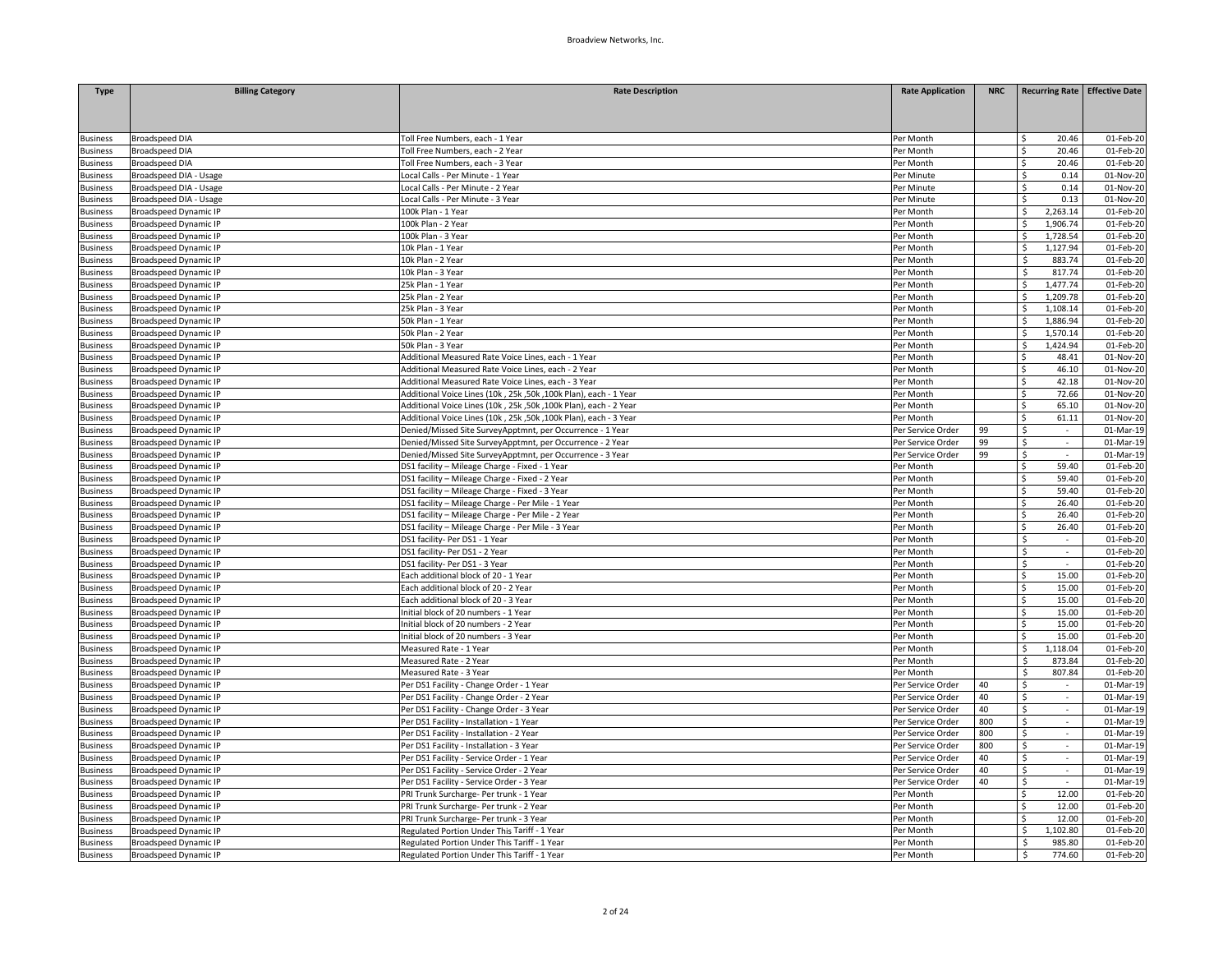| <b>Type</b>     | <b>Billing Category</b>                           | <b>Rate Description</b>                      | <b>Rate Application</b> | <b>NRC</b> | Recurring Rate Effective Date |           |
|-----------------|---------------------------------------------------|----------------------------------------------|-------------------------|------------|-------------------------------|-----------|
|                 |                                                   |                                              |                         |            |                               |           |
|                 |                                                   |                                              |                         |            |                               |           |
|                 |                                                   |                                              |                         |            |                               |           |
| <b>Business</b> | <b>Broadspeed Dynamic IP</b>                      | Regulated Portion Under This Tariff - 1 Year | Per Month               |            | 629.40<br>Ś.<br>Ś             | 01-Feb-20 |
| <b>Business</b> | <b>Broadspeed Dynamic IP</b>                      | Regulated Portion Under This Tariff - 2 Year | Per Month               |            | 943.80<br>Ś                   | 01-Feb-20 |
| <b>Business</b> | <b>Broadspeed Dynamic IP</b>                      | Regulated Portion Under This Tariff - 2 Year | Per Month               |            | 843.00                        | 01-Feb-20 |
| <b>Business</b> | <b>Broadspeed Dynamic IP</b>                      | Regulated Portion Under This Tariff - 2 Year | Per Month               |            | 654.30<br>\$                  | 01-Feb-20 |
| <b>Business</b> | <b>Broadspeed Dynamic IP</b>                      | Regulated Portion Under This Tariff - 2 Year | Per Month               |            | Ś<br>516.30                   | 01-Feb-20 |
| <b>Business</b> | <b>Broadspeed Dynamic IP</b>                      | Regulated Portion Under This Tariff - 3 Year | Per Month               |            | Ś<br>861.00                   | 01-Feb-20 |
| <b>Business</b> | <b>Broadspeed Dynamic IP</b>                      | Regulated Portion Under This Tariff - 3 Year | Per Month               |            | 768.60<br>S.                  | 01-Feb-20 |
| <b>Business</b> | <b>Broadspeed Dynamic IP</b>                      | Regulated Portion Under This Tariff - 3 Year | Per Month               |            | Ś.<br>602.70                  | 01-Feb-20 |
| <b>Business</b> | <b>Broadspeed Dynamic IP</b>                      | Regulated Portion Under This Tariff - 3 Year | Per Month               |            | 479.40<br>\$                  | 01-Feb-20 |
| <b>Business</b> | Broadspeed Dynamic IP - Usage                     | Local Calls - Overage- Per Minute - 1 Year   | Per Minute              |            | 0.17<br>\$                    | 01-Nov-20 |
| <b>Business</b> | Broadspeed Dynamic IP - Usage                     | Local Calls - Overage- Per Minute - 2 Year   | Per Minute              |            | Ś.<br>0.15                    | 01-Nov-20 |
| <b>Business</b> | Broadspeed Dynamic IP - Usage                     | Local Calls - Overage- Per Minute - 3 Year   | Per Minute              |            | Ś.<br>0.14                    | 01-Nov-20 |
| <b>Business</b> | <b>Broadspeed Dynamic IP - Usage</b>              | Local Calls- Per Minute - 1 Year             | Per Minute              |            | 0.13<br>Ś.                    | 01-Nov-20 |
| <b>Business</b> | Broadspeed Dynamic IP - Usage                     | Local Calls- Per Minute - 2 Year             | Per Minute              |            | Ś<br>0.12                     | 01-Nov-20 |
| <b>Business</b> | Broadspeed Dynamic IP - Usage                     | Local Calls- Per Minute - 3 Year             | Per Minute              |            | 0.12<br>Ś                     | 01-Nov-20 |
| <b>Business</b> | Broadspeed Dynamic IP 10,000 Minutes of Use Plan" | 1.5 Mbps - 1 Year                            | Per Month               |            | $\zeta$<br>1,289.64           | 01-Feb-20 |
| <b>Business</b> | Broadspeed Dynamic IP 10,000 Minutes of Use Plan' | 1.5 Mbps - 1 Year (regulated portion)        | Per Month               |            | Ś<br>1,108.80                 | 01-Feb-20 |
| <b>Business</b> | Broadspeed Dynamic IP 10,000 Minutes of Use Plan' | 1.5 Mbps - 2 Year                            | Per Month               |            | 1,025.64<br>Ś                 | 01-Feb-20 |
| <b>Business</b> | Broadspeed Dynamic IP 10,000 Minutes of Use Plan" | 1.5 Mbps - 2 Year (regulated portion)        | Per Month               |            | \$.<br>885.72                 | 01-Feb-20 |
| <b>Business</b> | Broadspeed Dynamic IP 10,000 Minutes of Use Plan' | 1.5 Mbps - 3 Year                            | Per Month               |            | \$<br>931.92                  | 01-Feb-20 |
| <b>Business</b> | Broadspeed Dynamic IP 10,000 Minutes of Use Plan' | 1.5 Mbps - 3 Year (regulated portion)        | Per Month               |            | 805.20<br>Ś.                  | 01-Feb-20 |
| <b>Business</b> | Broadspeed Dynamic IP 10,000 Minutes of Use Plan" | 10 Mbps (EFM) - 1 Year                       | Per Month               |            | Ś<br>2,220.24                 | 01-Feb-20 |
| <b>Business</b> | Broadspeed Dynamic IP 10,000 Minutes of Use Plan' | 10 Mbps (EFM) - 1 Year (regulated portion)   | Per Month               |            | Ŝ.<br>1,898.16                | 01-Feb-20 |
| <b>Business</b> | Broadspeed Dynamic IP 10,000 Minutes of Use Plan" | 10 Mbps (EFM) - 2 Year                       | Per Month               |            | 1,929.84<br>Ś                 | 01-Feb-20 |
| <b>Business</b> | Broadspeed Dynamic IP 10,000 Minutes of Use Plan" | 10 Mbps (EFM) - 2 Year (regulated portion)   | Per Month               |            | 1,651.32<br>\$                | 01-Feb-20 |
| <b>Business</b> | Broadspeed Dynamic IP 10,000 Minutes of Use Plan" | 10 Mbps (EFM) - 3 Year                       | Per Month               |            | Ś<br>1.776.72                 | 01-Feb-20 |
| <b>Business</b> | Broadspeed Dynamic IP 10,000 Minutes of Use Plan" | 10 Mbps (EFM) - 3 Year (regulated portion)   | Per Month               |            | 1,521.96<br>Ŝ                 | 01-Feb-20 |
| <b>Business</b> | Broadspeed Dynamic IP 10,000 Minutes of Use Plan' | 15 Mbps (EFM) - 1 Year                       | Per Month               |            | 2,522.52                      | 01-Feb-20 |
| <b>Business</b> | Broadspeed Dynamic IP 10,000 Minutes of Use Plan' | 15 Mbps (EFM) - 1 Year (regulated portion)   | Per Month               |            | 2,154.24                      | 01-Feb-20 |
| <b>Business</b> | Broadspeed Dynamic IP 10,000 Minutes of Use Plan" | 15 Mbps (EFM) - 2 Year                       | Per Month               |            | 2,232.12<br>S                 | 01-Feb-20 |
| <b>Business</b> | Broadspeed Dynamic IP 10,000 Minutes of Use Plan' | 15 Mbps (EFM) - 2 Year (regulated portion)   | Per Month               |            | 1,908.72                      | 01-Feb-20 |
| <b>Business</b> | Broadspeed Dynamic IP 10,000 Minutes of Use Plan' | 15 Mbps (EFM) - 3 Year                       | Per Month               |            | 2,080.32<br>Ŝ                 | 01-Feb-20 |
| <b>Business</b> | Broadspeed Dynamic IP 10,000 Minutes of Use Plan" | 15 Mbps (EFM) - 3 Year (regulated portion)   | Per Month               |            | 1,779.36<br>Ś                 | 01-Feb-20 |
| <b>Business</b> | Broadspeed Dynamic IP 10,000 Minutes of Use Plan' | 20 Mbps (EFM) - 1 Year                       | Per Month               |            | 2,826.12                      | 01-Feb-20 |
| <b>Business</b> | Broadspeed Dynamic IP 10,000 Minutes of Use Plan" | 20 Mbps (EFM) - 1 Year (regulated portion)   | Per Month               |            | 2,411.64                      | 01-Feb-20 |
| <b>Business</b> | Broadspeed Dynamic IP 10,000 Minutes of Use Plan' | 20 Mbps (EFM) - 2 Year                       | Per Month               |            | 2,535.72<br>Ś                 | 01-Feb-20 |
| <b>Business</b> | Broadspeed Dynamic IP 10,000 Minutes of Use Plan' | 20 Mbps (EFM) - 2 Year (regulated portion)   | Per Month               |            | 2,166.12<br>Ŝ                 | 01-Feb-20 |
| <b>Business</b> | Broadspeed Dynamic IP 10,000 Minutes of Use Plan" | 20 Mbps (EFM) - 3 Year                       | Per Month               |            | 2,378.64<br>Ŝ                 | 01-Feb-20 |
| <b>Business</b> | Broadspeed Dynamic IP 10,000 Minutes of Use Plan' | 20 Mbps (EFM) - 3 Year (regulated portion)   | Per Month               |            | 2,032.80<br>Ś                 | 01-Feb-20 |
| susiness        | Broadspeed Dynamic IP 10,000 Minutes of Use Plan' | 3 Mbps - 1 Year                              | Per Month               |            | 1,730.52                      | 01-Feb-20 |
| <b>Business</b> | Broadspeed Dynamic IP 10,000 Minutes of Use Plan" | Mbps - 1 Year (regulated portion)            | Per Month               |            | 1,482.36                      | 01-Feb-20 |
| <b>Business</b> | Broadspeed Dynamic IP 10,000 Minutes of Use Plan' | 3 Mbps - 2 Year                              | Per Month               |            | 1,440.12                      | 01-Feb-20 |
| <b>Business</b> | Broadspeed Dynamic IP 10,000 Minutes of Use Plan' | 3 Mbps - 2 Year (regulated portion)          | Per Month               |            | 1,236.84                      | 01-Feb-20 |
| <b>Business</b> | Broadspeed Dynamic IP 10,000 Minutes of Use Plan" | Mbps - 3 Year                                | Per Month               |            | ς<br>1,349.04                 | 01-Feb-20 |
| <b>Business</b> | Broadspeed Dynamic IP 10,000 Minutes of Use Plan' | 3 Mbps - 3 Year (regulated portion)          | Per Month               |            | 1,158.96<br>Ŝ                 | 01-Feb-20 |
| susiness        | Broadspeed Dynamic IP 10,000 Minutes of Use Plan' | 30 Mbps (EFM) - 1 Year                       | Per Month               |            | 3,428.04                      | 01-Feb-20 |
| <b>Business</b> | Broadspeed Dynamic IP 10,000 Minutes of Use Plan' | 30 Mbps (EFM) - 1 Year (regulated portion)   | Per Month               |            | 2,922.48                      | 01-Feb-20 |
| <b>Business</b> | Broadspeed Dynamic IP 10,000 Minutes of Use Plan' | 30 Mbps (EFM) - 2 Year                       | Per Month               |            | 3,142.92<br>Ś                 | 01-Feb-20 |
| <b>Business</b> | Broadspeed Dynamic IP 10,000 Minutes of Use Plan' | 30 Mbps (EFM) - 2 Year (regulated portion)   | Per Month               |            | 2,680.92<br>Ś                 | 01-Feb-20 |
| <b>Business</b> | Broadspeed Dynamic IP 10,000 Minutes of Use Plan" | 30 Mbps (EFM) - 3 Year                       | Per Month               |            | 2,985.84<br>Ś                 | 01-Feb-20 |
| <b>Business</b> | Broadspeed Dynamic IP 10,000 Minutes of Use Plan" | 30 Mbps (EFM) - 3 Year (regulated portion)   | Per Month               |            | 2,547.60<br>Ŝ.                | 01-Feb-20 |
| Business        | Broadspeed Dynamic IP 10,000 Minutes of Use Plan' | 4.5 Mbps - 1 Year                            | Per Month               |            | 2,147.64<br>ς                 | 01-Feb-20 |
| <b>Business</b> | Broadspeed Dynamic IP 10,000 Minutes of Use Plan" | 4.5 Mbps - 1 Year (regulated portion)        | Per Month               |            | 1,836.12                      | 01-Feb-20 |
| <b>Business</b> | Broadspeed Dynamic IP 10,000 Minutes of Use Plan" | 4.5 Mbps - 2 Year                            | Per Month               |            | 1,857.24                      | 01-Feb-20 |
| <b>Business</b> | Broadspeed Dynamic IP 10,000 Minutes of Use Plan" | 4.5 Mbps - 2 Year (regulated portion)        | Per Month               |            | 1,590.60<br>Ś                 | 01-Feb-20 |
| <b>Business</b> | Broadspeed Dynamic IP 10,000 Minutes of Use Plan' | 4.5 Mbps - 3 Year                            | Per Month               |            | 1,763.52<br>ς                 | 01-Feb-20 |
| <b>Susiness</b> | Broadspeed Dynamic IP 10,000 Minutes of Use Plan' | 4.5 Mbps - 3 Year (regulated portion)        | Per Month               |            | 1,510.08                      | 01-Feb-20 |
| susiness        | Broadspeed Dynamic IP 10,000 Minutes of Use Plan' | Mbps (EFM) - 1 Year                          | Per Month               |            | 1,916.64                      | 01-Feb-20 |
| <b>Business</b> | Broadspeed Dynamic IP 10,000 Minutes of Use Plan' | 5 Mbps (EFM) - 1 Year (regulated portion)    | Per Month               |            | 1,640.76                      | 01-Feb-20 |
| <b>Business</b> | Broadspeed Dynamic IP 10,000 Minutes of Use Plan" | 5 Mbps (EFM) - 2 Year                        | Per Month               |            | 1,626.24<br>\$                | 01-Feb-20 |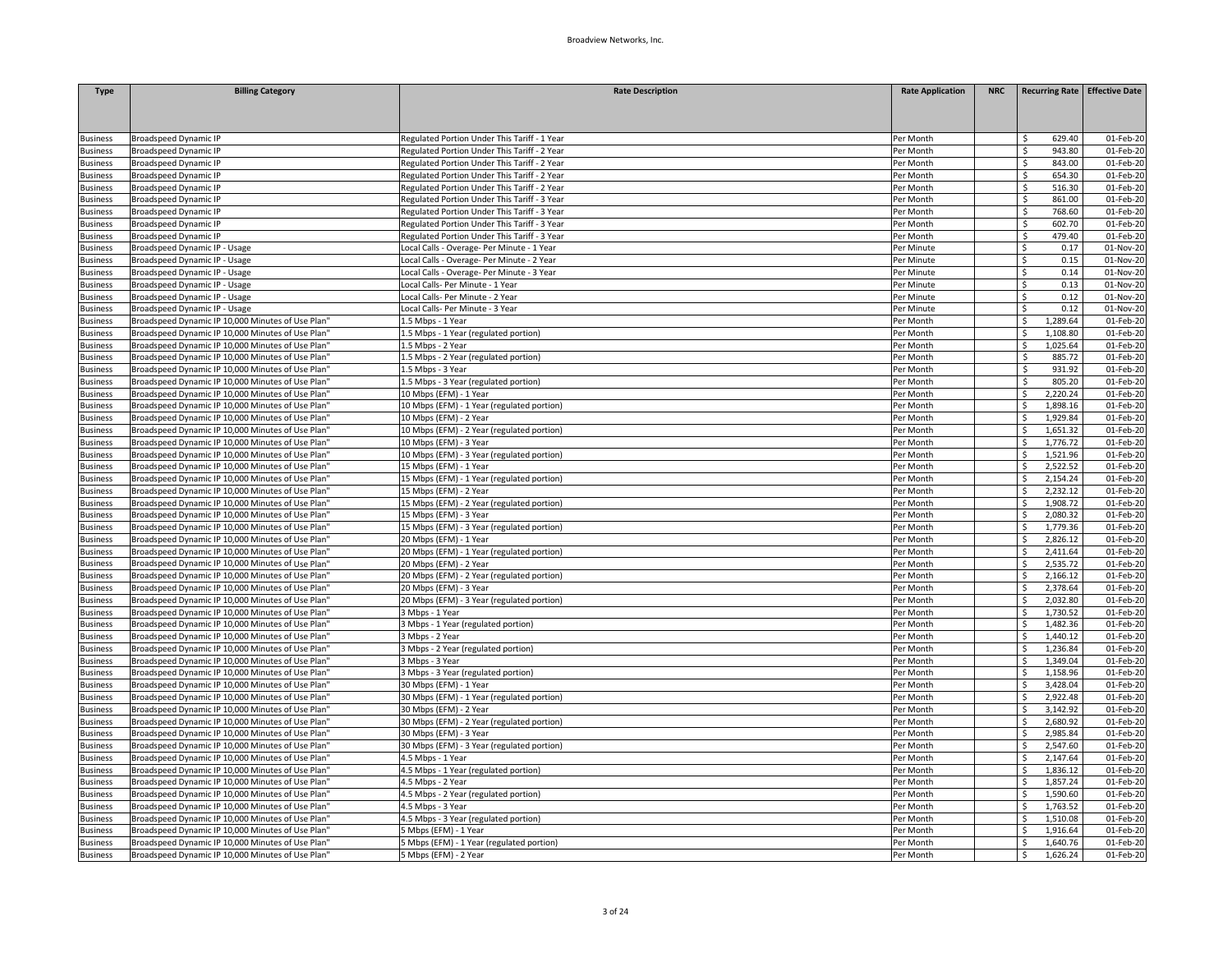| <b>Type</b>     | <b>Billing Category</b>                            | <b>Rate Description</b>                    | <b>Rate Application</b> | <b>NRC</b> | Recurring Rate Effective Date |                         |
|-----------------|----------------------------------------------------|--------------------------------------------|-------------------------|------------|-------------------------------|-------------------------|
|                 |                                                    |                                            |                         |            |                               |                         |
|                 |                                                    |                                            |                         |            |                               |                         |
|                 |                                                    |                                            |                         |            |                               |                         |
| <b>Business</b> | Broadspeed Dynamic IP 10,000 Minutes of Use Plan'  | 5 Mbps (EFM) - 2 Year (regulated portion)  | Per Month               |            | 1,393.92                      | 01-Feb-20               |
| <b>Business</b> | Broadspeed Dynamic IP 10,000 Minutes of Use Plan'  | 5 Mbps (EFM) - 3 Year                      | Per Month               |            | Ŝ.<br>1,474.44                | 01-Feb-20               |
| <b>Business</b> | Broadspeed Dynamic IP 10,000 Minutes of Use Plan"  | 5 Mbps (EFM) - 3 Year (regulated portion)  | Per Month               |            | 1,265.88<br>Ŝ                 | 01-Feb-20               |
| <b>Business</b> | Broadspeed Dynamic IP 10,000 Minutes of Use Plan'  | 6 Mbps - 1 Year                            | Per Month               |            | 2,563.44<br>ς                 | 01-Feb-20               |
| <b>Business</b> | Broadspeed Dynamic IP 10,000 Minutes of Use Plan"  | 6 Mbps - 1 Year (regulated portion)        | Per Month               |            | 2,189.88<br>ς                 | 01-Feb-20               |
| <b>Business</b> | Broadspeed Dynamic IP 10,000 Minutes of Use Plan'  | 6 Mbps - 2 Year                            | Per Month               |            | 2.294.16                      | 01-Feb-20               |
| <b>Business</b> | Broadspeed Dynamic IP 10,000 Minutes of Use Plan'  | 6 Mbps - 2 Year (regulated portion)        | Per Month               |            | 1,943.04                      | 01-Feb-20               |
| <b>Business</b> | Broadspeed Dynamic IP 10,000 Minutes of Use Plan'  | 6 Mbps - 3 Year                            | Per Month               |            | 2,180.64<br>\$                | 01-Feb-20               |
| <b>Business</b> | Broadspeed Dynamic IP 10,000 Minutes of Use Plan"  | 6 Mbps - 3 Year (regulated portion)        | Per Month               |            | 1,865.16<br>Ŝ.                | 01-Feb-20               |
| <b>Business</b> | Broadspeed Dynamic IP 100,000 Minutes of Use Plan' | 1.5 Mbps - 1 Year                          | Per Month               |            | 2,339.04                      | 01-Feb-20               |
| <b>Business</b> | Broadspeed Dynamic IP 100,000 Minutes of Use Plan' | 1.5 Mbps - 1 Year (regulated portion)      | Per Month               |            | 1,891.56<br>Ś                 | 01-Feb-20               |
| <b>Business</b> | Broadspeed Dynamic IP 100,000 Minutes of Use Plan' | 1.5 Mbps - 2 Year                          | Per Month               |            | 1,962.84<br>S                 | 01-Feb-20               |
| <b>Business</b> | Broadspeed Dynamic IP 100,000 Minutes of Use Plan" | 1.5 Mbps - 2 Year (regulated portion)      | Per Month               |            | 1,590.60<br>ς                 | 01-Feb-20               |
| <b>Business</b> | Broadspeed Dynamic IP 100,000 Minutes of Use Plan" | 1.5 Mbps - 3 Year                          | Per Month               |            | 1,763.52<br>Ŝ                 | 01-Feb-20               |
| <b>Business</b> | Broadspeed Dynamic IP 100,000 Minutes of Use Plan" | 1.5 Mbps - 3 Year (regulated portion)      | Per Month               |            | 1,430.88<br>Ś                 | 01-Feb-20               |
| <b>Business</b> | Broadspeed Dynamic IP 100,000 Minutes of Use Plan' | 10 Mbps (EFM) - 1 Year                     | Per Month               |            | 3,243.24                      | 01-Feb-20               |
| <b>Business</b> | Broadspeed Dynamic IP 100,000 Minutes of Use Plan' | 10 Mbps (EFM) - 1 Year (regulated portion) | Per Month               |            | 2,614.92                      | 01-Feb-20               |
| <b>Business</b> | Broadspeed Dynamic IP 100,000 Minutes of Use Plan" | 10 Mbps (EFM) - 2 Year                     | Per Month               |            | 2,867.04                      | 01-Feb-20               |
| <b>Business</b> | Broadspeed Dynamic IP 100,000 Minutes of Use Plan' | 10 Mbps (EFM) - 2 Year (regulated portion) | Per Month               |            | 2,313.96                      | 01-Feb-20               |
| <b>Business</b> | Broadspeed Dynamic IP 100,000 Minutes of Use Plan" | 10 Mbps (EFM) - 3 Year                     | Per Month               |            | 2,608.32<br>Ś                 | $01$ -Feb-20            |
| <b>Business</b> | Broadspeed Dynamic IP 100,000 Minutes of Use Plan' | 10 Mbps (EFM) - 3 Year (regulated portion) | Per Month               |            | 2,106.72<br>Ś                 | 01-Feb-20               |
| <b>Business</b> | Broadspeed Dynamic IP 100,000 Minutes of Use Plan' | 15 Mbps (EFM) - 1 Year                     | Per Month               |            | 3,545.52                      | 01-Feb-20               |
| <b>Business</b> | Broadspeed Dynamic IP 100,000 Minutes of Use Plan' | 15 Mbps (EFM) - 1 Year (regulated portion) | Per Month               |            | 2.856.48                      | 01-Feb-20               |
| <b>Business</b> | Broadspeed Dynamic IP 100,000 Minutes of Use Plan' | 15 Mbps (EFM) - 2 Year                     | Per Month               |            | 3,169.32                      | 01-Feb-20               |
| <b>Business</b> | Broadspeed Dynamic IP 100,000 Minutes of Use Plan' | 15 Mbps (EFM) - 2 Year (regulated portion) | Per Month               |            | 2,555.52                      | 01-Feb-20               |
| <b>Business</b> | Broadspeed Dynamic IP 100,000 Minutes of Use Plan" | 15 Mbps (EFM) - 3 Year                     | Per Month               |            | Ś<br>2,911.92                 | 01-Feb-20               |
| <b>Business</b> | Broadspeed Dynamic IP 100,000 Minutes of Use Plan' | 15 Mbps (EFM) - 3 Year (regulated portion) | Per Month               |            | 2,349.60<br>S                 | $01$ -Feb-20            |
| <b>Business</b> | Broadspeed Dynamic IP 100,000 Minutes of Use Plan' | 20 Mbps (EFM) - 1 Year                     | Per Month               |            | 3,849.12                      | 01-Feb-20               |
| <b>Business</b> | Broadspeed Dynamic IP 100,000 Minutes of Use Plan" | 20 Mbps (EFM) - 1 Year (regulated portion) | Per Month               |            | 3,099.36                      | 01-Feb-20               |
| <b>Business</b> | Broadspeed Dynamic IP 100,000 Minutes of Use Plan  | 20 Mbps (EFM) - 2 Year                     | Per Month               |            | 3,472.92                      | 01-Feb-20               |
| <b>Business</b> | Broadspeed Dynamic IP 100,000 Minutes of Use Plan' | 20 Mbps (EFM) - 2 Year (regulated portion) | Per Month               |            | 2,798.40                      | 01-Feb-20               |
| <b>Business</b> | Broadspeed Dynamic IP 100,000 Minutes of Use Plan" | 20 Mbps (EFM) - 3 Year                     | Per Month               |            | 3,210.24<br>\$                | 01-Feb-20               |
| <b>Business</b> | Broadspeed Dynamic IP 100,000 Minutes of Use Plan" | 20 Mbps (EFM) - 3 Year (regulated portion) | Per Month               |            | 2,588.52<br>Ś                 | 01-Feb-20               |
| <b>Business</b> | Broadspeed Dynamic IP 100,000 Minutes of Use Plan' | 3 Mbps - 1 Year                            | Per Month               |            | 2,753.52                      | 01-Feb-20               |
| <b>Business</b> | Broadspeed Dynamic IP 100,000 Minutes of Use Plan" | 3 Mbps - 1 Year (regulated portion)        | Per Month               |            | 2,222.88                      | 01-Feb-20               |
| <b>Business</b> | Broadspeed Dynamic IP 100,000 Minutes of Use Plan  | 3 Mbps - 2 Year                            | Per Month               |            | 2,377.32<br>Ŝ                 | 01-Feb-20               |
| <b>Business</b> | Broadspeed Dynamic IP 100,000 Minutes of Use Plan' | 3 Mbps - 2 Year (regulated portion)        | Per Month               |            | 1,921.92<br>\$                | 01-Feb-20               |
| <b>Business</b> | Broadspeed Dynamic IP 100,000 Minutes of Use Plan" | 3 Mbps - 3 Year                            | Per Month               |            | 2,180.64<br>Ś                 | 01-Feb-20               |
| <b>Business</b> | Broadspeed Dynamic IP 100,000 Minutes of Use Plan' | Mbps - 3 Year (regulated portion)          | Per Month               |            | 1,764.84<br>Ś                 | 01-Feb-20               |
| susiness        | Broadspeed Dynamic IP 100,000 Minutes of Use Plan' | 30 Mbps (EFM) - 1 Year                     | Per Month               |            | 4,451.04                      | 01-Feb-20               |
| <b>Business</b> | Broadspeed Dynamic IP 100,000 Minutes of Use Plan" | 30 Mbps (EFM) - 1 Year (regulated portion) | Per Month               |            | 3,581.16                      | 01-Feb-20               |
| <b>Business</b> | Broadspeed Dynamic IP 100,000 Minutes of Use Plan  | 30 Mbps (EFM) - 2 Year                     | Per Month               |            | 4,080.12                      | 01-Feb-20               |
| <b>Business</b> | Broadspeed Dynamic IP 100,000 Minutes of Use Plan' | 30 Mbps (EFM) - 2 Year (regulated portion) | Per Month               |            | 3,284.16                      | 01-Feb-20               |
| <b>Business</b> | Broadspeed Dynamic IP 100,000 Minutes of Use Plan" | 30 Mbps (EFM) - 3 Year                     | Per Month               |            | Ś<br>3,817.44                 | 01-Feb-20               |
| <b>Business</b> | Broadspeed Dynamic IP 100,000 Minutes of Use Plan' | 30 Mbps (EFM) - 3 Year (regulated portion) | Per Month               |            | 3,074.28<br>Ŝ.                | 01-Feb-20               |
| susiness        | Broadspeed Dynamic IP 100,000 Minutes of Use Plan' | 4.5 Mbps - 1 Year                          | Per Month               |            | 3,170.64                      | 01-Feb-20               |
| <b>Business</b> | Broadspeed Dynamic IP 100,000 Minutes of Use Plan' | 4.5 Mbps - 1 Year (regulated portion)      | Per Month               |            | 2,556.84                      | $\overline{01}$ -Feb-20 |
| <b>Business</b> | Broadspeed Dynamic IP 100,000 Minutes of Use Plan  | 4.5 Mbps - 2 Year                          | Per Month               |            | 2,794.44                      | 01-Feb-20               |
| <b>Business</b> | Broadspeed Dynamic IP 100,000 Minutes of Use Plan' | 4.5 Mbps - 2 Year (regulated portion)      | Per Month               |            | 2,255.88                      | 01-Feb-20               |
| <b>Business</b> | Broadspeed Dynamic IP 100,000 Minutes of Use Plan" | 4.5 Mbps - 3 Year                          | Per Month               |            | 2,595.12<br>\$                | 01-Feb-20               |
| <b>Business</b> | Broadspeed Dynamic IP 100,000 Minutes of Use Plan  | 4.5 Mbps - 3 Year (regulated portion)      | Per Month               |            | 2,096.16<br>Ŝ.                | 01-Feb-20               |
| <b>Business</b> | Broadspeed Dynamic IP 100,000 Minutes of Use Plan' | 5 Mbps (EFM) - 1 Year                      | Per Month               |            | 2,939.64                      | 01-Feb-20               |
| <b>Business</b> | Broadspeed Dynamic IP 100,000 Minutes of Use Plan" | Mbps (EFM) - 1 Year (regulated portion)    | Per Month               |            | 2,372.04                      | 01-Feb-20               |
| <b>Business</b> | Broadspeed Dynamic IP 100,000 Minutes of Use Plan  | 5 Mbps (EFM) - 2 Year                      | Per Month               |            | 2,563.44<br>Ŝ                 | 01-Feb-20               |
| <b>Business</b> | Broadspeed Dynamic IP 100,000 Minutes of Use Plan' | 5 Mbps (EFM) - 2 Year (regulated portion)  | Per Month               |            | 2,071.08<br>Ś                 | 01-Feb-20               |
| <b>Business</b> | Broadspeed Dynamic IP 100,000 Minutes of Use Plan" | Mbps (EFM) - 3 Year                        | Per Month               |            | 2,306.04<br>\$                | $01$ -Feb-20            |
| <b>Business</b> | Broadspeed Dynamic IP 100,000 Minutes of Use Plan  | Mbps (EFM) - 3 Year (regulated portion)    | Per Month               |            | 1,865.16<br>Ŝ.                | 01-Feb-20               |
| susiness        | Broadspeed Dynamic IP 100,000 Minutes of Use Plan' | 6 Mbps - 1 Year                            | Per Month               |            | 3,586.44                      | 01-Feb-20               |
| <b>Business</b> | Broadspeed Dynamic IP 100,000 Minutes of Use Plan" | 5 Mbps - 1 Year (regulated portion)        | Per Month               |            | 2,889.48                      | 01-Feb-20               |
| <b>Business</b> | Broadspeed Dynamic IP 100,000 Minutes of Use Plan  | 6 Mbps - 2 Year                            | Per Month               |            | 3,210.24<br>\$                | 01-Feb-20               |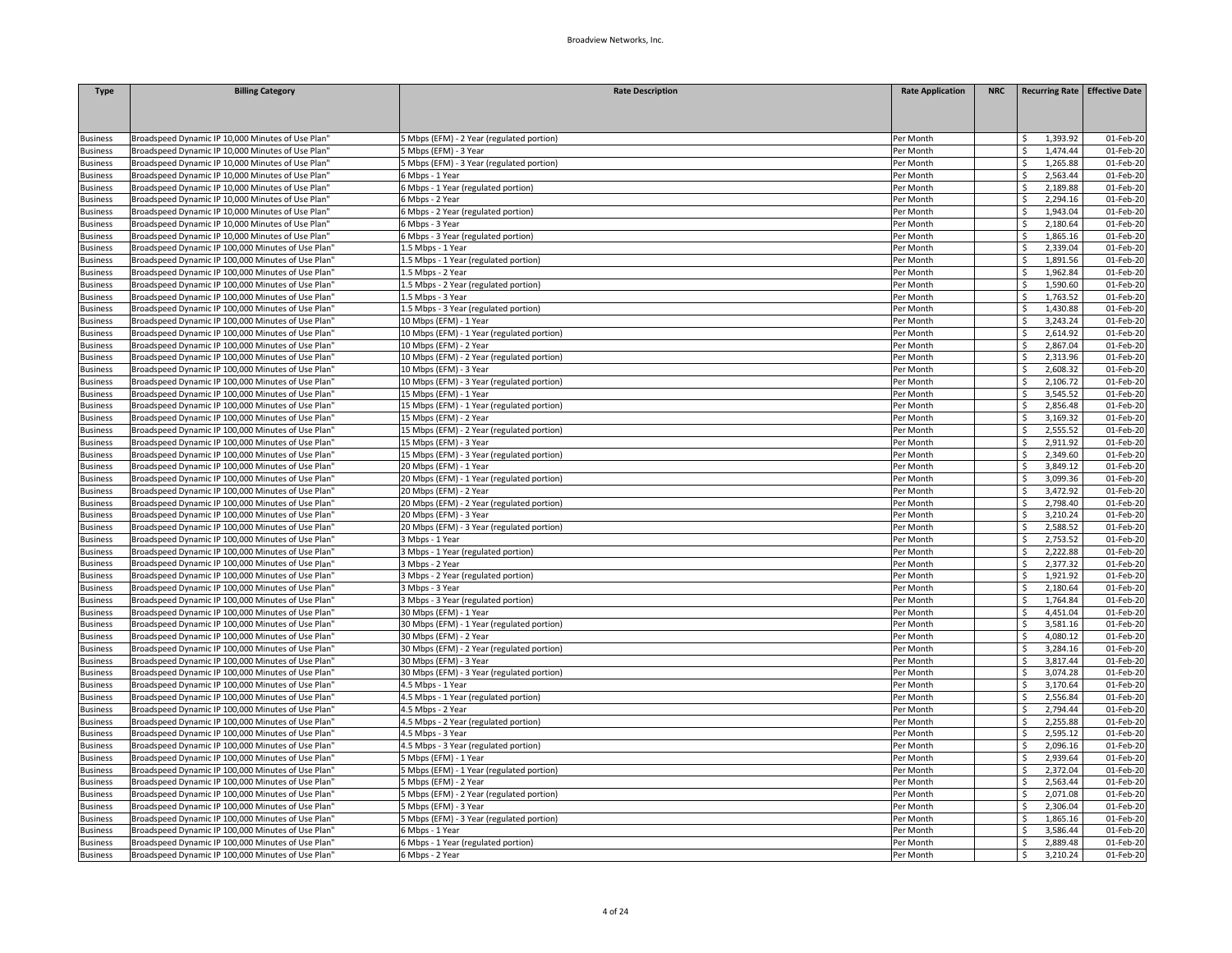| <b>Type</b>     | <b>Billing Category</b>                            | <b>Rate Description</b>                                         | <b>Rate Application</b> | <b>NRC</b> | Recurring Rate   Effective Date |           |
|-----------------|----------------------------------------------------|-----------------------------------------------------------------|-------------------------|------------|---------------------------------|-----------|
|                 |                                                    |                                                                 |                         |            |                                 |           |
|                 |                                                    |                                                                 |                         |            |                                 |           |
| <b>Business</b> | Broadspeed Dynamic IP 100,000 Minutes of Use Plan" | Mbps - 2 Year (regulated portion)                               | Per Month               |            | 2,588.52<br>-Ś                  | 01-Feb-20 |
| <b>Business</b> | Broadspeed Dynamic IP 100,000 Minutes of Use Plan" | S Mbps - 3 Year                                                 | Per Month               |            | -Ś<br>3,012.24                  | 01-Feb-20 |
| <b>Business</b> | Broadspeed Dynamic IP 100,000 Minutes of Use Plan" | 5 Mbps - 3 Year (regulated portion)                             | Per Month               |            | 2,430.12<br>Ŝ.                  | 01-Feb-20 |
| <b>Business</b> | Broadspeed Dynamic IP 100,000 Minutes of Use Plan" | Additional Voice Lines (All Minutes of Use Plans), each- 1 Year | Per Month               |            | Ŝ.<br>69.20                     | 01-Nov-20 |
| usiness         | Broadspeed Dynamic IP 100,000 Minutes of Use Plan' | Additional Voice Lines (All Minutes of Use Plans), each- 2 Year | Per Month               |            | 62.27<br>Ŝ.                     | 01-Nov-20 |
| usiness         | Broadspeed Dynamic IP 100,000 Minutes of Use Plan" | Additional Voice Lines (All Minutes of Use Plans), each- 3 Year | Per Month               |            | 57.65<br>Ŝ.                     | 01-Nov-20 |
| <b>Business</b> | Broadspeed Dynamic IP 2,000 Minutes of Use Plan"   | I.5 Mbps - 1 Year                                               | Per Month               |            | 1.085.04<br>Ŝ.                  | 01-Feb-20 |
| usiness         | Broadspeed Dynamic IP 2,000 Minutes of Use Plan'   | 1.5 Mbps - 1 Year (regulated portion under the tariff)          | Per Month               |            | Ŝ.<br>970.56                    | 01-Feb-20 |
| <b>Business</b> | Broadspeed Dynamic IP 2,000 Minutes of Use Plan'   | .5 Mbps - 2 Year                                                | Per Month               |            | 860.64<br>-Ś                    | 01-Feb-20 |
| <b>Business</b> | Broadspeed Dynamic IP 2,000 Minutes of Use Plan"   | 1.5 Mbps - 2 Year (regulated portion under the tariff)          | Per Month               |            | \$<br>765.60                    | 01-Feb-20 |
| <b>Business</b> | Broadspeed Dynamic IP 2,000 Minutes of Use Plan'   | 1.5 Mbps - 3 Year                                               | Per Month               |            | <b>S</b><br>799.92              | 01-Feb-20 |
| <b>Business</b> | Broadspeed Dynamic IP 2,000 Minutes of Use Plan'   | .5 Mbps - 3 Year (regulated portion under the tariff)           | Per Month               |            | 711.48<br>-S                    | 01-Feb-20 |
| <b>Business</b> | Broadspeed Dynamic IP 2,000 Minutes of Use Plan"   | 10 Mbps (EFM) - 1 Year                                          | Per Month               |            | 1,989.24<br>- Ś                 | 01-Feb-20 |
| <b>Business</b> | Broadspeed Dynamic IP 2,000 Minutes of Use Plan'   | 10 Mbps (EFM) - 1 Year (regulated portion under the tariff)     | Per Month               |            | 1,751.64                        | 01-Feb-20 |
| <b>Business</b> | Broadspeed Dynamic IP 2,000 Minutes of Use Plan'   | 10 Mbps (EFM) - 2 Year                                          | Per Month               |            | 1,764.84                        | 01-Feb-20 |
| <b>Business</b> | Broadspeed Dynamic IP 2,000 Minutes of Use Plan'   | LO Mbps (EFM) - 2 Year (regulated portion under the tariff)     | Per Month               |            | 1,554.96                        | 01-Feb-20 |
| <b>Business</b> | Broadspeed Dynamic IP 2,000 Minutes of Use Plan'   | 10 Mbps (EFM) - 3 Year                                          | Per Month               |            | 1,644.72                        | 01-Feb-20 |
| <b>Business</b> | Broadspeed Dynamic IP 2,000 Minutes of Use Plan"   | 10 Mbps (EFM) - 3 Year (regulated portion under the tariff)     | Per Month               |            | 1,450.68                        | 01-Feb-20 |
| <b>Business</b> | Broadspeed Dynamic IP 2,000 Minutes of Use Plan"   | 15 Mbps (EFM) - 1 Year                                          | Per Month               |            | 2,291.52<br>$\zeta$             | 01-Feb-20 |
| <b>Business</b> | Broadspeed Dynamic IP 2,000 Minutes of Use Plan'   | 15 Mbps (EFM) - 1 Year (regulated portion under the tariff)     | Per Month               |            | 2,015.64<br>\$                  | 01-Feb-20 |
| <b>Business</b> | Broadspeed Dynamic IP 2,000 Minutes of Use Plan'   | 15 Mbps (EFM) - 2 Year                                          | Per Month               |            | 2,067.12<br>Ŝ.                  | 01-Feb-20 |
| <b>Business</b> | Broadspeed Dynamic IP 2,000 Minutes of Use Plan'   | L5 Mbps (EFM) - 2 Year (regulated portion under the tariff)     | Per Month               |            | Ŝ.<br>182.16                    | 01-Feb-20 |
| <b>Business</b> | Broadspeed Dynamic IP 2,000 Minutes of Use Plan'   | 15 Mbps (EFM) - 3 Year                                          | Per Month               |            | 1,948.32                        | 01-Feb-20 |
| <b>Business</b> | Broadspeed Dynamic IP 2,000 Minutes of Use Plan"   | L5 Mbps (EFM) - 3 Year (regulated portion under the tariff)     | Per Month               |            | 1,716.00<br>\$.                 | 01-Feb-20 |
| <b>Business</b> | Broadspeed Dynamic IP 2,000 Minutes of Use Plan'   | 20 Mbps (EFM) - 1 Year                                          | Per Month               |            | 2,595.12<br>$\zeta$             | 01-Feb-20 |
| <b>Business</b> | Broadspeed Dynamic IP 2,000 Minutes of Use Plan'   | 20 Mbps (EFM) - 1 Year (regulated portion under the tariff)     | Per Month               |            | Ŝ.<br>2.280.96                  | 01-Feb-20 |
| <b>Business</b> | Broadspeed Dynamic IP 2,000 Minutes of Use Plan'   | 20 Mbps (EFM) - 2 Year                                          | Per Month               |            | 2,370.72<br>-Ś                  | 01-Feb-20 |
| <b>Business</b> | Broadspeed Dynamic IP 2,000 Minutes of Use Plan"   | 20 Mbps (EFM) - 2 Year (regulated portion under the tariff)     | Per Month               |            | 2,086.92                        | 01-Feb-20 |
| <b>Business</b> | Broadspeed Dynamic IP 2,000 Minutes of Use Plan'   | 20 Mbps (EFM) - 3 Year                                          | Per Month               |            | 2,246.64                        | 01-Feb-20 |
| <b>Business</b> | Broadspeed Dynamic IP 2,000 Minutes of Use Plan"   | 20 Mbps (EFM) - 3 Year (regulated portion under the tariff)     | Per Month               |            | 1,976.04<br>-S                  | 01-Feb-20 |
| <b>Business</b> | Broadspeed Dynamic IP 2,000 Minutes of Use Plan'   | 3 Mbps - 1 Year                                                 | Per Month               |            | 1,499.52                        | 01-Feb-20 |
| <b>Business</b> | Broadspeed Dynamic IP 2,000 Minutes of Use Plan'   | 3 Mbps - 1 Year (regulated portion under the tariff)            | Per Month               |            | 1,323.96                        | 01-Feb-20 |
| <b>Business</b> | Broadspeed Dynamic IP 2,000 Minutes of Use Plan'   | 3 Mbps - 2 Year                                                 | Per Month               |            | 1,274.64                        | 01-Feb-20 |
| <b>Business</b> | Broadspeed Dynamic IP 2,000 Minutes of Use Plan'   | 3 Mbps - 2 Year (regulated portion under the tariff)            | Per Month               |            | 1,127.28                        | 01-Feb-20 |
| <b>Business</b> | Broadspeed Dynamic IP 2,000 Minutes of Use Plan'   | Mbps - 3 Year                                                   | Per Month               |            | 1,217.04                        | 01-Feb-20 |
| <b>Business</b> | Broadspeed Dynamic IP 2,000 Minutes of Use Plan'   | 3 Mbps - 3 Year (regulated portion under the tariff)            | Per Month               |            | 1,077.12                        | 01-Feb-20 |
| <b>Business</b> | Broadspeed Dynamic IP 2,000 Minutes of Use Plan'   | 30 Mbps (EFM) - 1 Year                                          | Per Month               |            | 3,197.04<br>- Ś                 | 01-Feb-20 |
| <b>Business</b> | Broadspeed Dynamic IP 2,000 Minutes of Use Plan'   | 30 Mbps (EFM) - 1 Year (regulated portion under the tariff)     | Per Month               |            | Ŝ.<br>2,807.75                  | 01-Feb-20 |
| usiness         | Broadspeed Dynamic IP 2,000 Minutes of Use Plan'   | 30 Mbps (EFM) - 2 Year                                          | Per Month               |            | 2,977.92                        | 01-Feb-20 |
| <b>Business</b> | Broadspeed Dynamic IP 2,000 Minutes of Use Plan'   | 30 Mbps (EFM) - 2 Year (regulated portion under the tariff)     | Per Month               |            | 2,614.92                        | 01-Feb-20 |
| <b>Business</b> | Broadspeed Dynamic IP 2,000 Minutes of Use Plan"   | 30 Mbps (EFM) - 3 Year                                          | Per Month               |            | 2,853.84                        | 01-Feb-20 |
| usiness         | Broadspeed Dynamic IP 2,000 Minutes of Use Plan'   | 30 Mbps (EFM) - 3 Year (regulated portion under the tariff)     | Per Month               |            | 2,506.68                        | 01-Feb-20 |
| <b>Business</b> | Broadspeed Dynamic IP 2,000 Minutes of Use Plan'   | 4.5 Mbps - 1 Year                                               | Per Month               |            | 1,916.64<br>$\zeta$             | 01-Feb-20 |
| <b>Business</b> | Broadspeed Dynamic IP 2,000 Minutes of Use Plan"   | 4.5 Mbps - 1 Year (regulated portion under the tariff)          | Per Month               |            | 1,688.28<br>Ŝ.                  | 01-Feb-20 |
| usiness         | Broadspeed Dynamic IP 2,000 Minutes of Use Plan'   | 4.5 Mbps - 2 Year                                               | Per Month               |            | 1,692.24                        | 01-Feb-20 |
| <b>Business</b> | Broadspeed Dynamic IP 2,000 Minutes of Use Plan'   | 4.5 Mbps - 2 Year (regulated portion under the tariff)          | Per Month               |            | 1,491.60                        | 01-Feb-20 |
| <b>Business</b> | Broadspeed Dynamic IP 2,000 Minutes of Use Plan'   | 1.5 Mbps - 3 Year                                               | Per Month               |            | 1.631.52                        | 01-Feb-20 |
| <b>Business</b> | Broadspeed Dynamic IP 2,000 Minutes of Use Plan'   | 4.5 Mbps - 3 Year (regulated portion under the tariff)          | Per Month               |            | 14,398.80                       | 01-Feb-20 |
| <b>Business</b> | Broadspeed Dynamic IP 2,000 Minutes of Use Plan'   | Mbps (EFM) - 1 Year                                             | Per Month               |            | 1,685.64                        | 01-Feb-20 |
| <b>Business</b> | Broadspeed Dynamic IP 2,000 Minutes of Use Plan"   | Mbps (EFM) - 1 Year (regulated portion under the tariff)        | Per Month               |            | <b>S</b><br>1,486.32            | 01-Feb-20 |
| <b>Business</b> | Broadspeed Dynamic IP 2,000 Minutes of Use Plan    | Mbps (EFM) - 2 Year                                             | Per Month               |            | 1,461.24                        | 01-Feb-20 |
| <b>Business</b> | Broadspeed Dynamic IP 2,000 Minutes of Use Plan'   | Mbps (EFM) - 2 Year (regulated portion under the tariff)        | Per Month               |            | 1,289.64                        | 01-Feb-20 |
| <b>Business</b> | Broadspeed Dynamic IP 2,000 Minutes of Use Plan"   | Mbps (EFM) - 3 Year                                             | Per Month               |            | 1,342.44                        | 01-Feb-20 |
| <b>Business</b> | Broadspeed Dynamic IP 2,000 Minutes of Use Plan'   | Mbps (EFM) - 3 Year (regulated portion under the tariff)        | Per Month               |            | 1,186.68                        | 01-Feb-20 |
| <b>Business</b> | Broadspeed Dynamic IP 2,000 Minutes of Use Plan'   | Mbps - 1 Year                                                   | Per Month               |            | 2,332.44<br>Ŝ.                  | 01-Feb-20 |
| <b>Business</b> | Broadspeed Dynamic IP 2,000 Minutes of Use Plan"   | Mbps - 1 Year (regulated portion under the tariff)              | Per Month               |            | 2,051.28<br>$\zeta$             | 01-Feb-20 |
| usiness         | Broadspeed Dynamic IP 2,000 Minutes of Use Plan'   | Mbps - 2 Year                                                   | Per Month               |            | 2,108.04<br>- S                 | 01-Feb-20 |
| usiness         | Broadspeed Dynamic IP 2,000 Minutes of Use Plan'   | Mbps - 2 Year (regulated portion under the tariff)              | Per Month               |            | 1,853.28                        | 01-Feb-20 |
| <b>Business</b> | Broadspeed Dynamic IP 2,000 Minutes of Use Plan'   | Mbps - 3 Year                                                   | Per Month               |            | 2,048.64                        | 01-Feb-20 |
| <b>Business</b> | Broadspeed Dynamic IP 2,000 Minutes of Use Plan'   | 6 Mbps - 3 Year (regulated portion under the tariff)            | Per Month               |            | 1,803.12<br>l \$                | 01-Feb-20 |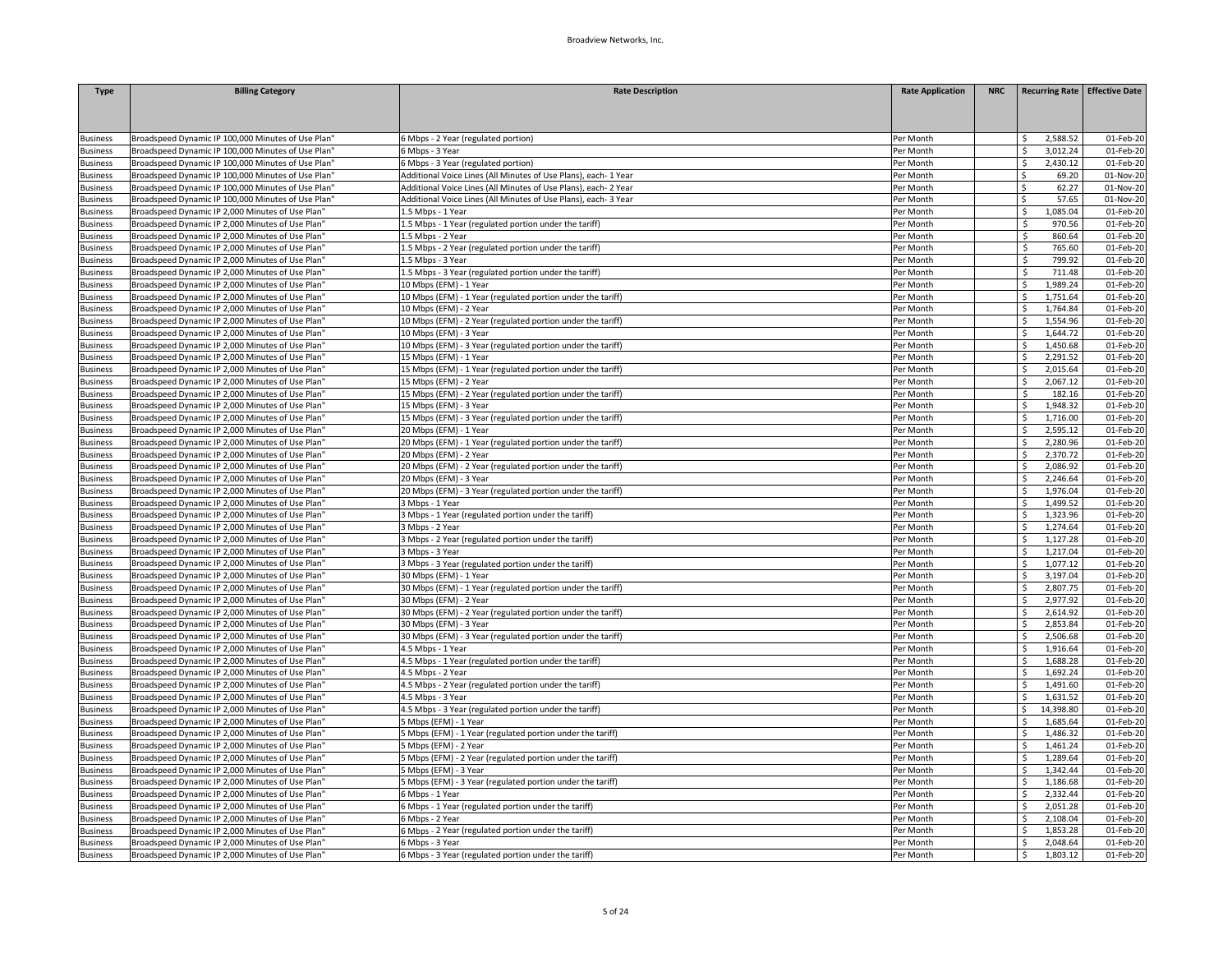| <b>Type</b>                        | <b>Billing Category</b>                           | <b>Rate Description</b>                    | <b>Rate Application</b> | <b>NRC</b> | <b>Recurring Rate Effective Date</b> |              |
|------------------------------------|---------------------------------------------------|--------------------------------------------|-------------------------|------------|--------------------------------------|--------------|
|                                    |                                                   |                                            |                         |            |                                      |              |
|                                    |                                                   |                                            |                         |            |                                      |              |
|                                    | Broadspeed Dynamic IP 25,000 Minutes of Use Plan" | 1.5 Mbps - 1 Year                          | Per Month               |            | 1,641.24<br>S                        | 01-Feb-20    |
| <b>Business</b><br><b>Business</b> | Broadspeed Dynamic IP 25,000 Minutes of Use Plan' | 1.5 Mbps - 1 Year (regulated portion)      | Per Month               |            | 1,364.88<br>Ŝ                        | 01-Feb-20    |
| <b>Business</b>                    | Broadspeed Dynamic IP 25,000 Minutes of Use Plan' | 1.5 Mbps - 2 Year                          | Per Month               |            | 1,322.64<br>Ś                        | 01-Feb-20    |
| <b>Business</b>                    | Broadspeed Dynamic IP 25,000 Minutes of Use Plan" | 1.5 Mbps - 2 Year (regulated portion)      | Per Month               |            | Ŝ<br>1,108.80                        | 01-Feb-20    |
| <b>Business</b>                    | Broadspeed Dynamic IP 25,000 Minutes of Use Plan' | 1.5 Mbps - 3 Year                          | Per Month               |            | Ŝ<br>1,195.92                        | 01-Feb-20    |
| <b>Business</b>                    | Broadspeed Dynamic IP 25,000 Minutes of Use Plan" | 1.5 Mbps - 3 Year (regulated portion)      | Per Month               |            | 1,004.52<br>Ś                        | 01-Feb-20    |
| <b>Business</b>                    | Broadspeed Dynamic IP 25,000 Minutes of Use Plan" | 10 Mbps (EFM) - 1 Year                     | Per Month               |            | 2,537.04<br>Ŝ                        | 01-Feb-20    |
| <b>Business</b>                    | Broadspeed Dynamic IP 25,000 Minutes of Use Plan' | 10 Mbps (EFM) - 1 Year (regulated portion) | Per Month               |            | 2,109.36<br>Ś                        | 01-Feb-20    |
| <b>Business</b>                    | Broadspeed Dynamic IP 25,000 Minutes of Use Plan" | 10 Mbps (EFM) - 2 Year                     | Per Month               |            | 2,226.84<br>Ś                        | 01-Feb-20    |
| <b>Business</b>                    | Broadspeed Dynamic IP 25,000 Minutes of Use Plan" | 10 Mbps (EFM) - 2 Year (regulated portion) | Per Month               |            | 1,841.40<br>\$                       | 01-Feb-20    |
| <b>Business</b>                    | Broadspeed Dynamic IP 25,000 Minutes of Use Plan' | 10 Mbps (EFM) - 3 Year                     | Per Month               |            | 2,040.72                             | 01-Feb-20    |
| <b>Business</b>                    | Broadspeed Dynamic IP 25,000 Minutes of Use Plan' | 10 Mbps (EFM) - 3 Year (regulated portion) | Per Month               |            | 1,701.48<br>Ś                        | 01-Feb-20    |
| <b>Business</b>                    | Broadspeed Dynamic IP 25,000 Minutes of Use Plan" | 15 Mbps (EFM) - 1 Year                     | Per Month               |            | 2,839.32<br>Ŝ                        | 01-Feb-20    |
| <b>Business</b>                    | Broadspeed Dynamic IP 25,000 Minutes of Use Plan' | 15 Mbps (EFM) - 1 Year (regulated portion) | Per Month               |            | Ŝ<br>2,360.16                        | 01-Feb-20    |
| <b>Business</b>                    | Broadspeed Dynamic IP 25,000 Minutes of Use Plan" | 15 Mbps (EFM) - 2 Year                     | Per Month               |            | 2,529.12<br>Ś                        | 01-Feb-20    |
|                                    | Broadspeed Dynamic IP 25,000 Minutes of Use Plan' | 15 Mbps (EFM) - 2 Year (regulated portion) |                         |            | 2,104.08                             | 01-Feb-20    |
| <b>Business</b><br><b>Business</b> | Broadspeed Dynamic IP 25,000 Minutes of Use Plan' | 15 Mbps (EFM) - 3 Year                     | Per Month<br>Per Month  |            | 2,344.32<br>Ŝ.                       | 01-Feb-20    |
|                                    |                                                   |                                            |                         |            |                                      |              |
| <b>Business</b>                    | Broadspeed Dynamic IP 25,000 Minutes of Use Plan" | 15 Mbps (EFM) - 3 Year (regulated portion) | Per Month               |            | 1,952.28                             | 01-Feb-20    |
| <b>Business</b>                    | Broadspeed Dynamic IP 25,000 Minutes of Use Plan" | 20 Mbps (EFM) - 1 Year                     | Per Month               |            | 3,142.92<br>$\zeta$                  | 01-Feb-20    |
| <b>Business</b>                    | Broadspeed Dynamic IP 25,000 Minutes of Use Plan' | 20 Mbps (EFM) - 1 Year (regulated portion) | Per Month               |            | 2,610.96                             | 01-Feb-20    |
| <b>Business</b>                    | Broadspeed Dynamic IP 25,000 Minutes of Use Plan" | 20 Mbps (EFM) - 2 Year                     | Per Month               |            | 2,832.72<br>Ŝ.                       | 01-Feb-20    |
| <b>Business</b>                    | Broadspeed Dynamic IP 25,000 Minutes of Use Plan' | 20 Mbps (EFM) - 2 Year (regulated portion) | Per Month               |            | 2,354.88                             | 01-Feb-20    |
| <b>Business</b>                    | Broadspeed Dynamic IP 25,000 Minutes of Use Plan' | 20 Mbps (EFM) - 3 Year                     | Per Month               |            | Ś<br>2,642.64                        | 01-Feb-20    |
| <b>Business</b>                    | Broadspeed Dynamic IP 25,000 Minutes of Use Plan' | 20 Mbps (EFM) - 3 Year (regulated portion) | Per Month               |            | 2,197.80                             | 01-Feb-20    |
| <b>Business</b>                    | Broadspeed Dynamic IP 25,000 Minutes of Use Plan' | 3 Mbps - 1 Year                            | Per Month               |            | 2,047.32<br>ς                        | 01-Feb-20    |
| <b>Business</b>                    | Broadspeed Dynamic IP 25,000 Minutes of Use Plan" | Mbps - 1 Year (regulated portion)          | Per Month               |            | 1,706.76<br>Ś                        | 01-Feb-20    |
| <b>Business</b>                    | Broadspeed Dynamic IP 25,000 Minutes of Use Plan" | 3 Mbps - 2 Year                            | Per Month               |            | 1,737.12<br>Ś                        | 01-Feb-20    |
| <b>Business</b>                    | Broadspeed Dynamic IP 25,000 Minutes of Use Plan' | Mbps - 2 Year (regulated portion)          | Per Month               |            | 1,450.68<br>\$                       | 01-Feb-20    |
| <b>Business</b>                    | Broadspeed Dynamic IP 25,000 Minutes of Use Plan' | 3 Mbps - 3 Year                            | Per Month               |            | 1,613.04                             | 01-Feb-20    |
| <b>Business</b>                    | Broadspeed Dynamic IP 25,000 Minutes of Use Plan" | Mbps - 3 Year (regulated portion)          | Per Month               |            | 1,349.04                             | 01-Feb-20    |
| <b>Business</b>                    | Broadspeed Dynamic IP 25,000 Minutes of Use Plan' | 30 Mbps (EFM) - 1 Year                     | Per Month               |            | 3,744.84                             | 01-Feb-20    |
| <b>Business</b>                    | Broadspeed Dynamic IP 25,000 Minutes of Use Plan' | 30 Mbps (EFM) - 1 Year (regulated portion) | Per Month               |            | Ŝ.<br>3,107.28                       | 01-Feb-20    |
| <b>Business</b>                    | Broadspeed Dynamic IP 25,000 Minutes of Use Plan" | 30 Mbps (EFM) - 2 Year                     | Per Month               |            | 3,439.92<br>Ŝ.                       | 01-Feb-20    |
| <b>Business</b>                    | Broadspeed Dynamic IP 25,000 Minutes of Use Plan' | 30 Mbps (EFM) - 2 Year (regulated portion) | Per Month               |            | 2,855.16                             | 01-Feb-20    |
| <b>Business</b>                    | Broadspeed Dynamic IP 25,000 Minutes of Use Plan" | 30 Mbps (EFM) - 3 Year                     | Per Month               |            | 3,249.84                             | 01-Feb-20    |
| <b>Business</b>                    | Broadspeed Dynamic IP 25,000 Minutes of Use Plan' | 30 Mbps (EFM) - 3 Year (regulated portion) | Per Month               |            | 2,691.48                             | 01-Feb-20    |
| <b>Business</b>                    | Broadspeed Dynamic IP 25,000 Minutes of Use Plan' | 4.5 Mbps - 1 Year                          | Per Month               |            | 2,464.44                             | 01-Feb-20    |
| <b>Business</b>                    | Broadspeed Dynamic IP 25,000 Minutes of Use Plan' | 4.5 Mbps - 1 Year (regulated portion)      | Per Month               |            | 2,051.28<br>\$                       | 01-Feb-20    |
| <b>Business</b>                    | Broadspeed Dynamic IP 25,000 Minutes of Use Plan" | 4.5 Mbps - 2 Year                          | Per Month               |            | 2,154.24<br>Ś                        | 01-Feb-20    |
| <b>Business</b>                    | Broadspeed Dynamic IP 25,000 Minutes of Use Plan' | 4.5 Mbps - 2 Year (regulated portion)      | Per Month               |            | 1,795.20                             | 01-Feb-20    |
| <b>Business</b>                    | Broadspeed Dynamic IP 25,000 Minutes of Use Plan" | 4.5 Mbps - 3 Year                          | Per Month               |            | 2,027.52                             | 01-Feb-20    |
| <b>Business</b>                    | Broadspeed Dynamic IP 25,000 Minutes of Use Plan' | 4.5 Mbps - 3 Year (regulated portion)      | Per Month               |            | 1,690.92                             | 01-Feb-20    |
| <b>Business</b>                    | Broadspeed Dynamic IP 25,000 Minutes of Use Plan' | 5 Mbps (EFM) - 1 Year                      | Per Month               |            | 2,233.44                             | 01-Feb-20    |
| <b>Business</b>                    | Broadspeed Dynamic IP 25,000 Minutes of Use Plan" | Mbps (EFM) - 1 Year (regulated portion)    | Per Month               |            | 1,859.88<br>Ś                        | $01$ -Feb-20 |
| <b>Business</b>                    | Broadspeed Dynamic IP 25,000 Minutes of Use Plan' | Mbps (EFM) - 2 Year                        | Per Month               |            | 1,923.24<br>Ś                        | 01-Feb-20    |
| <b>Business</b>                    | Broadspeed Dynamic IP 25,000 Minutes of Use Plan' | 5 Mbps (EFM) - 2 Year (regulated portion)  | Per Month               |            | 1,605.12                             | 01-Feb-20    |
| <b>Business</b>                    | Broadspeed Dynamic IP 25,000 Minutes of Use Plan" | 5 Mbps (EFM) - 3 Year                      | Per Month               |            | 1.738.44                             | 01-Feb-20    |
| <b>Business</b>                    | Broadspeed Dynamic IP 25,000 Minutes of Use Plan' | 5 Mbps (EFM) - 3 Year (regulated portion)  | Per Month               |            | 1,452.00                             | 01-Feb-20    |
| <b>Business</b>                    | Broadspeed Dynamic IP 25,000 Minutes of Use Plan' | 6 Mbps - 1 Year                            | Per Month               |            | 2,880.24                             | 01-Feb-20    |
| <b>Business</b>                    | Broadspeed Dynamic IP 25,000 Minutes of Use Plan" | 6 Mbps - 1 Year (regulated portion)        | Per Month               |            | Ś<br>2,394.48                        | 01-Feb-20    |
| <b>Business</b>                    | Broadspeed Dynamic IP 25,000 Minutes of Use Plan' | 6 Mbps - 2 Year                            | Per Month               |            | 2,570.04<br>Ŝ.                       | 01-Feb-20    |
| <b>Business</b>                    | Broadspeed Dynamic IP 25,000 Minutes of Use Plan' | 6 Mbps - 2 Year (regulated portion)        | Per Month               |            | 2,138.40                             | 01-Feb-20    |
| <b>Business</b>                    | Broadspeed Dynamic IP 25,000 Minutes of Use Plan" | 6 Mbps - 3 Year                            | Per Month               |            | 2.444.64                             | 01-Feb-20    |
| <b>Business</b>                    | Broadspeed Dynamic IP 25,000 Minutes of Use Plan' | 6 Mbps - 3 Year (regulated portion)        | Per Month               |            | 2,034.12<br>Ŝ.                       | 01-Feb-20    |
| <b>Business</b>                    | Broadspeed Dynamic IP 50,000 Minutes of Use Plan" | 1.5 Mbps - 1 Year                          | Per Month               |            | 1,959.84                             | 01-Feb-20    |
| <b>Business</b>                    | Broadspeed Dynamic IP 50,000 Minutes of Use Plan" | 1.5 Mbps - 1 Year (regulated portion)      | Per Month               |            | 1,664.52<br>\$                       | 01-Feb-20    |
| <b>Business</b>                    | Broadspeed Dynamic IP 50,000 Minutes of Use Plan' | 1.5 Mbps - 2 Year                          | Per Month               |            | 1,652.64                             | 01-Feb-20    |
| <b>Business</b>                    | Broadspeed Dynamic IP 50,000 Minutes of Use Plan' | 1.5 Mbps - 2 Year (regulated portion)      | Per Month               |            | 1,380.72                             | 01-Feb-20    |
| <b>Business</b>                    | Broadspeed Dynamic IP 50,000 Minutes of Use Plan" | 1.5 Mbps - 3 Year                          | Per Month               |            | 1,486.32                             | 01-Feb-20    |
| <b>Business</b>                    | Broadspeed Dynamic IP 50,000 Minutes of Use Plan' | 1.5 Mbps - 3 Year (regulated portion)      | Per Month               |            | 1,243.44<br>\$                       | 01-Feb-20    |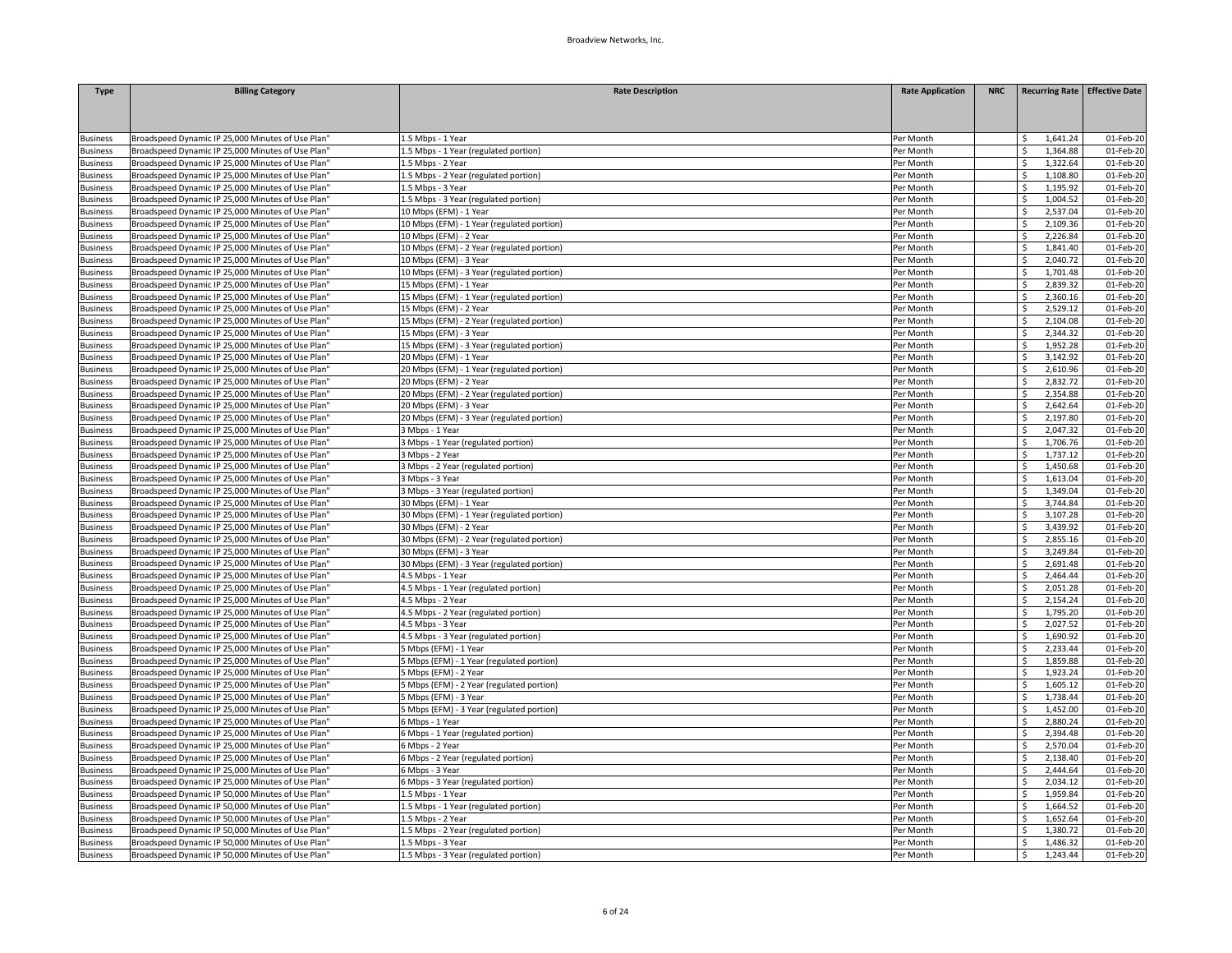| <b>Type</b>     | <b>Billing Category</b>                           | <b>Rate Description</b>                                    | <b>Rate Application</b> | <b>NRC</b> | <b>Recurring Rate Effective Date</b> |              |
|-----------------|---------------------------------------------------|------------------------------------------------------------|-------------------------|------------|--------------------------------------|--------------|
|                 |                                                   |                                                            |                         |            |                                      |              |
|                 |                                                   |                                                            |                         |            |                                      |              |
| <b>Business</b> | Broadspeed Dynamic IP 50,000 Minutes of Use Plan" | 10 Mbps (EFM) - 1 Year                                     | Per Month               |            | 2,900.04                             | 01-Feb-20    |
| <b>Business</b> | Broadspeed Dynamic IP 50,000 Minutes of Use Plan' | 10 Mbps (EFM) - 1 Year (regulated portion)                 | Per Month               |            | 2,410.32<br>Ŝ                        | 01-Feb-20    |
| <b>Business</b> | Broadspeed Dynamic IP 50,000 Minutes of Use Plan" | 10 Mbps (EFM) - 2 Year                                     | Per Month               |            | 2,556.84                             | 01-Feb-20    |
| <b>Business</b> | Broadspeed Dynamic IP 50,000 Minutes of Use Plan" | 10 Mbps (EFM) - 2 Year (regulated portion)                 | Per Month               |            | 2,127.84<br>Ś                        | 01-Feb-20    |
| <b>Business</b> | Broadspeed Dynamic IP 50,000 Minutes of Use Plan' | 10 Mbps (EFM) - 3 Year                                     | Per Month               |            | Ŝ<br>2,331.12                        | 01-Feb-20    |
| <b>Business</b> | Broadspeed Dynamic IP 50,000 Minutes of Use Plan" | 10 Mbps (EFM) - 3 Year (regulated portion)                 | Per Month               |            | 1,940.40                             | 01-Feb-20    |
| <b>Business</b> | Broadspeed Dynamic IP 50,000 Minutes of Use Plan" | 15 Mbps (EFM) - 1 Year                                     | Per Month               |            | 3,202.32<br>Ŝ                        | 01-Feb-20    |
| <b>Business</b> | Broadspeed Dynamic IP 50,000 Minutes of Use Plan' | 15 Mbps (EFM) - 1 Year (regulated portion)                 | Per Month               |            | 2,659.80<br>Ś                        | 01-Feb-20    |
| <b>Business</b> | Broadspeed Dynamic IP 50,000 Minutes of Use Plan" | 15 Mbps (EFM) - 2 Year                                     | Per Month               |            | 2,859.12<br>ς                        | 01-Feb-20    |
| <b>Business</b> | Broadspeed Dynamic IP 50,000 Minutes of Use Plan" | 15 Mbps (EFM) - 2 Year (regulated portion)                 | Per Month               |            | 2,376.00<br>ς                        | 01-Feb-20    |
| <b>Business</b> | Broadspeed Dynamic IP 50,000 Minutes of Use Plan' | 15 Mbps (EFM) - 3 Year                                     | Per Month               |            | 2,634.72                             | 01-Feb-20    |
| <b>Business</b> | Broadspeed Dynamic IP 50,000 Minutes of Use Plan' | 15 Mbps (EFM) - 3 Year (regulated portion)                 | Per Month               |            | 2,191.20<br>Ś                        | 01-Feb-20    |
| <b>Business</b> | Broadspeed Dynamic IP 50,000 Minutes of Use Plan" | 20 Mbps (EFM) - 1 Year                                     | Per Month               |            | 3,505.92<br>Ŝ                        | 01-Feb-20    |
| <b>Business</b> | Broadspeed Dynamic IP 50,000 Minutes of Use Plan' | 20 Mbps (EFM) - 1 Year (regulated portion)                 | Per Month               |            | Ŝ<br>2,910.60                        | 01-Feb-20    |
| <b>Business</b> | Broadspeed Dynamic IP 50,000 Minutes of Use Plan" | 20 Mbps (EFM) - 2 Year                                     | Per Month               |            | 3,162.72<br>Ś                        | 01-Feb-20    |
| <b>Business</b> | Broadspeed Dynamic IP 50,000 Minutes of Use Plan" | 20 Mbps (EFM) - 2 Year (regulated portion)                 | Per Month               |            | 2,626.80                             | 01-Feb-20    |
| <b>Business</b> | Broadspeed Dynamic IP 50,000 Minutes of Use Plan' | 20 Mbps (EFM) - 3 Year                                     | Per Month               |            | 2,933.04<br>Ŝ                        | 01-Feb-20    |
| <b>Business</b> | Broadspeed Dynamic IP 50,000 Minutes of Use Plan" | 20 Mbps (EFM) - 3 Year (regulated portion)                 | Per Month               |            | 2,438.04                             | 01-Feb-20    |
| <b>Business</b> | Broadspeed Dynamic IP 50,000 Minutes of Use Plan" | 3 Mbps - 1 Year                                            | Per Month               |            | 2,410.32                             | 01-Feb-20    |
| <b>Business</b> | Broadspeed Dynamic IP 50,000 Minutes of Use Plan' | 3 Mbps - 1 Year (regulated portion)                        | Per Month               |            | ς<br>2,006.40                        | 01-Feb-20    |
| <b>Business</b> | Broadspeed Dynamic IP 50,000 Minutes of Use Plan" | 3 Mbps - 2 Year                                            | Per Month               |            | 2,067.12<br>Ŝ.                       | 01-Feb-20    |
| <b>Business</b> | Broadspeed Dynamic IP 50,000 Minutes of Use Plan' | Mbps - 2 Year (regulated portion)                          | Per Month               |            | 1,722.60                             | 01-Feb-20    |
| <b>Business</b> | Broadspeed Dynamic IP 50,000 Minutes of Use Plan' | 3 Mbps - 3 Year                                            | Per Month               |            | Ś<br>1,903.44                        | 01-Feb-20    |
| <b>Business</b> | Broadspeed Dynamic IP 50,000 Minutes of Use Plan' | Mbps - 3 Year (regulated portion)                          | Per Month               |            | 1,587.96                             | 01-Feb-20    |
| <b>Business</b> | Broadspeed Dynamic IP 50,000 Minutes of Use Plan' | 30 Mbps (EFM) - 1 Year                                     | Per Month               |            | 4,107.84<br>ς                        | 01-Feb-20    |
| <b>Business</b> | Broadspeed Dynamic IP 50,000 Minutes of Use Plan" | 30 Mbps (EFM) - 1 Year (regulated portion)                 | Per Month               |            | 3,406.92<br>Ś                        | 01-Feb-20    |
| <b>Business</b> | Broadspeed Dynamic IP 50,000 Minutes of Use Plan" | 30 Mbps (EFM) - 2 Year                                     | Per Month               |            | 3,769.92<br>S                        | 01-Feb-20    |
| <b>Business</b> | Broadspeed Dynamic IP 50,000 Minutes of Use Plan' | 30 Mbps (EFM) - 2 Year (regulated portion)                 | Per Month               |            | 3,128.40<br>ς                        | 01-Feb-20    |
| <b>Business</b> | Broadspeed Dynamic IP 50,000 Minutes of Use Plan' | 30 Mbps (EFM) - 3 Year                                     | Per Month               |            | 3,540.24                             | 01-Feb-20    |
| <b>Business</b> | Broadspeed Dynamic IP 50,000 Minutes of Use Plan" | 30 Mbps (EFM) - 3 Year (regulated portion)                 | Per Month               |            | 2,938.32                             | 01-Feb-20    |
| <b>Business</b> | Broadspeed Dynamic IP 50,000 Minutes of Use Plan' | 4.5 Mbps - 1 Year                                          | Per Month               |            | 2,827.44                             | 01-Feb-20    |
| <b>Business</b> | Broadspeed Dynamic IP 50,000 Minutes of Use Plan' | 4.5 Mbps - 1 Year (regulated portion)                      | Per Month               |            | Ŝ.<br>2,350.92                       | 01-Feb-20    |
| <b>Business</b> | Broadspeed Dynamic IP 50,000 Minutes of Use Plan" | 4.5 Mbps - 2 Year                                          | Per Month               |            | 2,484.24<br>Ŝ.                       | 01-Feb-20    |
| <b>Business</b> | Broadspeed Dynamic IP 50,000 Minutes of Use Plan' | 4.5 Mbps - 2 Year (regulated portion)                      | Per Month               |            | 2,067.12                             | 01-Feb-20    |
| <b>Business</b> | Broadspeed Dynamic IP 50,000 Minutes of Use Plan" | 4.5 Mbps - 3 Year                                          | Per Month               |            | 2.317.92                             | 01-Feb-20    |
| <b>Business</b> | Broadspeed Dynamic IP 50,000 Minutes of Use Plan' | 4.5 Mbps - 3 Year (regulated portion)                      | Per Month               |            | 1,929.84                             | 01-Feb-20    |
| <b>Business</b> | Broadspeed Dynamic IP 50,000 Minutes of Use Plan' | Mbps (EFM) - 1 Year                                        | Per Month               |            | 2,596.44                             | 01-Feb-20    |
| <b>Business</b> | Broadspeed Dynamic IP 50,000 Minutes of Use Plan' | 5 Mbps (EFM) - 1 Year (regulated portion)                  | Per Month               |            | 2,159.52<br>\$                       | 01-Feb-20    |
| <b>Business</b> | Broadspeed Dynamic IP 50,000 Minutes of Use Plan" | Mbps (EFM) - 2 Year                                        | Per Month               |            | 2,253.24<br>Ś                        | 01-Feb-20    |
| <b>Business</b> | Broadspeed Dynamic IP 50,000 Minutes of Use Plan' | 5 Mbps (EFM) - 2 Year (regulated portion)                  | Per Month               |            | 1,877.04                             | 01-Feb-20    |
| <b>Business</b> | Broadspeed Dynamic IP 50,000 Minutes of Use Plan" | 5 Mbps (EFM) - 3 Year                                      | Per Month               |            | 2,028.84                             | 01-Feb-20    |
| <b>Business</b> | Broadspeed Dynamic IP 50,000 Minutes of Use Plan' | 5 Mbps (EFM) - 3 Year (regulated portion)                  | Per Month               |            | 1,692.24                             | 01-Feb-20    |
| <b>Business</b> | Broadspeed Dynamic IP 50,000 Minutes of Use Plan' | 6 Mbps - 1 Year                                            | Per Month               |            | 3,243.24<br>ς                        | 01-Feb-20    |
| <b>Business</b> | Broadspeed Dynamic IP 50,000 Minutes of Use Plan" | 6 Mbps - 1 Year (regulated portion)                        | Per Month               |            | 2,694.12<br>Ś                        | $01$ -Feb-20 |
| <b>Business</b> | Broadspeed Dynamic IP 50,000 Minutes of Use Plan' | 6 Mbps - 2 Year                                            | Per Month               |            | 2,900.04<br>Ś                        | 01-Feb-20    |
| <b>Business</b> | Broadspeed Dynamic IP 50,000 Minutes of Use Plan' | 6 Mbps - 2 Year (regulated portion)                        | Per Month               |            | 2,410.32                             | 01-Feb-20    |
| <b>Business</b> | Broadspeed Dynamic IP 50,000 Minutes of Use Plan" | 6 Mbps - 3 Year                                            | Per Month               |            | 2,735.04<br>ς                        | 01-Feb-20    |
| <b>Business</b> | Broadspeed Dynamic IP 50,000 Minutes of Use Plan' | 6 Mbps - 3 Year (regulated portion)                        | Per Month               |            | 2,274.36<br>Ś                        | 01-Feb-20    |
| <b>Business</b> | <b>Broadspeed Integrated T1</b>                   | Analog Voice Channel, each - 2 Year                        | Per Month               |            | 22.38<br>ς                           | 01-Feb-20    |
| <b>Business</b> | Broadspeed Integrated T1                          | Analog Voice Channel, each - 3 Year                        | Per Month               |            | Ś<br>21.06                           | 01-Feb-20    |
| <b>Business</b> | <b>Broadspeed Integrated T1</b>                   | Call Re-Direct - 2 Year                                    | Per Month               |            | 60.00<br>Ś                           | 01-Feb-20    |
| <b>Business</b> | Broadspeed Integrated T1                          | Call Re-Direct - 3 Year                                    | Per Month               |            | 60.00                                | 01-Feb-20    |
| <b>Business</b> | Broadspeed Integrated T1                          | Caller ID With Name - 2 Year                               | Per Month               |            | \$.<br>120.00                        | 01-Feb-20    |
| <b>Business</b> | <b>Broadspeed Integrated T1</b>                   | Caller ID With Name - 3 Year                               | Per Month               |            | \$<br>120.00                         | 01-Feb-20    |
| <b>Business</b> | <b>Broadspeed Integrated T1</b>                   | Denied/Missed Site Survey Apptmnt, Per Occurrence - 2 Year | Per Month               | 99         | Ś                                    | 01-Feb-20    |
| <b>Business</b> | <b>Broadspeed Integrated T1</b>                   | Denied/Missed Site Survey Apptmnt, Per Occurrence - 3 Year | Per Month               | 99         | Ś<br>$\sim$                          | 01-Feb-20    |
| <b>Business</b> | Broadspeed Integrated T1                          | Digital Trunk, each - 2 Year                               | Per Month               |            | 35.58<br>Ś.                          | 01-Feb-20    |
| <b>Business</b> | <b>Broadspeed Integrated T1</b>                   | Digital Trunk, each - 3 Year                               | Per Month               |            | 34.26<br>ς.                          | 01-Feb-20    |
| <b>Business</b> | Broadspeed Integrated T1                          | DS1 facility - 3 Year                                      | Per Month               |            | Ś<br>$\sim$                          | 01-Feb-20    |
| <b>Business</b> | Broadspeed Integrated T1                          | DS1 facility -2 Year                                       | Per Month               |            | \$<br>$\sim$                         | 01-Feb-20    |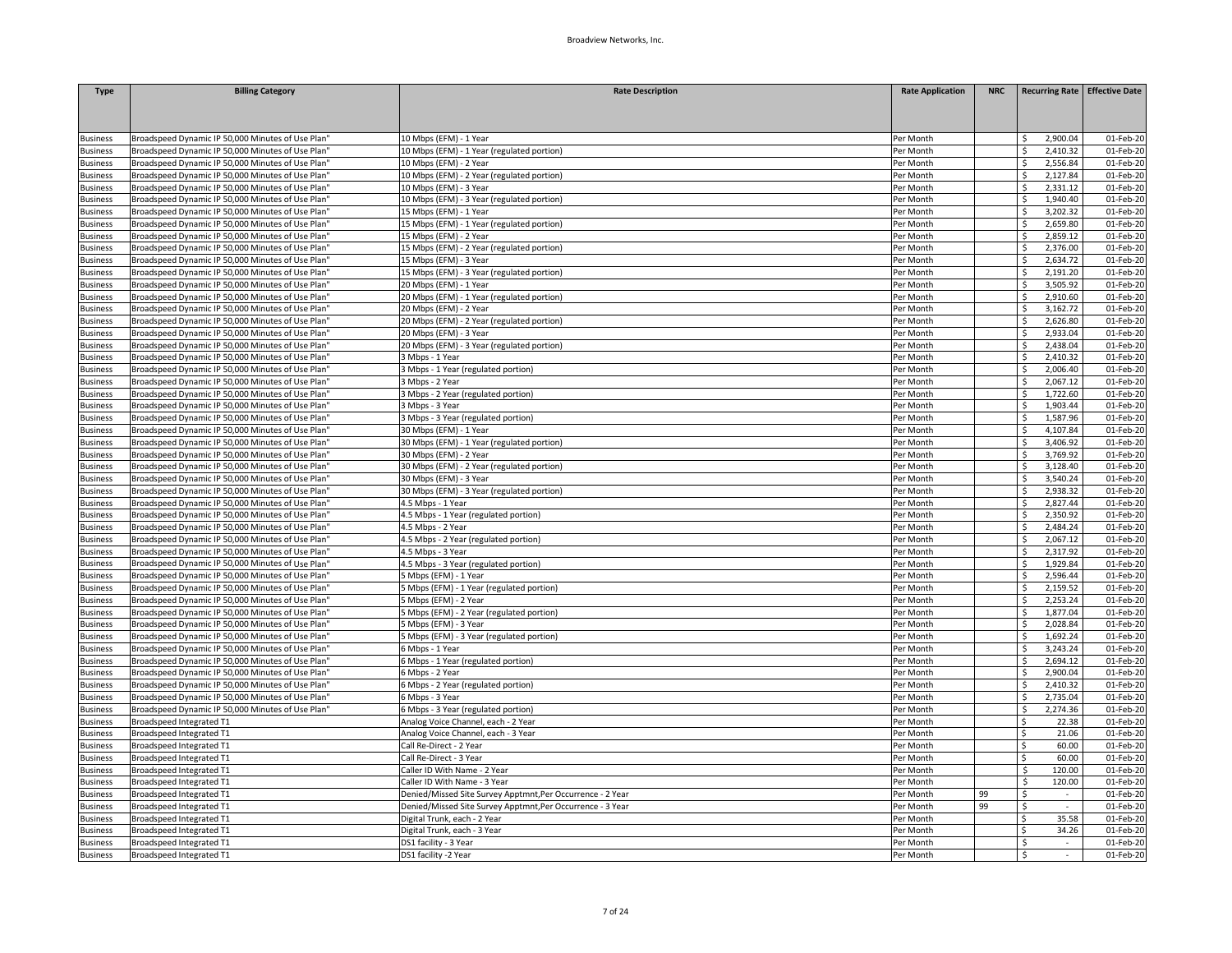| <b>Type</b>                        | <b>Billing Category</b>                        | <b>Rate Description</b>                                                   | <b>Rate Application</b> | <b>NRC</b> | Recurring Rate Effective Date |                        |
|------------------------------------|------------------------------------------------|---------------------------------------------------------------------------|-------------------------|------------|-------------------------------|------------------------|
|                                    |                                                |                                                                           |                         |            |                               |                        |
|                                    |                                                |                                                                           |                         |            |                               |                        |
|                                    |                                                |                                                                           |                         |            |                               |                        |
| <b>Business</b>                    | Broadspeed Integrated T1                       | Each additional block of 20 - 2 Year                                      | Per Month               |            | 16.50                         | 01-Feb-20              |
| <b>Business</b>                    | Broadspeed Integrated T1                       | Each additional block of 20 - 3 Year                                      | Per Month               |            | 16.50                         | 01-Feb-20              |
| <b>Business</b>                    | Broadspeed Integrated T1                       | Five Feature Package - 2 Year                                             | Per Month               |            | ς<br>15.75                    | 01-Nov-20              |
| <b>Business</b>                    | <b>Broadspeed Integrated T1</b>                | Five Feature Package - 3 Year                                             | Per Month               |            | 15.75<br>Ś                    | 01-Nov-20              |
| <b>Business</b>                    | Broadspeed Integrated T1                       | Flat-rate Analog Line, each - 2 Year                                      | Per Month               |            | 85.37<br>Ś.                   | 01-Nov-20              |
| <b>Business</b>                    | Broadspeed Integrated T1                       | Flat-rate Analog Line, each - 3 Year                                      | Per Month               |            | Ś<br>83.06                    | 01-Nov-20              |
| <b>Business</b>                    | Broadspeed Integrated T1                       | Flat-rate Digital Trunk, each - 2 Year                                    | Per Month               |            | 61.98<br>Ŝ.                   | 01-Feb-20              |
| <b>Business</b>                    | Broadspeed Integrated T1                       | Flat-rate Digital Trunk, each - 3 Year                                    | Per Month               |            | 60.66<br>Ś.                   | 01-Feb-20              |
| <b>Business</b>                    | Broadspeed Integrated T1                       | Flat-rate PRI Trunk, each - 2 Year                                        | Per Month               |            | 61.98<br>Ś                    | 01-Feb-20              |
| <b>Business</b>                    | Broadspeed Integrated T1                       | Flat-rate PRI Trunk, each - 3 Year                                        | Per Month               |            | 60.66<br>Ś.                   | 01-Feb-20              |
| <b>Business</b>                    | Broadspeed Integrated T1                       | Initial block of 20 numbers - 2 Year                                      | Per Month               |            | Ś.<br>16.50                   | 01-Feb-20              |
| <b>Business</b>                    | Broadspeed Integrated T1                       | Initial block of 20 numbers - 3 Year                                      | Per Month               |            | Ś.<br>16.50                   | 01-Feb-20              |
| <b>Business</b>                    | Broadspeed Integrated T1                       | Local Calls - Per minute - 2 Year                                         | Per Minute              |            | 0.12<br>\$.                   | 01-Nov-20              |
| <b>Business</b>                    | Broadspeed Integrated T1                       | Local Calls - Per minute - 3 Year                                         | Per Minute              |            | Ś<br>0.12                     | 01-Nov-20              |
| <b>Business</b>                    | <b>Broadspeed Integrated T1</b>                | Monthly Mileage Charge - Fixed - 2 Year                                   | Per Month               |            | 65.34<br>Ś.                   | 01-Feb-20              |
| susiness                           | Broadspeed Integrated T1                       | Monthly Mileage Charge - Fixed - 3 Year                                   | Per Month               |            | Ś<br>65.34                    | 01-Feb-20              |
| Business                           | Broadspeed Integrated T1                       | Monthly Mileage Charge - Per Mile - 2 Year                                | Per Month               |            | 29.04<br>Ś.                   | 01-Feb-20              |
| <b>Business</b>                    | Broadspeed Integrated T1                       | Monthly Mileage Charge - Per Mile - 3 Year                                | Per Month               |            | Ś<br>29.04                    | 01-Feb-20              |
| <b>Business</b>                    | Broadspeed Integrated T1                       | Per DS1 Facility - Change Order - 2 Year                                  | Per Change              | 40         | Ś.<br>$\sim$                  | 01-Mar-19              |
| <b>Business</b>                    | Broadspeed Integrated T1                       | Per DS1 Facility - Change Order - 3 Year                                  | Per Change              | 40         | Ś<br>$\omega$                 | 01-Mar-19              |
| <b>Business</b>                    | <b>Broadspeed Integrated T1</b>                | Per DS1 Facility - Installation - 2 Year                                  | Per Line                | 800        | Ś<br>$\sim$                   | 01-Mar-19              |
| <b>Business</b>                    | Broadspeed Integrated T1                       | Per DS1 Facility - Installation - 3 Year                                  | Per Line                | 800        | Ŝ.<br>$\sim$                  | 01-Mar-19              |
| <b>Business</b>                    | Broadspeed Integrated T1                       | Per DS1 Facility - Service Order - 2 Year                                 | Per Change              | 40         | \$                            | 01-Mar-19              |
| <b>Business</b>                    | Broadspeed Integrated T1                       | Per DS1 Facility - Service Order - 3 Year                                 | Per Change              | 40         | \$<br>$\sim$                  | 01-Mar-19              |
| <b>Business</b>                    | <b>Broadspeed Integrated T1</b>                | PRI Trunk, each- 2 Year                                                   | Per Month               |            | Ś.<br>35.58                   | 01-Feb-20              |
| <b>Business</b>                    | Broadspeed Integrated T1                       | PRI Trunk, each- 3 Year                                                   | Per Month               |            | 34.26<br>Ś                    | 01-Feb-20              |
| <b>Business</b>                    | Broadspeed Integrated T1                       | Unlimited Feature Package - 2 Year                                        | Per Month               |            | 19.95<br>Ś.                   | 01-Nov-20              |
| <b>Business</b>                    | Broadspeed Integrated T1                       | Unlimited Feature Package - 3 Year                                        | Per Month               |            | Ś.<br>19.95                   | 01-Nov-20              |
| <b>Business</b>                    | <b>Broadspeed PRI</b>                          | Caller ID With Name - 1 Year                                              | Per Month               |            | \$<br>120.00                  | 01-Feb-20              |
| <b>Business</b>                    | <b>Broadspeed PRI</b>                          | Caller ID With Name - 3 Year                                              | Per Month               |            | 90.00<br>Ś.                   | 01-Feb-20              |
|                                    |                                                | Each additional block of 20 - 1 Year                                      |                         |            | ς.<br>19.80                   |                        |
| <b>Business</b><br><b>Business</b> | <b>Broadspeed PRI</b><br><b>Broadspeed PRI</b> | Each additional block of 20 - 3 Year                                      | Per Month<br>Per Month  |            | Ś.<br>19.80                   | 01-Feb-20<br>01-Feb-20 |
|                                    |                                                | Initial block of 20 numbers - 1 Year                                      | Per Month               |            | Ś<br>$\sim$                   | 01-Feb-20              |
| <b>Business</b>                    | <b>Broadspeed PRI</b>                          |                                                                           |                         |            | Š.                            |                        |
| <b>Business</b>                    | <b>Broadspeed PRI</b>                          | Initial block of 20 numbers - 3 Year                                      | Per Month               |            | Š.<br>0.10                    | 01-Feb-20<br>01-Mar-19 |
| <b>Business</b>                    | <b>Broadspeed PRI</b>                          | IntraLATA Toll, per minute - 1 Year                                       | Per Minute              |            |                               |                        |
| <b>Business</b>                    | <b>Broadspeed PRI</b>                          | IntraLATA Toll, per minute - 3 Year                                       | Per Minute              |            | 0.09<br>Ś.                    | 01-Mar-19              |
| <b>Business</b>                    | <b>Broadspeed PRI</b>                          | Local Calling Service, per minute - 1 Year                                | Per Minute              |            | \$<br>0.13                    | $01-Nov-20$            |
| <b>Business</b>                    | <b>Broadspeed PRI</b>                          | Local Calling Service, per minute - 3 Year                                | Per Minute              |            | Ś<br>0.12                     | 01-Nov-20              |
| <b>Business</b>                    | <b>Broadspeed PRI</b>                          | Long Distance, per minute - 1 Year                                        | Per Minute              |            | 0.10<br>Ŝ.                    | 01-Mar-19              |
| <b>Business</b>                    | <b>Broadspeed PRI</b>                          | Long Distance, per minute -3 Year                                         | Per Minute              |            | Ś<br>0.09                     | 01-Mar-19              |
| <b>Business</b>                    | <b>Broadspeed PRI</b>                          | Per PRI - Additional DID Block of 20                                      | Per Number Group        | 10         | \$                            | 01-Mar-19              |
| <b>Business</b>                    | <b>Broadspeed PRI</b>                          | Per PRI - Cancellation Penalty Post Loop Test/Turn Up                     | Per Activation          | 495        | Ś.<br>$\sim$                  | 01-Mar-19              |
| <b>Business</b>                    | <b>Broadspeed PRI</b>                          | Per PRI - Cancellation Penalty Prior to Loop Test/Turn Up                 | Per Activation          | 295        | Ś<br>×.                       | 01-Mar-19              |
| <b>Business</b>                    | <b>Broadspeed PRI</b>                          | Per PRI - Change Order                                                    | Per Change              | 40         | \$<br>$\epsilon$              | 01-Mar-19              |
| <b>Business</b>                    | <b>Broadspeed PRI</b>                          | Per PRI - Denied/Missed Site Survey Appointment                           | Per Activation          | 99         | Ś.<br>$\sim$                  | 01-Mar-19              |
| <b>Business</b>                    | <b>Broadspeed PRI</b>                          | Per PRI - Installation                                                    | Per Line                | 1300       | Ś                             | 01-Mar-19              |
| <b>Business</b>                    | <b>Broadspeed PRI</b>                          | Per PRI - Long Distance Account Codes, per account                        | Per Activation          | 25         | \$                            | 01-Mar-19              |
| <b>Business</b>                    | <b>Broadspeed PRI</b>                          | Per PRI - Service Order                                                   | Per Change              | 40         | \$<br>$\sim$                  | 01-Mar-19              |
| <b>Business</b>                    | <b>Broadspeed PRI</b>                          | Per PRI Facility Measured Rate - Standard - 1 Year                        | Per Month               |            | Ś<br>908.82                   | 01-Feb-20              |
| <b>Business</b>                    | <b>Broadspeed PRI</b>                          | Per PRI Facility Measured Rate - Standard - 3 Year                        | Per Month               |            | \$<br>776.82                  | 01-Feb-20              |
| <b>Business</b>                    | <b>Broadspeed PRI</b>                          | Per PRI Facility Simplicity Flat Rate Local - 1 Year                      | Per Month               |            | 2,167.94<br>Ŝ                 | 01-Nov-20              |
| <b>Business</b>                    | <b>Broadspeed PRI</b>                          | Per PRI Facility Simplicity Flat Rate Local - 3 Year                      | Per Month               |            | 1,936.94<br>Ś                 | 01-Nov-20              |
| <b>Business</b>                    | <b>Broadspeed PRI</b>                          | PRI Facility - Mileage Charge (term commitments as of 2/19/05) - 1 Year   | Per Month               |            | Ś<br>93.72                    | 01-Feb-20              |
| <b>Business</b>                    | <b>Broadspeed PRI</b>                          | PRI Facility - Mileage Charge (term commitments as of 2/19/05) - 1 Year   | Per Month               |            | 7.26<br>Ś                     | 01-Feb-20              |
| <b>Business</b>                    | <b>Broadspeed PRI</b>                          | PRI Facility - Mileage Charge (term commitments as of 2/19/05) - 3 Year   | Per Month               |            | 93.72<br>Ś                    | 01-Feb-20              |
| <b>Business</b>                    | <b>Broadspeed PRI</b>                          | PRI Facility - Mileage Charge (term commitments as of 2/19/05) 3 Year     | Per Month               |            | Ś<br>7.26                     | 01-Feb-20              |
| <b>Business</b>                    | <b>Broadspeed PRI</b>                          | PRI Facility - Mileage Charge (term commitments prior to 2/19/05)- 1 Year | Per Month               |            | 180.00<br>Ŝ                   | 01-Feb-20              |
| susiness                           | <b>Broadspeed PRI</b>                          | PRI Facility - Mileage Charge (term commitments prior to 2/19/05)- 3 Year | Per Month               |            | ς<br>144.00                   | 01-Feb-20              |
| <b>Business</b>                    | <b>Broadspeed PRI</b>                          | Simplicity Flat Rate Local PRI, per minute - 1 Year                       | Per Minute              |            | 0.11<br>Ś                     | 01-Nov-20              |
| <b>Business</b>                    | Broadspeed PRI I                               | 100k Plan - 1 Year                                                        | Per Month               |            | \$<br>1,346.40                | 01-Feb-20              |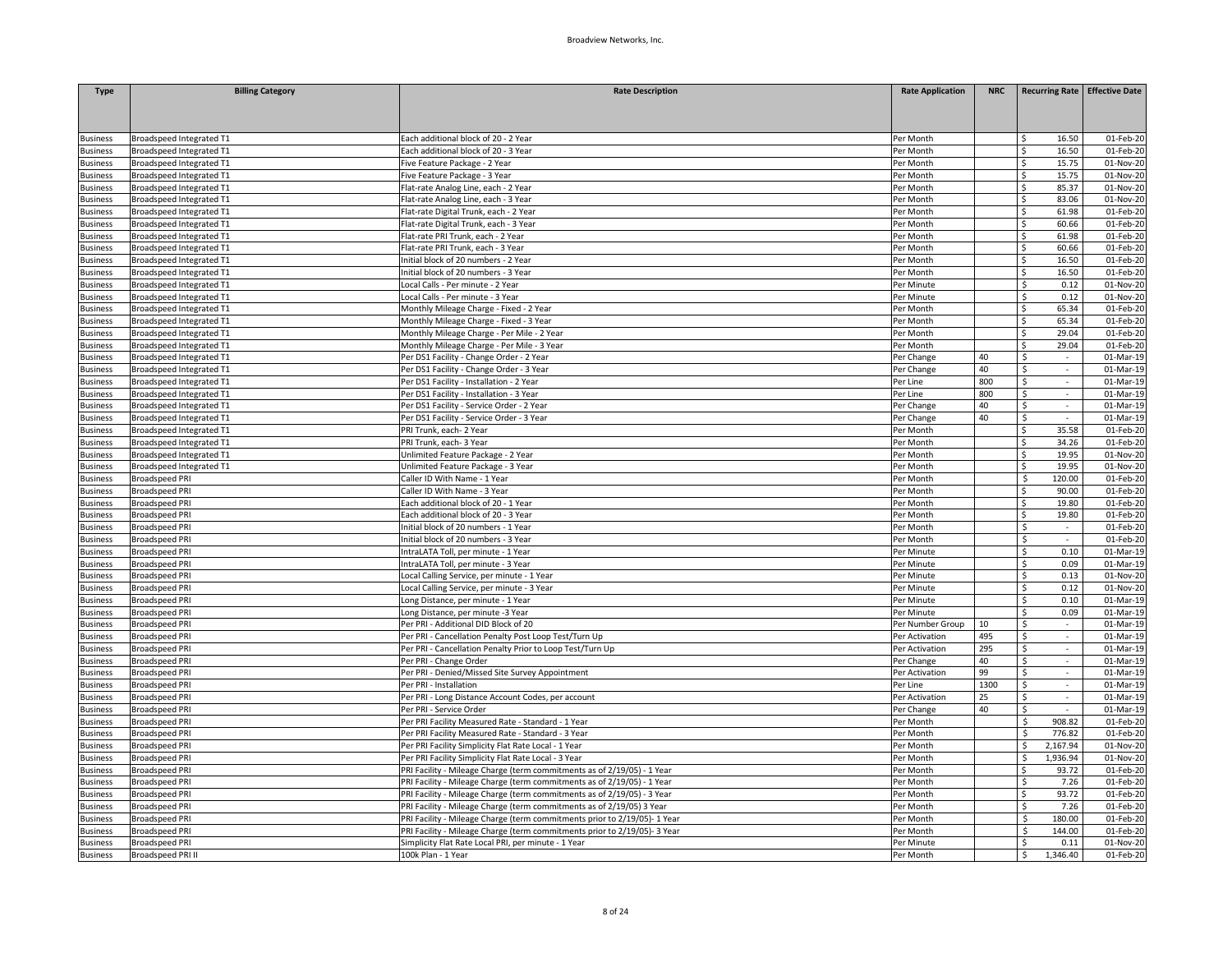| <b>Type</b>                        | <b>Billing Category</b>                              | <b>Rate Description</b>                                                                          | <b>Rate Application</b> | <b>NRC</b> |                                   | Recurring Rate Effective Date |
|------------------------------------|------------------------------------------------------|--------------------------------------------------------------------------------------------------|-------------------------|------------|-----------------------------------|-------------------------------|
|                                    |                                                      |                                                                                                  |                         |            |                                   |                               |
|                                    |                                                      |                                                                                                  |                         |            |                                   |                               |
|                                    |                                                      |                                                                                                  |                         |            |                                   |                               |
| <b>Business</b><br><b>Business</b> | Broadspeed PRI II<br><b>Broadspeed PRI II</b>        | 100k Plan - 2 Year<br>100k Plan - 3 Year                                                         | Per Month<br>Per Month  |            | 1,207.80<br>Ś<br>Ś<br>1,075.80    | 01-Feb-20<br>01-Feb-20        |
| <b>Business</b>                    | <b>Broadspeed PRI II</b>                             | 10k Plan - 1 Year                                                                                | Per Month               |            | \$<br>211.20                      | 01-Feb-20                     |
| Business                           | Broadspeed PRI II                                    | 10k Plan - 2 Year                                                                                | Per Month               |            | 184.80<br>\$                      | 01-Feb-20                     |
| Business                           | <b>Broadspeed PRI II</b>                             | 10k Plan - 3 Year                                                                                | Per Month               |            | Ś.<br>165.00                      | 01-Feb-20                     |
| <b>Business</b>                    | <b>Broadspeed PRI II</b>                             | 25k Plan - 1 Year                                                                                | Per Month               |            | 561.00<br>Ś.                      | 01-Feb-20                     |
| usiness                            | <b>Broadspeed PRI II</b>                             | 25k Plan - 2 Year                                                                                | Per Month               |            | 508.20<br>Ś.                      | 01-Feb-20                     |
| <b>Business</b>                    | <b>Broadspeed PRI II</b>                             | 25k Plan - 3 Year                                                                                | Per Month               |            | Ś<br>495.00                       | 01-Feb-20                     |
| <b>Business</b>                    | Broadspeed PRI II                                    | 50k Plan - 1 Year                                                                                | Per Month               |            | \$<br>930.60                      | 01-Feb-20                     |
| <b>Business</b>                    | Broadspeed PRI II                                    | 50k Plan - 2 Year                                                                                | Per Month               |            | \$<br>825.00                      | 01-Feb-20                     |
| <b>Business</b>                    | <b>Broadspeed PRI II</b>                             | 50k Plan - 3 Year                                                                                | Per Month               |            | Ś.<br>759.00                      | 01-Feb-20                     |
| <b>Business</b>                    | <b>Broadspeed PRI II</b>                             | Call Re-Direct - 1 Year                                                                          | Per Month               |            | 60.00<br>Ś.                       | 01-Feb-20                     |
| <b>Business</b>                    | Broadspeed PRI II                                    | Call Re-Direct - 2 Year                                                                          | Per Month               |            | Ś.<br>60.00                       | 01-Feb-20                     |
| <b>Business</b>                    | <b>Broadspeed PRI II</b>                             | Call Re-Direct - 3 Year                                                                          | Per Month               |            | Ś.<br>60.00                       | 01-Feb-20                     |
| <b>Business</b>                    | Broadspeed PRI II                                    | Caller ID With Name - 1 Year                                                                     | Per Month               |            | 120.00<br>Ś.                      | 01-Feb-20                     |
| <b>Business</b>                    | Broadspeed PRI II                                    | Caller ID With Name - 2 Year                                                                     | Per Month               |            | Ś<br>120.00                       | 01-Feb-20                     |
| <b>Business</b>                    | <b>Broadspeed PRI II</b>                             | Caller ID With Name - 3 Year                                                                     | Per Month               |            | \$.<br>120.00                     | 01-Feb-20                     |
| <b>Business</b>                    | Broadspeed PRI II                                    | Denied/Missed Site Survey Apptmnt, per Occurrence - 1 Year                                       | Per Activation          | 99         | Ś<br>$\sim$                       | 01-Mar-19                     |
| <b>Business</b>                    | Broadspeed PRI II                                    | Denied/Missed Site Survey Apptmnt, per Occurrence - 2 Year                                       | Per Activation          | 99         | \$<br>$\mathcal{L}^{\mathcal{L}}$ | 01-Mar-19                     |
| <b>Business</b>                    | Broadspeed PRI II                                    | Denied/Missed Site Survey Apptmnt, per Occurrence - 3 Year                                       | Per Activation          | 99         | \$<br>$\sim$                      | 01-Mar-19                     |
|                                    | Broadspeed PRI II                                    | Each Add'l block of 20 numbers - 1 Year                                                          |                         |            | 16.50<br>Ś.                       |                               |
| <b>Business</b><br><b>Business</b> | Broadspeed PRI II                                    | Each Add'l block of 20 numbers - 2 Year                                                          | Per Month<br>Per Month  |            | Ś.<br>16.50                       | 01-Feb-20<br>01-Feb-20        |
| <b>Business</b>                    | <b>Broadspeed PRI II</b>                             | Each Add'l block of 20 numbers - 3 Year                                                          | Per Month               |            | Ś.<br>16.50                       | 01-Feb-20                     |
|                                    | Broadspeed PRI II                                    | Flat Rate Local Plan - 1 Year                                                                    |                         |            | Ś.<br>577.50                      |                               |
| <b>Business</b>                    | Broadspeed PRI II                                    | Flat Rate Local Plan - 2 Year                                                                    | Per Month               |            | Ś<br>577.50                       | 01-Nov-20<br>01-Nov-20        |
| <b>Business</b>                    | <b>Broadspeed PRI II</b>                             | Flat Rate Local Plan - 3 Year                                                                    | Per Month<br>Per Month  |            | Š.<br>577.50                      | 01-Nov-20                     |
| <b>Business</b><br><b>Business</b> |                                                      | Initial block of 20 numbers - 1 Year                                                             | Per Month               |            | Ś.<br>$\sim$                      | 01-Feb-20                     |
|                                    | Broadspeed PRI II                                    |                                                                                                  |                         |            | Ś                                 |                               |
| Business                           | Broadspeed PRI II                                    | Initial block of 20 numbers - 2 Year                                                             | Per Month               |            | $\omega$                          | 01-Feb-20                     |
| <b>Business</b>                    | Broadspeed PRI II                                    | Initial block of 20 numbers - 3 Year                                                             | Per Month               |            | \$<br>0.17                        | 01-Feb-20                     |
| <b>Business</b>                    | Broadspeed PRI II                                    | Local Calls - Overage Per Minute - 1 Year                                                        | Per Minute              |            | Ś.<br>Ś<br>0.15                   | 01-Nov-20                     |
| <b>Business</b>                    | Broadspeed PRI II                                    | Local Calls - Overage Per Minute - 2 Year                                                        | Per Minute              |            | Ś.                                | 01-Nov-20                     |
| <b>Business</b>                    | Broadspeed PRI II                                    | Local Calls - Overage Per Minute - 3 Year                                                        | Per Minute              |            | 0.14<br>0.13                      | 01-Nov-20                     |
| <b>Business</b>                    | Broadspeed PRI II                                    | Local Calls Per Minute - 1 Year                                                                  | Per Minute              |            | Ś.<br>\$<br>0.12                  | 01-Nov-20                     |
| <b>Business</b>                    | Broadspeed PRI II<br><b>Broadspeed PRI II</b>        | Local Calls Per Minute - 2 Year<br>Local Calls Per Minute - 3 Year                               | Per Minute              |            | 0.12                              | 01-Nov-20                     |
| <b>Business</b>                    |                                                      |                                                                                                  | Per Minute              |            | \$<br>Ś.                          | 01-Nov-20                     |
| <b>Business</b>                    | <b>Broadspeed PRI II</b>                             | Measured Plan - 1 Year                                                                           | Per Month               |            | 46.20<br>Ś<br>46.20               | 01-Feb-20<br>01-Feb-20        |
| <b>Business</b>                    | Broadspeed PRI II<br>Broadspeed PRI II               | Measured Plan - 2 Year<br>Measured Plan - 3 Year                                                 | Per Month<br>Per Month  |            | Ś<br>46.20                        | 01-Feb-20                     |
| <b>Business</b>                    |                                                      |                                                                                                  |                         |            |                                   |                               |
| <b>Business</b>                    | <b>Broadspeed PRI II</b><br><b>Broadspeed PRI II</b> | Per PRI - Change Order - 1 Year                                                                  | Per Change              | 40<br>40   | \$<br>$\sim$<br>Ś                 | 01-Mar-19                     |
| Business                           | <b>Broadspeed PRI II</b>                             | Per PRI - Change Order - 2 Year                                                                  | Per Change              | 40         | \$                                | 01-Mar-19                     |
| <b>Business</b>                    | Broadspeed PRI II                                    | Per PRI - Change Order - 3 Year                                                                  | Per Change              | 800        | Ś.<br>$\sim$                      | 01-Mar-19<br>01-Mar-19        |
| <b>Business</b>                    | Broadspeed PRI II                                    | Per PRI - Instalation - 1 year                                                                   | Per Line<br>Per Line    | 800        | Ś<br>$\sim$                       | 01-Mar-19                     |
| <b>Business</b><br><b>Business</b> | Broadspeed PRI II                                    | Per PRI - Instalation - 2 year<br>Per PRI - Instalation - 3 year                                 | Per Line                | 800        | \$                                | 01-Mar-19                     |
| <b>Business</b>                    | <b>Broadspeed PRI II</b>                             | Per PRI - Service Order - 1 Year                                                                 | Per Change              | 40         | $\sim$<br>\$<br>$\sim$            | 01-Mar-19                     |
|                                    | <b>Broadspeed PRI II</b>                             | Per PRI - Service Order - 2 Year                                                                 |                         | 40         | Ś                                 | 01-Mar-19                     |
| Business<br><b>Business</b>        | <b>Broadspeed PRI II</b>                             | Per PRI - Service Order - 3 Year                                                                 | Per Change              | 40         | \$                                | $\overline{01}$ -Mar-19       |
| <b>Business</b>                    | <b>Broadspeed PRI II</b>                             | Per PRI Facility - 1 Year                                                                        | Per Change<br>Per Month |            | 955.02<br>\$                      | 01-Feb-20                     |
|                                    | Broadspeed PRI II                                    | Per PRI Facility - 2 Year                                                                        | Per Month               |            | Ś<br>691.02                       | 01-Feb-20                     |
| <b>Business</b><br><b>Business</b> | Broadspeed PRI II                                    |                                                                                                  | Per Month               |            | \$<br>625.02                      | 01-Feb-20                     |
|                                    |                                                      | Per PRI Facility - 3 Year                                                                        |                         |            | Ś.                                |                               |
| <b>Business</b><br><b>Business</b> | <b>Broadspeed PRI II</b><br><b>Broadspeed PRI II</b> | PRI Facility - Mileage Charge - Fixed - 1 Year<br>PRI Facility - Mileage Charge - Fixed - 2 Year | Per Month<br>Per Month  |            | 65.34<br>65.45                    | 01-Feb-20<br>01-Feb-20        |
| <b>Business</b>                    | Broadspeed PRI II                                    | PRI Facility - Mileage Charge - Fixed - 3 Year                                                   | Per Month               |            | 65.45<br>Ś.                       | 01-Feb-20                     |
| <b>Business</b>                    | <b>Broadspeed PRI II</b>                             | PRI Facility - Mileage Charge - Per Mile - 1 Year                                                | Per Month               |            | 29.04<br>Ś.                       | 01-Feb-20                     |
| <b>Business</b>                    | <b>Broadspeed PRI II</b>                             | PRI Facility - Mileage Charge - Per Mile - 2 Year                                                | Per Month               |            | Ś.<br>29.04                       | 01-Feb-20                     |
|                                    | Broadspeed PRI II                                    | PRI Facility - Mileage Charge - Per Mile - 3 Year                                                | Per Month               |            | Ś.<br>29.04                       | $01$ -Feb-20                  |
| <b>Business</b><br><b>Business</b> | Broadspeed PRI II                                    | Regulated Portion Under This Tariff - 1 Year                                                     | Per Month               |            | 408.00<br>Ś.                      | 01-Feb-20                     |
| usiness                            | Broadspeed PRI II                                    | Regulated Portion Under This Tariff - 1 Year                                                     | Per Month               |            | 86.40                             | 01-Feb-20                     |
| <b>Business</b>                    | Broadspeed PRI II                                    | Regulated Portion Under This Tariff - 1 Year                                                     | Per Month               |            | Ś.<br>583.80                      | 01-Feb-20                     |
|                                    |                                                      |                                                                                                  |                         |            | \$<br>246.00                      |                               |
| <b>Business</b>                    | <b>Broadspeed PRI II</b>                             | Regulated Portion Under This Tariff - 1 Year                                                     | Per Month               |            |                                   | 01-Feb-20                     |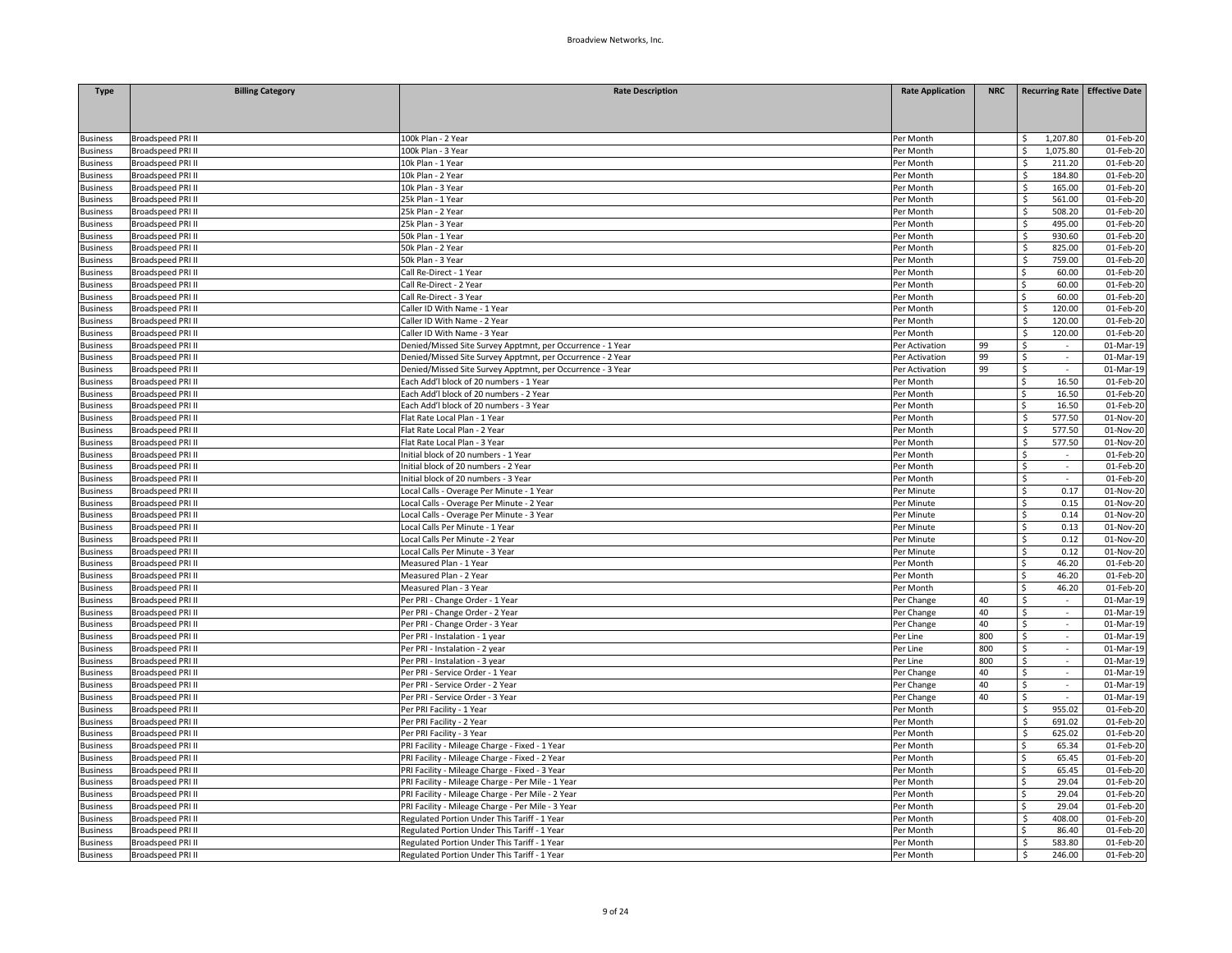| <b>Type</b>     | <b>Billing Category</b>              | <b>Rate Description</b>                                                 | <b>Rate Application</b> | <b>NRC</b> |               | <b>Recurring Rate Effective Date</b> |
|-----------------|--------------------------------------|-------------------------------------------------------------------------|-------------------------|------------|---------------|--------------------------------------|
|                 |                                      |                                                                         |                         |            |               |                                      |
|                 |                                      |                                                                         |                         |            |               |                                      |
|                 |                                      |                                                                         |                         |            |               |                                      |
| <b>Business</b> | <b>Broadspeed PRI II</b>             | Regulated Portion Under This Tariff - 2 Year                            | Per Month               |            | 527.10<br>Ś.  | 01-Feb-20                            |
| <b>Business</b> | Broadspeed PRI II                    | Regulated Portion Under This Tariff - 2 Year                            | Per Month               |            | Ś<br>364.80   | 01-Feb-20                            |
| <b>Business</b> | Broadspeed PRI II                    | Regulated Portion Under This Tariff - 2 Year                            | Per Month               |            | Ś<br>224.40   | 01-Feb-20                            |
| <b>Business</b> | <b>Broadspeed PRI II</b>             | Regulated Portion Under This Tariff - 2 Year                            | Per Month               |            | 75.60<br>Ś.   | 01-Feb-20                            |
| usiness         | <b>Broadspeed PRI II</b>             | Regulated Portion Under This Tariff - 3 Year                            | Per Month               |            | Ś<br>356.40   | 01-Feb-20                            |
| <b>Business</b> | Broadspeed PRI II                    | Regulated Portion Under This Tariff - 3 Year                            | Per Month               |            | Ś<br>473.10   | 01-Feb-20                            |
| <b>Business</b> | <b>Broadspeed PRI II</b>             | Regulated Portion Under This Tariff - 3 Year                            | Per Month               |            | \$<br>238.80  | 01-Feb-20                            |
| <b>Business</b> | Broadspeed PRI II                    | Regulated Portion Under This Tariff - 3 Year                            | Per Month               |            | 67.50<br>ς    | 01-Feb-20                            |
| <b>Business</b> | Broadspeed PRI II                    | Toll Free Numbers, each - 1 Year                                        | Per Month               |            | Ś<br>13.86    | 01-Feb-20                            |
| <b>Business</b> | Broadspeed PRI II                    | Toll Free Numbers, each - 2 Year                                        | Per Month               |            | 13.86<br>Ś    | 01-Feb-20                            |
| usiness         | Broadspeed PRI II                    | Toll Free Numbers, each - 3 Year                                        | Per Month               |            | Ś.<br>13.86   | 01-Feb-20                            |
| Jusiness        | Broadspeed Voice Channel Bank        | 100k Plan - 1 Year                                                      | Per Month               |            | 1,346.40<br>Ś | 01-Feb-20                            |
| <b>Business</b> | Broadspeed Voice Channel Bank        | 100k Plan - 2 Year                                                      | Per Month               |            | 1,207.80<br>Ś | 01-Feb-20                            |
| <b>Business</b> | Broadspeed Voice Channel Bank        | 100k Plan - 3 Year                                                      | Per Month               |            | 1,075.80<br>Ś | 01-Feb-20                            |
| <b>Business</b> | Broadspeed Voice Channel Bank        | 10k Plan - 1 Year                                                       | Per Month               |            | Ś<br>211.20   | 01-Feb-20                            |
| Business        | Broadspeed Voice Channel Bank        | 10k Plan - 2 Year                                                       | Per Month               |            | 184.80<br>Ś.  | 01-Feb-20                            |
| <b>Business</b> | Broadspeed Voice Channel Bank        | 10k Plan - 3 Year                                                       | Per Month               |            | Ś.<br>165.00  | 01-Feb-20                            |
| <b>Business</b> | Broadspeed Voice Channel Bank        | 25k Plan - 1 Year                                                       | Per Month               |            | Ś.<br>561.00  | 01-Feb-20                            |
| <b>Business</b> | Broadspeed Voice Channel Bank        | 25k Plan - 2 Year                                                       | Per Month               |            | Ś.<br>508.20  | 01-Feb-20                            |
| Business        | Broadspeed Voice Channel Bank        | 25k Plan - 3 Year                                                       | Per Month               |            | Ś<br>495.00   | 01-Feb-20                            |
| <b>Business</b> | Broadspeed Voice Channel Bank        | Additional Voice Lines - 1 Year                                         | Per Month               |            | Ś<br>46.20    | 01-Nov-20                            |
| <b>Business</b> | Broadspeed Voice Channel Bank        | Additional Voice Lines - 2 Year                                         | Per Month               |            | 39.27<br>Ŝ.   | 01-Nov-20                            |
| usiness         | Broadspeed Voice Channel Bank        | Additional Voice Lines - 3 Year                                         | Per Month               |            | Ś.<br>34.65   | 01-Nov-20                            |
| <b>Business</b> | Broadspeed Voice Channel Bank        | Call Forward - 1 Year                                                   | Per Month               |            | \$<br>3.30    | 01-Feb-20                            |
| <b>Business</b> | Broadspeed Voice Channel Bank        | Call Forward - 2 Year                                                   | Per Month               |            | 3.30<br>Ś.    | 01-Feb-20                            |
| Business        | Broadspeed Voice Channel Bank        | Call Forward - 3 Year                                                   | Per Month               |            | \$<br>3.30    | 01-Feb-20                            |
| <b>Business</b> | <b>Broadspeed Voice Channel Bank</b> | Call Forward Busy Line - 1 Year                                         | Per Month               |            | 5.78<br>\$    | 01-Nov-20                            |
| Business        | <b>Broadspeed Voice Channel Bank</b> | Call Forward Busy Line - 2 Year                                         | Per Month               |            | 5.78<br>Ŝ.    | 01-Nov-20                            |
| usiness         | Broadspeed Voice Channel Bank        | Call Forward Busy Line - 3 Year                                         | Per Month               |            | Ś.<br>5.78    | 01-Nov-20                            |
| <b>Business</b> | Broadspeed Voice Channel Bank        | Call Forward Don't Answer - 1 Year                                      | Per Month               |            | \$<br>3.30    | 01-Feb-20                            |
| <b>Business</b> | Broadspeed Voice Channel Bank        | Call Forward Don't Answer - 2 Year                                      | Per Month               |            | 3.30<br>Ś.    | 01-Feb-20                            |
| <b>Business</b> | Broadspeed Voice Channel Bank        | Call Forward Don't Answer - 3 Year                                      | Per Month               |            | \$<br>3.30    | 01-Feb-20                            |
| <b>Business</b> | Broadspeed Voice Channel Bank        | Call ID Deluxe- 1 Year                                                  | Per Month               |            | \$<br>9.90    | 01-Feb-20                            |
| <b>Business</b> | <b>Broadspeed Voice Channel Bank</b> | Call ID Deluxe- 2 Year                                                  | Per Month               |            | 9.90<br>Ś.    | 01-Feb-20                            |
| usiness         | Broadspeed Voice Channel Bank        | Call ID Deluxe- 3 Year                                                  | Per Month               |            | \$<br>9.90    | 01-Feb-20                            |
| <b>Business</b> | <b>Broadspeed Voice Channel Bank</b> | Call Return, per use - 2 Year                                           | Per Month               |            | \$<br>1.50    | 01-Feb-20                            |
| <b>Business</b> | Broadspeed Voice Channel Bank        | Call Return, per use - 3 Year                                           | Per Month               |            | 1.50<br>Ŝ.    | 01-Feb-20                            |
| Business        | Broadspeed Voice Channel Bank        | Call Trace, per use - 1 Year                                            | Per Month               |            | \$<br>1.20    | 01-Feb-20                            |
| <b>Business</b> | Broadspeed Voice Channel Bank        | Call Trace, per use - 2 Year                                            | Per Month               |            | \$<br>1.20    | 01-Feb-20                            |
| Business        | Broadspeed Voice Channel Bank        | Call Trace, per use - 3 Year                                            | Per Month               |            | 1.20<br>Ś.    | 01-Feb-20                            |
| usiness         | Broadspeed Voice Channel Bank        | Call Waiting - 1 Year                                                   | Per Month               |            | \$<br>2.64    | 01-Feb-20                            |
| <b>Business</b> | Broadspeed Voice Channel Bank        | Call Waiting - 2 Year                                                   | Per Month               |            | 2.64<br>Ś.    | 01-Feb-20                            |
| <b>Business</b> | Broadspeed Voice Channel Bank        | Call Waiting - 3 Year                                                   | Per Month               |            | 2.64<br>Ś.    | 01-Feb-20                            |
| Business        | <b>Broadspeed Voice Channel Bank</b> | Call Waiting ID - 1 Year                                                | Per Month               |            | \$<br>9.24    | 01-Feb-20                            |
| <b>Business</b> | Broadspeed Voice Channel Bank        | Call Waiting ID - 2 Year                                                | Per Month               |            | 9.24<br>Ś     | 01-Feb-20                            |
| Business        | Broadspeed Voice Channel Bank        | Call Waiting ID - 3 Year                                                | Per Month               |            | \$<br>9.24    | 01-Feb-20                            |
| usiness         | Broadspeed Voice Channel Bank        | Call Waiting ID Deluxe - 1 Year                                         | Per Month               |            | Ś<br>11.88    | 01-Feb-20                            |
| <b>Business</b> | Broadspeed Voice Channel Bank        | Call Waiting ID Deluxe - 2 Year                                         | Per Month               |            | 11.88<br>Ś.   | 01-Feb-20                            |
| <b>Business</b> | Broadspeed Voice Channel Bank        | Call Waiting ID Deluxe - 3 Year                                         | Per Month               |            | 11.88<br>Ś.   | 01-Feb-20                            |
| <b>Business</b> | Broadspeed Voice Channel Bank        | Caller ID - 1 Year                                                      | Per Month               |            | Ś<br>7.26     | 01-Feb-20                            |
| <b>Business</b> | Broadspeed Voice Channel Bank        | Caller ID - 2 Year                                                      | Per Month               |            | 7.26<br>Ś     | 01-Feb-20                            |
| Business        | Broadspeed Voice Channel Bank        | Caller ID - 3 Year                                                      | Per Month               |            | \$<br>7.26    | 01-Feb-20                            |
| usiness         | Broadspeed Voice Channel Bank        | Denied/Missed Site Survey Apptmnt, per Occurrence - 1 Year              | Per Month               | 99         | \$            | 01-Feb-20                            |
| <b>Business</b> | Broadspeed Voice Channel Bank        | Denied/Missed Site Survey Apptmnt, per Occurrence - 2 Year              | Per Month               | 99         | \$<br>$\sim$  | 01-Feb-20                            |
| <b>Business</b> | Broadspeed Voice Channel Bank        | Denied/Missed Site Survey Apptmnt, per Occurrence - 3 Year              | Per Month               | 99         | \$<br>$\sim$  | 01-Feb-20                            |
| <b>Business</b> | Broadspeed Voice Channel Bank        | DS1 Facility - Mileage Charge, Special Access Loops - Fixed - 1 Year    | Per Month               |            | Ś<br>65.34    | 01-Feb-20                            |
| <b>Business</b> | Broadspeed Voice Channel Bank        | DS1 Facility - Mileage Charge, Special Access Loops - Fixed - 2 Year    | Per Month               |            | 65.34<br>Ś.   | 01-Feb-20                            |
| Business        | Broadspeed Voice Channel Bank        | DS1 Facility - Mileage Charge, Special Access Loops - Fixed - 3 Year    | Per Month               |            | 65.34<br>Ś.   | 01-Feb-20                            |
| Business        | Broadspeed Voice Channel Bank        | DS1 Facility - Mileage Charge, Special Access Loops - Per Mile - 1 Year | Per Month               |            | 29.04<br>Ś.   | 01-Feb-20                            |
| <b>Business</b> | Broadspeed Voice Channel Bank        | DS1 Facility - Mileage Charge, Special Access Loops - Per Mile - 2 Year | Per Month               |            | 29.04<br>Ś.   | 01-Feb-20                            |
|                 |                                      |                                                                         |                         |            |               |                                      |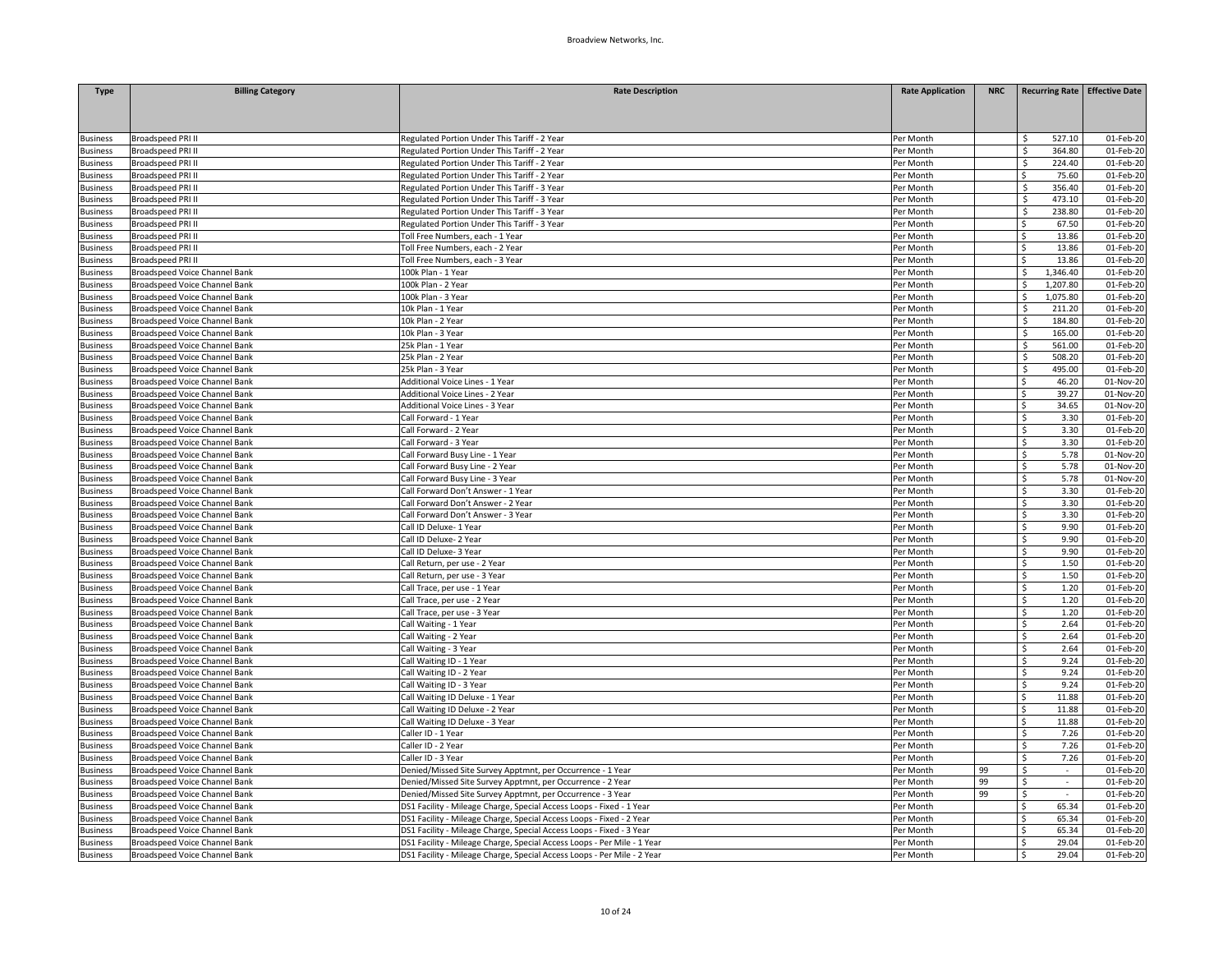| <b>Type</b>     | <b>Billing Category</b>       | <b>Rate Description</b>                                                        | <b>Rate Application</b> | <b>NRC</b> | Recurring Rate Effective Date |           |
|-----------------|-------------------------------|--------------------------------------------------------------------------------|-------------------------|------------|-------------------------------|-----------|
|                 |                               |                                                                                |                         |            |                               |           |
| <b>Business</b> | Broadspeed Voice Channel Bank | DS1 Facility - Mileage Charge, Special Access Loops - Per Mile - 3 Year        | Per Month               |            | 29.04<br>Ŝ                    | 01-Feb-20 |
| <b>Business</b> | Broadspeed Voice Channel Bank | DS1 Facility - Mileage Charge, UNE Loops - Fixed - 1 Year                      | Per Month               |            | 65.34<br>Ŝ.                   | 01-Feb-20 |
| <b>Business</b> | Broadspeed Voice Channel Bank | DS1 Facility - Mileage Charge, UNE Loops - Fixed - 2 Year                      | Per Month               |            | Ś<br>65.34                    | 01-Feb-20 |
| usiness         | Broadspeed Voice Channel Bank | DS1 Facility - Mileage Charge, UNE Loops - Fixed - 3 Year                      | Per Month               |            | Ś.<br>65.34                   | 01-Feb-20 |
| usiness         | Broadspeed Voice Channel Bank | DS1 Facility - Mileage Charge, UNE Loops - Per Mile - 1 Year                   | Per Month               |            | Ś<br>7.26                     | 01-Feb-20 |
| <b>Business</b> | Broadspeed Voice Channel Bank | DS1 Facility - Mileage Charge, UNE Loops - Per Mile - 2 Year                   | Per Month               |            | 7.26<br>Ś                     | 01-Feb-20 |
| <b>Business</b> | Broadspeed Voice Channel Bank | DS1 Facility - Mileage Charge, UNE Loops - Per Mile - 3 Year                   | Per Month               |            | 7.26<br>\$                    | 01-Feb-20 |
| usiness         | Broadspeed Voice Channel Bank | DS1 Facility (Includes eleven voice lines wit Measured Calling Plan) - 2 Year  | Per Month               |            | 769.23<br>\$.                 | 01-Nov-20 |
| <b>Business</b> | Broadspeed Voice Channel Bank | DS1 Facility (Includes eleven voice lines wit Measured Calling Plan) - 3 Year  | Per Month               |            | Ś<br>709.17                   | 01-Nov-20 |
| <b>Business</b> | Broadspeed Voice Channel Bank | DS1 Facility (Includes eleven voice lines with Measured Calling Plan) - 1 Year | Per Month               |            | 1,136.52<br>\$                | 01-Nov-20 |
| usiness         | Broadspeed Voice Channel Bank | Feature Package 1 - 1 Year                                                     | Per Month               |            | Ś<br>15.02                    | 01-Nov-20 |
| <b>Business</b> | Broadspeed Voice Channel Bank | Feature Package 1 - 2 Year                                                     | Per Month               |            | 15.02<br>Ś                    | 01-Nov-20 |
| <b>Business</b> | Broadspeed Voice Channel Bank | Feature Package 1 - 3 Year                                                     | Per Month               |            | 15.02<br>Ś.                   | 01-Nov-20 |
| usiness         | Broadspeed Voice Channel Bank | Feature Package 2 - 1 Year                                                     | Per Month               |            | 24.26<br>Ś.                   | 01-Nov-20 |
| usiness         | Broadspeed Voice Channel Bank | Feature Package 2 - 2 Year                                                     | Per Month               |            | 24.26<br>Ś                    | 01-Nov-20 |
| <b>Business</b> | Broadspeed Voice Channel Bank | Feature Package 2 - 3 Year                                                     | Per Month               |            | Ś<br>24.26                    | 01-Nov-20 |
| usiness         | Broadspeed Voice Channel Bank | Local Calls Per Minute - 1 Year                                                | Per Minute              |            | Ŝ.<br>0.12                    | 01-Nov-20 |
| <b>Business</b> | Broadspeed Voice Channel Bank | Local Calls Per Minute - 2 Year                                                | Per Minute              |            | Ś<br>0.12                     | 01-Nov-20 |
| <b>Business</b> | Broadspeed Voice Channel Bank | Local Calls Per Minute - 3 Year                                                | Per Minute              |            | 0.12<br>Ś.                    | 01-Nov-20 |
| usiness         | Broadspeed Voice Channel Bank | Long Distance Acct. Codes, Per Account - 1 Year                                | Per Month               | 25         | Ś                             | 01-Feb-20 |
| usiness         | Broadspeed Voice Channel Bank | Long Distance Acct. Codes, Per Account - 2 Year                                | Per Month               | 25         | Ś<br>$\sim$                   | 01-Feb-20 |
| <b>Business</b> | Broadspeed Voice Channel Bank | Long Distance Acct. Codes, Per Account - 3 Year                                | Per Month               | 25         | \$<br>$\sim$                  | 01-Feb-20 |
| usiness         | Broadspeed Voice Channel Bank | Per DS1 Facility - Change Order - 1 Year                                       | Per Month               | 40         | \$                            | 01-Feb-20 |
| <b>Business</b> | Broadspeed Voice Channel Bank | Per DS1 Facility - Change Order - 2 Year                                       | Per Month               | 40         | Ś<br>$\sim$                   | 01-Feb-20 |
| <b>Business</b> | Broadspeed Voice Channel Bank | Per DS1 Facility - Change Order - 3 Year                                       | Per Month               | 40         | \$.<br>$\sim$                 | 01-Feb-20 |
| <b>Business</b> | Broadspeed Voice Channel Bank | Per DS1 Facility - Installation - 1 Year                                       | Per Month               | 800        | Ŝ.<br>÷.                      | 01-Feb-20 |
| <b>Business</b> | Broadspeed Voice Channel Bank | Per DS1 Facility - Installation - 2 Year                                       | Per Month               | 800        | \$<br>$\sim$                  | 01-Feb-20 |
| <b>Business</b> | Broadspeed Voice Channel Bank | Per DS1 Facility - Installation - 3 Year                                       | Per Month               | 800        | Ŝ.<br>$\sim$                  | 01-Feb-20 |
| usiness         | Broadspeed Voice Channel Bank | Per DS1 Facility - Service Order - 1 Year                                      | Per Month               | 40         | Ś.<br>$\sim$                  | 01-Feb-20 |
| <b>Business</b> | Broadspeed Voice Channel Bank | Per DS1 Facility - Service Order - 2 Year                                      | Per Month               | 40         | \$<br>$\sim$                  | 01-Feb-20 |
| <b>Business</b> | Broadspeed Voice Channel Bank | Per DS1 Facility - Service Order 3 Year                                        | Per Month               | 40         | \$<br>÷                       | 01-Feb-20 |
| <b>Business</b> | Broadspeed Voice Channel Bank | Remote Call Forward - 1 Year                                                   | Per Month               |            | 19.90<br>Ś.                   | 01-Feb-20 |
| <b>Business</b> | Broadspeed Voice Channel Bank | Remote Call Forward - 2 Year                                                   | Per Month               |            | Ś<br>19.90                    | 01-Feb-20 |
| <b>Business</b> | Broadspeed Voice Channel Bank | Remote Call Forward - 3 Year                                                   | Per Month               |            | Ś.<br>19.90                   | 01-Feb-20 |
| usiness         | Broadspeed Voice Channel Bank | Repeat Dial, per use - 1 Year                                                  | Per Month               |            | \$.<br>1.20                   | 01-Feb-20 |
| <b>Business</b> | Broadspeed Voice Channel Bank | Repeat Dial, per use - 2 Year                                                  | Per Month               |            | 1.20<br>Ś                     | 01-Feb-20 |
| <b>Business</b> | Broadspeed Voice Channel Bank | Speed Dial 30 - 1 Year                                                         | Per Month               |            | 2.64<br>Ś.                    | 01-Feb-20 |
| usiness         | Broadspeed Voice Channel Bank | Speed Dial 30 - 2 Year                                                         | Per Month               |            | 2.64<br>Ś                     | 01-Feb-20 |
| <b>Business</b> | Broadspeed Voice Channel Bank | Speed Dial 30 - 3 Year                                                         | Per Month               |            | 2.64<br>Ś                     | 01-Feb-20 |
| <b>Business</b> | Broadspeed Voice Channel Bank | Speed Dial 8 - 1 Year                                                          | Per Month               |            | \$<br>2.64                    | 01-Feb-20 |
| <b>Business</b> | Broadspeed Voice Channel Bank | Speed Dial 8 - 2 Year                                                          | Per Month               |            | \$.<br>2.64                   | 01-Feb-20 |
| <b>Business</b> | Broadspeed Voice Channel Bank | Speed Dial 8 - 3 Year                                                          | Per Month               |            | Ś<br>2.64                     | 01-Feb-20 |
| <b>Business</b> | Broadspeed Voice Channel Bank | Three Way Calling - 1 Year                                                     | Per Month               |            | 2.64<br>\$.                   | 01-Feb-20 |
| usiness         | Broadspeed Voice Channel Bank | Three Way Calling - 2 Year                                                     | Per Month               |            | Ś<br>2.64                     | 01-Feb-20 |
| usiness         | Broadspeed Voice Channel Bank | Three Way Calling - 3 Year                                                     | Per Month               |            | 2.64<br>Ś                     | 01-Feb-20 |
| <b>Business</b> | Broadspeed Voice Channel Bank | Ultra Call Forward - 1 Year                                                    | Per Month               |            | \$<br>2.64                    | 01-Feb-20 |
| usiness         | Broadspeed Voice Channel Bank | Ultra Call Forward - 2 Year                                                    | Per Month               |            | 2.64<br>Ŝ.                    | 01-Feb-20 |
| <b>Business</b> | Broadspeed Voice Channel Bank | Ultra Call Forward - 3 Year                                                    | Per Month               |            | 2.64<br>Ś                     | 01-Feb-20 |
| <b>Business</b> | Broadspeed Voice Channel Bank | Voice Mail, per mailbox - 1 Year                                               | Per Month               |            | 13.20<br>Ś.                   | 01-Feb-20 |
| <b>Business</b> | Broadspeed Voice Channel Bank | Voice Mail, per mailbox - 2 Year                                               | Per Month               |            | Ś<br>13.20                    | 01-Feb-20 |
| usiness         | Broadspeed Voice Channel Bank | Voice Mail, per mailbox - 3 Year                                               | Per Month               |            | 13.20<br>Ś                    | 01-Feb-20 |
| <b>Business</b> | <b>Broadspeed Voice T1</b>    | DS1 Facility - Mileage Charge (term commitments as of 2/19/05) - 1 Year        | Per Month               |            | 72.60<br>Ś.                   | 01-Feb-20 |
| usiness         | Broadspeed Voice T1           | DS1 Facility - Mileage Charge (term commitments as of 2/19/05) 1 Year          | Per Month               |            | 72.60<br>Ś                    | 01-Feb-20 |
| <b>Business</b> | Broadspeed Voice T1           | DS1 Facility - Mileage Charge (term commitments as of 2/19/05) 3 Year          | Per Month               |            | 7.26<br>Ś                     | 01-Feb-20 |
| <b>Business</b> | <b>Broadspeed Voice T1</b>    | DS1 Facility - Mileage Charge (term commitments prior to 2/19/05) - 1 Year     | Per Month               |            | 180.00<br>\$                  | 01-Feb-20 |
| <b>Business</b> | <b>Broadspeed Voice T1</b>    | DS1 Facility - Mileage Charge (term commitments prior to 2/19/05) - 3 Year     | Per Month               |            | Ŝ<br>144.00                   | 01-Feb-20 |
| <b>Business</b> | <b>Broadspeed Voice T1</b>    | DS1 Facility - Simplicity Flat Rate Local - 1 Year                             | Per Month               |            | 1,671.29<br>Ŝ                 | 01-Nov-20 |
| <b>Business</b> | <b>Broadspeed Voice T1</b>    | DS1 Facility - Simplicity Flat Rate Local - 3 Year                             | Per Month               |            | 1.578.89<br>Ŝ.                | 01-Nov-20 |
| usiness         | <b>Broadspeed Voice T1</b>    | DS1 Facility - Standard - 1 Year                                               | Per Month               |            | 625.02<br>Ś                   | 01-Feb-20 |
| <b>Business</b> | Broadspeed Voice T1           | DS1 Facility - Standard - 3 Year                                               | Per Month               |            | \$<br>572.22                  | 01-Feb-20 |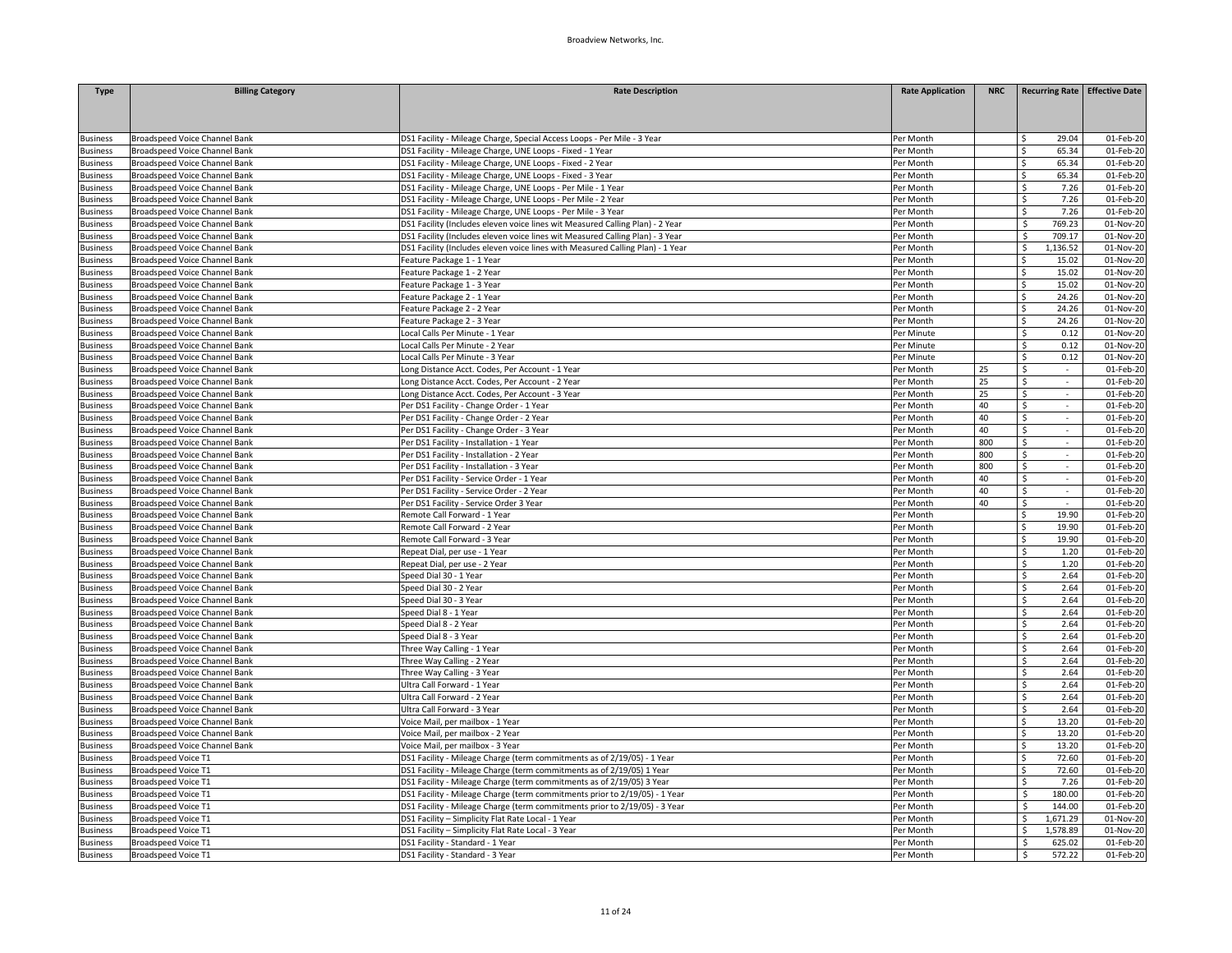| <b>Type</b>                 | <b>Billing Category</b>                          | <b>Rate Description</b>                                     | <b>Rate Application</b> | <b>NRC</b> |                     | Recurring Rate   Effective Date |
|-----------------------------|--------------------------------------------------|-------------------------------------------------------------|-------------------------|------------|---------------------|---------------------------------|
|                             |                                                  |                                                             |                         |            |                     |                                 |
|                             |                                                  |                                                             |                         |            |                     |                                 |
|                             |                                                  |                                                             |                         |            |                     |                                 |
| <b>Business</b>             | Broadspeed Voice T1                              | Each additional block of 20 - 1 Year                        | Per Month               |            | 18.00<br>ς.         | 01-Feb-20                       |
| <b>Business</b>             | Broadspeed Voice T1                              | Each additional block of 20 - 3 Year                        | Per Month               |            | 18.00<br>Ś.         | 01-Feb-20                       |
| <b>Business</b>             | Broadspeed Voice T1                              | Initial block of 20 numbers - 1 Year                        | Per Month               |            | \$<br>$\sim$        | 01-Feb-20                       |
| Business                    | Broadspeed Voice T1                              | Initial block of 20 numbers - 3 Year                        | Per Month               |            | \$                  | 01-Feb-20                       |
| Business                    | Broadspeed Voice T1                              | IntraLATA Toll Calls - Per minute - 1 Year                  | Per Minute              |            | \$<br>0.10          | 01-Mar-19                       |
| <b>Business</b>             | <b>Broadspeed Voice T1</b>                       | IntraLATA Toll Calls - Per minute - 3 Year                  | Per Minute              |            | 0.09<br>Ś.          | 01-Mar-19                       |
| Business                    | Broadspeed Voice T1                              | Local Calling Service - Per minute - 1 Year                 | Per Minute              |            | 0.13<br>Ś.          | 01-Nov-20                       |
| <b>Business</b>             | Broadspeed Voice T1                              | Local Calling Service - Per minute - 3 Year                 | Per Minute              |            | Ś<br>0.12           | 01-Nov-20                       |
| <b>Business</b>             | <b>Broadspeed Voice T1</b>                       | Long Distance Calls - Per Minute - 1 Year                   | Per Minute              |            | \$<br>0.10          | 01-Mar-19                       |
| <b>Business</b>             | Broadspeed Voice T1                              | Long Distance Calls - Per Minute - 3 Year                   | Per Minute              |            | Ś.<br>0.09          | 01-Mar-19                       |
| <b>Business</b>             | <b>Broadspeed Voice T1</b>                       | Per DS1 Facility - Change Order                             | Per Change              | 40         | \$<br>$\epsilon$    | 01-Mar-19                       |
| <b>Business</b>             | Broadspeed Voice T1                              | Per DS1 Facility - Installation                             | Per Activation          | 345        | \$<br>$\sim$        | 01-Mar-19                       |
| <b>Business</b>             | Broadspeed Voice T1                              | Per DS1 Facility - Service Order                            | Per Change              | 40         | \$<br>$\mathcal{L}$ | 01-Mar-19                       |
| <b>Business</b>             | Broadspeed Voice T1                              | Simplicity Flat Rate Local Voice T-1 - Per minute - 1 Year  | Per Minute              |            | \$<br>0.11          | 01-Nov-20                       |
| <b>Business</b>             | Broadspeed Voice T1 II                           | 100k Plan - 1 Year                                          | Per Month               |            | 1,359.60<br>Ś.      | 01-Feb-20                       |
| <b>Business</b>             | Broadspeed Voice T1 II                           | 100k Plan - 3 Year                                          | Per Month               |            | ς<br>1,089.00       | 01-Feb-20                       |
| <b>Business</b>             | Broadspeed Voice T1 II                           | 100k Plan -2 Year                                           | Per Month               |            | \$<br>1,221.00      | 01-Feb-20                       |
| <b>Business</b>             | Broadspeed Voice T1 II                           | 10k Plan - 1 Year                                           | Per Month               |            | Ś.<br>224.40        | 01-Feb-20                       |
| <b>Business</b>             | Broadspeed Voice T1 II                           | 10k Plan - 2 Year                                           | Per Month               |            | Ś<br>198.00         | 01-Feb-20                       |
| <b>Business</b>             | Broadspeed Voice T1 II                           | 10k Plan - 3 Year                                           | Per Month               |            | Ś.<br>178.20        | 01-Feb-20                       |
| <b>Business</b>             | Broadspeed Voice T1 II                           | 25k Plan - 1 Year                                           | Per Month               |            | Ś.<br>574.20        | 01-Feb-20                       |
| Business                    | Broadspeed Voice T1 II                           | 25k Plan - 2 Year                                           | Per Month               |            | Ś<br>521.40         | 01-Feb-20                       |
| <b>Business</b>             | Broadspeed Voice T1 II                           | 25k Plan - 3 Year                                           | Per Month               |            | \$<br>508.20        | 01-Feb-20                       |
| <b>Business</b>             | Broadspeed Voice T1 II                           | 50k Plan - 1 Year                                           | Per Month               |            | 943.80<br>\$        | 01-Feb-20                       |
| <b>Business</b>             | Broadspeed Voice T1 II                           | 50k Plan - 3 Year                                           | Per Month               |            | Ś<br>772.20         | 01-Feb-20                       |
| <b>Business</b>             | Broadspeed Voice T1 II                           | 50k Plan-2 Year                                             | Per Month               |            | Ś<br>838.20         | 01-Feb-20                       |
| Business                    | Broadspeed Voice T1 II                           | Call Re-Direct - 1 Year                                     | Per Month               |            | 60.00<br>Ś.         | 01-Feb-20                       |
| Business                    | Broadspeed Voice T1 II                           | Call Re-Direct - 2 Year                                     | Per Month               |            | 60.00<br>Ś.         | 01-Feb-20                       |
| <b>Business</b>             | Broadspeed Voice T1 II                           | Call Re-Direct - 3 Year                                     | Per Month               |            | Ś.<br>60.00         | 01-Feb-20                       |
| <b>Business</b>             | Broadspeed Voice T1 II                           | Denied/Missed Site Survey Apptmnt, per Occurrence - 1 Year  | Per Activation          | 99         | Ś.<br>$\sim$        | 01-Mar-19                       |
| <b>Business</b>             | Broadspeed Voice T1 II                           | Denied/Missed Site Survey Apptmnt, per Occurrence - 2 Year  | Per Activation          | 99         | Ś<br>$\mathcal{L}$  | 01-Mar-19                       |
| <b>Business</b>             | Broadspeed Voice T1 II                           | Denied/Missed Site Survey Apptmnt, per Occurrence - 3 Year  | Per Activation          | 99         | \$<br>$\sim$        | 01-Mar-19                       |
| <b>Business</b>             | Broadspeed Voice T1 II                           | DS1 Facility - 1 Year                                       | Per Month               |            | 968.22<br>\$        | 01-Feb-20                       |
| Business                    | Broadspeed Voice T1 II                           | DS1 Facility - 2 Year                                       | Per Month               |            | \$<br>704.22        | 01-Feb-20                       |
| <b>Business</b>             | Broadspeed Voice T1 II                           | DS1 Facility - 3 Year                                       | Per Month               |            | \$<br>638.22        | 01-Feb-20                       |
| <b>Business</b>             | Broadspeed Voice T1 II                           | DS1 Facility - Mileage Charge - Fixed - 1 Year              | Per Month               |            | 65.34<br>Ś.         | 01-Feb-20                       |
| <b>Business</b>             | Broadspeed Voice T1 II                           | DS1 Facility - Mileage Charge - Fixed - 2 Year              | Per Month               |            | 65.34<br>Ś.         | 01-Feb-20                       |
| <b>Business</b>             | Broadspeed Voice T1 II                           | DS1 Facility - Mileage Charge - Fixed - 3 Year              | Per Month               |            | 65.34<br>Ś          | 01-Feb-20                       |
| <b>Business</b>             | Broadspeed Voice T1 II                           | DS1 Facility - Mileage Charge - Per Mile - 1 Year           | Per Month               |            | 29.04<br>Ś.         | 01-Feb-20                       |
| usiness                     | Broadspeed Voice T1 II                           | DS1 Facility - Mileage Charge - Per Mile - 2 Year           | Per Month               |            | 29.04<br>Ś.         | 01-Feb-20                       |
| <b>Business</b>             | Broadspeed Voice T1 II                           | DS1 Facility - Mileage Charge - Per Mile - 3 Year           | Per Month               |            | Ś.<br>29.04         | 01-Feb-20                       |
| <b>Business</b>             | Broadspeed Voice T1 II                           | Each additional block of 20 - 1 Year                        | Per Month               |            | 16.50<br>Ś.         | 01-Feb-20                       |
| <b>Business</b>             | Broadspeed Voice T1 II                           | Each additional block of 20 - 2 Year                        | Per Month               |            | 16.50<br>Ś.         | 01-Feb-20                       |
| <b>Business</b>             | Broadspeed Voice T1 II                           | Each additional block of 20 - 3 Year                        | Per Month               |            | Ś.<br>16.50         | 01-Feb-20                       |
| <b>Business</b>             | Broadspeed Voice T1 II                           | Flat Rate Local Plan - 1 Year                               | Per Month               |            | 593.67<br>\$        | 01-Nov-20                       |
| usiness                     | Broadspeed Voice T1 II                           | Flat Rate Local Plan - 2 Year                               | Per Month               |            | \$<br>593.67        | 01-Nov-20                       |
| <b>Business</b>             | Broadspeed Voice T1 II                           | Flat Rate Local Plan - 3 Year                               | Per Month               |            | \$<br>593.67        | 01-Nov-20                       |
| <b>Business</b>             | Broadspeed Voice T1 II                           | Initial block of 20 numbers - 1 Year                        | Per Month               |            | Ś<br>$\sim$         | 01-Feb-20                       |
| Business                    | Broadspeed Voice T1 II                           | Initial block of 20 numbers - 2 Year                        | Per Month               |            | Ś<br>$\omega$       | 01-Feb-20                       |
| <b>Business</b>             | Broadspeed Voice T1 II                           | Initial block of 20 numbers - 3 Year                        | Per Month               |            | Ś<br>$\sim$         | 01-Feb-20                       |
| Business                    | Broadspeed Voice T1 II                           | Local Calls - Overage - Per Minute - 1 Year                 | Per Minute              |            | 0.17<br>\$          | 01-Nov-20                       |
| <b>Business</b>             | Broadspeed Voice T1 II                           | Local Calls - Overage - Per Minute - 2 Year                 | Per Minute              |            | \$<br>0.15          | 01-Nov-20                       |
| <b>Business</b>             | Broadspeed Voice T1 II                           | Local Calls - Overage - Per Minute - 3 Year                 | Per Minute              |            | \$<br>0.14          | 01-Nov-20                       |
| <b>Business</b>             | Broadspeed Voice T1 II                           | Local Calls - Per Minute - 1 Year                           | Per Minute              |            | 0.13<br>Ś.          | 01-Nov-20                       |
| <b>Business</b>             | Broadspeed Voice T1 II                           | Local Calls - Per Minute - 2 Year                           | Per Minute              |            | Ś.<br>0.12          | 01-Nov-20                       |
|                             |                                                  |                                                             |                         |            | Ś                   |                                 |
| <b>Business</b><br>Business | Broadspeed Voice T1 II<br>Broadspeed Voice T1 II | Local Calls - Per Minute - 3 Year<br>Measured Plan - 1 Year | Per Minute<br>Per Month |            | 0.12<br>50.82<br>ς. | 01-Nov-20<br>01-Feb-20          |
| usiness                     | Broadspeed Voice T1 II                           | Measured Plan - 2 Year                                      | Per Month               |            | 50.82<br>Ś.         | 01-Feb-20                       |
|                             |                                                  |                                                             |                         |            | 50.82<br>Ś          | 01-Feb-20                       |
| <b>Business</b>             | Broadspeed Voice T1 II                           | Measured Plan - 3 Year                                      | Per Month               |            | $\sim$              |                                 |
| <b>Business</b>             | Broadspeed Voice T1 II                           | Per DS1 Facility - Change Order - 1 Year                    | Per Change              | 40         | \$                  | 01-Mar-19                       |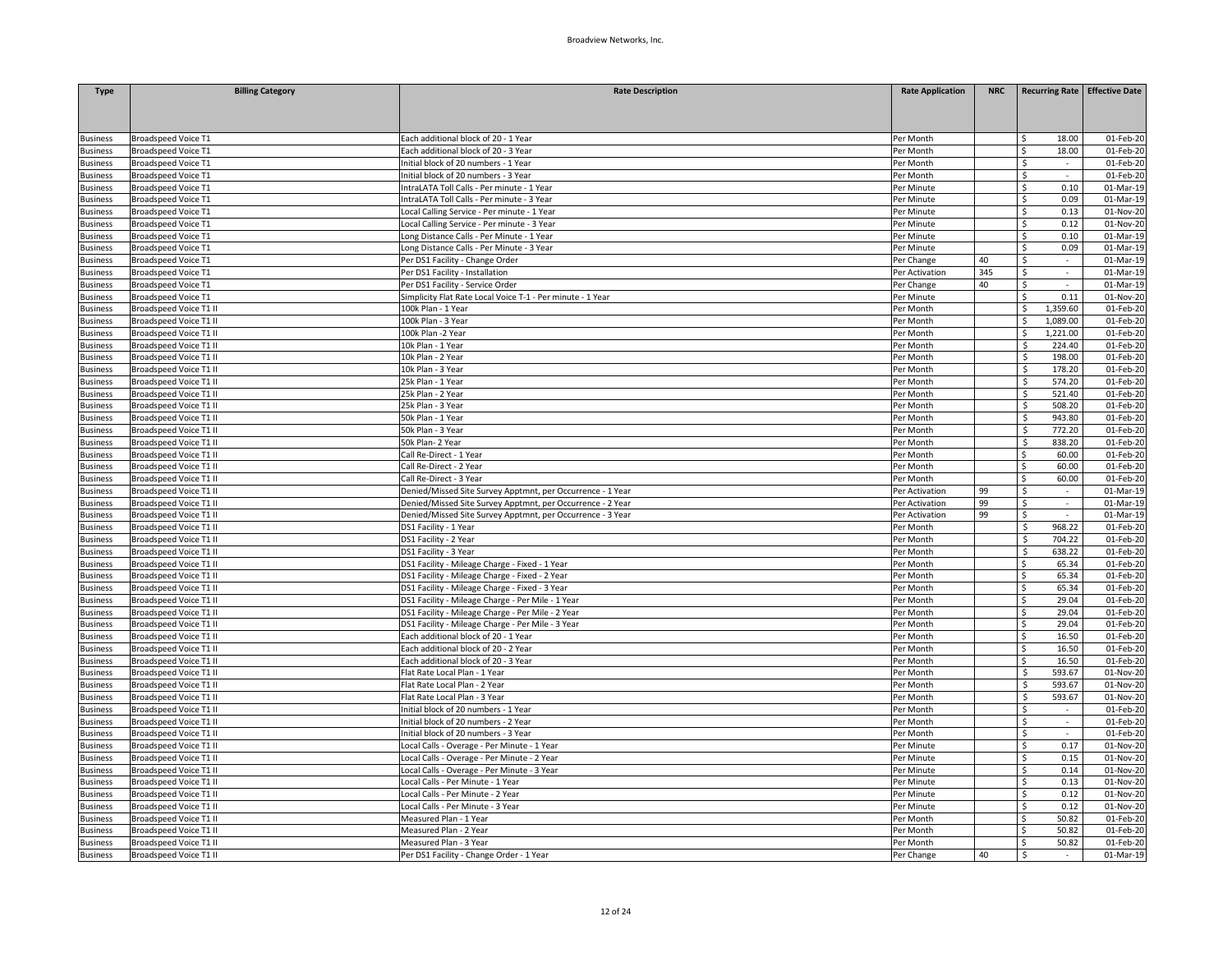| <b>Type</b>                        | <b>Billing Category</b>        | <b>Rate Description</b>                        | <b>Rate Application</b>  | <b>NRC</b> |                                | <b>Recurring Rate Effective Date</b> |
|------------------------------------|--------------------------------|------------------------------------------------|--------------------------|------------|--------------------------------|--------------------------------------|
|                                    |                                |                                                |                          |            |                                |                                      |
|                                    |                                |                                                |                          |            |                                |                                      |
|                                    | <b>Broadspeed Voice T1 II</b>  | Per DS1 Facility - Change Order - 2 Year       |                          | 40         | ς                              | 01-Mar-19                            |
| <b>Business</b><br><b>Business</b> | Broadspeed Voice T1 II         | Per DS1 Facility - Change Order - 3 Year       | Per Change<br>Per Change | 40         | \$<br>$\sim$                   | 01-Mar-19                            |
| <b>Business</b>                    | <b>Broadspeed Voice T1 II</b>  | Per DS1 Facility - Installation - 1 Year       | Per Activation           | 800        | \$<br>$\overline{\phantom{a}}$ | 01-Mar-19                            |
| <b>Business</b>                    | Broadspeed Voice T1 II         | Per DS1 Facility - Installation - 2 Year       | Per Activation           | 800        | \$                             | 01-Mar-19                            |
| <b>Business</b>                    | <b>Broadspeed Voice T1 II</b>  | Per DS1 Facility - Installation - 3 Year       | Per Activation           | 800        | \$<br>$\sim$                   | 01-Mar-19                            |
| <b>Business</b>                    | <b>Broadspeed Voice T1 II</b>  | Per DS1 Facility - Service Order - 1 Year      | Per Change               | 40         | Ś.<br>$\sim$                   | 01-Mar-19                            |
| <b>Business</b>                    | <b>Broadspeed Voice T1 II</b>  | Per DS1 Facility - Service Order - 2 Year      | Per Change               | 40         | \$<br>$\sim$                   | 01-Mar-19                            |
| <b>Business</b>                    | <b>Broadspeed Voice T1 II</b>  | Per DS1 Facility - Service Order 3 Year        | Per Change               | 40         | \$<br>÷.                       | 01-Mar-19                            |
| <b>Business</b>                    | <b>Broadspeed Voice T1 II</b>  | Regulated Portion Under This Tariff - 1 Year   | Per Month                |            | 86.40<br>Ś                     | 01-Feb-20                            |
| <b>Business</b>                    | Broadspeed Voice T1 II         | Regulated Portion Under This Tariff - 1 Year   | Per Month                |            | $\mathsf{s}$<br>595.80         | 01-Feb-20                            |
| <b>Business</b>                    | Broadspeed Voice T1 II         | Regulated Portion Under This Tariff - 1 Year   | Per Month                |            | \$<br>420.00                   | 01-Feb-20                            |
| <b>Business</b>                    | <b>Broadspeed Voice T1 II</b>  | Regulated Portion Under This Tariff - 1 Year   | Per Month                |            | 258.00<br>\$                   | 01-Feb-20                            |
| <b>Business</b>                    | <b>Broadspeed Voice T1 II</b>  | Regulated Portion Under This Tariff - 2 Year   | Per Month                |            | Ś<br>539.10                    | 01-Feb-20                            |
| <b>Business</b>                    | Broadspeed Voice T1 II         | Regulated Portion Under This Tariff - 2 Year   | Per Month                |            | Ś<br>376.80                    | 01-Feb-20                            |
|                                    | <b>Broadspeed Voice T1 II</b>  | Regulated Portion Under This Tariff - 2 Year   | Per Month                |            | 236.40<br>\$                   | 01-Feb-20                            |
| <b>Business</b>                    | <b>Broadspeed Voice T1 II</b>  | Regulated Portion Under This Tariff - 2 Year   |                          |            | 75.60<br>\$                    | 01-Feb-20                            |
| <b>Business</b><br><b>Business</b> | Broadspeed Voice T1 II         | Regulated Portion Under This Tariff - 3 Year   | Per Month<br>Per Month   |            | \$<br>485.10                   | 01-Feb-20                            |
|                                    |                                |                                                | Per Month                |            | 368.40<br>Ś.                   | 01-Feb-20                            |
| <b>Business</b>                    | <b>Broadspeed Voice T1 II</b>  | Regulated Portion Under This Tariff - 3 Year   |                          |            | Ś<br>67.50                     |                                      |
| <b>Business</b>                    | <b>Broadspeed Voice T1 II</b>  | Regulated Portion Under This Tariff - 3 Year   | Per Month                |            |                                | 01-Feb-20                            |
| <b>Business</b>                    | Broadspeed Voice T1 II         | Regulated Portion Under This Tariff - 3 Year   | Per Month                |            | \$<br>250.80                   | 01-Feb-20                            |
| <b>Business</b>                    | <b>Broadview Integrated T1</b> | 1024 Kbps - 1 Year                             | Per Month                |            | Ś<br>717.42                    | 01-Feb-20                            |
| <b>Business</b>                    | <b>Broadview Integrated T1</b> | 1024 Kbps - 3 Year                             | Per Month                |            | Ś<br>651.42                    | 01-Feb-20                            |
| <b>Business</b>                    | Broadview Integrated T1        | 1024 Kbps - Month-to-Month                     | Per Month                |            | \$<br>833.58                   | 01-Feb-20                            |
| <b>Business</b>                    | <b>Broadview Integrated T1</b> | 256 Kbps - 1 Year                              | Per Month                |            | 400.62<br>Ś                    | 01-Feb-20                            |
| <b>Business</b>                    | <b>Broadview Integrated T1</b> | 256 Kbps - 3 Year                              | Per Month                |            | Ś<br>361.02                    | 01-Feb-20                            |
| <b>Business</b>                    | <b>Broadview Integrated T1</b> | 256 Kbps - Month-to-Month                      | Per Month                |            | \$<br>461.34                   | 01-Feb-20                            |
| <b>Business</b>                    | <b>Broadview Integrated T1</b> | 384 Kbps - 1 Year                              | Per Month                |            | 479.82<br>Ŝ.                   | 01-Feb-20                            |
| <b>Business</b>                    | <b>Broadview Integrated T1</b> | 384 Kbps - 3 Year                              | Per Month                |            | Ś<br>440.22                    | 01-Feb-20                            |
| <b>Business</b>                    | Broadview Integrated T1        | 384 Kbps - Month-to-Month                      | Per Month                |            | Ś<br>556.38                    | 01-Feb-20                            |
| <b>Business</b>                    | <b>Broadview Integrated T1</b> | 512 Kbps - 1 Year                              | Per Month                |            | Š.<br>545.82                   | 01-Feb-20                            |
| <b>Business</b>                    | <b>Broadview Integrated T1</b> | 512 Kbps - 3 Year                              | Per Month                |            | Ś<br>493.02                    | 01-Feb-20                            |
| <b>Business</b>                    | Broadview Integrated T1        | 512 Kbps - Month-to-Month                      | Per Month                |            | \$<br>635.58                   | 01-Feb-20                            |
| <b>Business</b>                    | Broadview Integrated T1        | 768 Kbps - 1 Year                              | Per Month                |            | Ś<br>651.42                    | 01-Feb-20                            |
| <b>Business</b>                    | <b>Broadview Integrated T1</b> | 768 Kbps - 3 Year                              | Per Month                |            | Ś<br>585.42                    | 01-Feb-20                            |
| <b>Business</b>                    | Broadview Integrated T1        | 768 Kbps - Month-to-Month                      | Per Month                |            | \$<br>762.30                   | 01-Feb-20                            |
| <b>Business</b>                    | <b>Broadview Integrated T1</b> | Analog Voice Line, each - 1 Year               | Per Month                |            | 31.19<br>Ŝ.                    | 01-Nov-20                            |
| <b>Business</b>                    | Broadview Integrated T1        | Analog Voice Line, each - 3 Year               | Per Month                |            | Ś<br>30.03                     | 01-Nov-20                            |
| <b>Business</b>                    | Broadview Integrated T1        | Analog Voice Line, each - Month-to-Month       | Per Month                |            | \$<br>33.50                    | 01-Nov-20                            |
| <b>Business</b>                    | <b>Broadview Integrated T1</b> | Caller ID With Name - 1 Year                   | Per Month                |            | 120.00<br>Ŝ.                   | 01-Feb-20                            |
| <b>Business</b>                    | <b>Broadview Integrated T1</b> | Caller ID With Name - 3 Year                   | Per Month                |            | 90.00<br>Ś                     | 01-Feb-20                            |
| <b>Business</b>                    | Broadview Integrated T1        | Digital Trunk, each - 1 Year                   | Per Month                |            | Ś<br>17.82                     | 01-Feb-20                            |
| <b>Business</b>                    | <b>Broadview Integrated T1</b> | Digital Trunk, each - 3 Year                   | Per Month                |            | 17.16<br>Ŝ.                    | 01-Feb-20                            |
| <b>Business</b>                    | <b>Broadview Integrated T1</b> | Digital Trunk, each - Month-to-Month           | Per Month                |            | Ś<br>19.14                     | 01-Feb-20                            |
| <b>Business</b>                    | <b>Broadview Integrated T1</b> | DS1 facility - 1 Year                          | Per Month                |            | Ś.<br>$\sim$                   | 01-Feb-20                            |
| <b>Business</b>                    | Broadview Integrated T1        | DS1 facility - 3 Year                          | Per Month                |            | Ś.<br>$\sim$                   | 01-Feb-20                            |
| <b>Business</b>                    | <b>Broadview Integrated T1</b> | DS1 facility -Month-to Month                   | Per Month                |            | 72.00<br>Ś                     | 01-Feb-20                            |
| <b>Business</b>                    | <b>Broadview Integrated T1</b> | Each additional block of 20 - 1 Year           | Per Month                |            | 19.80<br>\$                    | 01-Feb-20                            |
| <b>Business</b>                    | <b>Broadview Integrated T1</b> | Each additional block of 20 - 3 Year           | Per Month                |            | 19.80<br>Ŝ.                    | 01-Feb-20                            |
| <b>Business</b>                    | Broadview Integrated T1        | Each additional block of 20 - Month-to-Month   | Per Month                |            | 19.80<br>Ś                     | 01-Feb-20                            |
| <b>Business</b>                    | <b>Broadview Integrated T1</b> | Equipment Rental - 1 Year                      | Per Month                |            | Ś<br>$\sim$                    | 01-Feb-20                            |
| <b>Business</b>                    | Broadview Integrated T1        | Equipment Rental - 3 Year                      | Per Month                |            | \$<br>$\sim$                   | 01-Feb-20                            |
| <b>Business</b>                    | <b>Broadview Integrated T1</b> | Equipment Rental - Month-to-Month              | Per Month                |            | \$                             | 01-Feb-20                            |
| <b>Business</b>                    | Broadview Integrated T1        | Flat-rate Analog Line, each - 1 Year           | Per Month                |            | 89.99<br>Ś                     | 01-Nov-20                            |
| <b>Business</b>                    | <b>Broadview Integrated T1</b> | Flat-rate Analog Line, each - 3 Year           | Per Month                |            | 83.76<br>Ś.                    | 01-Nov-20                            |
| <b>Business</b>                    | Broadview Integrated T1        | Flat-rate Analog Line, each - Month-to-Month   | Per Month                |            | $\mathsf{s}$<br>102.39         | 01-Nov-20                            |
| <b>Business</b>                    | <b>Broadview Integrated T1</b> | Flat-rate Digital Trunk, each - 1 Year         | Per Month                |            | 51.42<br>Ś                     | 01-Feb-20                            |
| <b>Business</b>                    | Broadview Integrated T1        | Flat-rate Digital Trunk, each - 3 Year         | Per Month                |            | 47.86<br>Ś.                    | 01-Feb-20                            |
| <b>Business</b>                    | <b>Broadview Integrated T1</b> | Flat-rate Digital Trunk, each - Month-to-Month | er Month                 |            | 58.51<br>Ś                     | 01-Feb-20                            |
| <b>Business</b>                    | Broadview Integrated T1        | Initial block of 20 numbers - 1 Year           | Per Month                |            | Ś<br>18.48                     | $01$ -Feb-20                         |
| <b>Business</b>                    | Broadview Integrated T1        | Initial block of 20 numbers - 3 Year           | Per Month                |            | 18.48<br>\$.                   | 01-Feb-20                            |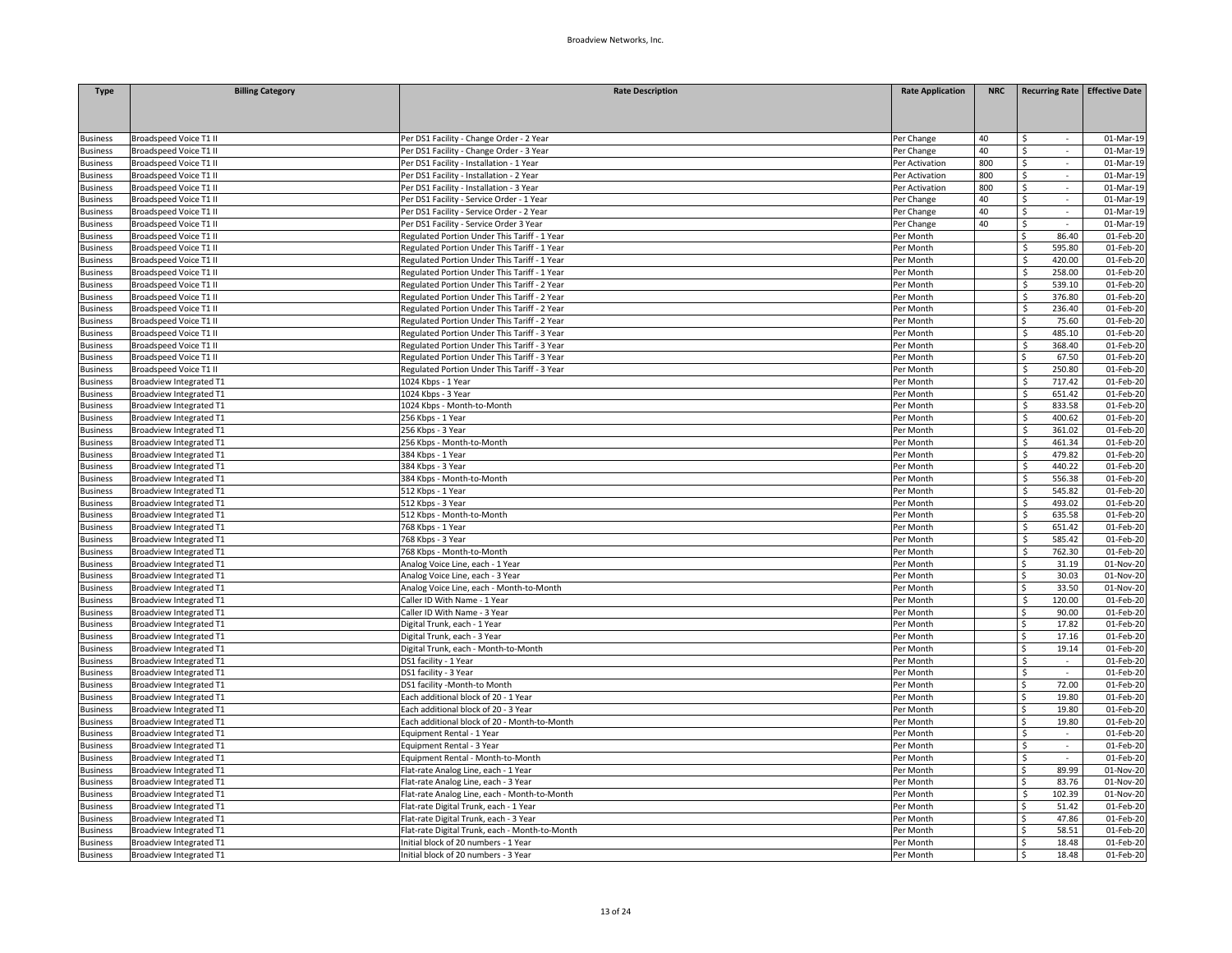| <b>Type</b>                        | <b>Billing Category</b>        | <b>Rate Description</b>                                           | <b>Rate Application</b> | <b>NRC</b> | <b>Recurring Rate Effective Date</b>                |           |
|------------------------------------|--------------------------------|-------------------------------------------------------------------|-------------------------|------------|-----------------------------------------------------|-----------|
|                                    |                                |                                                                   |                         |            |                                                     |           |
|                                    |                                |                                                                   |                         |            |                                                     |           |
|                                    | Broadview Integrated T1        | Initial block of 20 numbers -Month-to-Month                       | Per Month               |            | 18.48<br>Ś.                                         | 01-Feb-20 |
| <b>Business</b><br><b>Business</b> | Broadview Integrated T1        | IntraLATA Toll Calls - Per minute - 1 Year                        | Per Minute              |            | \$.<br>0.10                                         | 01-Mar-19 |
| <b>Business</b>                    | Broadview Integrated T1        | IntraLATA Toll Calls - Per minute - 3 Year                        | Per Minute              |            | \$<br>0.09                                          | 01-Mar-19 |
| <b>Business</b>                    | Broadview Integrated T1        | IntraLATA Toll Calls - Per minute -Month-to-Month                 | Per Minute              |            | \$<br>0.11                                          | 01-Mar-19 |
| <b>Business</b>                    | Broadview Integrated T1        | Local Calling Service - Per minute - 1 Year                       | Per Minute              |            | \$<br>0.11                                          | 01-Nov-20 |
| <b>Business</b>                    | <b>Broadview Integrated T1</b> | Local Calling Service - Per minute - 3 Year                       | Per Minute              |            | Ś.<br>0.11                                          | 01-Nov-20 |
| <b>Business</b>                    | <b>Broadview Integrated T1</b> | Local Calling Service - Per minute - Month-to-Month               | Per Minute              |            | 0.12<br>\$                                          | 01-Nov-20 |
| <b>Business</b>                    | <b>Broadview Integrated T1</b> | Long Distance Calls - Per minute - 1 Year                         | Per Minute              |            | Ś<br>0.10                                           | 01-Mar-19 |
| <b>Business</b>                    | Broadview Integrated T1        | Long Distance Calls - Per minute - 3 Year                         | Per Minute              |            | 0.09<br>\$                                          | 01-Mar-19 |
| <b>Business</b>                    | Broadview Integrated T1        | Long Distance Calls - Per minute - Month-to-Month                 | Per Minute              |            | \$<br>0.11                                          | 01-Mar-19 |
| <b>Business</b>                    | Broadview Integrated T1        | Mileage Charge (term commitments as of 2/19/05) - 1 Year          | Per Month               |            | Ś.<br>72.60                                         | 01-Feb-20 |
| <b>Business</b>                    | <b>Broadview Integrated T1</b> | Mileage Charge (term commitments as of 2/19/05) - 1 Year          | Per Month               |            | 7.26<br>\$                                          | 01-Feb-20 |
| <b>Business</b>                    | <b>Broadview Integrated T1</b> | Mileage Charge (term commitments as of 2/19/05) - 3 Year          | Per Month               |            | 72.60<br>\$                                         | 01-Feb-20 |
| <b>Business</b>                    | Broadview Integrated T1        | Mileage Charge (term commitments as of 2/19/05) - 3 Year          | Per Month               |            | \$.<br>7.26                                         | 01-Feb-20 |
| <b>Business</b>                    | Broadview Integrated T1        | Mileage Charge (term commitments as of 2/19/05) - Month-to-Month  | Per Month               |            | 72.60<br>Ś                                          | 01-Feb-20 |
| <b>Business</b>                    | <b>Broadview Integrated T1</b> | Mileage Charge (term commitments as of 2/19/05) - Month-to-Month  | Per Month               |            | Ś<br>7.26                                           | 01-Feb-20 |
| <b>Business</b>                    | Broadview Integrated T1        | Mileage Charge (term commitments prior to 2/19/05)-1 Year         | Per Month               |            | \$.<br>198.00                                       | 01-Feb-20 |
| <b>Business</b>                    | <b>Broadview Integrated T1</b> | Mileage Charge (term commitments prior to 2/19/05)-3 Year         | Per Month               |            | 158.40<br>Ś.                                        | 01-Feb-20 |
| <b>Business</b>                    | <b>Broadview Integrated T1</b> | Mileage Charge (term commitments prior to 2/19/05)-Month-to-Month | Per Month               |            | \$<br>237.60                                        | 01-Feb-20 |
| <b>Business</b>                    | Broadview Integrated T1        | Per DS1 Facility - Change Order - 1 Year                          | Per Month               | 40         | Ś<br>$\sim$                                         | 01-Feb-20 |
| <b>Business</b>                    | Broadview Integrated T1        | Per DS1 Facility - Change Order - 3 Year                          | Per Month               | 40         | \$<br>$\sim$                                        | 01-Feb-20 |
| <b>Business</b>                    | <b>Broadview Integrated T1</b> | Per DS1 Facility - Change Order - Month-toMonth                   | Per Month               | 40         | \$                                                  | 01-Feb-20 |
| <b>Business</b>                    | Broadview Integrated T1        | Per DS1 Facility - Installation - 1 Year                          | Per Month               | 399        | $\overline{\mathsf{s}}$<br>$\overline{\phantom{a}}$ | 01-Feb-20 |
| <b>Business</b>                    | <b>Broadview Integrated T1</b> | Per DS1 Facility - Installation - Month-to-Month                  | Per Month               | 1000       | Ś.<br>$\sim$                                        | 01-Feb-20 |
| <b>Business</b>                    | <b>Broadview Integrated T1</b> | Per DS1 Facility - Installation -3 Year                           | Per Month               | 399        | Ś<br>×.                                             | 01-Feb-20 |
| <b>Business</b>                    | Broadview Integrated T1        | Per DS1 Facility - Service Order - 1 Year                         | Per Month               | 40         | \$<br>$\sim$                                        | 01-Feb-20 |
| <b>Business</b>                    | Broadview Integrated T1        | Per DS1 Facility - Service Order - 3 Year                         | Per Month               | 40         | Ś.<br>$\sim$                                        | 01-Feb-20 |
| <b>Business</b>                    | <b>Broadview Integrated T1</b> | Per DS1 Facility - Service Order - Month-toMonth                  | Per Month               | 40         | \$                                                  | 01-Feb-20 |
| <b>Business</b>                    | Broadview Integrated T1        | PRI Trunk, each - 1 Year                                          | Per Month               |            | Ś<br>46.20                                          | 01-Feb-20 |
| <b>Business</b>                    | <b>Broadview Integrated T1</b> | PRI Trunk, each - 3 Year                                          | Per Month               |            | 39.60<br>Ś.                                         | 01-Feb-20 |
| <b>Business</b>                    | <b>Broadview Integrated T1</b> | PRI Trunk, each -Month-to-Month                                   | Per Month               |            | 52.80<br>Ś.                                         | 01-Feb-20 |
| <b>Business</b>                    | Broadview Integrated T1        | Toll-Free Inbound Calls - Per Minute - 1 Year                     | Per Minute              |            | \$<br>0.10                                          | 01-Mar-19 |
| <b>Business</b>                    | Broadview Integrated T1        | Toll-Free Inbound Calls - Per Minute - 3 Year                     | Per Minute              |            | 0.09<br>Ŝ.                                          | 01-Mar-19 |
| <b>Business</b>                    | Broadview Integrated T1        | Toll-Free Inbound Calls - Per Minute - Month-to-Month             | Per Minute              |            | Ś<br>0.11                                           | 01-Mar-19 |
| <b>Business</b>                    | Broadview Synergy T1           | 1024 Kbps - 1 Year                                                | Per Month               |            | \$<br>478.80                                        | 01-Feb-20 |
| <b>Business</b>                    | <b>Broadview Synergy T1</b>    | 1024 Kbps - 2 Year                                                | Per Month               |            | 418.80<br>Ś.                                        | 01-Feb-20 |
| <b>Business</b>                    | <b>Broadview Synergy T1</b>    | 1024 Kbps - 3 Year                                                | Per Month               |            | Ś<br>286.80                                         | 01-Feb-20 |
| <b>Business</b>                    | Broadview Synergy T1           | 256 Kbps - 1 Year                                                 | Per Month               |            | \$<br>310.80                                        | 01-Feb-20 |
| <b>Business</b>                    | Broadview Synergy T1           | 256 Kbps - 2 Year                                                 | Per Month               |            | 250.80<br>\$                                        | 01-Feb-20 |
| <b>Business</b>                    | <b>Broadview Synergy T1</b>    | 256 Kbps - 3 Year                                                 | Per Month               |            | Ś<br>118.80                                         | 01-Feb-20 |
| <b>Business</b>                    | <b>Broadview Synergy T1</b>    | 384 Kbps - 1 Year                                                 | Per Month               |            | 346.80<br>Ś.                                        | 01-Feb-20 |
| <b>Business</b>                    | Broadview Synergy T1           | 384 Kbps - 2 Year                                                 | Per Month               |            | 286.80<br>Ś.                                        | 01-Feb-20 |
| <b>Business</b>                    | <b>Broadview Synergy T1</b>    | 384 Kbps - 3 Year                                                 | Per Month               |            | Ś<br>154.80                                         | 01-Feb-20 |
| <b>Business</b>                    | <b>Broadview Synergy T1</b>    | 512 Kbps - 1 Year                                                 | Per Month               |            | \$<br>382.80                                        | 01-Feb-20 |
| <b>Business</b>                    | <b>Broadview Synergy T1</b>    | 512 Kbps - 2 Year                                                 | Per Month               |            | Ś.<br>322.80                                        | 01-Feb-20 |
| <b>Business</b>                    | <b>Broadview Synergy T1</b>    | 512 Kbps - 3 Year                                                 | Per Month               |            | Ś<br>190.80                                         | 01-Feb-20 |
| <b>Business</b>                    | <b>Broadview Synergy T1</b>    | 768 Kbps - 1 Year                                                 | Per Month               |            | Š.<br>430.80                                        | 01-Feb-20 |
| <b>Business</b>                    | <b>Broadview Synergy T1</b>    | 768 Kbps - 2 Year                                                 | Per Month               |            | 370.80<br>\$                                        | 01-Feb-20 |
| <b>Business</b>                    | <b>Broadview Synergy T1</b>    | 768 Kbps - 3 Year                                                 | Per Month               |            | \$<br>238.80                                        | 01-Feb-20 |
| <b>Business</b>                    | <b>Broadview Synergy T1</b>    | Analog Voice Line, each - 1 Year                                  | Per Month               |            | Ś.<br>19.95                                         | 01-Nov-20 |
| <b>Business</b>                    | <b>Broadview Synergy T1</b>    | Analog Voice Line, each - 2 Year                                  | Per Month               |            | 18.80<br>Ś                                          | 01-Nov-20 |
| <b>Business</b>                    | <b>Broadview Synergy T1</b>    | Analog Voice Line, each - 3 Year                                  | Per Month               |            | 16.70                                               | 01-Nov-20 |
| <b>Business</b>                    | Broadview Synergy T1           | Digital Trunk, each - 1 Year                                      | Per Month               |            | 11.40<br>Ś.                                         | 01-Feb-20 |
| <b>Business</b>                    | <b>Broadview Synergy T1</b>    | Digital Trunk, each - 2 Year                                      | Per Month               |            | 10.74<br>Ś.                                         | 01-Feb-20 |
| <b>Business</b>                    | <b>Broadview Synergy T1</b>    | Digital Trunk, each - 3 Year                                      | Per Month               |            | Ś<br>9.54                                           | 01-Feb-20 |
| <b>Business</b>                    | Broadview Synergy T1           | DS1 facility - Mileage Charge - Fixed - 1 Year                    | Per Month               |            | Ś.<br>60.00                                         | 01-Feb-20 |
| <b>Business</b>                    | <b>Broadview Synergy T1</b>    | DS1 facility - Mileage Charge - Fixed - 2 Year                    | Per Month               |            | 60.00<br>Ś                                          | 01-Feb-20 |
| <b>Business</b>                    | <b>Broadview Synergy T1</b>    | DS1 facility - Mileage Charge - Fixed - 3 Year                    | Per Month               |            | 60.00                                               | 01-Feb-20 |
| <b>Business</b>                    | <b>Broadview Synergy T1</b>    | DS1 facility - Mileage Charge - Per Mile - 1 Year                 | Per Month               |            | \$<br>6.00                                          | 01-Feb-20 |
| <b>Business</b>                    | <b>Broadview Synergy T1</b>    | DS1 facility - Mileage Charge - Per Mile - 2 Year                 | Per Month               |            | \$<br>6.00                                          | 01-Feb-20 |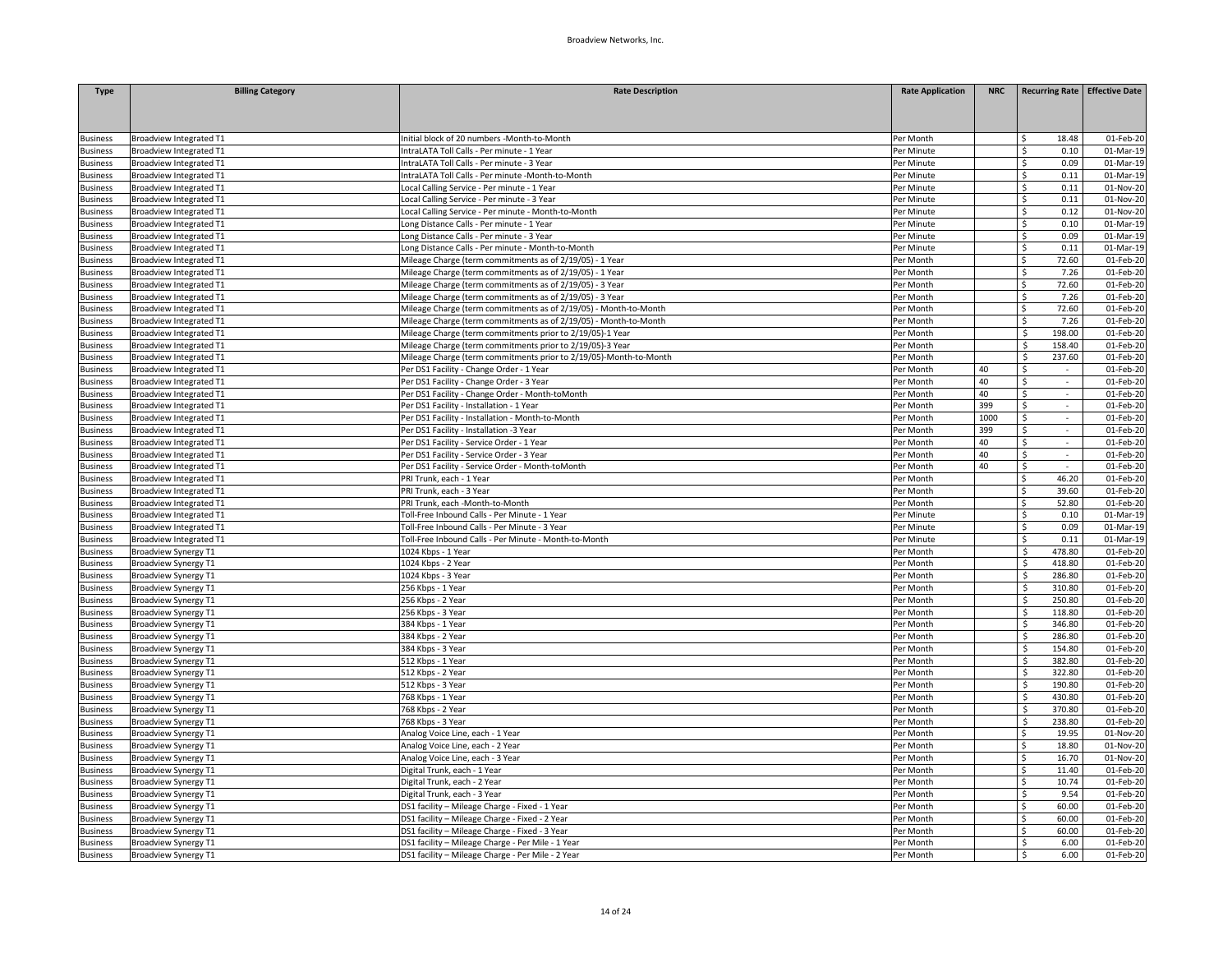| <b>Type</b>     | <b>Billing Category</b>     | <b>Rate Description</b>                                                                                 | <b>Rate Application</b> | <b>NRC</b> | Recurring Rate   Effective Date |              |
|-----------------|-----------------------------|---------------------------------------------------------------------------------------------------------|-------------------------|------------|---------------------------------|--------------|
|                 |                             |                                                                                                         |                         |            |                                 |              |
|                 |                             |                                                                                                         |                         |            |                                 |              |
|                 |                             |                                                                                                         |                         |            |                                 |              |
| <b>Business</b> | Broadview Synergy T1        | DS1 facility - Mileage Charge - Per Mile - 3 Year                                                       | Per Month               |            | 6.00                            | 01-Feb-20    |
| <b>Business</b> | Broadview Synergy T1        | DS1 facility - Per T1 - 1 Year                                                                          | Per Month               |            | \$                              | 01-Feb-20    |
| <b>Business</b> | Broadview Synergy T1        | DS1 facility - Per T2 - 2 Year                                                                          | Per Month               |            | Ś                               | 01-Feb-20    |
| <b>Business</b> | <b>Broadview Synergy T1</b> | DS1 facility - Per T3 - 3 Year                                                                          | Per Month               |            | \$<br>$\sim$                    | 01-Feb-20    |
| <b>Business</b> | <b>Broadview Synergy T1</b> | Each additional block of 20 - 1 Year                                                                    | Per Month               |            | 12.00<br>Ś                      | 01-Feb-20    |
| <b>Business</b> | <b>Broadview Synergy T1</b> | Each additional block of 20 - 2 Year                                                                    | Per Month               |            | Ś<br>12.00                      | 01-Feb-20    |
| <b>Business</b> | <b>Broadview Synergy T1</b> | Each additional block of 20 - 3 Year                                                                    | Per Month               |            | 12.00<br>Ś.                     | 01-Feb-20    |
| <b>Business</b> | <b>Broadview Synergy T1</b> | <b>Equipment Rental</b>                                                                                 | Per Activation          | 1000       | Ś                               | 01-Mar-19    |
| <b>Business</b> | <b>Broadview Synergy T1</b> | Equipment Rental - 1 Year                                                                               | Per Month               |            | Ś<br>$\sim$                     | $01$ -Feb-20 |
| <b>Business</b> | Broadview Synergy T1        | Equipment Rental - 2 Year                                                                               | Per Month               |            | Ŝ.<br>$\sim$                    | 01-Feb-20    |
| <b>Business</b> | <b>Broadview Synergy T1</b> | Equipment Rental - 3 Year                                                                               | Per Month               |            | Ś.                              | 01-Feb-20    |
| <b>Business</b> | Broadview Synergy T1        | Initial block of 20 numbers - 1 Year                                                                    | Per Month               |            | 12.00<br>Ś.                     | 01-Feb-20    |
| <b>Business</b> | Broadview Synergy T1        | Initial block of 20 numbers - 2 Year                                                                    | Per Month               |            | 12.00<br>Ś.                     | 01-Feb-20    |
| <b>Business</b> | <b>Broadview Synergy T1</b> | Initial block of 20 numbers - 3 Year                                                                    | Per Month               |            | Ś.<br>12.00                     | 01-Feb-20    |
| <b>Business</b> | Broadview Synergy T1        | IntraLATA Toll - Per minute - 1 Year                                                                    | Per Minute              |            | 0.05<br>Ś                       | 01-Mar-19    |
| <b>Business</b> | <b>Broadview Synergy T1</b> | IntraLATA Toll - Per minute - 2 Year                                                                    | Per Minute              |            | Ś.<br>0.04                      | 01-Mar-19    |
| <b>Business</b> | Broadview Synergy T1        | IntraLATA Toll - Per minute - 3 Year                                                                    | Per Minute              |            | Ś.<br>0.03                      | 01-Mar-19    |
| <b>Business</b> | <b>Broadview Synergy T1</b> | Intrastate and Interstate Long Distance - Per Minute - 1 Year                                           | Per Minute              |            | Ś<br>0.05                       | 01-Mar-19    |
| <b>Business</b> | <b>Broadview Synergy T1</b> | Intrastate and Interstate Long Distance - Per Minute - 2 Year                                           | Per Minute              |            | 0.04<br>Ś.                      | 01-Mar-19    |
| <b>Business</b> | Broadview Synergy T1        | Intrastate and Interstate Long Distance - Per Minute - 3 Year                                           | Per Minute              |            | Ś<br>0.03                       | 01-Mar-19    |
| <b>Business</b> | Broadview Synergy T1        | Local Calling Service - Per minute - 1 Year                                                             | Per Minute              |            | 0.03<br>Ś                       | 01-Nov-20    |
| <b>Business</b> | <b>Broadview Synergy T1</b> | Local Calling Service - Per minute - 2 Year                                                             | Per Minute              |            | 0.03<br>Ś.                      | 01-Nov-20    |
| <b>Business</b> | <b>Broadview Synergy T1</b> | Local Calling Service - Per minute - 3 Year                                                             | Per Minute              |            | Ś.<br>0.02                      | 01-Nov-20    |
| <b>Business</b> | Broadview Synergy T1        | Per T1 Facility - Change Order -1 Year                                                                  | Per Change              | 40         | \$<br>$\sim$                    | 01-Mar-19    |
| <b>Business</b> | Broadview Synergy T1        | Per T1 Facility - Change Order -2 Year                                                                  | Per Change              | 40         | \$<br>$\mathcal{L}$             | 01-Mar-19    |
| <b>Business</b> | <b>Broadview Synergy T1</b> | Per T1 Facility - Change Order -3 Year                                                                  | Per Change              | 40         | Ś<br>$\overline{\phantom{a}}$   | 01-Mar-19    |
| <b>Business</b> | Broadview Synergy T1        | Per T1 Facility - Inside Wire - 1 Year                                                                  | Per Activation          | 110        | \$<br>$\sim$                    | 01-Mar-19    |
| <b>Business</b> | <b>Broadview Synergy T1</b> | Per T1 Facility - Inside Wire - 2 Year                                                                  | Per Activation          | 110        | \$<br>$\sim$                    | 01-Mar-19    |
| <b>Business</b> | Broadview Synergy T1        | Per T1 Facility - Inside Wire - 3 Year                                                                  | Per Activation          | 110        | \$                              | 01-Mar-19    |
| <b>Business</b> | Broadview Synergy T1        | Per T1 Facility - Service Order - 1 Year                                                                | Per Change              | 40         | \$<br>$\sim$                    | 01-Mar-19    |
| <b>Business</b> | <b>Broadview Synergy T1</b> | Per T1 Facility - Service Order - 2 Year                                                                | Per Change              | 40         | Ś.<br>$\mathcal{L}$             | 01-Mar-19    |
| <b>Business</b> | Broadview Synergy T1        | Per T1 Facility - Service Order - 3 Year                                                                | Per Change              | 40         | \$<br>$\omega$                  | 01-Mar-19    |
| <b>Business</b> | Broadview Synergy T1        | Per T1 Facility -Facility - Installation - 1 Year                                                       | Per Activation          | 399        | \$<br>$\sim$                    | 01-Mar-19    |
| <b>Business</b> | Broadview Synergy T1        | Per T1 Facility -Facility - Installation - 2 Year                                                       | Per Activation          | 399        | \$                              | 01-Mar-19    |
| <b>Business</b> | Broadview Synergy T1        | Per T1 Facility -Facility - Installation - 3 Year                                                       | Per Activation          | 399        | \$<br>$\sim$                    | 01-Mar-19    |
|                 | Broadview Synergy T1        |                                                                                                         |                         |            | 23.40<br>Ś.                     | 01-Feb-20    |
| <b>Business</b> |                             | PRI Trunk, each - 1 Year<br>PRI Trunk, each - 2 Year                                                    | Per Month               |            | ς.<br>22.74                     | 01-Feb-20    |
| <b>Business</b> | <b>Broadview Synergy T1</b> |                                                                                                         | Per Month               |            | Ś                               |              |
| <b>Business</b> | <b>Broadview Synergy T1</b> | PRI Trunk, each - 3 Year                                                                                | Per Month               |            | 21.54                           | 01-Feb-20    |
| <b>Business</b> | Broadview Synergy T1        | Termination Liability Charge                                                                            | Per Activation          | 400        | \$<br>$\sim$                    | 01-Mar-19    |
| <b>Business</b> | Broadview Synergy T1        | Toll-Free Inbound - Per Minute - Per minute - 1 Year                                                    | Per Minute              |            | Ś<br>0.05                       | 01-Mar-19    |
| <b>Business</b> | Broadview Synergy T1        | Toll-Free Inbound - Per Minute - Per minute - 2 Year                                                    | Per Minute              |            | Ś<br>0.04                       | 01-Mar-19    |
| <b>Business</b> | Broadview Synergy T1        | Toll-Free Inbound - Per Minute - Per minute - 3 Year                                                    | Per Minute              |            | 0.03<br>Ś                       | 01-Mar-19    |
| <b>Business</b> | <b>Business Smart</b>       | Business-Smart 3F- Call Waiting, Call Forward, Caller ID w/ Name                                        | Per Month               |            | Ś.<br>19.14                     | 01-Feb-20    |
| <b>Business</b> | <b>Business Smart</b>       | Business-Smart 3V Call Forward, Three-way Calling, Caller ID w/ Name                                    | Per Month               |            | Ś<br>19.14                      | 01-Feb-20    |
| <b>Business</b> | <b>Business Smart</b>       | Business-Smart 3X- Call Waiting, Three-way Calling, Caller ID w/ Name                                   | Per Month               |            | 19.14<br>Ś.                     | 01-Feb-20    |
| <b>Business</b> | <b>Business Smart</b>       | Business-Smart 42- Call Waiting, Three-way Calling, UltraForward                                        | Per Month               |            | 14.86<br>ς                      | 01-Feb-20    |
| <b>Business</b> | <b>Business Smart</b>       | Business-Smart 47- Three-way Calling, UltraForward, Caller ID w/ Name                                   | Per Month               |            | 20.80<br>Ś.                     | 01-Feb-20    |
| <b>Business</b> | <b>Business Smart</b>       | Business-Smart 48 - Call Waiting, UltraForward, Caller ID w/ Name                                       | Per Month               |            | 20.80<br>Ś.                     | 01-Feb-20    |
| <b>Business</b> | <b>Business Smart</b>       | Business-Smart 49- Call Waiting, Three-way Calling, UltraForward, Caller ID w/ Name                     | Per Month               |            | 24.42<br>Ś.                     | 01-Feb-20    |
| <b>Business</b> | <b>BusinessOne</b>          | Addl Line - Extra 300 local minutes Extra 500 free combined toll, long distance, and toll free minutes  | Per Month               |            | 95.85<br>Ś                      | 01-Nov-20    |
| <b>Business</b> | <b>BusinessOne</b>          | Local minutes exceeding the bundle allowance                                                            | Per Minute              |            | 0.12<br>\$.                     | 01-Nov-20    |
| <b>Business</b> | <b>BusinessOne</b>          | No. of lines 10 - 3500 free local minutes 3100 free combined toll, long distance, and toll free minutes | Per Month               |            | 883.35<br>Ś                     | 01-Nov-20    |
| <b>Business</b> | <b>BusinessOne</b>          | No. of lines 2 - 1100 free local minutes 100 free combined toll, long distance, and toll free minutes   | Per Month               |            | Ś.<br>198.75                    | 01-Nov-20    |
| <b>Business</b> | <b>BusinessOne</b>          | No. of lines 3 - 1400 free local minutes 400 free combined toll, long distance, and toll free minutes   | Per Month               |            | Ś.<br>276.45                    | 01-Nov-20    |
| Business        | <b>BusinessOne</b>          | No. of lines 4 - 1700 free local minutes 700 free combined toll, long distance, and toll free minutes   | Per Month               |            | Ś<br>354.15                     | 01-Nov-20    |
| <b>Business</b> | <b>BusinessOne</b>          | No. of lines 5 - 2000 free local minutes 1000 free combined toll, long distance, and toll free minutes  | Per Month               |            | Ś<br>431.85                     | 01-Nov-20    |
| <b>Business</b> | <b>BusinessOne</b>          | No. of lines 6 - 2300 free local minutes 1300 free combined toll, long distance, and toll free minutes  | Per Month               |            | 509.55<br>Ŝ                     | 01-Nov-20    |
| <b>Business</b> | <b>BusinessOne</b>          | No. of lines 7 - 2600 free local minutes 1600 free combined toll, long distance, and toll free minutes  | Per Month               |            | ς<br>587.25                     | 01-Nov-20    |
| <b>Business</b> | <b>BusinessOne</b>          | No. of lines 8 - 2900 free local minutes 2100 free combined toll, long distance, and toll free minutes  | Per Month               |            | Ś<br>685.95                     | 01-Nov-20    |
| <b>Business</b> | <b>BusinessOne</b>          | No. of lines 9 - 3200 free local minutes 2600 free combined toll, long distance, and toll free minutes  | Per Month               |            | \$<br>784.65                    | 01-Nov-20    |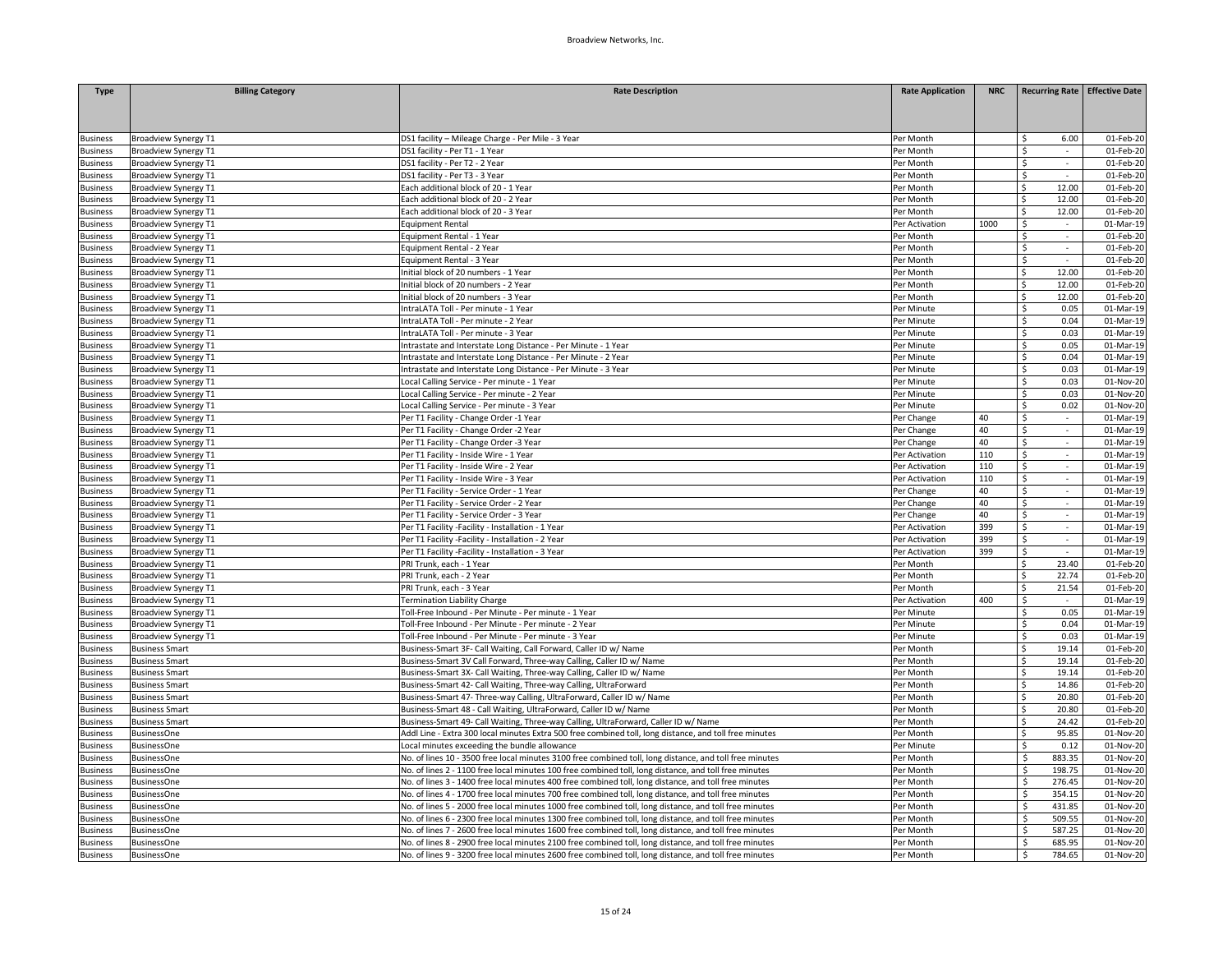| <b>Type</b>                        | <b>Billing Category</b>           | <b>Rate Description</b>                                                                                                    | <b>Rate Application</b> | <b>NRC</b> |                                | Recurring Rate   Effective Date |
|------------------------------------|-----------------------------------|----------------------------------------------------------------------------------------------------------------------------|-------------------------|------------|--------------------------------|---------------------------------|
|                                    |                                   |                                                                                                                            |                         |            |                                |                                 |
|                                    |                                   |                                                                                                                            |                         |            |                                |                                 |
|                                    | Clearpak - Bundled                | Density Cell 1 - 2 Year                                                                                                    | Per Month               |            | 129.36<br>Ś.                   | 01-Nov-20                       |
| <b>Business</b><br><b>Business</b> | Clearpak - Bundled                | Density Cell 1 - 3 Year                                                                                                    | Per Month               |            | \$<br>129.36                   | 01-Nov-20                       |
| Business                           | Clearpak - Bundled                | Density Cell 2 - 2 Year                                                                                                    | Per Month               |            | \$<br>129.36                   | 01-Nov-20                       |
| Business                           | Clearpak - Bundled                | Density Cell 2 - 3 Year                                                                                                    | Per Month               |            | 129.36<br>\$                   | 01-Nov-20                       |
| <b>Business</b>                    | Clearpak - Bundled                | Density Cell 3 - 2 Year                                                                                                    | Per Month               |            | Ś.<br>131.57                   | 01-Nov-20                       |
| <b>Business</b>                    | Clearpak - Bundled                | Density Cell 3 - 3 Year                                                                                                    | Per Month               |            | Ś.<br>129.47                   | 01-Nov-20                       |
| <b>Business</b>                    | Clearpak - Bundled                | Density Cell 4 - 2 Year                                                                                                    | Per Month               |            | 138.81<br>\$                   | $\overline{01}$ -Nov-20         |
| <b>Business</b>                    | learpak - Bundled                 | Density Cell 4 - 3 Year                                                                                                    | Per Month               |            | \$<br>136.71                   | 01-Nov-20                       |
| Business                           | Clearpak - Local Allowance        | Density Cell 1 - 2 Year                                                                                                    | Per Month               |            | 122.54<br>\$                   | 01-Nov-20                       |
| <b>Business</b>                    | Clearpak - Local Allowance        | Density Cell 1 - 3 Year                                                                                                    | Per Month               |            | \$<br>120.19                   | 01-Nov-20                       |
| <b>Business</b>                    | Clearpak - Local Allowance        | Density Cell 2 - 2 Year                                                                                                    | Per Month               |            | Ś.<br>124.88                   | 01-Nov-20                       |
| Business                           | Clearpak - Local Allowance        | Density Cell 2 - 3 Year                                                                                                    | Per Month               |            | 122.29<br>\$                   | 01-Nov-20                       |
| <b>Business</b>                    | Clearpak - Local Allowance        | Density Cell 3 - 2 Year                                                                                                    | Per Month               |            | 129.36<br>S.                   | 01-Nov-20                       |
| <b>Business</b>                    | Clearpak - Local Allowance        | Density Cell 3 - 3 Year                                                                                                    | Per Month               |            | Ś<br>129.36                    | 01-Nov-20                       |
|                                    |                                   |                                                                                                                            |                         |            | Ś.<br>129.36                   | 01-Nov-20                       |
| Business                           | Clearpak - Local Allowance        | Density Cell 4 - 2 Year                                                                                                    | Per Month               |            | Š.<br>129.36                   |                                 |
| <b>Business</b>                    | Clearpak - Local Allowance        | Density Cell 4 - 3 Year                                                                                                    | Per Month               |            | Š.<br>0.14                     | 01-Nov-20                       |
| <b>Business</b>                    | Clearpak - Local Allowance        | per minute for all local usage in excess of monthly allowance - 2 Year                                                     | Per Minute              |            |                                | 01-Nov-20                       |
| Business                           | Clearpak - Local Allowance        | per minute for all local usage in excess of monthly allowance - 3 Year                                                     | Per Minute              |            | 0.13<br>\$                     | 01-Nov-20                       |
| Business                           | Clearpak - Measured               | Density Cell 1 - 2 Year                                                                                                    | Per Month               |            | Ś.<br>89.85                    | 01-Nov-20                       |
| <b>Business</b>                    | Clearpak - Measured               | Density Cell 1 - 3 Year                                                                                                    | Per Month               |            | Ś<br>87.48                     | 01-Nov-20                       |
| Business                           | Clearpak - Measured               | Density Cell 2 - 2 Year                                                                                                    | Per Month               |            | 92.19<br>Ś.                    | 01-Nov-20                       |
| Business                           | Clearpak - Measured               | Density Cell 2 - 3 Year                                                                                                    | Per Month               |            | Ś<br>89.85                     | 01-Nov-20                       |
| <b>Business</b>                    | Clearpak - Measured               | Density Cell 3 - 2 Year                                                                                                    | Per Month               |            | \$<br>100.56                   | 01-Nov-20                       |
| <b>Business</b>                    | Clearpak - Measured               | Density Cell 3 - 3 Year                                                                                                    | Per Month               |            | 98.19<br>Ś                     | 01-Nov-20                       |
| <b>Business</b>                    | Clearpak - Measured               | Density Cell 4 - 2 Year                                                                                                    | Per Month               |            | \$<br>108.66                   | 01-Nov-20                       |
| <b>Business</b>                    | Clearpak - Measured               | Density Cell 4 - 3 Year                                                                                                    | Per Month               |            | \$<br>106.30                   | 01-Nov-20                       |
| Business                           | Clearpak - Measured               | Rate per minute for all local usage - 2 Year                                                                               | Per Minute              |            | 0.14<br>\$                     | 01-Nov-20                       |
| Business                           | Clearpak - Measured               | Rate per minute for all local usage - 3 Year                                                                               | Per Minute              |            | \$<br>0.13                     | 01-Nov-20                       |
| <b>Business</b>                    | <b>Directory Assistance Rates</b> | Calling Card Directory Assistance - Per Call                                                                               | Per Call                |            | \$<br>2.74                     | 01-Mar-19                       |
| <b>Business</b>                    | <b>Directory Assistance Rates</b> | DA Call Completion - Per call                                                                                              | Per Call                |            | 1.25<br>Ś.                     | 01-Mar-19                       |
| <b>Business</b>                    | Directory Assistance Rates        | Directory Assistance - Per Call                                                                                            | Per Call                |            | Ś.<br>2.74                     | 01-Mar-19                       |
| <b>Business</b>                    | Directory Assistance Rates        | National Directory Assistance: 411 - Per call                                                                              | Per Call                |            | 2.74<br>Ś.                     | 01-Mar-19                       |
| Business                           | Directory Listings                | <b>Additional Listing</b>                                                                                                  | Per Call                |            | 7.15<br>Ś.                     | 01-Mar-19                       |
| <b>Business</b>                    | <b>Directory Listings</b>         | <b>Additional Listing</b>                                                                                                  | Per Activation          | 15         | \$                             | 01-Mar-19                       |
| <b>Business</b>                    | <b>Directory Listings</b>         | Additional, same order                                                                                                     | Per Activation          | 9          | \$<br>$\sim$                   | 01-Mar-19                       |
| Business                           | <b>Directory Listings</b>         | Alternate/Reference                                                                                                        | Per Call                |            | 7.15<br>Ś.                     | 01-Mar-19                       |
| Business                           | <b>Directory Listings</b>         | Alternate/Reference                                                                                                        | Per Activation          | 15         | Ś.                             | 01-Mar-19                       |
| <b>Business</b>                    | <b>Directory Listings</b>         | <b>Listing Changes First</b>                                                                                               | Per Change              | 15         | \$<br>$\overline{\phantom{a}}$ | 01-Mar-19                       |
| Business                           | <b>Directory Listings</b>         | Non-Listed                                                                                                                 | Per Call                |            | $\zeta$<br>6.05                | 01-Mar-19                       |
| Business                           | <b>Directory Listings</b>         | Non-Listed                                                                                                                 | Per Activation          | 15         | Ś.                             | 01-Mar-19                       |
| <b>Business</b>                    | <b>Directory Listings</b>         | Non-Published                                                                                                              | Per Call                |            | Ś.<br>6.60                     | 01-Mar-19                       |
| <b>Business</b>                    | <b>Directory Listings</b>         | Non-Published                                                                                                              | Per Activation          | 15         | \$<br>$\sim$                   | 01-Mar-19                       |
| <b>Business</b>                    | Elite Business Plan               | Cell 1 - 2 Year -                                                                                                          | Per Month               |            | 0.18<br>\$                     | 01-Feb-20                       |
| <b>Business</b>                    | Elite Business Plan               | Cell 1 - 3 Year -                                                                                                          | Per Month               |            | \$<br>0.36                     | 01-Feb-20                       |
| Business                           | Elite Business Plan               | Cell 2 - 2 Year -                                                                                                          | Per Month               |            | \$<br>0.18                     | 01-Feb-20                       |
| <b>Business</b>                    | Elite Business Plan               | Cell 2 - 3 Year -                                                                                                          | Per Month               |            | Ś.<br>0.36                     | 01-Feb-20                       |
| <b>Business</b>                    | Elite Business Plan               | Cell 3 - 2 Year -                                                                                                          | Per Month               |            | \$<br>0.18                     | 01-Feb-20                       |
| <b>Business</b>                    | Elite Business Plan               | Cell 3 - 3 Year -                                                                                                          | Per Month               |            | 0.36<br>Ś.                     | 01-Feb-20                       |
| <b>Business</b>                    | Elite Business Plan               | Cell 4 - 2 Year -                                                                                                          | Per Month               |            | Ś.<br>0.18                     | 01-Feb-20                       |
| <b>Business</b>                    | Elite Business Plan               | Cell 4 - 3 Year -                                                                                                          | Per Month               |            | \$<br>0.36                     | 01-Feb-20                       |
| <b>Business</b>                    | Elite Business Plan               | intraLATA toll, interstate and intrastate long distance calls - 2 Year                                                     | Per Minute              |            | 0.09<br>\$                     | 01-Mar-19                       |
| Business                           | Elite Business Plan               | intraLATA toll, interstate and intrastate long distance calls-3 Year                                                       | Per Minute              |            | \$<br>0.09                     | 01-Mar-19                       |
| <b>Business</b>                    | Elite Business Plan               | Rate per minute for all local usage - 2 Year                                                                               | Per Minute              |            | Ś<br>0.13                      | 01-Nov-20                       |
| Business                           | Elite Business Plan               | Rate per minute for all local usage - 3 Year                                                                               | Per Minute              |            | 0.12<br>Ś.                     | 01-Nov-20                       |
| Business                           | Elite II - Measured               | Monthly recurring line charge - 2 Year                                                                                     | Per Month               |            | Ś<br>84.09                     | 01-Nov-20                       |
| <b>Business</b>                    | Elite II - Measured               | Monthly recurring line charge - 3 Year                                                                                     | Per Month               |            | Ś<br>79.38                     | 01-Nov-20                       |
| <b>Business</b>                    | Elite II - Measured               | Rate per minute for all local usage - 2 Year                                                                               | Per Minute              |            | 0.12<br>Ś.                     | 01-Nov-20                       |
| <b>Business</b>                    | Elite II - Measured               | Rate per minute for all local usage - 3 Year                                                                               | Per Minute              |            | Ś.<br>0.12                     | 01-Nov-20                       |
| <b>Business</b>                    | Elite II - Unlimited              | Monthly recurring line charge (Includes all local, intraLATA toll, intrastate and interstate long distance calls) - 2 Year | Per Month               |            | \$<br>129.36                   | 01-Nov-20                       |
| <b>Business</b>                    | Elite II - Unlimited              | Monthly recurring line charge (Includes all local, intraLATA toll, intrastate and interstate long distance calls) - 3 Year | Per Month               |            | 129.36<br>\$                   | 01-Nov-20                       |
|                                    |                                   |                                                                                                                            |                         |            |                                |                                 |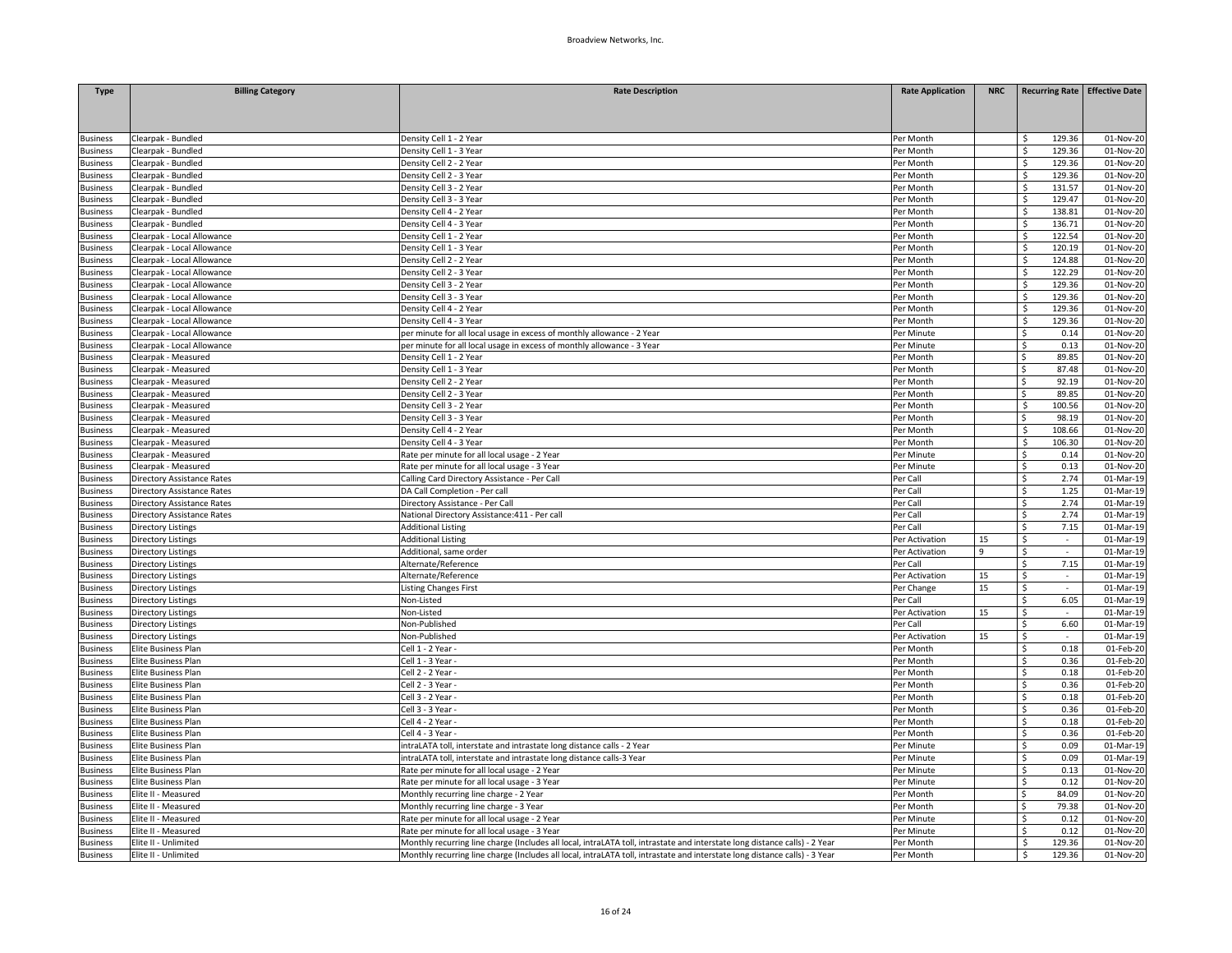| <b>Type</b>                        | <b>Billing Category</b>                                | <b>Rate Description</b>                                                                                                                                                                                                   | <b>Rate Application</b> | <b>NRC</b> | Recurring Rate Effective Date |                        |
|------------------------------------|--------------------------------------------------------|---------------------------------------------------------------------------------------------------------------------------------------------------------------------------------------------------------------------------|-------------------------|------------|-------------------------------|------------------------|
|                                    |                                                        |                                                                                                                                                                                                                           |                         |            |                               |                        |
|                                    |                                                        |                                                                                                                                                                                                                           |                         |            |                               |                        |
|                                    |                                                        |                                                                                                                                                                                                                           |                         |            |                               |                        |
| <b>Business</b><br><b>Business</b> | Elite II- Local Allowance<br>Elite II- Local Allowance | Monthly recurring line charge (Includes 2,000 minutes of local and intraLATA toll calling allowance) 2 Year<br>Monthly recurring line charge (Includes 2,000 minutes of local and intraLATA toll calling allowance)3 Year | Per Month<br>Per Month  |            | 125.02<br>Ŝ<br>\$<br>120.31   | 01-Nov-20<br>01-Nov-20 |
| <b>Business</b>                    | Elite II- Local Allowance                              | Rate per minute for all local usage In excess of monthly allowance - 2 Year                                                                                                                                               | Per Month               |            | 0.14<br>Ś                     | 01-Nov-20              |
| <b>Business</b>                    | Elite II- Local Allowance                              | Rate per minute for all local usage In excess of monthly allowance - 3 Year                                                                                                                                               | Per Month               |            | \$<br>0.14                    | 01-Nov-20              |
| usiness                            | <b>Elite Unlimited Complete</b>                        | Monthly recurring line charge- 1 Year                                                                                                                                                                                     | Per Month               |            | \$.<br>124.74                 | 01-Nov-20              |
| <b>Business</b>                    | <b>Elite Unlimited Complete</b>                        | Monthly recurring line charge- 2 Year                                                                                                                                                                                     | Per Month               |            | \$<br>122.43                  | 01-Nov-20              |
| <b>Business</b>                    | Gold Plan Option 1                                     | interstate and intrastate long distance                                                                                                                                                                                   | Per Minute              |            | \$<br>0.10                    | 01-Mar-19              |
| <b>Business</b>                    | Gold Plan Option 1                                     | interstate and intrastate long distance - Per Minute                                                                                                                                                                      | Per Minute              |            | \$<br>0.09                    | 01-Mar-19              |
| <b>Business</b>                    | Gold Plan Option 1                                     | intraLATA toll - Per Minute                                                                                                                                                                                               | Per Minute              |            | 0.09<br>Ś                     | 01-Mar-19              |
| <b>Business</b>                    | Gold Plan Option 1                                     | intraLATA toll - Per Minute                                                                                                                                                                                               | Per Minute              |            | Ś<br>0.10                     | 01-Mar-19              |
| <b>Business</b>                    | Gold Plan Option 1                                     | SDSL 384kb, Off-Net                                                                                                                                                                                                       | Per Month               |            | \$<br>223.08                  | 01-Feb-20              |
| <b>Business</b>                    | Gold Plan Option 1                                     | SDSL 384kb, Off-Net                                                                                                                                                                                                       | Per Month               |            | 198.00<br>\$                  | 01-Feb-20              |
| <b>Business</b>                    | Gold Plan Option 1                                     | SDSL 384kb, On-Net                                                                                                                                                                                                        | Per Month               |            | \$<br>143.88                  | 01-Feb-20              |
| <b>Business</b>                    | Gold Plan Option 1                                     | SDSL 384kb, On-Net                                                                                                                                                                                                        | Per Month               |            | \$.<br>130.68                 | 01-Feb-20              |
| usiness                            | Gold Plan Option 1                                     | Standard Access Line plus - Unlimited local exchange line                                                                                                                                                                 | Per Month               |            | 85.89<br>Ś.                   | 01-Nov-20              |
| <b>Business</b>                    | Gold Plan Option 1                                     | Standard Access Line plus - Unlimited local exchange line                                                                                                                                                                 | Per Month               |            | 91.14                         | 01-Nov-20              |
| <b>Business</b>                    | Gold Plan Option 2                                     | interstate and intrastate long distance - per minute                                                                                                                                                                      | Per Minute              |            | \$.<br>0.10                   | 01-Mar-19              |
| <b>Business</b>                    | Gold Plan Option 2                                     | interstate and intrastate long distance - per minute                                                                                                                                                                      | Per Minute              |            | 0.09<br>\$.                   | 01-Mar-19              |
| <b>Business</b>                    | Gold Plan Option 2                                     | intraLATA toll - per minute                                                                                                                                                                                               | Per Minute              |            | Ś<br>0.10                     | 01-Mar-19              |
| <b>Business</b>                    | Gold Plan Option 2                                     | intraLATA toll - per minute                                                                                                                                                                                               | Per Minute              |            | \$<br>0.09                    | 01-Mar-19              |
| <b>Business</b>                    | Gold Plan Option 2                                     | SDSL 768kb, Off-Net                                                                                                                                                                                                       | Per Month               |            | 249.48<br>Ś.                  | 01-Feb-20              |
| <b>Business</b>                    | Gold Plan Option 2                                     | SDSL 768kb, Off-Net                                                                                                                                                                                                       | Per Month               |            | \$<br>275.88                  | 01-Feb-20              |
| <b>Business</b>                    | Gold Plan Option 2                                     | SDSL 768kb, On-Net                                                                                                                                                                                                        | Per Month               |            | \$<br>196.68                  | 01-Feb-20              |
| <b>Business</b>                    | Gold Plan Option 2                                     | SDSL 768kb, On-Net                                                                                                                                                                                                        | Per Month               |            | 178.20<br>Ś.                  | 01-Feb-20              |
| <b>Business</b>                    | Gold Plan Option 2                                     | Standard Access Line plus - Unlimited local exchange line                                                                                                                                                                 | Per Month               |            | Ś<br>89.04                    | 01-Nov-20              |
| <b>Business</b>                    | Gold Plan Option 2                                     | Standard Access Line plus - Unlimited local exchange line                                                                                                                                                                 | Per Month               |            | Ś<br>83.79                    | 01-Nov-20              |
| usiness                            | Gold Plan Option 3                                     | interstate and intrastate long distance - Per Minute                                                                                                                                                                      | Per Minute              |            | 0.10<br>S                     | 01-Mar-19              |
| <b>Business</b>                    | Gold Plan Option 3                                     | interstate and intrastate long distance - Per Minute                                                                                                                                                                      | Per Minute              |            | Ś<br>0.09                     | 01-Mar-19              |
| <b>Business</b>                    | Gold Plan Option 3                                     | intraLATA toll - Per Minute                                                                                                                                                                                               | Per Minute              |            | Ś.<br>0.10                    | 01-Mar-19              |
| <b>Business</b>                    | Gold Plan Option 3                                     | intraLATA toll - Per Minute                                                                                                                                                                                               | Per Minute              |            | Ś<br>0.09<br>Ś                | 01-Mar-19              |
| <b>Business</b><br><b>Business</b> | Gold Plan Option 3<br>Gold Plan Option 3               | SDSL 1.1mbps, Off-Net                                                                                                                                                                                                     | Per Month<br>Per Month  |            | 297.00<br>Ś.<br>328.68        | 01-Feb-20<br>01-Feb-20 |
| usiness                            | Gold Plan Option 3                                     | SDSL 1.1mbps, Off-Net<br>SDSL 1.1mbps, On-Net                                                                                                                                                                             | Per Month               |            | 249.48<br>Ś.                  | 01-Feb-20              |
| usiness                            | Gold Plan Option 3                                     | SDSL 1.1mbps, On-Net                                                                                                                                                                                                      | Per Month               |            | Ś<br>224.40                   | 01-Feb-20              |
| <b>Business</b>                    | Gold Plan Option 3                                     | Standard Access Line plus - Unlimited local exchange line                                                                                                                                                                 | Per Month               |            | Ś<br>81.69                    | 01-Nov-20              |
| <b>Business</b>                    | Gold Plan Option 3                                     | Standard Access Line plus - Unlimited local exchange line                                                                                                                                                                 | Per Month               |            | 86.94<br>Ŝ.                   | 01-Nov-20              |
| <b>Business</b>                    | Gold Plan Option 4                                     | interstate and intrastate long distance - per minute                                                                                                                                                                      | Per Minute              |            | \$<br>0.10                    | 01-Mar-19              |
| <b>Business</b>                    | Gold Plan Option 4                                     | interstate and intrastate long distance - per minute                                                                                                                                                                      | Per Minute              |            | Ś<br>0.09                     | 01-Mar-19              |
| <b>Business</b>                    | Gold Plan Option 4                                     | intraLATA toll - per minute                                                                                                                                                                                               | Per Minute              |            | 0.10<br>\$.                   | 01-Mar-19              |
| usiness                            | Gold Plan Option 4                                     | intraLATA toll - per minute                                                                                                                                                                                               | Per Minute              |            | \$.<br>0.09                   | 01-Mar-19              |
| <b>Business</b>                    | Gold Plan Option 4                                     | SDSL 1.5mbps, Off-Net                                                                                                                                                                                                     | Per Month               |            | Ś<br>394.68                   | 01-Feb-20              |
| usiness                            | Gold Plan Option 4                                     | SDSL 1.5mbps, Off-Net                                                                                                                                                                                                     | Per Month               |            | 355.08<br>S.                  | 01-Feb-20              |
| <b>Business</b>                    | Gold Plan Option 4                                     | SDSL 1.5mbps, On-Net                                                                                                                                                                                                      | Per Month               |            | Ś<br>271.92                   | 01-Feb-20              |
| <b>Business</b>                    | Gold Plan Option 4                                     | SDSL 1.5mbps, On-Net                                                                                                                                                                                                      | Per Month               |            | Ś<br>302.28                   | 01-Feb-20              |
| <b>Business</b>                    | Gold Plan Option 4                                     | Standard Access Line plus - Unlimited local exchange line                                                                                                                                                                 | Per Month               |            | 79.59<br>Ś.                   | 01-Nov-20              |
| usiness                            | Gold Plan Option 4                                     | Itandard Access Line plus - Unlimited local exchange line                                                                                                                                                                 | Per Month               |            | 84.84<br>Ś                    | 01-Nov-20              |
| <b>Business</b>                    | Gold Plan Option 5                                     | interstate and intrastate long distance - Per Minute                                                                                                                                                                      | Per Minute              |            | \$<br>0.10                    | 01-Mar-19              |
| <b>Business</b>                    | Gold Plan Option 5                                     | interstate and intrastate long distance - Per Minute                                                                                                                                                                      | Per Minute              |            | 0.09<br>Ŝ.                    | 01-Mar-19              |
| <b>Business</b>                    | Gold Plan Option 5                                     | intraLATA toll - Per Minute                                                                                                                                                                                               | Per Minute              |            | \$.<br>0.10                   | 01-Mar-19              |
| <b>Business</b>                    | Gold Plan Option 5                                     | intraLATA toll - Per Minute                                                                                                                                                                                               | Per Minute              |            | Ś<br>0.09                     | 01-Mar-19              |
| <b>Business</b>                    | Gold Plan Option 5                                     | On-Net IP T1 (1.5mbps)                                                                                                                                                                                                    | Per Month               |            | 809.40<br>S.                  | 01-Feb-20              |
| usiness                            | Gold Plan Option 5                                     | On-Net IP T1 (1.5mbps)                                                                                                                                                                                                    | Per Month               |            | Ś<br>749.40                   | 01-Feb-20              |
| <b>Business</b>                    | Gold Plan Option 5                                     | Standard Access Line plus - Unlimited local exchange line                                                                                                                                                                 | Per Month               |            | 79.59<br>Ś                    | 01-Nov-20              |
| <b>Business</b>                    | Gold Plan Option 5                                     | Standard Access Line plus - Unlimited local exchange line                                                                                                                                                                 | Per Month               |            | 84.84<br>Ś.                   | 01-Nov-20              |
| usiness                            | Integrated T1 Complete                                 | Analog Voice (each)- 1 Year                                                                                                                                                                                               | Per Month               |            | Ŝ<br>$\omega$                 | 01-Feb-20              |
| usiness                            | Integrated T1 Complete                                 | Analog Voice (each)- 3 Year                                                                                                                                                                                               | Per Month               |            | Ś<br>$\sim$                   | 01-Feb-20              |
| usiness                            | Integrated T1 Complete                                 | Analog Voice (each)-Month-to-Month                                                                                                                                                                                        | Per Month               |            | \$                            | 01-Feb-20              |
| usiness                            | Integrated T1 Complete                                 | Caller ID With Name - 1 Year                                                                                                                                                                                              | Per Month               |            | Ś<br>120.00                   | 01-Feb-20              |
| <b>Business</b>                    | Integrated T1 Complete                                 | Caller ID With Name - 3 Year                                                                                                                                                                                              | Per Month               |            | 90.00<br>Ś                    | 01-Feb-20              |
| <b>Business</b>                    | Integrated T1 Complete                                 | Digital Trunk (each) - 1 Year                                                                                                                                                                                             | Per Month               |            | \$<br>$\sim$                  | 01-Feb-20              |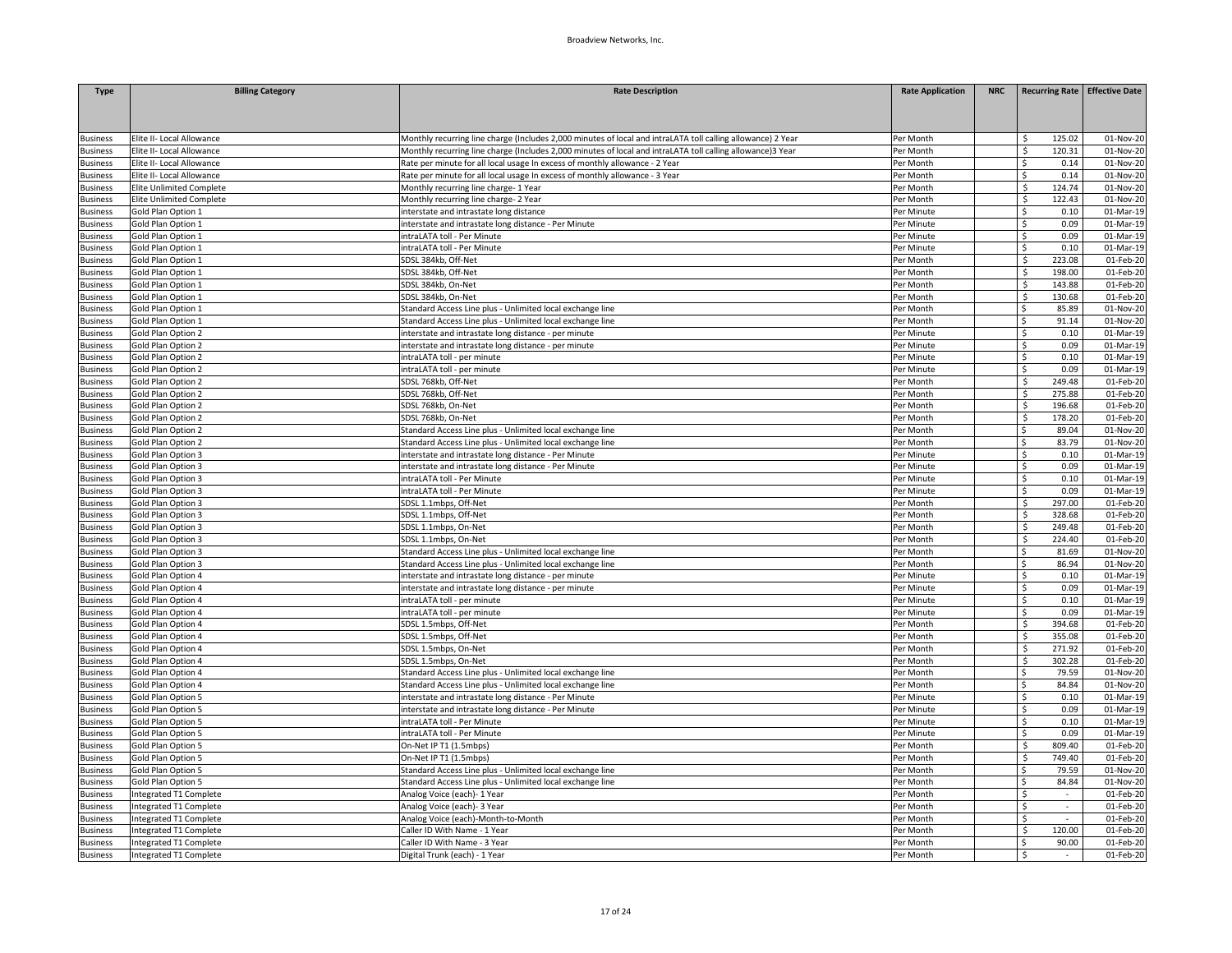| Digital Trunk (each) - 3 Year<br><b>Business</b><br>Integrated T1 Complete<br>Per Month<br>01-Feb-20<br>Ŝ<br>Ś<br>$\mathcal{L}$<br>01-Feb-20<br>Integrated T1 Complete<br>Digital Trunk (each) -Month-to-Month<br>Per Month<br><b>Business</b><br>Per Month<br>Ś<br>01-Feb-20<br>Integrated T1 Complete<br>DS1 facility - 1 Year<br><b>Business</b><br>01-Feb-20<br><b>Business</b><br>Integrated T1 Complete<br>DS1 facility - 3 Year<br>Per Month<br>Ś.<br>$\sim$<br>\$<br>01-Feb-20<br>usiness<br>Integrated T1 Complete<br>DS1 facility - Month-to-Month<br>Per Month<br>$01$ -Feb-20<br>Integrated T1 Complete<br>Each additional block of 20 -1 Year<br>\$<br>19.80<br>Per Month<br><b>Business</b><br>Integrated T1 Complete<br>Each additional block of 20 -3 Year<br>19.80<br>01-Feb-20<br><b>Business</b><br>Per Month<br>Ś.<br>Each additional block of 20 -Month-to-Month<br>Ś<br>19.80<br>01-Feb-20<br><b>Business</b><br>Integrated T1 Complete<br>Per Month<br>$01$ -Feb-20<br>Equipment Rental - 1 Year<br>Per Month<br>\$<br>Integrated T1 Complete<br>usiness<br>$\sim$<br>01-Feb-20<br>Integrated T1 Complete<br>Equipment Rental - 3 Year<br>Per Month<br>\$<br><b>Business</b><br>72.00<br>Integrated T1 Complete<br>Equipment Rental -Month-to-Month<br>Per Month<br>Ŝ.<br>01-Feb-20<br><b>Business</b><br>1,364.22<br>01-Feb-20<br>Integrated T1 Complete<br>High Plan - 1 Year<br>Per Month<br>\$<br><b>Business</b><br>1,232.22<br>01-Feb-20<br><b>Business</b><br>Integrated T1 Complete<br>High Plan - 3 Year<br>Per Month<br>Ś.<br>Ś<br>Integrated T1 Complete<br>High Plan - Month-to-Month<br>Per Month<br>1,615.02<br>01-Feb-20<br><b>Business</b><br>01-Mar-19<br>Integrated T1 Complete<br>Inbound Toll Free Per minute - 1 Year<br>Per Minute<br>Ś<br>0.10<br><b>Business</b><br>Integrated T1 Complete<br>Inbound Toll Free Per minute - 3 Year<br>Ś<br>0.09<br>01-Mar-19<br>Per Minute<br><b>Business</b><br>Integrated T1 Complete<br>nbound Toll Free Per minute - Month-to-Month<br>Per Month<br>Ś<br>0.16<br>01-Feb-20<br><b>Business</b><br>18.48<br>Integrated T1 Complete<br>Initial block of 20 numbers - 1 Year<br>Per Month<br>Ś<br>01-Feb-20<br><b>Business</b><br>Integrated T1 Complete<br>Initial block of 20 numbers - 3 Year<br>Ś<br>18.48<br>01-Feb-20<br><b>Business</b><br>Per Month<br>Initial block of 20 numbers -Month-to-Month<br>Per Month<br>Ś<br>18.48<br>01-Feb-20<br><b>Business</b><br>Integrated T1 Complete<br>0.12<br>01-Mar-19<br>Integrated T1 Complete<br>IntraLATA Toll Per minute - 1 Year<br>Per Minute<br>\$<br>Integrated T1 Complete<br>ntraLATA Toll Per minute - 3 Year<br>Per Minute<br>\$<br>0.11<br>01-Mar-19<br>\$<br>Integrated T1 Complete<br>IntraLATA Toll Per minute - Month-to-Month<br>0.16<br>01-Feb-20<br>Per Month<br>\$<br>0.12<br>01-Mar-19<br>Integrated T1 Complete<br>Intrastate/Interstate Long Distance Per minute - 1 Year<br>Per Minute<br>Ś<br>Integrated T1 Complete<br>Per Minute<br>0.11<br>01-Mar-19<br>Intrastate/Interstate Long Distance Per minute - 3 Year<br>\$<br>Integrated T1 Complete<br>Intrastate/Interstate Long Distance Per minute - Month-to-Month<br>Per Month<br>0.16<br>01-Feb-20<br>0.13<br>01-Nov-20<br>Integrated T1 Complete<br>Local Calling Service Per minute - 1 Year<br>Per Minute<br>Ś.<br>Ś<br>Integrated T1 Complete<br>Local Calling Service Per minute - 3 Year<br>Per Minute<br>0.12<br>01-Nov-20<br>\$<br>Integrated T1 Complete<br>Local Calling Service Per minute -Month-to-Month<br>Per Month<br>0.18<br>01-Nov-20<br><b>Integrated T1 Complete</b><br>Low Plan - 1 Year<br>Per Month<br>\$<br>968.22<br>01-Feb-20<br>Ś<br>875.82<br>01-Feb-20<br>Integrated T1 Complete<br>Low Plan - 3 Year<br>Per Month<br>\$<br>1,139.82<br>01-Feb-20<br>Integrated T1 Complete<br>Low Plan - Month-to-Month<br>Per Month<br>Integrated T1 Complete<br>Medium Plan - 1 Year<br>Per Month<br>Ś.<br>1,087.02<br>01-Feb-20<br>usiness<br>Integrated T1 Complete<br>Medium Plan - 3 Year<br>Ś<br>994.62<br>01-Feb-20<br>Per Month<br>Integrated T1 Complete<br>Medium Plan -Month-to-Month<br>Per Month<br>Ś<br>1,298.22<br>01-Feb-20<br>7.26<br>01-Feb-20<br>Integrated T1 Complete<br>Mileage Charge - Per Mile - 1 Year<br>Per Month<br>Ś<br>7.26<br>01-Feb-20<br>Integrated T1 Complete<br>Mileage Charge - Per Mile - 3 Year<br>Per Month<br>Ś<br>Integrated T1 Complete<br>Mileage Charge - Per Mile - Month-to-Month<br>Per Month<br>\$<br>7.26<br>01-Feb-20<br>Integrated T1 Complete<br>Mileage Charge- Fixed - 1 Year<br>Per Month<br>72.60<br>01-Feb-20<br>Ś<br>72.60<br>01-Feb-20<br>Mileage Charge-Fixed - 3 Year<br>Ś<br>usiness<br>Integrated T1 Complete<br>Per Month<br>72.60<br>$01$ -Feb-20<br>Integrated T1 Complete<br>Mileage Charge-Fixed - Month-to-Month<br>Per Month<br>Ś<br><b>Business</b><br>Integrated T1 Complete<br>Per Block of 20 DIDs - 1 Year<br>01-Mar-19<br>Per Number Group<br>10<br>\$<br>$\sim$<br>Ś.<br><b>Integrated T1 Complete</b><br>Per Block of 20 DIDs - 1 Year - Month-to-Month<br>10<br>$\omega$<br>01-Mar-19<br>Per Number Group<br>\$<br>Per Block of 20 DIDs - 3 Year<br>Per Number Group<br>10<br>01-Mar-19<br>usiness<br>Integrated T1 Complete<br>$\sim$<br>40<br><b>Business</b><br>Integrated T1 Complete<br>Per DS1 Facility - Change Order - 1 Year<br>Per Change<br>\$<br>$\sim$<br>01-Mar-19<br>\$<br>Integrated T1 Complete<br>Per DS1 Facility - Change Order - 3 Year<br>Per Change<br>40<br>01-Mar-19<br>$\sim$<br>40<br>Integrated T1 Complete<br>Per DS1 Facility - Change Order - Month-to-Month<br>Per Change<br>\$<br>01-Mar-19<br>$\sim$<br>399<br>01-Mar-19<br><b>Business</b><br>Integrated T1 Complete<br>Per DS1 Facility - Installation - 1 Year<br>Per Activation<br>\$<br>$\sim$<br>\$<br>399<br>usiness<br>Integrated T1 Complete<br>Per DS1 Facility - Installation - 3 Year<br>Per Activation<br>$\omega$<br>01-Mar-19<br>1000<br>\$<br>01-Mar-19<br>Integrated T1 Complete<br>Per DS1 Facility - Installation - Month-to-Month<br>Per Activation<br>$\sim$<br><b>Business</b><br>Integrated T1 Complete<br>Per DS1 Facility - Service Order - 1 Year<br>40<br>Ś.<br>01-Mar-19<br><b>Business</b><br>Per Change<br>\$<br>Integrated T1 Complete<br>Per DS1 Facility - Service Order - 3 Year<br>Per Change<br>40<br>01-Mar-19<br>usiness<br>40<br>\$<br>01-Mar-19<br>Integrated T1 Complete<br>Per DS1 Facility - Service Order -Month-to-Month<br>Per Change<br><b>Business</b><br>$\sim$<br>Integrated T1 Complete<br>PRI Trunk, each - 1 Year<br>Per Month<br>\$<br>17.16<br>01-Feb-20<br><b>Business</b><br>Integrated T1 Complete<br>PRI Trunk, each - 3 Year<br>Per Month<br>Ś<br>17.16<br>01-Feb-20<br><b>Business</b><br>01-Feb-20<br><b>Business</b><br>Integrated T1 Complete<br>PRI Trunk, each - Month-to-Month<br>Per Month<br>Ś<br>17.16<br>IntraLATA Private Line Service<br>DS1 - Local Distribution Channel - Channel Termination - 1 Year<br>Per Month<br>Ś<br>1,674.26<br>01-Nov-20<br><b>Business</b><br>IntraLATA Private Line Service<br>DS1 - Local Distribution Channel - Channel Termination - 2 Year<br>Per Month<br>Ś<br>1,394.75<br>01-Nov-20<br><b>Business</b><br>IntraLATA Private Line Service<br>DS1 - Local Distribution Channel - Channel Termination - 3 Year<br>Per Month<br>1,255.00<br>01-Nov-20<br><b>Business</b><br>Ś.<br>IntraLATA Private Line Service<br>DS1 - Local Distribution Channel - Fixed - 1 Year<br>Ś<br>125.79<br>01-Nov-20<br>Per Month | <b>Type</b>     | <b>Billing Category</b> | <b>Rate Description</b> | <b>Rate Application</b> | <b>NRC</b> | Recurring Rate Effective Date |
|------------------------------------------------------------------------------------------------------------------------------------------------------------------------------------------------------------------------------------------------------------------------------------------------------------------------------------------------------------------------------------------------------------------------------------------------------------------------------------------------------------------------------------------------------------------------------------------------------------------------------------------------------------------------------------------------------------------------------------------------------------------------------------------------------------------------------------------------------------------------------------------------------------------------------------------------------------------------------------------------------------------------------------------------------------------------------------------------------------------------------------------------------------------------------------------------------------------------------------------------------------------------------------------------------------------------------------------------------------------------------------------------------------------------------------------------------------------------------------------------------------------------------------------------------------------------------------------------------------------------------------------------------------------------------------------------------------------------------------------------------------------------------------------------------------------------------------------------------------------------------------------------------------------------------------------------------------------------------------------------------------------------------------------------------------------------------------------------------------------------------------------------------------------------------------------------------------------------------------------------------------------------------------------------------------------------------------------------------------------------------------------------------------------------------------------------------------------------------------------------------------------------------------------------------------------------------------------------------------------------------------------------------------------------------------------------------------------------------------------------------------------------------------------------------------------------------------------------------------------------------------------------------------------------------------------------------------------------------------------------------------------------------------------------------------------------------------------------------------------------------------------------------------------------------------------------------------------------------------------------------------------------------------------------------------------------------------------------------------------------------------------------------------------------------------------------------------------------------------------------------------------------------------------------------------------------------------------------------------------------------------------------------------------------------------------------------------------------------------------------------------------------------------------------------------------------------------------------------------------------------------------------------------------------------------------------------------------------------------------------------------------------------------------------------------------------------------------------------------------------------------------------------------------------------------------------------------------------------------------------------------------------------------------------------------------------------------------------------------------------------------------------------------------------------------------------------------------------------------------------------------------------------------------------------------------------------------------------------------------------------------------------------------------------------------------------------------------------------------------------------------------------------------------------------------------------------------------------------------------------------------------------------------------------------------------------------------------------------------------------------------------------------------------------------------------------------------------------------------------------------------------------------------------------------------------------------------------------------------------------------------------------------------------------------------------------------------------------------------------------------------------------------------------------------------------------------------------------------------------------------------------------------------------------------------------------------------------------------------------------------------------------------------------------------------------------------------------------------------------------------------------------------------------------------------------------------------------------------------------------------------------------------------------------------------------------------------------------------------------------------------------------------------------------------------------------------------------------------------------------------------------------------------------------------------------------------------------------------------------------------------------------------------------------------------------------------------------------------------------------------------------------------------------------------------------------------------------------------------------------------------------------------------------------------------------------------------------------------------------------------------------------------------------------------------------------------------------------------------------------------------------------------------------------------------------------------------------------------------------------------------------------------------------------------------------------------------------------------------------------------------------------------------------------------------------------------------------------------------------------------------------------------------------------------------------------------------------------------------------------------------------------------------------------------------------------------------------------------------------------------------------------------------------------------------------------------------------------------------------------------------------------|-----------------|-------------------------|-------------------------|-------------------------|------------|-------------------------------|
|                                                                                                                                                                                                                                                                                                                                                                                                                                                                                                                                                                                                                                                                                                                                                                                                                                                                                                                                                                                                                                                                                                                                                                                                                                                                                                                                                                                                                                                                                                                                                                                                                                                                                                                                                                                                                                                                                                                                                                                                                                                                                                                                                                                                                                                                                                                                                                                                                                                                                                                                                                                                                                                                                                                                                                                                                                                                                                                                                                                                                                                                                                                                                                                                                                                                                                                                                                                                                                                                                                                                                                                                                                                                                                                                                                                                                                                                                                                                                                                                                                                                                                                                                                                                                                                                                                                                                                                                                                                                                                                                                                                                                                                                                                                                                                                                                                                                                                                                                                                                                                                                                                                                                                                                                                                                                                                                                                                                                                                                                                                                                                                                                                                                                                                                                                                                                                                                                                                                                                                                                                                                                                                                                                                                                                                                                                                                                                                                                                                                                                                                                                                                                                                                                                                                                                                                                                                                                                                                                                                                                                                                                                                                                                                                                                                                                                                                                                                                                                                                                                                        |                 |                         |                         |                         |            |                               |
|                                                                                                                                                                                                                                                                                                                                                                                                                                                                                                                                                                                                                                                                                                                                                                                                                                                                                                                                                                                                                                                                                                                                                                                                                                                                                                                                                                                                                                                                                                                                                                                                                                                                                                                                                                                                                                                                                                                                                                                                                                                                                                                                                                                                                                                                                                                                                                                                                                                                                                                                                                                                                                                                                                                                                                                                                                                                                                                                                                                                                                                                                                                                                                                                                                                                                                                                                                                                                                                                                                                                                                                                                                                                                                                                                                                                                                                                                                                                                                                                                                                                                                                                                                                                                                                                                                                                                                                                                                                                                                                                                                                                                                                                                                                                                                                                                                                                                                                                                                                                                                                                                                                                                                                                                                                                                                                                                                                                                                                                                                                                                                                                                                                                                                                                                                                                                                                                                                                                                                                                                                                                                                                                                                                                                                                                                                                                                                                                                                                                                                                                                                                                                                                                                                                                                                                                                                                                                                                                                                                                                                                                                                                                                                                                                                                                                                                                                                                                                                                                                                                        |                 |                         |                         |                         |            |                               |
|                                                                                                                                                                                                                                                                                                                                                                                                                                                                                                                                                                                                                                                                                                                                                                                                                                                                                                                                                                                                                                                                                                                                                                                                                                                                                                                                                                                                                                                                                                                                                                                                                                                                                                                                                                                                                                                                                                                                                                                                                                                                                                                                                                                                                                                                                                                                                                                                                                                                                                                                                                                                                                                                                                                                                                                                                                                                                                                                                                                                                                                                                                                                                                                                                                                                                                                                                                                                                                                                                                                                                                                                                                                                                                                                                                                                                                                                                                                                                                                                                                                                                                                                                                                                                                                                                                                                                                                                                                                                                                                                                                                                                                                                                                                                                                                                                                                                                                                                                                                                                                                                                                                                                                                                                                                                                                                                                                                                                                                                                                                                                                                                                                                                                                                                                                                                                                                                                                                                                                                                                                                                                                                                                                                                                                                                                                                                                                                                                                                                                                                                                                                                                                                                                                                                                                                                                                                                                                                                                                                                                                                                                                                                                                                                                                                                                                                                                                                                                                                                                                                        |                 |                         |                         |                         |            |                               |
|                                                                                                                                                                                                                                                                                                                                                                                                                                                                                                                                                                                                                                                                                                                                                                                                                                                                                                                                                                                                                                                                                                                                                                                                                                                                                                                                                                                                                                                                                                                                                                                                                                                                                                                                                                                                                                                                                                                                                                                                                                                                                                                                                                                                                                                                                                                                                                                                                                                                                                                                                                                                                                                                                                                                                                                                                                                                                                                                                                                                                                                                                                                                                                                                                                                                                                                                                                                                                                                                                                                                                                                                                                                                                                                                                                                                                                                                                                                                                                                                                                                                                                                                                                                                                                                                                                                                                                                                                                                                                                                                                                                                                                                                                                                                                                                                                                                                                                                                                                                                                                                                                                                                                                                                                                                                                                                                                                                                                                                                                                                                                                                                                                                                                                                                                                                                                                                                                                                                                                                                                                                                                                                                                                                                                                                                                                                                                                                                                                                                                                                                                                                                                                                                                                                                                                                                                                                                                                                                                                                                                                                                                                                                                                                                                                                                                                                                                                                                                                                                                                                        |                 |                         |                         |                         |            |                               |
|                                                                                                                                                                                                                                                                                                                                                                                                                                                                                                                                                                                                                                                                                                                                                                                                                                                                                                                                                                                                                                                                                                                                                                                                                                                                                                                                                                                                                                                                                                                                                                                                                                                                                                                                                                                                                                                                                                                                                                                                                                                                                                                                                                                                                                                                                                                                                                                                                                                                                                                                                                                                                                                                                                                                                                                                                                                                                                                                                                                                                                                                                                                                                                                                                                                                                                                                                                                                                                                                                                                                                                                                                                                                                                                                                                                                                                                                                                                                                                                                                                                                                                                                                                                                                                                                                                                                                                                                                                                                                                                                                                                                                                                                                                                                                                                                                                                                                                                                                                                                                                                                                                                                                                                                                                                                                                                                                                                                                                                                                                                                                                                                                                                                                                                                                                                                                                                                                                                                                                                                                                                                                                                                                                                                                                                                                                                                                                                                                                                                                                                                                                                                                                                                                                                                                                                                                                                                                                                                                                                                                                                                                                                                                                                                                                                                                                                                                                                                                                                                                                                        |                 |                         |                         |                         |            |                               |
|                                                                                                                                                                                                                                                                                                                                                                                                                                                                                                                                                                                                                                                                                                                                                                                                                                                                                                                                                                                                                                                                                                                                                                                                                                                                                                                                                                                                                                                                                                                                                                                                                                                                                                                                                                                                                                                                                                                                                                                                                                                                                                                                                                                                                                                                                                                                                                                                                                                                                                                                                                                                                                                                                                                                                                                                                                                                                                                                                                                                                                                                                                                                                                                                                                                                                                                                                                                                                                                                                                                                                                                                                                                                                                                                                                                                                                                                                                                                                                                                                                                                                                                                                                                                                                                                                                                                                                                                                                                                                                                                                                                                                                                                                                                                                                                                                                                                                                                                                                                                                                                                                                                                                                                                                                                                                                                                                                                                                                                                                                                                                                                                                                                                                                                                                                                                                                                                                                                                                                                                                                                                                                                                                                                                                                                                                                                                                                                                                                                                                                                                                                                                                                                                                                                                                                                                                                                                                                                                                                                                                                                                                                                                                                                                                                                                                                                                                                                                                                                                                                                        |                 |                         |                         |                         |            |                               |
|                                                                                                                                                                                                                                                                                                                                                                                                                                                                                                                                                                                                                                                                                                                                                                                                                                                                                                                                                                                                                                                                                                                                                                                                                                                                                                                                                                                                                                                                                                                                                                                                                                                                                                                                                                                                                                                                                                                                                                                                                                                                                                                                                                                                                                                                                                                                                                                                                                                                                                                                                                                                                                                                                                                                                                                                                                                                                                                                                                                                                                                                                                                                                                                                                                                                                                                                                                                                                                                                                                                                                                                                                                                                                                                                                                                                                                                                                                                                                                                                                                                                                                                                                                                                                                                                                                                                                                                                                                                                                                                                                                                                                                                                                                                                                                                                                                                                                                                                                                                                                                                                                                                                                                                                                                                                                                                                                                                                                                                                                                                                                                                                                                                                                                                                                                                                                                                                                                                                                                                                                                                                                                                                                                                                                                                                                                                                                                                                                                                                                                                                                                                                                                                                                                                                                                                                                                                                                                                                                                                                                                                                                                                                                                                                                                                                                                                                                                                                                                                                                                                        |                 |                         |                         |                         |            |                               |
|                                                                                                                                                                                                                                                                                                                                                                                                                                                                                                                                                                                                                                                                                                                                                                                                                                                                                                                                                                                                                                                                                                                                                                                                                                                                                                                                                                                                                                                                                                                                                                                                                                                                                                                                                                                                                                                                                                                                                                                                                                                                                                                                                                                                                                                                                                                                                                                                                                                                                                                                                                                                                                                                                                                                                                                                                                                                                                                                                                                                                                                                                                                                                                                                                                                                                                                                                                                                                                                                                                                                                                                                                                                                                                                                                                                                                                                                                                                                                                                                                                                                                                                                                                                                                                                                                                                                                                                                                                                                                                                                                                                                                                                                                                                                                                                                                                                                                                                                                                                                                                                                                                                                                                                                                                                                                                                                                                                                                                                                                                                                                                                                                                                                                                                                                                                                                                                                                                                                                                                                                                                                                                                                                                                                                                                                                                                                                                                                                                                                                                                                                                                                                                                                                                                                                                                                                                                                                                                                                                                                                                                                                                                                                                                                                                                                                                                                                                                                                                                                                                                        |                 |                         |                         |                         |            |                               |
|                                                                                                                                                                                                                                                                                                                                                                                                                                                                                                                                                                                                                                                                                                                                                                                                                                                                                                                                                                                                                                                                                                                                                                                                                                                                                                                                                                                                                                                                                                                                                                                                                                                                                                                                                                                                                                                                                                                                                                                                                                                                                                                                                                                                                                                                                                                                                                                                                                                                                                                                                                                                                                                                                                                                                                                                                                                                                                                                                                                                                                                                                                                                                                                                                                                                                                                                                                                                                                                                                                                                                                                                                                                                                                                                                                                                                                                                                                                                                                                                                                                                                                                                                                                                                                                                                                                                                                                                                                                                                                                                                                                                                                                                                                                                                                                                                                                                                                                                                                                                                                                                                                                                                                                                                                                                                                                                                                                                                                                                                                                                                                                                                                                                                                                                                                                                                                                                                                                                                                                                                                                                                                                                                                                                                                                                                                                                                                                                                                                                                                                                                                                                                                                                                                                                                                                                                                                                                                                                                                                                                                                                                                                                                                                                                                                                                                                                                                                                                                                                                                                        |                 |                         |                         |                         |            |                               |
|                                                                                                                                                                                                                                                                                                                                                                                                                                                                                                                                                                                                                                                                                                                                                                                                                                                                                                                                                                                                                                                                                                                                                                                                                                                                                                                                                                                                                                                                                                                                                                                                                                                                                                                                                                                                                                                                                                                                                                                                                                                                                                                                                                                                                                                                                                                                                                                                                                                                                                                                                                                                                                                                                                                                                                                                                                                                                                                                                                                                                                                                                                                                                                                                                                                                                                                                                                                                                                                                                                                                                                                                                                                                                                                                                                                                                                                                                                                                                                                                                                                                                                                                                                                                                                                                                                                                                                                                                                                                                                                                                                                                                                                                                                                                                                                                                                                                                                                                                                                                                                                                                                                                                                                                                                                                                                                                                                                                                                                                                                                                                                                                                                                                                                                                                                                                                                                                                                                                                                                                                                                                                                                                                                                                                                                                                                                                                                                                                                                                                                                                                                                                                                                                                                                                                                                                                                                                                                                                                                                                                                                                                                                                                                                                                                                                                                                                                                                                                                                                                                                        |                 |                         |                         |                         |            |                               |
|                                                                                                                                                                                                                                                                                                                                                                                                                                                                                                                                                                                                                                                                                                                                                                                                                                                                                                                                                                                                                                                                                                                                                                                                                                                                                                                                                                                                                                                                                                                                                                                                                                                                                                                                                                                                                                                                                                                                                                                                                                                                                                                                                                                                                                                                                                                                                                                                                                                                                                                                                                                                                                                                                                                                                                                                                                                                                                                                                                                                                                                                                                                                                                                                                                                                                                                                                                                                                                                                                                                                                                                                                                                                                                                                                                                                                                                                                                                                                                                                                                                                                                                                                                                                                                                                                                                                                                                                                                                                                                                                                                                                                                                                                                                                                                                                                                                                                                                                                                                                                                                                                                                                                                                                                                                                                                                                                                                                                                                                                                                                                                                                                                                                                                                                                                                                                                                                                                                                                                                                                                                                                                                                                                                                                                                                                                                                                                                                                                                                                                                                                                                                                                                                                                                                                                                                                                                                                                                                                                                                                                                                                                                                                                                                                                                                                                                                                                                                                                                                                                                        |                 |                         |                         |                         |            |                               |
|                                                                                                                                                                                                                                                                                                                                                                                                                                                                                                                                                                                                                                                                                                                                                                                                                                                                                                                                                                                                                                                                                                                                                                                                                                                                                                                                                                                                                                                                                                                                                                                                                                                                                                                                                                                                                                                                                                                                                                                                                                                                                                                                                                                                                                                                                                                                                                                                                                                                                                                                                                                                                                                                                                                                                                                                                                                                                                                                                                                                                                                                                                                                                                                                                                                                                                                                                                                                                                                                                                                                                                                                                                                                                                                                                                                                                                                                                                                                                                                                                                                                                                                                                                                                                                                                                                                                                                                                                                                                                                                                                                                                                                                                                                                                                                                                                                                                                                                                                                                                                                                                                                                                                                                                                                                                                                                                                                                                                                                                                                                                                                                                                                                                                                                                                                                                                                                                                                                                                                                                                                                                                                                                                                                                                                                                                                                                                                                                                                                                                                                                                                                                                                                                                                                                                                                                                                                                                                                                                                                                                                                                                                                                                                                                                                                                                                                                                                                                                                                                                                                        |                 |                         |                         |                         |            |                               |
|                                                                                                                                                                                                                                                                                                                                                                                                                                                                                                                                                                                                                                                                                                                                                                                                                                                                                                                                                                                                                                                                                                                                                                                                                                                                                                                                                                                                                                                                                                                                                                                                                                                                                                                                                                                                                                                                                                                                                                                                                                                                                                                                                                                                                                                                                                                                                                                                                                                                                                                                                                                                                                                                                                                                                                                                                                                                                                                                                                                                                                                                                                                                                                                                                                                                                                                                                                                                                                                                                                                                                                                                                                                                                                                                                                                                                                                                                                                                                                                                                                                                                                                                                                                                                                                                                                                                                                                                                                                                                                                                                                                                                                                                                                                                                                                                                                                                                                                                                                                                                                                                                                                                                                                                                                                                                                                                                                                                                                                                                                                                                                                                                                                                                                                                                                                                                                                                                                                                                                                                                                                                                                                                                                                                                                                                                                                                                                                                                                                                                                                                                                                                                                                                                                                                                                                                                                                                                                                                                                                                                                                                                                                                                                                                                                                                                                                                                                                                                                                                                                                        |                 |                         |                         |                         |            |                               |
|                                                                                                                                                                                                                                                                                                                                                                                                                                                                                                                                                                                                                                                                                                                                                                                                                                                                                                                                                                                                                                                                                                                                                                                                                                                                                                                                                                                                                                                                                                                                                                                                                                                                                                                                                                                                                                                                                                                                                                                                                                                                                                                                                                                                                                                                                                                                                                                                                                                                                                                                                                                                                                                                                                                                                                                                                                                                                                                                                                                                                                                                                                                                                                                                                                                                                                                                                                                                                                                                                                                                                                                                                                                                                                                                                                                                                                                                                                                                                                                                                                                                                                                                                                                                                                                                                                                                                                                                                                                                                                                                                                                                                                                                                                                                                                                                                                                                                                                                                                                                                                                                                                                                                                                                                                                                                                                                                                                                                                                                                                                                                                                                                                                                                                                                                                                                                                                                                                                                                                                                                                                                                                                                                                                                                                                                                                                                                                                                                                                                                                                                                                                                                                                                                                                                                                                                                                                                                                                                                                                                                                                                                                                                                                                                                                                                                                                                                                                                                                                                                                                        |                 |                         |                         |                         |            |                               |
|                                                                                                                                                                                                                                                                                                                                                                                                                                                                                                                                                                                                                                                                                                                                                                                                                                                                                                                                                                                                                                                                                                                                                                                                                                                                                                                                                                                                                                                                                                                                                                                                                                                                                                                                                                                                                                                                                                                                                                                                                                                                                                                                                                                                                                                                                                                                                                                                                                                                                                                                                                                                                                                                                                                                                                                                                                                                                                                                                                                                                                                                                                                                                                                                                                                                                                                                                                                                                                                                                                                                                                                                                                                                                                                                                                                                                                                                                                                                                                                                                                                                                                                                                                                                                                                                                                                                                                                                                                                                                                                                                                                                                                                                                                                                                                                                                                                                                                                                                                                                                                                                                                                                                                                                                                                                                                                                                                                                                                                                                                                                                                                                                                                                                                                                                                                                                                                                                                                                                                                                                                                                                                                                                                                                                                                                                                                                                                                                                                                                                                                                                                                                                                                                                                                                                                                                                                                                                                                                                                                                                                                                                                                                                                                                                                                                                                                                                                                                                                                                                                                        |                 |                         |                         |                         |            |                               |
|                                                                                                                                                                                                                                                                                                                                                                                                                                                                                                                                                                                                                                                                                                                                                                                                                                                                                                                                                                                                                                                                                                                                                                                                                                                                                                                                                                                                                                                                                                                                                                                                                                                                                                                                                                                                                                                                                                                                                                                                                                                                                                                                                                                                                                                                                                                                                                                                                                                                                                                                                                                                                                                                                                                                                                                                                                                                                                                                                                                                                                                                                                                                                                                                                                                                                                                                                                                                                                                                                                                                                                                                                                                                                                                                                                                                                                                                                                                                                                                                                                                                                                                                                                                                                                                                                                                                                                                                                                                                                                                                                                                                                                                                                                                                                                                                                                                                                                                                                                                                                                                                                                                                                                                                                                                                                                                                                                                                                                                                                                                                                                                                                                                                                                                                                                                                                                                                                                                                                                                                                                                                                                                                                                                                                                                                                                                                                                                                                                                                                                                                                                                                                                                                                                                                                                                                                                                                                                                                                                                                                                                                                                                                                                                                                                                                                                                                                                                                                                                                                                                        |                 |                         |                         |                         |            |                               |
|                                                                                                                                                                                                                                                                                                                                                                                                                                                                                                                                                                                                                                                                                                                                                                                                                                                                                                                                                                                                                                                                                                                                                                                                                                                                                                                                                                                                                                                                                                                                                                                                                                                                                                                                                                                                                                                                                                                                                                                                                                                                                                                                                                                                                                                                                                                                                                                                                                                                                                                                                                                                                                                                                                                                                                                                                                                                                                                                                                                                                                                                                                                                                                                                                                                                                                                                                                                                                                                                                                                                                                                                                                                                                                                                                                                                                                                                                                                                                                                                                                                                                                                                                                                                                                                                                                                                                                                                                                                                                                                                                                                                                                                                                                                                                                                                                                                                                                                                                                                                                                                                                                                                                                                                                                                                                                                                                                                                                                                                                                                                                                                                                                                                                                                                                                                                                                                                                                                                                                                                                                                                                                                                                                                                                                                                                                                                                                                                                                                                                                                                                                                                                                                                                                                                                                                                                                                                                                                                                                                                                                                                                                                                                                                                                                                                                                                                                                                                                                                                                                                        |                 |                         |                         |                         |            |                               |
|                                                                                                                                                                                                                                                                                                                                                                                                                                                                                                                                                                                                                                                                                                                                                                                                                                                                                                                                                                                                                                                                                                                                                                                                                                                                                                                                                                                                                                                                                                                                                                                                                                                                                                                                                                                                                                                                                                                                                                                                                                                                                                                                                                                                                                                                                                                                                                                                                                                                                                                                                                                                                                                                                                                                                                                                                                                                                                                                                                                                                                                                                                                                                                                                                                                                                                                                                                                                                                                                                                                                                                                                                                                                                                                                                                                                                                                                                                                                                                                                                                                                                                                                                                                                                                                                                                                                                                                                                                                                                                                                                                                                                                                                                                                                                                                                                                                                                                                                                                                                                                                                                                                                                                                                                                                                                                                                                                                                                                                                                                                                                                                                                                                                                                                                                                                                                                                                                                                                                                                                                                                                                                                                                                                                                                                                                                                                                                                                                                                                                                                                                                                                                                                                                                                                                                                                                                                                                                                                                                                                                                                                                                                                                                                                                                                                                                                                                                                                                                                                                                                        |                 |                         |                         |                         |            |                               |
|                                                                                                                                                                                                                                                                                                                                                                                                                                                                                                                                                                                                                                                                                                                                                                                                                                                                                                                                                                                                                                                                                                                                                                                                                                                                                                                                                                                                                                                                                                                                                                                                                                                                                                                                                                                                                                                                                                                                                                                                                                                                                                                                                                                                                                                                                                                                                                                                                                                                                                                                                                                                                                                                                                                                                                                                                                                                                                                                                                                                                                                                                                                                                                                                                                                                                                                                                                                                                                                                                                                                                                                                                                                                                                                                                                                                                                                                                                                                                                                                                                                                                                                                                                                                                                                                                                                                                                                                                                                                                                                                                                                                                                                                                                                                                                                                                                                                                                                                                                                                                                                                                                                                                                                                                                                                                                                                                                                                                                                                                                                                                                                                                                                                                                                                                                                                                                                                                                                                                                                                                                                                                                                                                                                                                                                                                                                                                                                                                                                                                                                                                                                                                                                                                                                                                                                                                                                                                                                                                                                                                                                                                                                                                                                                                                                                                                                                                                                                                                                                                                                        |                 |                         |                         |                         |            |                               |
|                                                                                                                                                                                                                                                                                                                                                                                                                                                                                                                                                                                                                                                                                                                                                                                                                                                                                                                                                                                                                                                                                                                                                                                                                                                                                                                                                                                                                                                                                                                                                                                                                                                                                                                                                                                                                                                                                                                                                                                                                                                                                                                                                                                                                                                                                                                                                                                                                                                                                                                                                                                                                                                                                                                                                                                                                                                                                                                                                                                                                                                                                                                                                                                                                                                                                                                                                                                                                                                                                                                                                                                                                                                                                                                                                                                                                                                                                                                                                                                                                                                                                                                                                                                                                                                                                                                                                                                                                                                                                                                                                                                                                                                                                                                                                                                                                                                                                                                                                                                                                                                                                                                                                                                                                                                                                                                                                                                                                                                                                                                                                                                                                                                                                                                                                                                                                                                                                                                                                                                                                                                                                                                                                                                                                                                                                                                                                                                                                                                                                                                                                                                                                                                                                                                                                                                                                                                                                                                                                                                                                                                                                                                                                                                                                                                                                                                                                                                                                                                                                                                        |                 |                         |                         |                         |            |                               |
|                                                                                                                                                                                                                                                                                                                                                                                                                                                                                                                                                                                                                                                                                                                                                                                                                                                                                                                                                                                                                                                                                                                                                                                                                                                                                                                                                                                                                                                                                                                                                                                                                                                                                                                                                                                                                                                                                                                                                                                                                                                                                                                                                                                                                                                                                                                                                                                                                                                                                                                                                                                                                                                                                                                                                                                                                                                                                                                                                                                                                                                                                                                                                                                                                                                                                                                                                                                                                                                                                                                                                                                                                                                                                                                                                                                                                                                                                                                                                                                                                                                                                                                                                                                                                                                                                                                                                                                                                                                                                                                                                                                                                                                                                                                                                                                                                                                                                                                                                                                                                                                                                                                                                                                                                                                                                                                                                                                                                                                                                                                                                                                                                                                                                                                                                                                                                                                                                                                                                                                                                                                                                                                                                                                                                                                                                                                                                                                                                                                                                                                                                                                                                                                                                                                                                                                                                                                                                                                                                                                                                                                                                                                                                                                                                                                                                                                                                                                                                                                                                                                        |                 |                         |                         |                         |            |                               |
|                                                                                                                                                                                                                                                                                                                                                                                                                                                                                                                                                                                                                                                                                                                                                                                                                                                                                                                                                                                                                                                                                                                                                                                                                                                                                                                                                                                                                                                                                                                                                                                                                                                                                                                                                                                                                                                                                                                                                                                                                                                                                                                                                                                                                                                                                                                                                                                                                                                                                                                                                                                                                                                                                                                                                                                                                                                                                                                                                                                                                                                                                                                                                                                                                                                                                                                                                                                                                                                                                                                                                                                                                                                                                                                                                                                                                                                                                                                                                                                                                                                                                                                                                                                                                                                                                                                                                                                                                                                                                                                                                                                                                                                                                                                                                                                                                                                                                                                                                                                                                                                                                                                                                                                                                                                                                                                                                                                                                                                                                                                                                                                                                                                                                                                                                                                                                                                                                                                                                                                                                                                                                                                                                                                                                                                                                                                                                                                                                                                                                                                                                                                                                                                                                                                                                                                                                                                                                                                                                                                                                                                                                                                                                                                                                                                                                                                                                                                                                                                                                                                        |                 |                         |                         |                         |            |                               |
|                                                                                                                                                                                                                                                                                                                                                                                                                                                                                                                                                                                                                                                                                                                                                                                                                                                                                                                                                                                                                                                                                                                                                                                                                                                                                                                                                                                                                                                                                                                                                                                                                                                                                                                                                                                                                                                                                                                                                                                                                                                                                                                                                                                                                                                                                                                                                                                                                                                                                                                                                                                                                                                                                                                                                                                                                                                                                                                                                                                                                                                                                                                                                                                                                                                                                                                                                                                                                                                                                                                                                                                                                                                                                                                                                                                                                                                                                                                                                                                                                                                                                                                                                                                                                                                                                                                                                                                                                                                                                                                                                                                                                                                                                                                                                                                                                                                                                                                                                                                                                                                                                                                                                                                                                                                                                                                                                                                                                                                                                                                                                                                                                                                                                                                                                                                                                                                                                                                                                                                                                                                                                                                                                                                                                                                                                                                                                                                                                                                                                                                                                                                                                                                                                                                                                                                                                                                                                                                                                                                                                                                                                                                                                                                                                                                                                                                                                                                                                                                                                                                        |                 |                         |                         |                         |            |                               |
|                                                                                                                                                                                                                                                                                                                                                                                                                                                                                                                                                                                                                                                                                                                                                                                                                                                                                                                                                                                                                                                                                                                                                                                                                                                                                                                                                                                                                                                                                                                                                                                                                                                                                                                                                                                                                                                                                                                                                                                                                                                                                                                                                                                                                                                                                                                                                                                                                                                                                                                                                                                                                                                                                                                                                                                                                                                                                                                                                                                                                                                                                                                                                                                                                                                                                                                                                                                                                                                                                                                                                                                                                                                                                                                                                                                                                                                                                                                                                                                                                                                                                                                                                                                                                                                                                                                                                                                                                                                                                                                                                                                                                                                                                                                                                                                                                                                                                                                                                                                                                                                                                                                                                                                                                                                                                                                                                                                                                                                                                                                                                                                                                                                                                                                                                                                                                                                                                                                                                                                                                                                                                                                                                                                                                                                                                                                                                                                                                                                                                                                                                                                                                                                                                                                                                                                                                                                                                                                                                                                                                                                                                                                                                                                                                                                                                                                                                                                                                                                                                                                        | <b>Business</b> |                         |                         |                         |            |                               |
|                                                                                                                                                                                                                                                                                                                                                                                                                                                                                                                                                                                                                                                                                                                                                                                                                                                                                                                                                                                                                                                                                                                                                                                                                                                                                                                                                                                                                                                                                                                                                                                                                                                                                                                                                                                                                                                                                                                                                                                                                                                                                                                                                                                                                                                                                                                                                                                                                                                                                                                                                                                                                                                                                                                                                                                                                                                                                                                                                                                                                                                                                                                                                                                                                                                                                                                                                                                                                                                                                                                                                                                                                                                                                                                                                                                                                                                                                                                                                                                                                                                                                                                                                                                                                                                                                                                                                                                                                                                                                                                                                                                                                                                                                                                                                                                                                                                                                                                                                                                                                                                                                                                                                                                                                                                                                                                                                                                                                                                                                                                                                                                                                                                                                                                                                                                                                                                                                                                                                                                                                                                                                                                                                                                                                                                                                                                                                                                                                                                                                                                                                                                                                                                                                                                                                                                                                                                                                                                                                                                                                                                                                                                                                                                                                                                                                                                                                                                                                                                                                                                        | Business        |                         |                         |                         |            |                               |
|                                                                                                                                                                                                                                                                                                                                                                                                                                                                                                                                                                                                                                                                                                                                                                                                                                                                                                                                                                                                                                                                                                                                                                                                                                                                                                                                                                                                                                                                                                                                                                                                                                                                                                                                                                                                                                                                                                                                                                                                                                                                                                                                                                                                                                                                                                                                                                                                                                                                                                                                                                                                                                                                                                                                                                                                                                                                                                                                                                                                                                                                                                                                                                                                                                                                                                                                                                                                                                                                                                                                                                                                                                                                                                                                                                                                                                                                                                                                                                                                                                                                                                                                                                                                                                                                                                                                                                                                                                                                                                                                                                                                                                                                                                                                                                                                                                                                                                                                                                                                                                                                                                                                                                                                                                                                                                                                                                                                                                                                                                                                                                                                                                                                                                                                                                                                                                                                                                                                                                                                                                                                                                                                                                                                                                                                                                                                                                                                                                                                                                                                                                                                                                                                                                                                                                                                                                                                                                                                                                                                                                                                                                                                                                                                                                                                                                                                                                                                                                                                                                                        | <b>Business</b> |                         |                         |                         |            |                               |
|                                                                                                                                                                                                                                                                                                                                                                                                                                                                                                                                                                                                                                                                                                                                                                                                                                                                                                                                                                                                                                                                                                                                                                                                                                                                                                                                                                                                                                                                                                                                                                                                                                                                                                                                                                                                                                                                                                                                                                                                                                                                                                                                                                                                                                                                                                                                                                                                                                                                                                                                                                                                                                                                                                                                                                                                                                                                                                                                                                                                                                                                                                                                                                                                                                                                                                                                                                                                                                                                                                                                                                                                                                                                                                                                                                                                                                                                                                                                                                                                                                                                                                                                                                                                                                                                                                                                                                                                                                                                                                                                                                                                                                                                                                                                                                                                                                                                                                                                                                                                                                                                                                                                                                                                                                                                                                                                                                                                                                                                                                                                                                                                                                                                                                                                                                                                                                                                                                                                                                                                                                                                                                                                                                                                                                                                                                                                                                                                                                                                                                                                                                                                                                                                                                                                                                                                                                                                                                                                                                                                                                                                                                                                                                                                                                                                                                                                                                                                                                                                                                                        | <b>Business</b> |                         |                         |                         |            |                               |
|                                                                                                                                                                                                                                                                                                                                                                                                                                                                                                                                                                                                                                                                                                                                                                                                                                                                                                                                                                                                                                                                                                                                                                                                                                                                                                                                                                                                                                                                                                                                                                                                                                                                                                                                                                                                                                                                                                                                                                                                                                                                                                                                                                                                                                                                                                                                                                                                                                                                                                                                                                                                                                                                                                                                                                                                                                                                                                                                                                                                                                                                                                                                                                                                                                                                                                                                                                                                                                                                                                                                                                                                                                                                                                                                                                                                                                                                                                                                                                                                                                                                                                                                                                                                                                                                                                                                                                                                                                                                                                                                                                                                                                                                                                                                                                                                                                                                                                                                                                                                                                                                                                                                                                                                                                                                                                                                                                                                                                                                                                                                                                                                                                                                                                                                                                                                                                                                                                                                                                                                                                                                                                                                                                                                                                                                                                                                                                                                                                                                                                                                                                                                                                                                                                                                                                                                                                                                                                                                                                                                                                                                                                                                                                                                                                                                                                                                                                                                                                                                                                                        | <b>Business</b> |                         |                         |                         |            |                               |
|                                                                                                                                                                                                                                                                                                                                                                                                                                                                                                                                                                                                                                                                                                                                                                                                                                                                                                                                                                                                                                                                                                                                                                                                                                                                                                                                                                                                                                                                                                                                                                                                                                                                                                                                                                                                                                                                                                                                                                                                                                                                                                                                                                                                                                                                                                                                                                                                                                                                                                                                                                                                                                                                                                                                                                                                                                                                                                                                                                                                                                                                                                                                                                                                                                                                                                                                                                                                                                                                                                                                                                                                                                                                                                                                                                                                                                                                                                                                                                                                                                                                                                                                                                                                                                                                                                                                                                                                                                                                                                                                                                                                                                                                                                                                                                                                                                                                                                                                                                                                                                                                                                                                                                                                                                                                                                                                                                                                                                                                                                                                                                                                                                                                                                                                                                                                                                                                                                                                                                                                                                                                                                                                                                                                                                                                                                                                                                                                                                                                                                                                                                                                                                                                                                                                                                                                                                                                                                                                                                                                                                                                                                                                                                                                                                                                                                                                                                                                                                                                                                                        | <b>Business</b> |                         |                         |                         |            |                               |
|                                                                                                                                                                                                                                                                                                                                                                                                                                                                                                                                                                                                                                                                                                                                                                                                                                                                                                                                                                                                                                                                                                                                                                                                                                                                                                                                                                                                                                                                                                                                                                                                                                                                                                                                                                                                                                                                                                                                                                                                                                                                                                                                                                                                                                                                                                                                                                                                                                                                                                                                                                                                                                                                                                                                                                                                                                                                                                                                                                                                                                                                                                                                                                                                                                                                                                                                                                                                                                                                                                                                                                                                                                                                                                                                                                                                                                                                                                                                                                                                                                                                                                                                                                                                                                                                                                                                                                                                                                                                                                                                                                                                                                                                                                                                                                                                                                                                                                                                                                                                                                                                                                                                                                                                                                                                                                                                                                                                                                                                                                                                                                                                                                                                                                                                                                                                                                                                                                                                                                                                                                                                                                                                                                                                                                                                                                                                                                                                                                                                                                                                                                                                                                                                                                                                                                                                                                                                                                                                                                                                                                                                                                                                                                                                                                                                                                                                                                                                                                                                                                                        | <b>Business</b> |                         |                         |                         |            |                               |
|                                                                                                                                                                                                                                                                                                                                                                                                                                                                                                                                                                                                                                                                                                                                                                                                                                                                                                                                                                                                                                                                                                                                                                                                                                                                                                                                                                                                                                                                                                                                                                                                                                                                                                                                                                                                                                                                                                                                                                                                                                                                                                                                                                                                                                                                                                                                                                                                                                                                                                                                                                                                                                                                                                                                                                                                                                                                                                                                                                                                                                                                                                                                                                                                                                                                                                                                                                                                                                                                                                                                                                                                                                                                                                                                                                                                                                                                                                                                                                                                                                                                                                                                                                                                                                                                                                                                                                                                                                                                                                                                                                                                                                                                                                                                                                                                                                                                                                                                                                                                                                                                                                                                                                                                                                                                                                                                                                                                                                                                                                                                                                                                                                                                                                                                                                                                                                                                                                                                                                                                                                                                                                                                                                                                                                                                                                                                                                                                                                                                                                                                                                                                                                                                                                                                                                                                                                                                                                                                                                                                                                                                                                                                                                                                                                                                                                                                                                                                                                                                                                                        | <b>Business</b> |                         |                         |                         |            |                               |
|                                                                                                                                                                                                                                                                                                                                                                                                                                                                                                                                                                                                                                                                                                                                                                                                                                                                                                                                                                                                                                                                                                                                                                                                                                                                                                                                                                                                                                                                                                                                                                                                                                                                                                                                                                                                                                                                                                                                                                                                                                                                                                                                                                                                                                                                                                                                                                                                                                                                                                                                                                                                                                                                                                                                                                                                                                                                                                                                                                                                                                                                                                                                                                                                                                                                                                                                                                                                                                                                                                                                                                                                                                                                                                                                                                                                                                                                                                                                                                                                                                                                                                                                                                                                                                                                                                                                                                                                                                                                                                                                                                                                                                                                                                                                                                                                                                                                                                                                                                                                                                                                                                                                                                                                                                                                                                                                                                                                                                                                                                                                                                                                                                                                                                                                                                                                                                                                                                                                                                                                                                                                                                                                                                                                                                                                                                                                                                                                                                                                                                                                                                                                                                                                                                                                                                                                                                                                                                                                                                                                                                                                                                                                                                                                                                                                                                                                                                                                                                                                                                                        | <b>Business</b> |                         |                         |                         |            |                               |
|                                                                                                                                                                                                                                                                                                                                                                                                                                                                                                                                                                                                                                                                                                                                                                                                                                                                                                                                                                                                                                                                                                                                                                                                                                                                                                                                                                                                                                                                                                                                                                                                                                                                                                                                                                                                                                                                                                                                                                                                                                                                                                                                                                                                                                                                                                                                                                                                                                                                                                                                                                                                                                                                                                                                                                                                                                                                                                                                                                                                                                                                                                                                                                                                                                                                                                                                                                                                                                                                                                                                                                                                                                                                                                                                                                                                                                                                                                                                                                                                                                                                                                                                                                                                                                                                                                                                                                                                                                                                                                                                                                                                                                                                                                                                                                                                                                                                                                                                                                                                                                                                                                                                                                                                                                                                                                                                                                                                                                                                                                                                                                                                                                                                                                                                                                                                                                                                                                                                                                                                                                                                                                                                                                                                                                                                                                                                                                                                                                                                                                                                                                                                                                                                                                                                                                                                                                                                                                                                                                                                                                                                                                                                                                                                                                                                                                                                                                                                                                                                                                                        | <b>Business</b> |                         |                         |                         |            |                               |
|                                                                                                                                                                                                                                                                                                                                                                                                                                                                                                                                                                                                                                                                                                                                                                                                                                                                                                                                                                                                                                                                                                                                                                                                                                                                                                                                                                                                                                                                                                                                                                                                                                                                                                                                                                                                                                                                                                                                                                                                                                                                                                                                                                                                                                                                                                                                                                                                                                                                                                                                                                                                                                                                                                                                                                                                                                                                                                                                                                                                                                                                                                                                                                                                                                                                                                                                                                                                                                                                                                                                                                                                                                                                                                                                                                                                                                                                                                                                                                                                                                                                                                                                                                                                                                                                                                                                                                                                                                                                                                                                                                                                                                                                                                                                                                                                                                                                                                                                                                                                                                                                                                                                                                                                                                                                                                                                                                                                                                                                                                                                                                                                                                                                                                                                                                                                                                                                                                                                                                                                                                                                                                                                                                                                                                                                                                                                                                                                                                                                                                                                                                                                                                                                                                                                                                                                                                                                                                                                                                                                                                                                                                                                                                                                                                                                                                                                                                                                                                                                                                                        | <b>Business</b> |                         |                         |                         |            |                               |
|                                                                                                                                                                                                                                                                                                                                                                                                                                                                                                                                                                                                                                                                                                                                                                                                                                                                                                                                                                                                                                                                                                                                                                                                                                                                                                                                                                                                                                                                                                                                                                                                                                                                                                                                                                                                                                                                                                                                                                                                                                                                                                                                                                                                                                                                                                                                                                                                                                                                                                                                                                                                                                                                                                                                                                                                                                                                                                                                                                                                                                                                                                                                                                                                                                                                                                                                                                                                                                                                                                                                                                                                                                                                                                                                                                                                                                                                                                                                                                                                                                                                                                                                                                                                                                                                                                                                                                                                                                                                                                                                                                                                                                                                                                                                                                                                                                                                                                                                                                                                                                                                                                                                                                                                                                                                                                                                                                                                                                                                                                                                                                                                                                                                                                                                                                                                                                                                                                                                                                                                                                                                                                                                                                                                                                                                                                                                                                                                                                                                                                                                                                                                                                                                                                                                                                                                                                                                                                                                                                                                                                                                                                                                                                                                                                                                                                                                                                                                                                                                                                                        | <b>Business</b> |                         |                         |                         |            |                               |
|                                                                                                                                                                                                                                                                                                                                                                                                                                                                                                                                                                                                                                                                                                                                                                                                                                                                                                                                                                                                                                                                                                                                                                                                                                                                                                                                                                                                                                                                                                                                                                                                                                                                                                                                                                                                                                                                                                                                                                                                                                                                                                                                                                                                                                                                                                                                                                                                                                                                                                                                                                                                                                                                                                                                                                                                                                                                                                                                                                                                                                                                                                                                                                                                                                                                                                                                                                                                                                                                                                                                                                                                                                                                                                                                                                                                                                                                                                                                                                                                                                                                                                                                                                                                                                                                                                                                                                                                                                                                                                                                                                                                                                                                                                                                                                                                                                                                                                                                                                                                                                                                                                                                                                                                                                                                                                                                                                                                                                                                                                                                                                                                                                                                                                                                                                                                                                                                                                                                                                                                                                                                                                                                                                                                                                                                                                                                                                                                                                                                                                                                                                                                                                                                                                                                                                                                                                                                                                                                                                                                                                                                                                                                                                                                                                                                                                                                                                                                                                                                                                                        |                 |                         |                         |                         |            |                               |
|                                                                                                                                                                                                                                                                                                                                                                                                                                                                                                                                                                                                                                                                                                                                                                                                                                                                                                                                                                                                                                                                                                                                                                                                                                                                                                                                                                                                                                                                                                                                                                                                                                                                                                                                                                                                                                                                                                                                                                                                                                                                                                                                                                                                                                                                                                                                                                                                                                                                                                                                                                                                                                                                                                                                                                                                                                                                                                                                                                                                                                                                                                                                                                                                                                                                                                                                                                                                                                                                                                                                                                                                                                                                                                                                                                                                                                                                                                                                                                                                                                                                                                                                                                                                                                                                                                                                                                                                                                                                                                                                                                                                                                                                                                                                                                                                                                                                                                                                                                                                                                                                                                                                                                                                                                                                                                                                                                                                                                                                                                                                                                                                                                                                                                                                                                                                                                                                                                                                                                                                                                                                                                                                                                                                                                                                                                                                                                                                                                                                                                                                                                                                                                                                                                                                                                                                                                                                                                                                                                                                                                                                                                                                                                                                                                                                                                                                                                                                                                                                                                                        | <b>Business</b> |                         |                         |                         |            |                               |
|                                                                                                                                                                                                                                                                                                                                                                                                                                                                                                                                                                                                                                                                                                                                                                                                                                                                                                                                                                                                                                                                                                                                                                                                                                                                                                                                                                                                                                                                                                                                                                                                                                                                                                                                                                                                                                                                                                                                                                                                                                                                                                                                                                                                                                                                                                                                                                                                                                                                                                                                                                                                                                                                                                                                                                                                                                                                                                                                                                                                                                                                                                                                                                                                                                                                                                                                                                                                                                                                                                                                                                                                                                                                                                                                                                                                                                                                                                                                                                                                                                                                                                                                                                                                                                                                                                                                                                                                                                                                                                                                                                                                                                                                                                                                                                                                                                                                                                                                                                                                                                                                                                                                                                                                                                                                                                                                                                                                                                                                                                                                                                                                                                                                                                                                                                                                                                                                                                                                                                                                                                                                                                                                                                                                                                                                                                                                                                                                                                                                                                                                                                                                                                                                                                                                                                                                                                                                                                                                                                                                                                                                                                                                                                                                                                                                                                                                                                                                                                                                                                                        | <b>Business</b> |                         |                         |                         |            |                               |
|                                                                                                                                                                                                                                                                                                                                                                                                                                                                                                                                                                                                                                                                                                                                                                                                                                                                                                                                                                                                                                                                                                                                                                                                                                                                                                                                                                                                                                                                                                                                                                                                                                                                                                                                                                                                                                                                                                                                                                                                                                                                                                                                                                                                                                                                                                                                                                                                                                                                                                                                                                                                                                                                                                                                                                                                                                                                                                                                                                                                                                                                                                                                                                                                                                                                                                                                                                                                                                                                                                                                                                                                                                                                                                                                                                                                                                                                                                                                                                                                                                                                                                                                                                                                                                                                                                                                                                                                                                                                                                                                                                                                                                                                                                                                                                                                                                                                                                                                                                                                                                                                                                                                                                                                                                                                                                                                                                                                                                                                                                                                                                                                                                                                                                                                                                                                                                                                                                                                                                                                                                                                                                                                                                                                                                                                                                                                                                                                                                                                                                                                                                                                                                                                                                                                                                                                                                                                                                                                                                                                                                                                                                                                                                                                                                                                                                                                                                                                                                                                                                                        | <b>Business</b> |                         |                         |                         |            |                               |
|                                                                                                                                                                                                                                                                                                                                                                                                                                                                                                                                                                                                                                                                                                                                                                                                                                                                                                                                                                                                                                                                                                                                                                                                                                                                                                                                                                                                                                                                                                                                                                                                                                                                                                                                                                                                                                                                                                                                                                                                                                                                                                                                                                                                                                                                                                                                                                                                                                                                                                                                                                                                                                                                                                                                                                                                                                                                                                                                                                                                                                                                                                                                                                                                                                                                                                                                                                                                                                                                                                                                                                                                                                                                                                                                                                                                                                                                                                                                                                                                                                                                                                                                                                                                                                                                                                                                                                                                                                                                                                                                                                                                                                                                                                                                                                                                                                                                                                                                                                                                                                                                                                                                                                                                                                                                                                                                                                                                                                                                                                                                                                                                                                                                                                                                                                                                                                                                                                                                                                                                                                                                                                                                                                                                                                                                                                                                                                                                                                                                                                                                                                                                                                                                                                                                                                                                                                                                                                                                                                                                                                                                                                                                                                                                                                                                                                                                                                                                                                                                                                                        | <b>Business</b> |                         |                         |                         |            |                               |
|                                                                                                                                                                                                                                                                                                                                                                                                                                                                                                                                                                                                                                                                                                                                                                                                                                                                                                                                                                                                                                                                                                                                                                                                                                                                                                                                                                                                                                                                                                                                                                                                                                                                                                                                                                                                                                                                                                                                                                                                                                                                                                                                                                                                                                                                                                                                                                                                                                                                                                                                                                                                                                                                                                                                                                                                                                                                                                                                                                                                                                                                                                                                                                                                                                                                                                                                                                                                                                                                                                                                                                                                                                                                                                                                                                                                                                                                                                                                                                                                                                                                                                                                                                                                                                                                                                                                                                                                                                                                                                                                                                                                                                                                                                                                                                                                                                                                                                                                                                                                                                                                                                                                                                                                                                                                                                                                                                                                                                                                                                                                                                                                                                                                                                                                                                                                                                                                                                                                                                                                                                                                                                                                                                                                                                                                                                                                                                                                                                                                                                                                                                                                                                                                                                                                                                                                                                                                                                                                                                                                                                                                                                                                                                                                                                                                                                                                                                                                                                                                                                                        | <b>Business</b> |                         |                         |                         |            |                               |
|                                                                                                                                                                                                                                                                                                                                                                                                                                                                                                                                                                                                                                                                                                                                                                                                                                                                                                                                                                                                                                                                                                                                                                                                                                                                                                                                                                                                                                                                                                                                                                                                                                                                                                                                                                                                                                                                                                                                                                                                                                                                                                                                                                                                                                                                                                                                                                                                                                                                                                                                                                                                                                                                                                                                                                                                                                                                                                                                                                                                                                                                                                                                                                                                                                                                                                                                                                                                                                                                                                                                                                                                                                                                                                                                                                                                                                                                                                                                                                                                                                                                                                                                                                                                                                                                                                                                                                                                                                                                                                                                                                                                                                                                                                                                                                                                                                                                                                                                                                                                                                                                                                                                                                                                                                                                                                                                                                                                                                                                                                                                                                                                                                                                                                                                                                                                                                                                                                                                                                                                                                                                                                                                                                                                                                                                                                                                                                                                                                                                                                                                                                                                                                                                                                                                                                                                                                                                                                                                                                                                                                                                                                                                                                                                                                                                                                                                                                                                                                                                                                                        | <b>Business</b> |                         |                         |                         |            |                               |
|                                                                                                                                                                                                                                                                                                                                                                                                                                                                                                                                                                                                                                                                                                                                                                                                                                                                                                                                                                                                                                                                                                                                                                                                                                                                                                                                                                                                                                                                                                                                                                                                                                                                                                                                                                                                                                                                                                                                                                                                                                                                                                                                                                                                                                                                                                                                                                                                                                                                                                                                                                                                                                                                                                                                                                                                                                                                                                                                                                                                                                                                                                                                                                                                                                                                                                                                                                                                                                                                                                                                                                                                                                                                                                                                                                                                                                                                                                                                                                                                                                                                                                                                                                                                                                                                                                                                                                                                                                                                                                                                                                                                                                                                                                                                                                                                                                                                                                                                                                                                                                                                                                                                                                                                                                                                                                                                                                                                                                                                                                                                                                                                                                                                                                                                                                                                                                                                                                                                                                                                                                                                                                                                                                                                                                                                                                                                                                                                                                                                                                                                                                                                                                                                                                                                                                                                                                                                                                                                                                                                                                                                                                                                                                                                                                                                                                                                                                                                                                                                                                                        |                 |                         |                         |                         |            |                               |
|                                                                                                                                                                                                                                                                                                                                                                                                                                                                                                                                                                                                                                                                                                                                                                                                                                                                                                                                                                                                                                                                                                                                                                                                                                                                                                                                                                                                                                                                                                                                                                                                                                                                                                                                                                                                                                                                                                                                                                                                                                                                                                                                                                                                                                                                                                                                                                                                                                                                                                                                                                                                                                                                                                                                                                                                                                                                                                                                                                                                                                                                                                                                                                                                                                                                                                                                                                                                                                                                                                                                                                                                                                                                                                                                                                                                                                                                                                                                                                                                                                                                                                                                                                                                                                                                                                                                                                                                                                                                                                                                                                                                                                                                                                                                                                                                                                                                                                                                                                                                                                                                                                                                                                                                                                                                                                                                                                                                                                                                                                                                                                                                                                                                                                                                                                                                                                                                                                                                                                                                                                                                                                                                                                                                                                                                                                                                                                                                                                                                                                                                                                                                                                                                                                                                                                                                                                                                                                                                                                                                                                                                                                                                                                                                                                                                                                                                                                                                                                                                                                                        |                 |                         |                         |                         |            |                               |
|                                                                                                                                                                                                                                                                                                                                                                                                                                                                                                                                                                                                                                                                                                                                                                                                                                                                                                                                                                                                                                                                                                                                                                                                                                                                                                                                                                                                                                                                                                                                                                                                                                                                                                                                                                                                                                                                                                                                                                                                                                                                                                                                                                                                                                                                                                                                                                                                                                                                                                                                                                                                                                                                                                                                                                                                                                                                                                                                                                                                                                                                                                                                                                                                                                                                                                                                                                                                                                                                                                                                                                                                                                                                                                                                                                                                                                                                                                                                                                                                                                                                                                                                                                                                                                                                                                                                                                                                                                                                                                                                                                                                                                                                                                                                                                                                                                                                                                                                                                                                                                                                                                                                                                                                                                                                                                                                                                                                                                                                                                                                                                                                                                                                                                                                                                                                                                                                                                                                                                                                                                                                                                                                                                                                                                                                                                                                                                                                                                                                                                                                                                                                                                                                                                                                                                                                                                                                                                                                                                                                                                                                                                                                                                                                                                                                                                                                                                                                                                                                                                                        | <b>Business</b> |                         |                         |                         |            |                               |
|                                                                                                                                                                                                                                                                                                                                                                                                                                                                                                                                                                                                                                                                                                                                                                                                                                                                                                                                                                                                                                                                                                                                                                                                                                                                                                                                                                                                                                                                                                                                                                                                                                                                                                                                                                                                                                                                                                                                                                                                                                                                                                                                                                                                                                                                                                                                                                                                                                                                                                                                                                                                                                                                                                                                                                                                                                                                                                                                                                                                                                                                                                                                                                                                                                                                                                                                                                                                                                                                                                                                                                                                                                                                                                                                                                                                                                                                                                                                                                                                                                                                                                                                                                                                                                                                                                                                                                                                                                                                                                                                                                                                                                                                                                                                                                                                                                                                                                                                                                                                                                                                                                                                                                                                                                                                                                                                                                                                                                                                                                                                                                                                                                                                                                                                                                                                                                                                                                                                                                                                                                                                                                                                                                                                                                                                                                                                                                                                                                                                                                                                                                                                                                                                                                                                                                                                                                                                                                                                                                                                                                                                                                                                                                                                                                                                                                                                                                                                                                                                                                                        | <b>Business</b> |                         |                         |                         |            |                               |
|                                                                                                                                                                                                                                                                                                                                                                                                                                                                                                                                                                                                                                                                                                                                                                                                                                                                                                                                                                                                                                                                                                                                                                                                                                                                                                                                                                                                                                                                                                                                                                                                                                                                                                                                                                                                                                                                                                                                                                                                                                                                                                                                                                                                                                                                                                                                                                                                                                                                                                                                                                                                                                                                                                                                                                                                                                                                                                                                                                                                                                                                                                                                                                                                                                                                                                                                                                                                                                                                                                                                                                                                                                                                                                                                                                                                                                                                                                                                                                                                                                                                                                                                                                                                                                                                                                                                                                                                                                                                                                                                                                                                                                                                                                                                                                                                                                                                                                                                                                                                                                                                                                                                                                                                                                                                                                                                                                                                                                                                                                                                                                                                                                                                                                                                                                                                                                                                                                                                                                                                                                                                                                                                                                                                                                                                                                                                                                                                                                                                                                                                                                                                                                                                                                                                                                                                                                                                                                                                                                                                                                                                                                                                                                                                                                                                                                                                                                                                                                                                                                                        |                 |                         |                         |                         |            |                               |
|                                                                                                                                                                                                                                                                                                                                                                                                                                                                                                                                                                                                                                                                                                                                                                                                                                                                                                                                                                                                                                                                                                                                                                                                                                                                                                                                                                                                                                                                                                                                                                                                                                                                                                                                                                                                                                                                                                                                                                                                                                                                                                                                                                                                                                                                                                                                                                                                                                                                                                                                                                                                                                                                                                                                                                                                                                                                                                                                                                                                                                                                                                                                                                                                                                                                                                                                                                                                                                                                                                                                                                                                                                                                                                                                                                                                                                                                                                                                                                                                                                                                                                                                                                                                                                                                                                                                                                                                                                                                                                                                                                                                                                                                                                                                                                                                                                                                                                                                                                                                                                                                                                                                                                                                                                                                                                                                                                                                                                                                                                                                                                                                                                                                                                                                                                                                                                                                                                                                                                                                                                                                                                                                                                                                                                                                                                                                                                                                                                                                                                                                                                                                                                                                                                                                                                                                                                                                                                                                                                                                                                                                                                                                                                                                                                                                                                                                                                                                                                                                                                                        |                 |                         |                         |                         |            |                               |
|                                                                                                                                                                                                                                                                                                                                                                                                                                                                                                                                                                                                                                                                                                                                                                                                                                                                                                                                                                                                                                                                                                                                                                                                                                                                                                                                                                                                                                                                                                                                                                                                                                                                                                                                                                                                                                                                                                                                                                                                                                                                                                                                                                                                                                                                                                                                                                                                                                                                                                                                                                                                                                                                                                                                                                                                                                                                                                                                                                                                                                                                                                                                                                                                                                                                                                                                                                                                                                                                                                                                                                                                                                                                                                                                                                                                                                                                                                                                                                                                                                                                                                                                                                                                                                                                                                                                                                                                                                                                                                                                                                                                                                                                                                                                                                                                                                                                                                                                                                                                                                                                                                                                                                                                                                                                                                                                                                                                                                                                                                                                                                                                                                                                                                                                                                                                                                                                                                                                                                                                                                                                                                                                                                                                                                                                                                                                                                                                                                                                                                                                                                                                                                                                                                                                                                                                                                                                                                                                                                                                                                                                                                                                                                                                                                                                                                                                                                                                                                                                                                                        | <b>Business</b> |                         |                         |                         |            |                               |
|                                                                                                                                                                                                                                                                                                                                                                                                                                                                                                                                                                                                                                                                                                                                                                                                                                                                                                                                                                                                                                                                                                                                                                                                                                                                                                                                                                                                                                                                                                                                                                                                                                                                                                                                                                                                                                                                                                                                                                                                                                                                                                                                                                                                                                                                                                                                                                                                                                                                                                                                                                                                                                                                                                                                                                                                                                                                                                                                                                                                                                                                                                                                                                                                                                                                                                                                                                                                                                                                                                                                                                                                                                                                                                                                                                                                                                                                                                                                                                                                                                                                                                                                                                                                                                                                                                                                                                                                                                                                                                                                                                                                                                                                                                                                                                                                                                                                                                                                                                                                                                                                                                                                                                                                                                                                                                                                                                                                                                                                                                                                                                                                                                                                                                                                                                                                                                                                                                                                                                                                                                                                                                                                                                                                                                                                                                                                                                                                                                                                                                                                                                                                                                                                                                                                                                                                                                                                                                                                                                                                                                                                                                                                                                                                                                                                                                                                                                                                                                                                                                                        | <b>Business</b> |                         |                         |                         |            |                               |
|                                                                                                                                                                                                                                                                                                                                                                                                                                                                                                                                                                                                                                                                                                                                                                                                                                                                                                                                                                                                                                                                                                                                                                                                                                                                                                                                                                                                                                                                                                                                                                                                                                                                                                                                                                                                                                                                                                                                                                                                                                                                                                                                                                                                                                                                                                                                                                                                                                                                                                                                                                                                                                                                                                                                                                                                                                                                                                                                                                                                                                                                                                                                                                                                                                                                                                                                                                                                                                                                                                                                                                                                                                                                                                                                                                                                                                                                                                                                                                                                                                                                                                                                                                                                                                                                                                                                                                                                                                                                                                                                                                                                                                                                                                                                                                                                                                                                                                                                                                                                                                                                                                                                                                                                                                                                                                                                                                                                                                                                                                                                                                                                                                                                                                                                                                                                                                                                                                                                                                                                                                                                                                                                                                                                                                                                                                                                                                                                                                                                                                                                                                                                                                                                                                                                                                                                                                                                                                                                                                                                                                                                                                                                                                                                                                                                                                                                                                                                                                                                                                                        |                 |                         |                         |                         |            |                               |
|                                                                                                                                                                                                                                                                                                                                                                                                                                                                                                                                                                                                                                                                                                                                                                                                                                                                                                                                                                                                                                                                                                                                                                                                                                                                                                                                                                                                                                                                                                                                                                                                                                                                                                                                                                                                                                                                                                                                                                                                                                                                                                                                                                                                                                                                                                                                                                                                                                                                                                                                                                                                                                                                                                                                                                                                                                                                                                                                                                                                                                                                                                                                                                                                                                                                                                                                                                                                                                                                                                                                                                                                                                                                                                                                                                                                                                                                                                                                                                                                                                                                                                                                                                                                                                                                                                                                                                                                                                                                                                                                                                                                                                                                                                                                                                                                                                                                                                                                                                                                                                                                                                                                                                                                                                                                                                                                                                                                                                                                                                                                                                                                                                                                                                                                                                                                                                                                                                                                                                                                                                                                                                                                                                                                                                                                                                                                                                                                                                                                                                                                                                                                                                                                                                                                                                                                                                                                                                                                                                                                                                                                                                                                                                                                                                                                                                                                                                                                                                                                                                                        |                 |                         |                         |                         |            |                               |
|                                                                                                                                                                                                                                                                                                                                                                                                                                                                                                                                                                                                                                                                                                                                                                                                                                                                                                                                                                                                                                                                                                                                                                                                                                                                                                                                                                                                                                                                                                                                                                                                                                                                                                                                                                                                                                                                                                                                                                                                                                                                                                                                                                                                                                                                                                                                                                                                                                                                                                                                                                                                                                                                                                                                                                                                                                                                                                                                                                                                                                                                                                                                                                                                                                                                                                                                                                                                                                                                                                                                                                                                                                                                                                                                                                                                                                                                                                                                                                                                                                                                                                                                                                                                                                                                                                                                                                                                                                                                                                                                                                                                                                                                                                                                                                                                                                                                                                                                                                                                                                                                                                                                                                                                                                                                                                                                                                                                                                                                                                                                                                                                                                                                                                                                                                                                                                                                                                                                                                                                                                                                                                                                                                                                                                                                                                                                                                                                                                                                                                                                                                                                                                                                                                                                                                                                                                                                                                                                                                                                                                                                                                                                                                                                                                                                                                                                                                                                                                                                                                                        |                 |                         |                         |                         |            |                               |
|                                                                                                                                                                                                                                                                                                                                                                                                                                                                                                                                                                                                                                                                                                                                                                                                                                                                                                                                                                                                                                                                                                                                                                                                                                                                                                                                                                                                                                                                                                                                                                                                                                                                                                                                                                                                                                                                                                                                                                                                                                                                                                                                                                                                                                                                                                                                                                                                                                                                                                                                                                                                                                                                                                                                                                                                                                                                                                                                                                                                                                                                                                                                                                                                                                                                                                                                                                                                                                                                                                                                                                                                                                                                                                                                                                                                                                                                                                                                                                                                                                                                                                                                                                                                                                                                                                                                                                                                                                                                                                                                                                                                                                                                                                                                                                                                                                                                                                                                                                                                                                                                                                                                                                                                                                                                                                                                                                                                                                                                                                                                                                                                                                                                                                                                                                                                                                                                                                                                                                                                                                                                                                                                                                                                                                                                                                                                                                                                                                                                                                                                                                                                                                                                                                                                                                                                                                                                                                                                                                                                                                                                                                                                                                                                                                                                                                                                                                                                                                                                                                                        |                 |                         |                         |                         |            |                               |
|                                                                                                                                                                                                                                                                                                                                                                                                                                                                                                                                                                                                                                                                                                                                                                                                                                                                                                                                                                                                                                                                                                                                                                                                                                                                                                                                                                                                                                                                                                                                                                                                                                                                                                                                                                                                                                                                                                                                                                                                                                                                                                                                                                                                                                                                                                                                                                                                                                                                                                                                                                                                                                                                                                                                                                                                                                                                                                                                                                                                                                                                                                                                                                                                                                                                                                                                                                                                                                                                                                                                                                                                                                                                                                                                                                                                                                                                                                                                                                                                                                                                                                                                                                                                                                                                                                                                                                                                                                                                                                                                                                                                                                                                                                                                                                                                                                                                                                                                                                                                                                                                                                                                                                                                                                                                                                                                                                                                                                                                                                                                                                                                                                                                                                                                                                                                                                                                                                                                                                                                                                                                                                                                                                                                                                                                                                                                                                                                                                                                                                                                                                                                                                                                                                                                                                                                                                                                                                                                                                                                                                                                                                                                                                                                                                                                                                                                                                                                                                                                                                                        |                 |                         |                         |                         |            |                               |
|                                                                                                                                                                                                                                                                                                                                                                                                                                                                                                                                                                                                                                                                                                                                                                                                                                                                                                                                                                                                                                                                                                                                                                                                                                                                                                                                                                                                                                                                                                                                                                                                                                                                                                                                                                                                                                                                                                                                                                                                                                                                                                                                                                                                                                                                                                                                                                                                                                                                                                                                                                                                                                                                                                                                                                                                                                                                                                                                                                                                                                                                                                                                                                                                                                                                                                                                                                                                                                                                                                                                                                                                                                                                                                                                                                                                                                                                                                                                                                                                                                                                                                                                                                                                                                                                                                                                                                                                                                                                                                                                                                                                                                                                                                                                                                                                                                                                                                                                                                                                                                                                                                                                                                                                                                                                                                                                                                                                                                                                                                                                                                                                                                                                                                                                                                                                                                                                                                                                                                                                                                                                                                                                                                                                                                                                                                                                                                                                                                                                                                                                                                                                                                                                                                                                                                                                                                                                                                                                                                                                                                                                                                                                                                                                                                                                                                                                                                                                                                                                                                                        |                 |                         |                         |                         |            |                               |
|                                                                                                                                                                                                                                                                                                                                                                                                                                                                                                                                                                                                                                                                                                                                                                                                                                                                                                                                                                                                                                                                                                                                                                                                                                                                                                                                                                                                                                                                                                                                                                                                                                                                                                                                                                                                                                                                                                                                                                                                                                                                                                                                                                                                                                                                                                                                                                                                                                                                                                                                                                                                                                                                                                                                                                                                                                                                                                                                                                                                                                                                                                                                                                                                                                                                                                                                                                                                                                                                                                                                                                                                                                                                                                                                                                                                                                                                                                                                                                                                                                                                                                                                                                                                                                                                                                                                                                                                                                                                                                                                                                                                                                                                                                                                                                                                                                                                                                                                                                                                                                                                                                                                                                                                                                                                                                                                                                                                                                                                                                                                                                                                                                                                                                                                                                                                                                                                                                                                                                                                                                                                                                                                                                                                                                                                                                                                                                                                                                                                                                                                                                                                                                                                                                                                                                                                                                                                                                                                                                                                                                                                                                                                                                                                                                                                                                                                                                                                                                                                                                                        |                 |                         |                         |                         |            |                               |
|                                                                                                                                                                                                                                                                                                                                                                                                                                                                                                                                                                                                                                                                                                                                                                                                                                                                                                                                                                                                                                                                                                                                                                                                                                                                                                                                                                                                                                                                                                                                                                                                                                                                                                                                                                                                                                                                                                                                                                                                                                                                                                                                                                                                                                                                                                                                                                                                                                                                                                                                                                                                                                                                                                                                                                                                                                                                                                                                                                                                                                                                                                                                                                                                                                                                                                                                                                                                                                                                                                                                                                                                                                                                                                                                                                                                                                                                                                                                                                                                                                                                                                                                                                                                                                                                                                                                                                                                                                                                                                                                                                                                                                                                                                                                                                                                                                                                                                                                                                                                                                                                                                                                                                                                                                                                                                                                                                                                                                                                                                                                                                                                                                                                                                                                                                                                                                                                                                                                                                                                                                                                                                                                                                                                                                                                                                                                                                                                                                                                                                                                                                                                                                                                                                                                                                                                                                                                                                                                                                                                                                                                                                                                                                                                                                                                                                                                                                                                                                                                                                                        |                 |                         |                         |                         |            |                               |
|                                                                                                                                                                                                                                                                                                                                                                                                                                                                                                                                                                                                                                                                                                                                                                                                                                                                                                                                                                                                                                                                                                                                                                                                                                                                                                                                                                                                                                                                                                                                                                                                                                                                                                                                                                                                                                                                                                                                                                                                                                                                                                                                                                                                                                                                                                                                                                                                                                                                                                                                                                                                                                                                                                                                                                                                                                                                                                                                                                                                                                                                                                                                                                                                                                                                                                                                                                                                                                                                                                                                                                                                                                                                                                                                                                                                                                                                                                                                                                                                                                                                                                                                                                                                                                                                                                                                                                                                                                                                                                                                                                                                                                                                                                                                                                                                                                                                                                                                                                                                                                                                                                                                                                                                                                                                                                                                                                                                                                                                                                                                                                                                                                                                                                                                                                                                                                                                                                                                                                                                                                                                                                                                                                                                                                                                                                                                                                                                                                                                                                                                                                                                                                                                                                                                                                                                                                                                                                                                                                                                                                                                                                                                                                                                                                                                                                                                                                                                                                                                                                                        |                 |                         |                         |                         |            |                               |
|                                                                                                                                                                                                                                                                                                                                                                                                                                                                                                                                                                                                                                                                                                                                                                                                                                                                                                                                                                                                                                                                                                                                                                                                                                                                                                                                                                                                                                                                                                                                                                                                                                                                                                                                                                                                                                                                                                                                                                                                                                                                                                                                                                                                                                                                                                                                                                                                                                                                                                                                                                                                                                                                                                                                                                                                                                                                                                                                                                                                                                                                                                                                                                                                                                                                                                                                                                                                                                                                                                                                                                                                                                                                                                                                                                                                                                                                                                                                                                                                                                                                                                                                                                                                                                                                                                                                                                                                                                                                                                                                                                                                                                                                                                                                                                                                                                                                                                                                                                                                                                                                                                                                                                                                                                                                                                                                                                                                                                                                                                                                                                                                                                                                                                                                                                                                                                                                                                                                                                                                                                                                                                                                                                                                                                                                                                                                                                                                                                                                                                                                                                                                                                                                                                                                                                                                                                                                                                                                                                                                                                                                                                                                                                                                                                                                                                                                                                                                                                                                                                                        |                 |                         |                         |                         |            |                               |
|                                                                                                                                                                                                                                                                                                                                                                                                                                                                                                                                                                                                                                                                                                                                                                                                                                                                                                                                                                                                                                                                                                                                                                                                                                                                                                                                                                                                                                                                                                                                                                                                                                                                                                                                                                                                                                                                                                                                                                                                                                                                                                                                                                                                                                                                                                                                                                                                                                                                                                                                                                                                                                                                                                                                                                                                                                                                                                                                                                                                                                                                                                                                                                                                                                                                                                                                                                                                                                                                                                                                                                                                                                                                                                                                                                                                                                                                                                                                                                                                                                                                                                                                                                                                                                                                                                                                                                                                                                                                                                                                                                                                                                                                                                                                                                                                                                                                                                                                                                                                                                                                                                                                                                                                                                                                                                                                                                                                                                                                                                                                                                                                                                                                                                                                                                                                                                                                                                                                                                                                                                                                                                                                                                                                                                                                                                                                                                                                                                                                                                                                                                                                                                                                                                                                                                                                                                                                                                                                                                                                                                                                                                                                                                                                                                                                                                                                                                                                                                                                                                                        |                 |                         |                         |                         |            |                               |
|                                                                                                                                                                                                                                                                                                                                                                                                                                                                                                                                                                                                                                                                                                                                                                                                                                                                                                                                                                                                                                                                                                                                                                                                                                                                                                                                                                                                                                                                                                                                                                                                                                                                                                                                                                                                                                                                                                                                                                                                                                                                                                                                                                                                                                                                                                                                                                                                                                                                                                                                                                                                                                                                                                                                                                                                                                                                                                                                                                                                                                                                                                                                                                                                                                                                                                                                                                                                                                                                                                                                                                                                                                                                                                                                                                                                                                                                                                                                                                                                                                                                                                                                                                                                                                                                                                                                                                                                                                                                                                                                                                                                                                                                                                                                                                                                                                                                                                                                                                                                                                                                                                                                                                                                                                                                                                                                                                                                                                                                                                                                                                                                                                                                                                                                                                                                                                                                                                                                                                                                                                                                                                                                                                                                                                                                                                                                                                                                                                                                                                                                                                                                                                                                                                                                                                                                                                                                                                                                                                                                                                                                                                                                                                                                                                                                                                                                                                                                                                                                                                                        |                 |                         |                         |                         |            |                               |
|                                                                                                                                                                                                                                                                                                                                                                                                                                                                                                                                                                                                                                                                                                                                                                                                                                                                                                                                                                                                                                                                                                                                                                                                                                                                                                                                                                                                                                                                                                                                                                                                                                                                                                                                                                                                                                                                                                                                                                                                                                                                                                                                                                                                                                                                                                                                                                                                                                                                                                                                                                                                                                                                                                                                                                                                                                                                                                                                                                                                                                                                                                                                                                                                                                                                                                                                                                                                                                                                                                                                                                                                                                                                                                                                                                                                                                                                                                                                                                                                                                                                                                                                                                                                                                                                                                                                                                                                                                                                                                                                                                                                                                                                                                                                                                                                                                                                                                                                                                                                                                                                                                                                                                                                                                                                                                                                                                                                                                                                                                                                                                                                                                                                                                                                                                                                                                                                                                                                                                                                                                                                                                                                                                                                                                                                                                                                                                                                                                                                                                                                                                                                                                                                                                                                                                                                                                                                                                                                                                                                                                                                                                                                                                                                                                                                                                                                                                                                                                                                                                                        | <b>Business</b> |                         |                         |                         |            |                               |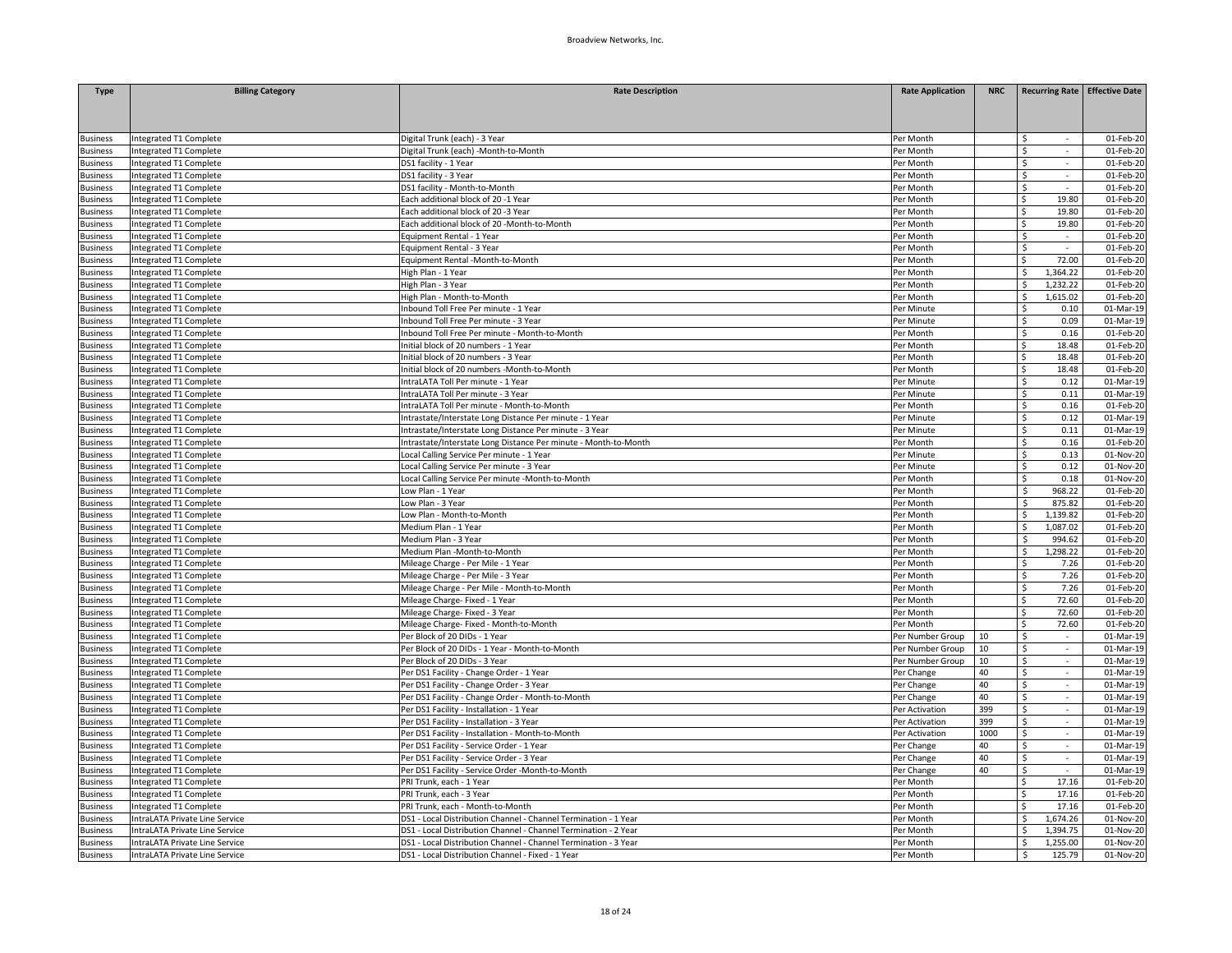| <b>Type</b>     | <b>Billing Category</b>                                    | <b>Rate Description</b>                                               | <b>Rate Application</b> | <b>NRC</b> | Recurring Rate Effective Date |                         |
|-----------------|------------------------------------------------------------|-----------------------------------------------------------------------|-------------------------|------------|-------------------------------|-------------------------|
|                 |                                                            |                                                                       |                         |            |                               |                         |
|                 |                                                            |                                                                       |                         |            |                               |                         |
| <b>Business</b> | IntraLATA Private Line Service                             | DS1 - Local Distribution Channel - Fixed - 2 Year                     | Per Month               |            | 125.79<br>Ŝ                   | 01-Nov-20               |
| <b>Business</b> | IntraLATA Private Line Service                             | DS1 - Local Distribution Channel - Fixed - 3 Year                     | Per Month               |            | \$.<br>125.79                 | 01-Nov-20               |
| <b>Business</b> | IntraLATA Private Line Service                             | DS1 - Local Distribution Channel - Per Mile - 2 Year                  | Per Month               |            | 55.90<br>Ś                    | 01-Nov-20               |
| susiness        | IntraLATA Private Line Service                             | DS1 - Local Distribution Channel - Per Mile - 3 Year                  | Per Month               |            | Ś<br>55.90                    | 01-Nov-20               |
| <b>Business</b> | IntraLATA Private Line Service                             | DS1 - Local Distribution Channel - Per Mile- 1 Year                   | Per Month               |            | Ś.<br>55.90                   | 01-Nov-20               |
| <b>Business</b> | IntraLATA Private Line Service                             | DS3 - Local Distribution Channel - Channel Termination - 1 Year       | Per Month               |            | 7,826.28<br>Ś                 | 01-Nov-20               |
| <b>Business</b> | ntraLATA Private Line Service                              | DS3 - Local Distribution Channel - Channel Termination - 2 Year       | Per Month               |            | Ŝ<br>7,826.28                 | 01-Nov-20               |
| <b>Business</b> | IntraLATA Private Line Service                             | DS3 - Local Distribution Channel - Channel Termination - 3 Year       | Per Month               |            | 6,987.75<br>Ŝ                 | 01-Nov-20               |
| <b>Business</b> | IntraLATA Private Line Service                             | DS3 - Local Distribution Channel - Fixed - 1 Year                     | Per Month               |            | 2,934.86<br>Ś                 | 01-Nov-20               |
| <b>Business</b> | IntraLATA Private Line Service                             | DS3 - Local Distribution Channel - Fixed - 2 Year                     | Per Month               |            | ς<br>2,934.86                 | 01-Nov-20               |
| <b>Business</b> | IntraLATA Private Line Service                             | DS3 - Local Distribution Channel - Fixed - 3 Year                     | Per Month               |            | 2,655.35<br>Ś                 | 01-Nov-20               |
| <b>Business</b> | IntraLATA Private Line Service                             | DS3 - Local Distribution Channel - Per Mile - 1 Year                  | Per Month               |            | 503.13<br>Ś                   | 01-Nov-20               |
| <b>Business</b> | IntraLATA Private Line Service                             | DS3 - Local Distribution Channel - Per Mile - 2 Year                  | Per Month               |            | \$<br>475.16                  | 01-Nov-20               |
| <b>Business</b> | IntraLATA Private Line Service                             | DS3 - Local Distribution Channel - Per Mile - 3 Year                  | Per Month               |            | \$<br>440.28                  | 01-Nov-20               |
| <b>Business</b> | IntraLATA Private Line Service                             | Interoffice Channel - Per Mile - 1 Year                               | Per Month               |            | 55.90<br>Ś.                   | 01-Nov-20               |
| <b>Business</b> | IntraLATA Private Line Service                             | Interoffice Channel - Per Mile - 2 Year                               | Per Month               |            | ς<br>55.90                    | 01-Nov-20               |
| <b>Business</b> | IntraLATA Private Line Service                             | Interoffice Channel - Per Mile - 3 Year                               | Per Month               |            | 55.90<br>Ś.                   | 01-Nov-20               |
| <b>Business</b> | IntraLATA Private Line Service                             | Interoffice Channel - Per Mile -1 Year                                | Per Month               |            | Ś.<br>503.13                  | 01-Nov-20               |
| <b>Business</b> | IntraLATA Private Line Service                             | Interoffice Channel - Per Mile -2 Year                                | Per Month               |            | \$<br>475.16                  | 01-Nov-20               |
| <b>Business</b> | IntraLATA Private Line Service                             | Interoffice Channel - Per Mile -3 Year                                | Per Month               |            | Ś.<br>440.28                  | 01-Nov-20               |
| <b>Business</b> | Miscellaneous Services                                     | Calling Card Paystation surcharge, per call                           | Per Call                |            | Ŝ.<br>1.50                    | 01-Mar-19               |
| <b>Business</b> | Miscellaneous Services                                     | Calling Card Per Minute, per call                                     | Per Call                |            | \$<br>0.54                    | 01-Mar-19               |
| <b>Business</b> | Miscellaneous Services                                     | Dispatch Charge - Per Occurrence                                      | Per Change              |            | \$.<br>249.00                 | 01-Mar-19               |
| <b>Business</b> | Miscellaneous Services                                     | Maintenance Visits Normal Business Hours                              | Per Time Period         |            | Ś.<br>300.00                  | 01-Mar-19               |
| <b>Business</b> | Miscellaneous Services                                     | Maintenance Visits Outside Normal Business Hours                      | Per Time Period         |            | Ś<br>400.00                   | 01-Mar-19               |
| <b>Business</b> | Miscellaneous Services                                     | Number Retention                                                      | Per Call                |            | Ś<br>0.23                     | 01-Mar-19               |
| <b>Business</b> | Miscellaneous Services                                     | Personalized Phone Number                                             | Per Call                | 100        | Ś.<br>$\sim$                  | 01-Mar-19               |
| <b>Business</b> | NoNonCents Business Unlimited Local                        | One Year Term Plan monthly recurring charge                           | Per Month               |            | Š.<br>124.74                  | 01-Nov-20               |
| <b>Business</b> | NoNonCents Business Unlimited Local                        | One Year Term Plan regional intrastate and interstate long distance   | Per Minute              |            | Ś<br>0.18                     | 01-Nov-20               |
| <b>Business</b> | NoNonCents Business Unlimited Local                        | One Year Term Plan Toll Free Usage                                    | Per Minute              |            | 0.20<br>Ś                     | 01-Nov-20               |
| <b>Business</b> | NoNonCents Business Unlimited Local                        | Three Year Term Plan monthly recurring charge                         | Per Month               |            | Ś<br>122.33                   | 01-Nov-20               |
| <b>Business</b> | NoNonCents Business Unlimited Local                        | Three Year Term Plan regional intrastate and interstate long distance | Per Minute              |            | \$.<br>0.16                   | $\overline{01}$ -Nov-20 |
| <b>Business</b> | NoNonCents Business Unlimited Local                        | Three Year Term Plan Toll Free Usage                                  | Per Minute              |            | 0.18<br>Ŝ.                    | 01-Nov-20               |
| <b>Business</b> | NoNonCents Business Unlimited Local/Regional               | One Year Term Plan monthly recurring charge                           | Per Month               |            | Ś<br>128.84                   | 01-Nov-20               |
| <b>Business</b> | NoNonCents Business Unlimited Local/Regional               | One Year Term Plan regional intrastate and interstate long distance   | Per Minute              |            | Ś<br>0.18                     | 01-Nov-20               |
| <b>Business</b> | NoNonCents Business Unlimited Local/Regional               | One Year Term Plan Toll Free Usage                                    | Per Minute              |            | Ś<br>0.20                     | 01-Nov-20               |
| <b>Business</b> | NoNonCents Business Unlimited Local/Regional               | Three Year Term Plan monthly recurring charge                         | Per Month               |            | Ś<br>126.67                   | 01-Nov-20               |
| <b>Business</b> | NoNonCents Business Unlimited Local/Regional               | Three Year Term Plan regional intrastate and interstate long distance | Per Minute              |            | Ś<br>0.16                     | 01-Nov-20               |
| <b>Business</b> | NoNonCents Business Unlimited Local/Regional               | Three Year Term Plan Toll Free Usage                                  | Per Minute              |            | 0.18<br>Ś.                    | 01-Nov-20               |
| <b>Business</b> | NoNonCents Business Unlimited Local/Regional/Long Distance | One Year Term Plan monthly recurring charge                           | Per Month               |            | 129.36<br>Ś                   | 01-Nov-20               |
| <b>Business</b> | NoNonCents Business Unlimited Local/Regional/Long Distance | One Year Term Plan Toll Free Usage                                    | Per Minute              |            | Ś<br>0.20                     | 01-Nov-20               |
| <b>Business</b> | NoNonCents Business Unlimited Local/Regional/Long Distance | Three Year Term Plan monthly recurring charge                         | Per Month               |            | 126.07<br>Ś.                  | 01-Nov-20               |
| <b>Business</b> | NoNonCents Business Unlimited Local/Regional/Long Distance | Three Year Term Plan Toll Free Usage                                  | Per Minute              |            | Ś<br>0.18                     | 01-Nov-20               |
| <b>Business</b> | <b>Operator Services Rates</b>                             | <b>Busy Line Verification</b>                                         | Per Call                |            | Ś<br>17.48                    | 01-Nov-20               |
| <b>Business</b> | <b>Operator Services Rates</b>                             | <b>Busy Line Verification/Interrupt</b>                               | Per Call                |            | 17.48<br>Ś.                   | 01-Nov-20               |
| susiness        | <b>Operator Services Rates</b>                             | Collect - Automated                                                   | Per Call                |            | Ś<br>4.99                     | 01-Mar-19               |
| <b>Business</b> | <b>Operator Services Rates</b>                             | Collect - Operator Handled                                            | Per Call                |            | \$.<br>6.50                   | 01-Mar-19               |
| <b>Business</b> | <b>Operator Services Rates</b>                             | Customer Dialed Calling Card                                          | Per Cal                 |            | 4.99<br>Ś.                    | 01-Mar-19               |
| <b>Business</b> | <b>Operator Services Rates</b>                             | General Assistance                                                    | Per Call                |            | \$<br>1.99                    | 01-Mar-19               |
| <b>Business</b> | <b>Operator Services Rates</b>                             | Operator Dial Calling Card                                            | Per Call                |            | \$<br>5.50                    | 01-Mar-19               |
| <b>Business</b> | <b>Operator Services Rates</b>                             | Operator Dialed Surcharge                                             | Per Call                |            | 2.15<br>Ś                     | 01-Mar-19               |
| <b>Business</b> | <b>Operator Services Rates</b>                             | Operator Must Dial Calling Card                                       | Per Call                |            | Ś<br>4.99                     | 01-Mar-19               |
| <b>Business</b> | <b>Operator Services Rates</b>                             | Payphone Surcharge                                                    | Per Call                |            | Ś<br>3.00                     | 01-Mar-19               |
| <b>Business</b> | <b>Operator Services Rates</b>                             | Person-to-Person                                                      | Per Call                |            | 9.99<br>Ŝ.                    | 01-Mar-19               |
| <b>Business</b> | <b>Operator Services Rates</b>                             | Sent Paid - Non Coin - Automated                                      | Per Call                |            | \$<br>4.99                    | 01-Mar-19               |
| <b>Business</b> | <b>Operator Services Rates</b>                             | Sent Paid - Non Coin - Operator                                       | Per Call                |            | Ś<br>9.99                     | 01-Mar-19               |
| <b>Business</b> | <b>Operator Services Rates</b>                             | Third Party - Automated                                               | Per Cal                 |            | 4.99<br>Ś                     | 01-Mar-19               |
| susiness        | <b>Operator Services Rates</b>                             | Third Party - Operator Handled                                        | Per Call                |            | \$<br>9.99                    | 01-Mar-19               |
| <b>Business</b> | <b>Operator Services Rates</b>                             | Usage - Day                                                           | Per Minute              |            | \$<br>0.89                    | 01-Mar-19               |
| <b>Business</b> | <b>Operator Services Rates</b>                             | Usage - Evening                                                       | Per Minute              |            | \$<br>0.89                    | 01-Mar-19               |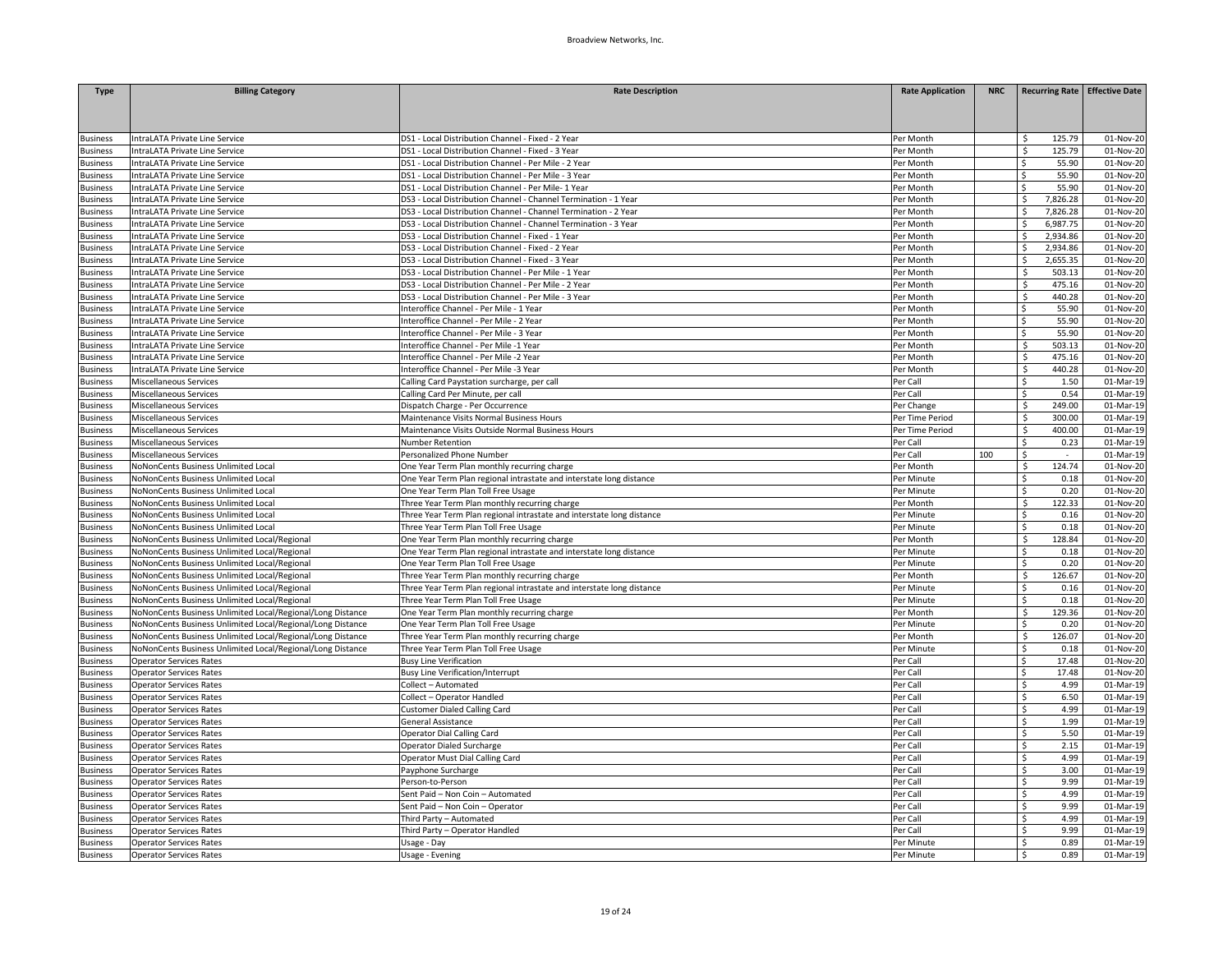| <b>Type</b>                        | <b>Billing Category</b>                                              | <b>Rate Description</b>                                                | <b>Rate Application</b>      | <b>NRC</b> | Recurring Rate Effective Date |                         |
|------------------------------------|----------------------------------------------------------------------|------------------------------------------------------------------------|------------------------------|------------|-------------------------------|-------------------------|
|                                    |                                                                      |                                                                        |                              |            |                               |                         |
|                                    |                                                                      |                                                                        |                              |            |                               |                         |
|                                    |                                                                      |                                                                        |                              |            |                               |                         |
| <b>Business</b><br><b>Business</b> | <b>Operator Services Rates</b><br><b>Optional Calling Features</b>   | Usage - Night/Weekend<br>3-Way Calling                                 | Per Minute<br>Per Month      |            | 0.89<br>Ś<br>15.14<br>Ś.      | 01-Mar-19<br>01-Nov-20  |
| <b>Business</b>                    | <b>Optional Calling Features</b>                                     | 3-Way Calling Per Use                                                  | Per Call                     |            | Ś<br>2.63                     | 01-Nov-20               |
| susiness                           | <b>Optional Calling Features</b>                                     | <b>Account Codes</b>                                                   | Per Month                    |            | Ś.<br>12.71                   | 01-Nov-20               |
| <b>Business</b>                    | <b>Optional Calling Features</b>                                     | Busy Number Re-dial                                                    | Per Month                    |            | Ś.<br>13.86                   | 01-Nov-20               |
| <b>Business</b>                    | <b>Optional Calling Features</b>                                     | Call Block                                                             | Per Month                    |            | 15.61<br>Ś                    | 01-Nov-20               |
| <b>Business</b>                    | <b>Optional Calling Features</b>                                     | Call Block Per Day                                                     | Per Time Period              |            | 2.19<br>Ś.                    | 01-Nov-20               |
| <b>Business</b>                    | <b>Optional Calling Features</b>                                     | Call Forwarding - Variable                                             | Per Month                    |            | Ś<br>17.33                    | 01-Nov-20               |
| <b>Business</b>                    | <b>Optional Calling Features</b>                                     | Call Forwarding Busy Line/No Answer                                    | Per Month                    |            | 11.55<br>Ś.                   | 01-Nov-20               |
| <b>Business</b>                    | <b>Optional Calling Features</b>                                     | Call Forwarding-Busy Line                                              | Per Month                    |            | \$<br>10.59                   | 01-Nov-20               |
| <b>Business</b>                    | <b>Optional Calling Features</b>                                     | Call Forwarding-No Answer                                              | Per Month                    |            | Ś.<br>10.59                   | 01-Nov-20               |
| <b>Business</b>                    | <b>Optional Calling Features</b>                                     | Call Manager Caller ID w/name, Call Wait & Call Forward BL/DA          | Per Month                    |            | 28.86<br>\$                   | 01-Nov-20               |
| <b>Business</b>                    | <b>Optional Calling Features</b>                                     | Call Trace Per Use                                                     | Per Call                     |            | 3.94<br>\$                    | 01-Nov-20               |
| <b>Business</b>                    | <b>Optional Calling Features</b>                                     | <b>Call Waiting</b>                                                    | Per Month                    |            | Ś<br>17.33                    | 01-Nov-20               |
| <b>Business</b>                    | <b>Optional Calling Features</b>                                     | Caller ID                                                              | Per Month                    |            | 24.29<br>Ś.                   | 01-Nov-20               |
| <b>Business</b>                    | <b>Optional Calling Features</b>                                     | Caller ID with Name                                                    | Per Month                    |            | ς.<br>26.69                   | 01-Nov-20               |
| <b>Business</b>                    | <b>Optional Calling Features</b>                                     | Distinctive Ring - 1st Number                                          | Per Month                    |            | Ś.<br>19.64                   | 01-Nov-20               |
| <b>Business</b>                    | <b>Optional Calling Features</b>                                     | Distinctive Ring - 2nd Number                                          | Per Month                    |            | 34.35<br>Ś.                   | 01-Nov-20               |
| <b>Business</b>                    | <b>Optional Calling Features</b>                                     | Omni Forward                                                           | Per Month                    |            | Ś.<br>17.33                   | 01-Nov-20               |
| <b>Business</b>                    | <b>Optional Calling Features</b>                                     | Per Change/Add Order                                                   | Per Change                   | 10         | \$<br>$\sim$                  | 01-Mar-19               |
|                                    |                                                                      | Priority Call                                                          |                              |            | 11.73<br>Ś.                   | 01-Nov-20               |
| <b>Business</b>                    | <b>Optional Calling Features</b><br><b>Optional Calling Features</b> | Priority Call Per Day                                                  | Per Month<br>Per Time Period |            | Ś<br>2.19                     | 01-Nov-20               |
| <b>Business</b><br><b>Business</b> | <b>Optional Calling Features</b>                                     | Remote Call Forward                                                    | Per Month                    |            | Ś<br>46.59                    | 01-Nov-20               |
|                                    |                                                                      |                                                                        | Per Call                     |            | 3.06<br>Ś                     |                         |
| <b>Business</b>                    | <b>Optional Calling Features</b>                                     | Repeat Dialing Per Use                                                 | Per Month                    |            | Ś.<br>15.14                   | 01-Nov-20<br>01-Nov-20  |
| <b>Business</b><br><b>Business</b> | <b>Optional Calling Features</b>                                     | Return Call<br>Return Call Per Use                                     | Per Call                     |            | Ś<br>3.06                     | 01-Nov-20               |
| <b>Business</b>                    | <b>Optional Calling Features</b>                                     | Select Forward                                                         | Per Month                    |            | 8.44<br>Ś                     | 01-Nov-20               |
|                                    | <b>Optional Calling Features</b>                                     | Select Forward Per Day                                                 |                              |            | Ś.<br>2.19                    | 01-Nov-20               |
| <b>Business</b><br><b>Business</b> | <b>Optional Calling Features</b><br><b>Optional Calling Features</b> | Speed Dial 30                                                          | Per Time Period<br>Per Month |            | Ś<br>18.57                    | 01-Nov-20               |
|                                    | <b>Optional Calling Features</b>                                     | Speed Dial 8                                                           |                              |            | 12.71<br>Ś.                   | 01-Nov-20               |
| <b>Business</b>                    | Plan X - Bundled                                                     | Cell 1 - 2 Year                                                        | Per Month<br>Per Month       |            | 73.92<br>Ś.                   | 01-Feb-20               |
| <b>Business</b><br><b>Business</b> | Plan X - Bundled                                                     | Cell 1 - 3 Year                                                        | Per Month                    |            | Ś.<br>73.92                   | 01-Feb-20               |
| <b>Business</b>                    | Plan X - Bundled                                                     | Cell 2 - 2 Year                                                        | Per Month                    |            | 73.92<br>Ś.                   | 01-Feb-20               |
| <b>Business</b>                    | Plan X - Bundled                                                     | Cell 2 - 3 Year                                                        | Per Month                    |            | ς.<br>73.92                   | 01-Feb-20               |
| <b>Business</b>                    | Plan X - Bundled                                                     | Cell 3 - 2 Year                                                        | Per Month                    |            | Š.<br>76.68                   | 01-Feb-20               |
| <b>Business</b>                    | Plan X - Bundled                                                     | Cell 3 - 3 Year                                                        | Per Month                    |            | 73.92<br>Ś.                   | 01-Feb-20               |
|                                    | Plan X - Bundled                                                     | Cell 4 - 2 Year                                                        | Per Month                    |            | 79.38<br>Ś                    | 01-Feb-20               |
| <b>Business</b><br><b>Business</b> | Plan X - Bundled                                                     | Cell 4 - 3 Year                                                        | Per Month                    |            | Ś<br>73.92                    | 01-Feb-20               |
| <b>Business</b>                    | Plan X - Measured                                                    | Cell 1 - 2 Year                                                        | Per Month                    |            | 46.70<br>Ś.                   | 01-Feb-20               |
|                                    | Plan X - Measured                                                    | Cell 1 - 3 Year                                                        | Per Month                    |            | 45.36                         | 01-Feb-20               |
| <b>Business</b><br><b>Business</b> | Plan X - Measured                                                    | Cell 2 - 2 Year                                                        | Per Month                    |            | 49.39<br>Ś.                   | 01-Feb-20               |
| <b>Business</b>                    | Plan X - Measured                                                    | Cell 2 - 3 Year                                                        | Per Month                    |            | 48.05<br>Ś.                   | 01-Feb-20               |
| <b>Business</b>                    | Plan X - Measured                                                    | Cell 3 - 2 Year                                                        | Per Month                    |            | 51.41<br>Ś.                   | 01-Feb-20               |
| <b>Business</b>                    | Plan X - Measured                                                    | Cell 3 - 3 Year                                                        | Per Month                    |            | \$<br>49.73                   | 01-Feb-20               |
| <b>Business</b>                    | Plan X - Measured                                                    | Cell 4 - 2 Year                                                        | Per Month                    |            | 54.10<br>Ś.                   | 01-Feb-20               |
| susiness                           | Plan X - Measured                                                    | Cell 4 - 3 Year                                                        | Per Month                    |            | 52.42<br>ς.                   | 01-Feb-20               |
| <b>Business</b>                    | Plan X - Measured                                                    | intraLATA toll, interstate and intrastate long distance calls - 2 Year | Per Minute                   |            | Ś.<br>0.10                    | $\overline{01}$ -Mar-19 |
| <b>Business</b>                    | Plan X - Measured                                                    | intraLATA toll, interstate and intrastate long distance calls - 3 Year | Per Minute                   |            | 0.09<br>Ś.                    | 01-Mar-19               |
| <b>Business</b>                    | Plan X - Measured                                                    | Rate per minute for all local usage - 1 Year                           | Per Minute                   |            | Ś<br>0.15                     | 01-Nov-20               |
| <b>Business</b>                    | Plan X - Measured                                                    | Rate per minute for all local usage - 3 Year                           | Per Minute                   |            | \$<br>0.14                    | 01-Nov-20               |
| <b>Business</b>                    | Platinum Plan Option 1                                               | SDSL 384kb, Off-Net                                                    | Per Month                    |            | \$<br>198.00                  | 01-Feb-20               |
| <b>Business</b>                    | Platinum Plan Option 1                                               | SDSL 384kb, Off-Net                                                    | Per Month                    |            | 178.20<br>Ś                   | 01-Feb-20               |
| <b>Business</b>                    | Platinum Plan Option 1                                               | SDSL 384kb, On-Net                                                     | Per Month                    |            | \$.<br>117.48                 | 01-Feb-20               |
| <b>Business</b>                    | Platinum Plan Option 1                                               | SDSL 384kb, On-Net                                                     | Per Month                    |            | \$<br>130.68                  | 01-Feb-20               |
|                                    | Platinum Plan Option 1                                               | Standard Access Line plus - Unlimited local exchange line              | Per Month                    |            | Ś.<br>93.24                   | 01-Nov-20               |
| <b>Business</b>                    |                                                                      | Standard Access Line plus - Unlimited local exchange line              | Per Month                    |            | Ś.<br>98.49                   | 01-Nov-20               |
| <b>Business</b><br><b>Business</b> | Platinum Plan Option 1<br>Platinum Plan Option 2                     | SDSL 768kb, Off-Net                                                    | Per Month                    |            | 249.48<br>S.                  | 01-Feb-20               |
| susiness                           | Platinum Plan Option 2                                               | SDSL 768kb, Off-Net                                                    | Per Month                    |            | Ś<br>224.40                   | 01-Feb-20               |
| <b>Business</b>                    | Platinum Plan Option 2                                               | SDSL 768kb, On-Net                                                     | Per Month                    |            | Ś<br>178.20                   | 01-Feb-20               |
|                                    | Platinum Plan Option 2                                               | SDSL 768kb, On-Net                                                     |                              |            | \$<br>158.40                  | 01-Feb-20               |
| <b>Business</b>                    |                                                                      |                                                                        | Per Month                    |            |                               |                         |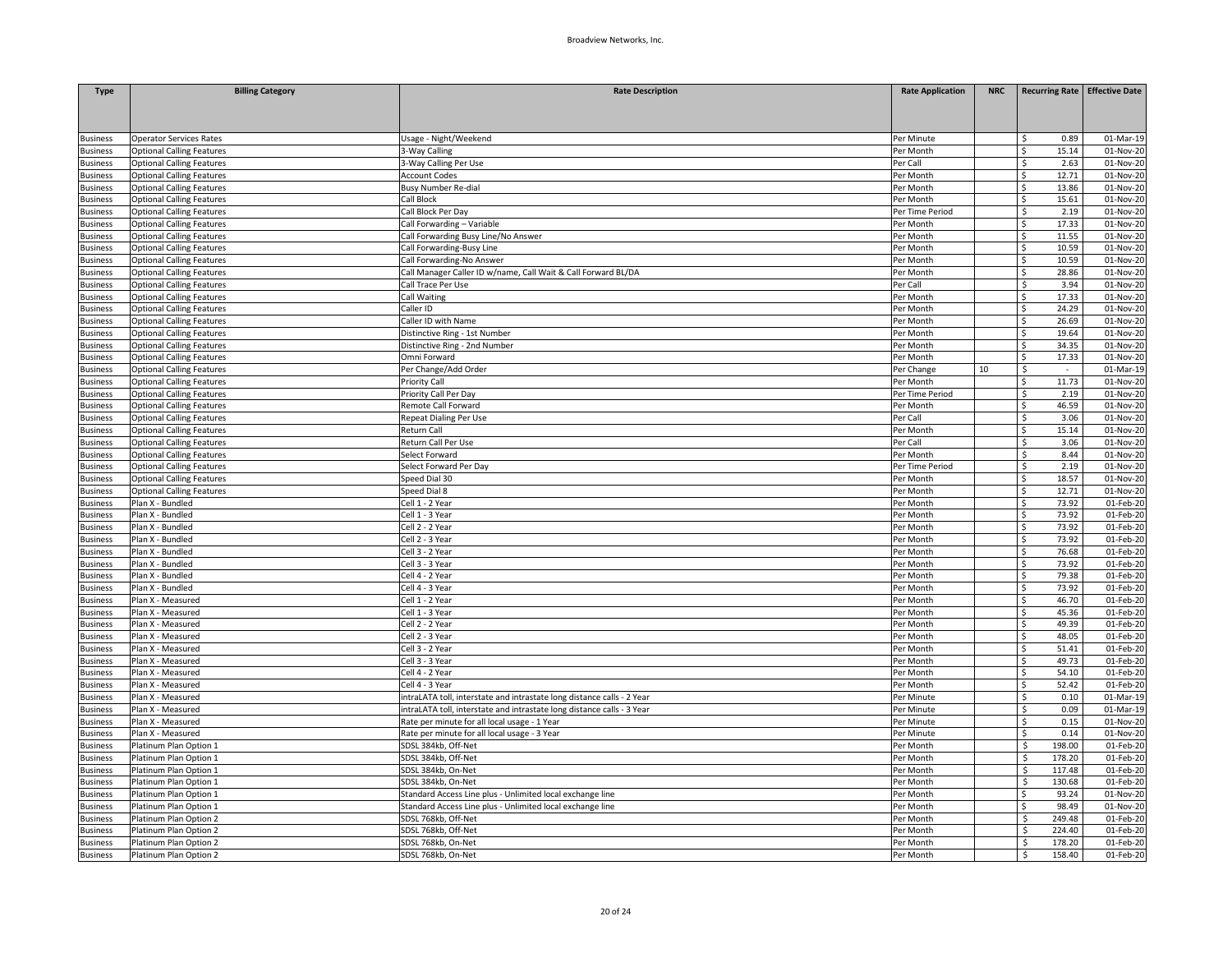| <b>Type</b>     | <b>Billing Category</b>                                 | <b>Rate Description</b>                                   | <b>Rate Application</b> | <b>NRC</b> | Recurring Rate Effective Date |           |
|-----------------|---------------------------------------------------------|-----------------------------------------------------------|-------------------------|------------|-------------------------------|-----------|
|                 |                                                         |                                                           |                         |            |                               |           |
|                 |                                                         |                                                           |                         |            |                               |           |
|                 |                                                         |                                                           |                         |            |                               |           |
| <b>Business</b> | Platinum Plan Option 2                                  | Standard Access Line plus - Unlimited local exchange line | Per Month               |            | 91.14                         | 01-Nov-20 |
| <b>Business</b> | Platinum Plan Option 2                                  | Standard Access Line plus - Unlimited local exchange line | Per Month               |            | 96.39                         | 01-Nov-20 |
| <b>Business</b> | Platinum Plan Option 3                                  | SDSL 1.1mbps, Off-Net                                     | Per Month               |            | 297.00<br>\$                  | 01-Feb-20 |
| <b>Business</b> | Platinum Plan Option 3                                  | SDSL 1.1mbps, Off-Net                                     | Per Month               |            | 266.64<br>S.                  | 01-Feb-20 |
| usiness         | Platinum Plan Option 3                                  | SDSL 1.1mbps, On-Net                                      | Per Month               |            | Ś<br>224.40                   | 01-Feb-20 |
| <b>Business</b> | Platinum Plan Option 3                                  | SDSL 1.1mbps, On-Net                                      | Per Month               |            | Ś<br>201.96                   | 01-Feb-20 |
| usiness         | Platinum Plan Option 3                                  | Standard Access Line plus - Unlimited local exchange line | Per Month               |            | 91.14<br>Ŝ                    | 01-Nov-20 |
| <b>Business</b> | Platinum Plan Option 3                                  | Standard Access Line plus - Unlimited local exchange line | Per Month               |            | Ś<br>94.29                    | 01-Nov-20 |
| <b>Business</b> | Platinum Plan Option 4                                  | SDSL 1.5mbps, Off-Net                                     | Per Month               |            | \$<br>320.76                  | 01-Feb-20 |
| <b>Business</b> | Platinum Plan Option 4                                  | SDSL 1.5mbps, Off-Net                                     | Per Month               |            | 355.08<br>\$                  | 01-Feb-20 |
| usiness         | Platinum Plan Option 4                                  | SDSL 1.5mbps, On-Net                                      | Per Month               |            | Ŝ<br>271.92                   | 01-Feb-20 |
| <b>Business</b> | Platinum Plan Option 4                                  | SDSL 1.5mbps, On-Net                                      | Per Month               |            | Ŝ<br>244.20                   | 01-Feb-20 |
| <b>Business</b> | Platinum Plan Option 4                                  | Standard Access Line plus - Unlimited local exchange line | Per Month               |            | 86.94<br>Ŝ.                   | 01-Nov-20 |
| <b>Business</b> | Platinum Plan Option 4                                  | Standard Access Line plus - Unlimited local exchange line | Per Month               |            | 92.19<br>Ś                    | 01-Nov-20 |
| <b>Business</b> | Platinum Plan Option 5                                  | On-Net IP T1 (1.5mbps)                                    | Per Month               |            | Ś<br>737.40                   | 01-Feb-20 |
| <b>Business</b> | Platinum Plan Option 5                                  | On-Net IP T1 (1.5mbps)                                    | Per Month               |            | 683.40<br>Ŝ.                  | 01-Feb-20 |
| <b>Business</b> | Platinum Plan Option 5                                  | Standard Access Line plus - Unlimited local exchange line | Per Month               |            | 86.94                         | 01-Nov-20 |
| <b>Business</b> | Platinum Plan Option 5                                  | Standard Access Line plus - Unlimited local exchange line | Per Month               |            | Ś.<br>92.19                   | 01-Nov-20 |
| <b>Business</b> | Resale, On Net, Off Net, Mixed Account Classifications  | Mixed, per line                                           | Per Month               |            | 18.38<br>Ŝ.                   | 01-Nov-20 |
| usiness         | Resale, On Net, Off Net, Mixed Account Classifications  | Off Net, per line                                         | Per Month               |            | 18.38<br>Ś                    | 01-Nov-20 |
| usiness         | Resale, On Net, Off Net, Mixed Account Classifications' | On Net, per line                                          | Per Month               |            | Ś<br>6.09                     | 01-Nov-20 |
| usiness         | Resale, On Net, Off Net, Mixed Account Classifications  | Resale, per line                                          | Per Month               |            | 24.68<br>Ŝ.                   | 01-Nov-20 |
| usiness         | Simplicity Ultra PRI                                    | Caller ID With Name - 1 Year                              | Per Month               |            | Ś<br>120.00                   | 01-Feb-20 |
| <b>Business</b> | Simplicity Ultra PRI                                    | Caller ID With Name - 1 Year                              | Per Month               |            | 90.00<br>Ś                    | 01-Feb-20 |
| <b>Business</b> | Simplicity Ultra PRI                                    | Each additional block of 20 - 1 Year                      | Per Month               |            | 18.00<br>Ś.                   | 01-Feb-20 |
| usiness         | Simplicity Ultra PRI                                    | Each additional block of 20 - 3 Year                      | Per Month               |            | 18.00<br>Ś                    | 01-Feb-20 |
| <b>Business</b> | Simplicity Ultra PRI                                    | nitial block of 20 numbers - 1 Year                       | Per Month               |            | \$<br>$\sim$                  | 01-Feb-20 |
| usiness         | Simplicity Ultra PRI                                    | Initial block of 20 numbers - 3 Year                      | Per Month               |            | Ŝ.<br>$\sim$                  | 01-Feb-20 |
| usiness         | Simplicity Ultra PRI                                    | nterstate Long Distance - Per Minute - 1 Year             | Per Minute              |            | 0.09<br>Ś                     | 01-Mar-19 |
| <b>Business</b> | Simplicity Ultra PRI                                    | nterstate Long Distance - Per Minute - 3 Year             | Per Minute              |            | Ś<br>0.08                     | 01-Mar-19 |
| <b>Business</b> | Simplicity Ultra PRI                                    | IntraLATA Toll - Per minute - 1 Year                      | Per Minute              |            | 0.09<br>\$.                   | 01-Mar-19 |
| <b>Business</b> | Simplicity Ultra PRI                                    | IntraLATA Toll - Per minute - 3 Year                      | Per Minute              |            | Ś<br>0.08                     | 01-Mar-19 |
| <b>Business</b> | Simplicity Ultra PRI                                    | ntrastate Long Distance - Per Minute - 1 Year             | Per Minute              |            | Ś<br>0.09                     | 01-Mar-19 |
| <b>Business</b> | Simplicity Ultra PRI                                    | Intrastate Long Distance - Per Minute - 3 Year            | Per Minute              |            | 0.08<br>\$                    | 01-Mar-19 |
| usiness         | Simplicity Ultra PRI                                    | Local Calling - Per Minute - 1 Year                       | Per Minute              |            | \$<br>0.10                    | 01-Nov-20 |
| <b>Business</b> | Simplicity Ultra PRI                                    | Per PRI - Change Order                                    | Per Change              | 40         | Ś<br>$\sim$                   | 01-Mar-19 |
| <b>Business</b> | Simplicity Ultra PRI                                    | Per PRI - Installation                                    | Per Activation          | 1300       | \$.<br>$\sim$                 | 01-Mar-19 |
| <b>Business</b> | Simplicity Ultra PRI                                    | Per PRI - Service Order                                   | Per Change              | 40         | Ś<br>÷                        | 01-Mar-19 |
| usiness         | Simplicity Ultra PRI                                    | Plan A - 1 Year                                           | Per Month               |            | 1,528.20<br>Ś                 | 01-Feb-20 |
| <b>Business</b> | Simplicity Ultra PRI                                    | Plan A - 3 Year                                           | Per Month               |            | 1,348.20<br>Ŝ.                | 01-Feb-20 |
| usiness         | Simplicity Ultra PRI                                    | Plan B - 1 Year                                           | Per Month               |            | 1,708.20<br>Ś.                | 01-Feb-20 |
| <b>Business</b> | Simplicity Ultra PRI                                    | Plan B - 3 Year                                           | Per Month               |            | 1,444.20                      | 01-Feb-20 |
| <b>Business</b> | Simplicity Ultra PRI                                    | Plan C - 1 Year                                           | Per Month               |            | 2,068.20                      | 01-Feb-20 |
| usiness         | Simplicity Ultra PRI                                    | Plan C - 3 Year                                           | Per Month               |            | 1,588.20<br>ς                 | 01-Feb-20 |
| usiness         | Simplicity Ultra PRI                                    | Plan D - 1 Year                                           | Per Month               |            | 2,968.20                      | 01-Feb-20 |
| <b>Business</b> | Simplicity Ultra PRI                                    | Plan D - 3 Year                                           | Per Month               |            | Ŝ<br>2,068.20                 | 01-Feb-20 |
| usiness         | Simplicity Ultra PRI                                    | Plan E - 1 Year                                           | Per Month               |            | 3,508.20<br>S                 | 01-Feb-20 |
| <b>Business</b> | Simplicity Ultra PRI                                    | Plan E - 3 Year                                           | Per Month               |            | 2,487.90<br>Ś                 | 01-Feb-20 |
| <b>Business</b> | Simplicity Ultra Voice T1                               | Each additional block of 20 - 1 Year                      | Per Month               |            | 18.00<br>\$                   | 01-Feb-20 |
| usiness         | Simplicity Ultra Voice T1                               | Each additional block of 20 - 3 Year                      | Per Month               |            | 18.00                         | 01-Feb-20 |
| usiness         | Simplicity Ultra Voice T1                               | Initial block of 20 numbers - 1 Year                      | Per Month               |            | \$<br>$\sim$                  | 01-Feb-20 |
| <b>Business</b> | Simplicity Ultra Voice T1                               | initial block of 20 numbers - 3 Year                      | Per Month               |            | \$                            | 01-Feb-20 |
| usiness         | Simplicity Ultra Voice T1                               | nterstate Long Distance - Per Minute - 1 Year             | Per Minute              |            | \$<br>0.09                    | 01-Mar-19 |
| <b>Business</b> | Simplicity Ultra Voice T1                               | Interstate Long Distance - Per Minute - 3 Year            | Per Minute              |            | 0.08<br>Ś                     | 01-Mar-19 |
| <b>Business</b> | Simplicity Ultra Voice T1                               | IntraLATA Toll - Per Minute - 1 Year                      | Per Minute              |            | \$<br>0.09                    | 01-Mar-19 |
| <b>Business</b> | Simplicity Ultra Voice T1                               | ntraLATA Toll - Per Minute - 3 Year                       | Per Minute              |            | Ŝ.<br>0.08                    | 01-Mar-19 |
| <b>Business</b> | Simplicity Ultra Voice T1                               | Intrastate Long Distance - Per Minute - 1 Year            | Per Minute              |            | 0.09<br>Ŝ                     | 01-Mar-19 |
| <b>Business</b> | Simplicity Ultra Voice T1                               | Intrastate Long Distance - Per Minute - 3 Year            | Per Minute              |            | Ŝ.<br>0.08                    | 01-Mar-19 |
| usiness         | Simplicity Ultra Voice T1                               | Local Calling - Per Minute - 1 Year                       | Per Minute              |            | Ś.<br>0.10                    | 01-Nov-20 |
| <b>Business</b> | Simplicity Ultra Voice T1                               | Per DS1 Facility - Change Order                           | Per Change              | 40         | \$<br>$\sim$                  | 01-Mar-19 |
|                 |                                                         |                                                           |                         |            |                               |           |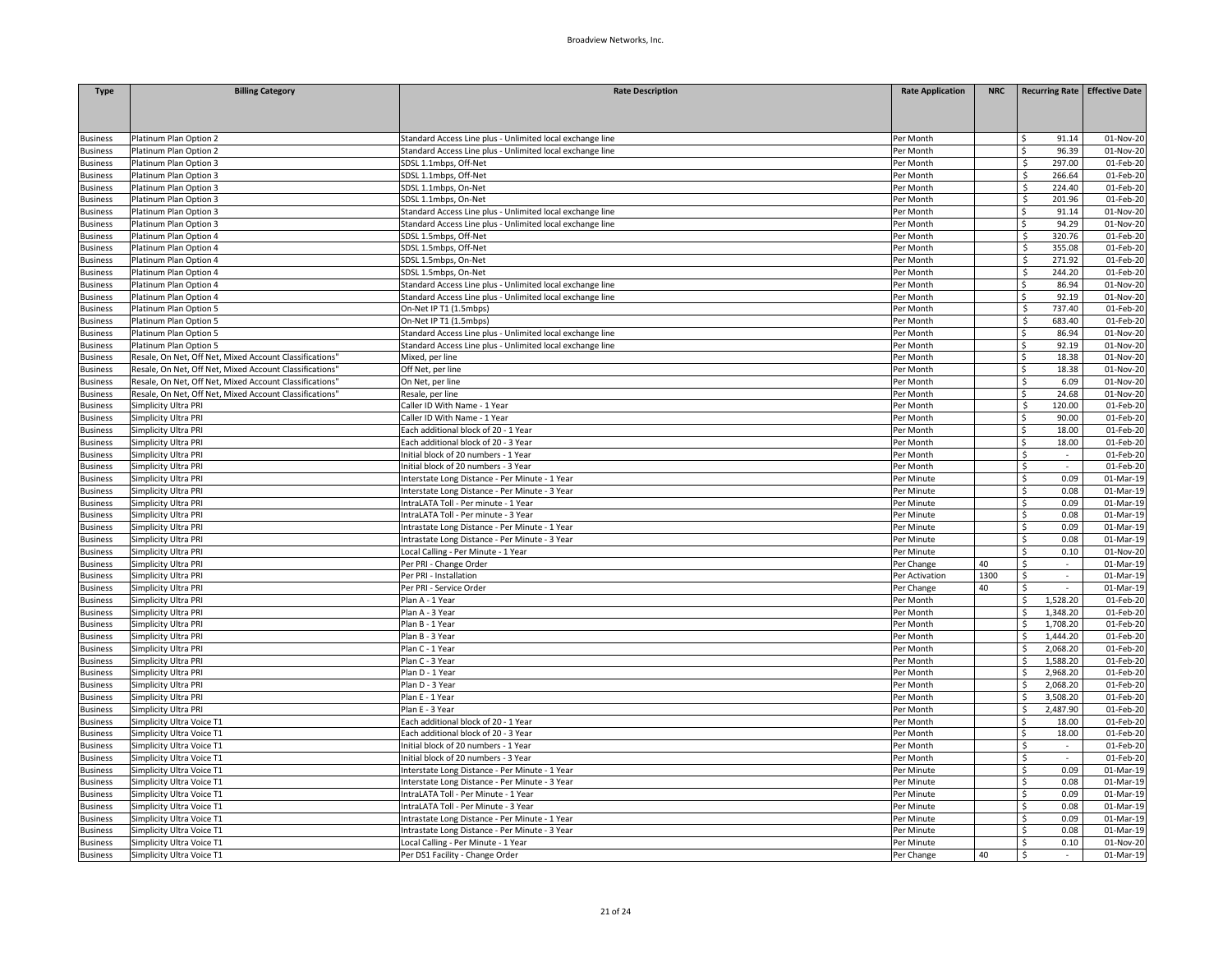| <b>Type</b>     | <b>Billing Category</b>                     | <b>Rate Description</b>                       | <b>Rate Application</b> | <b>NRC</b> | Recurring Rate Effective Date     |           |
|-----------------|---------------------------------------------|-----------------------------------------------|-------------------------|------------|-----------------------------------|-----------|
|                 |                                             |                                               |                         |            |                                   |           |
|                 |                                             |                                               |                         |            |                                   |           |
| <b>Business</b> | Simplicity Ultra Voice T1                   | Per DS1 Facility - Installation               | Per Activation          | 345        | Ŝ                                 | 01-Mar-19 |
| <b>Business</b> | Simplicity Ultra Voice T1                   | Per DS1 Facility - Service Order              | Per Change              | 40         | Ŝ.                                | 01-Mar-19 |
| <b>Business</b> | Simplicity Ultra Voice T1                   | Plan A - 1 Year                               | Per Month               |            | 1,288.20<br>Ś                     | 01-Feb-20 |
| usiness         | Simplicity Ultra Voice T1                   | Plan A - 3 Year                               | Per Month               |            | Ŝ<br>1,180.20                     | 01-Feb-20 |
| usiness         | Simplicity Ultra Voice T1                   | Plan B - 1 Year                               | Per Month               |            | Ś<br>1,468.20                     | 01-Feb-20 |
| usiness         | Simplicity Ultra Voice T1                   | Plan B - 3 Year                               | Per Month               |            | 1,276.20                          | 01-Feb-20 |
| <b>Business</b> | Simplicity Ultra Voice T1                   | Plan C - 1 Year                               | Per Month               |            | 1,828.20<br>Ś.                    | 01-Feb-20 |
| usiness         | Simplicity Ultra Voice T1                   | Plan C - 3 Year                               | Per Month               |            | 1,420.20<br>Ś                     | 01-Feb-20 |
| <b>Business</b> | Simplicity Ultra Voice T1                   | Plan D - 1 Year                               | Per Month               |            | 2,728.20                          | 01-Feb-20 |
| <b>Business</b> | Simplicity Ultra Voice T1                   | Plan D - 3 Year                               | Per Month               |            | 1,900.20<br>Ś                     | 01-Feb-20 |
| <b>Business</b> | Simplicity Ultra Voice T1                   | Plan E - 1 Year                               | Per Month               |            | 3,268.20                          | 01-Feb-20 |
| <b>Business</b> | Simplicity Ultra Voice T1                   | Plan E - 3 Year                               | Per Month               |            | 2,320.20<br>S                     | 01-Feb-20 |
| <b>Business</b> | <b>Standard Access Line Rates -Business</b> | Cell 1 Single Line                            | Per Month               |            | \$<br>71.26                       | 01-Nov-20 |
| <b>Business</b> | <b>Standard Access Line Rates -Business</b> | Cell 2 Single Line                            | Per Month               |            | 86.94                             | 01-Nov-20 |
| <b>Business</b> | <b>Standard Access Line Rates -Business</b> | Cell 3 Single Line                            | Per Month               |            | 91.16<br>Ś                        | 01-Nov-20 |
| <b>Business</b> | <b>Standard Access Line Rates -Business</b> | Cell 4 Single Line                            | Per Month               |            | 94.80                             | 01-Nov-20 |
| usiness         | <b>Standard Access Line Rates -Business</b> | Change of Telephone Number                    | Per Change              | 75         | Ŝ.                                | 01-Mar-19 |
| <b>Business</b> | <b>Standard Access Line Rates -Business</b> | Line Connection (per line)                    | Per Activation          | 175        | \$<br>$\sim$                      | 01-Mar-19 |
| <b>Business</b> | <b>Standard Access Line Rates -Business</b> | Line Restoral                                 | Per Activation          | 97         | \$<br>$\sim$                      | 01-Mar-19 |
| <b>Business</b> | <b>Standard Access Line Rates -Business</b> | Multi Line, per line                          | Per Month               |            | 95.03<br>Ś.                       | 01-Nov-20 |
| usiness         | <b>Standard Access Line Rates -Business</b> | Multi Line, per line                          | Per Month               |            | 88.74<br>Ś.                       | 01-Nov-20 |
| <b>Business</b> | <b>Standard Access Line Rates -Business</b> | Multi Line, per line                          | Per Month               |            | Ś.<br>76.67                       | 01-Nov-20 |
| usiness         | <b>Standard Access Line Rates -Business</b> | Multi Line, per line                          | Per Month               |            | 82.36<br>Ś.                       | 01-Nov-20 |
| <b>Business</b> | <b>Standard Access Line Rates -Business</b> | Presubscription Change (changes, per line)    | Per Change              | 5.5        | Ś<br>$\sim$                       | 01-Mar-19 |
| <b>Business</b> | Standard Access Line Rates -Business        | Reactivation of 900 Blocking Option           | Per Activation          | 100        | Š.<br>$\mathcal{L}_{\mathcal{A}}$ | 01-Mar-19 |
| <b>Business</b> | <b>Standard Access Line Rates -Business</b> | Service Change (changes, additions per order) | Per Change              | 175        | Ś<br>$\overline{\phantom{a}}$     | 01-Mar-19 |
| <b>Business</b> | <b>Standard Access Line Rates -Business</b> | <b>Temporary Suspension</b>                   | Per Activation          | 35.5       | \$<br>$\sim$                      | 01-Mar-19 |
| <b>Business</b> | <b>Standard Access Line Rates -Business</b> | <b>Toll Service</b>                           | Per Activation          | 97         | \$<br>$\sim$                      | 01-Mar-19 |
| <b>Business</b> | <b>Standard Access Line Rates -Business</b> | Transfer of Billing Name                      | Per Change              | 75         | \$                                | 01-Mar-19 |
| <b>Business</b> | <b>Standard Access Line Rates -Business</b> | Voluntary Toll restriction Re-activation      | Per Activation          | 40         | Ś.<br>$\sim$                      | 01-Mar-19 |
| Residential     | Basic Local Calling Rates - Residential     | Band 1 - Per Message                          | Per Minute              |            | $\overline{\mathsf{s}}$<br>0.07   | 01-Mar-19 |
| Residential     | Basic Local Calling Rates - Residential     | Band 1 - Per Message                          | Per Minute              |            | \$.<br>0.03                       | 01-Mar-19 |
| Residential     | Basic Local Calling Rates - Residential     | Band 2 - 1st Min                              | Per Minute              |            | 0.14<br>Ś                         | 01-Mar-19 |
| Residential     | Basic Local Calling Rates - Residential     | Band 2 - 1st Min                              | Per Minute              |            | Ś<br>0.10                         | 01-Mar-19 |
| Residential     | Basic Local Calling Rates - Residential     | Band 2 - 1st Min                              | Per Minute              |            | Ś<br>0.08                         | 01-Mar-19 |
| Residential     | Basic Local Calling Rates - Residential     | Band 2 - Addl Min                             | Per Minute              |            | 0.07<br>Ŝ.                        | 01-Mar-19 |
| Residential     | Basic Local Calling Rates - Residential     | Band 2 - Addl Min                             | Per Minute              |            | Ś<br>0.08                         | 01-Mar-19 |
| Residential     | Basic Local Calling Rates - Residential     | Band 2 - Addl Min                             | Per Minute              |            | Ś<br>0.06                         | 01-Mar-19 |
| Residential     | Basic Local Calling Rates - Residential     | Band 3 - 1st Min                              | Per Minute              |            | 0.14<br>Ś                         | 01-Mar-19 |
| Residential     | Basic Local Calling Rates - Residential     | Band 3 - 1st Min                              | Per Minute              |            | Ś<br>0.12                         | 01-Mar-19 |
| Residential     | Basic Local Calling Rates - Residential     | Band 3 - 1st Min                              | Per Minute              |            | Ś<br>0.09                         | 01-Mar-19 |
| Residential     | Basic Local Calling Rates - Residential     | Band 3 - Addl Min                             | Per Minute              |            | 0.09<br>\$                        | 01-Mar-19 |
| Residential     | Basic Local Calling Rates - Residential     | Band 3 - Addl Min                             | Per Minute              |            | \$<br>0.08                        | 01-Mar-19 |
| Residential     | Basic Local Calling Rates - Residential     | Band 3 - Addl Min                             | Per Minute              |            | Ś<br>0.06                         | 01-Mar-19 |
| Residential     | Basic Local Calling Rates - Residential     | Band 4 - 1st Min                              | Per Minute              |            | 0.14<br>\$.                       | 01-Mar-19 |
| Residential     | Basic Local Calling Rates - Residential     | Band 4 - 1st Min                              | Per Minute              |            | Ś<br>0.20                         | 01-Mar-19 |
| Residential     | Basic Local Calling Rates - Residential     | Band 4 - 1st Min                              | Per Minute              |            | \$<br>0.10                        | 01-Mar-19 |
| Residential     | Basic Local Calling Rates - Residential     | Band 4 - Addl Min                             | Per Minute              |            | 0.09<br>\$.                       | 01-Mar-19 |
| Residential     | Basic Local Calling Rates - Residential     | Band 4 - Addl Min                             | Per Minute              |            | Ś<br>0.07                         | 01-Mar-19 |
| Residential     | Basic Local Calling Rates - Residential     | Band 4 - Addl Min                             | Per Minute              |            | Ś<br>0.11                         | 01-Mar-19 |
| Residential     | Basic Local Calling Rates - Residential     | Band 5 - 1st Min                              | Per Minute              |            | 0.23<br>Ś.                        | 01-Mar-19 |
| Residential     | Basic Local Calling Rates - Residential     | Band 5 - 1st Min                              | Per Minute              |            | Ś<br>0.16                         | 01-Mar-19 |
| Residential     | Basic Local Calling Rates - Residential     | Band 5 - 1st Min                              | Per Minute              |            | Ś<br>0.10                         | 01-Mar-19 |
| Residential     | Basic Local Calling Rates - Residential     | Band 5 - Addl Min                             | Per Minute              |            | 0.06<br>Ś                         | 01-Mar-19 |
| Residential     | Basic Local Calling Rates - Residential     | Band 5 - Addl Min                             | Per Minute              |            | Ś<br>0.09                         | 01-Mar-19 |
| Residential     | Basic Local Calling Rates - Residential     | Band 5 - Addl Min                             | Per Minute              |            | Ś<br>0.12                         | 01-Mar-19 |
| Residential     | Basic Local Calling Rates - Residential     | Band 6 - 1st Min                              | Per Minute              |            | 0.26<br>Ś                         | 01-Mar-19 |
| Residential     | Basic Local Calling Rates - Residential     | Band 6 - 1st Min                              | Per Minute              |            | Ś<br>0.17                         | 01-Mar-19 |
| Residential     | Basic Local Calling Rates - Residential     | Band 6 - 1st Min                              | Per Minute              |            | Ś<br>0.11                         | 01-Mar-19 |
| Residential     | Basic Local Calling Rates - Residential     | Band 6 - Addl Min                             | Per Minute              |            | 0.10<br>Ś                         | 01-Mar-19 |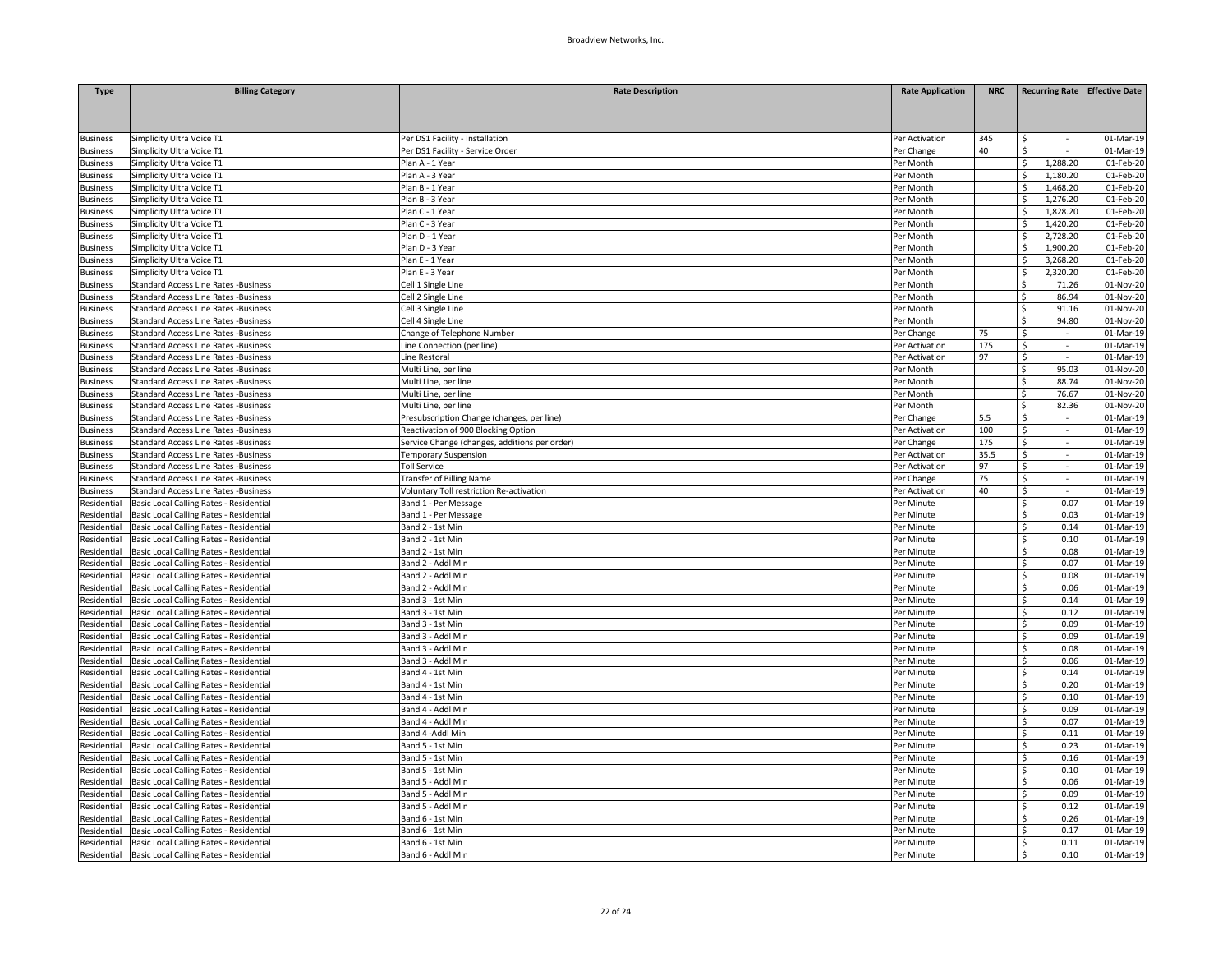| <b>Type</b> | <b>Billing Category</b>                 | <b>Rate Description</b>                                       | <b>Rate Application</b> | <b>NRC</b> |              | Recurring Rate   Effective Date |
|-------------|-----------------------------------------|---------------------------------------------------------------|-------------------------|------------|--------------|---------------------------------|
|             |                                         |                                                               |                         |            |              |                                 |
|             |                                         |                                                               |                         |            |              |                                 |
|             |                                         |                                                               |                         |            |              |                                 |
| Residential | Basic Local Calling Rates - Residential | Band 6 - Addl Min                                             | Per Minute              |            | Ś            | 0.07<br>01-Mar-19               |
| Residential | Basic Local Calling Rates - Residential | Band 6 -Addl Min                                              | Per Minute              |            | S.           | 0.13<br>01-Mar-19               |
| Residential | <b>Blocking Services</b>                | Line Blocking Deactivation Non-recurring, per event           | Per Activation          | 10         | \$           | 01-Mar-19<br>$\sim$             |
| Residential | <b>Directory Assistance Rates</b>       | Calling Card Directory Assistance - Per Call                  | Per Call                |            | \$           | 2.74<br>01-Mar-19               |
| Residential | <b>Directory Assistance Rates</b>       | DA Call Completion - Per call                                 | Per Call                |            | \$           | 1.25<br>01-Mar-19               |
| Residential | <b>Directory Assistance Rates</b>       | Directory Assistance - Per Call                               | Per Call                |            | Ś.           | 2.74<br>01-Mar-19<br>2.74       |
| Residential | Directory Assistance Rates              | National Directory Assistance: 411 - Per call                 | Per Call                |            | Ś.<br>Ś      | 01-Mar-19                       |
| Residential | <b>Directory Listings</b>               | <b>Additional Listing</b>                                     | Per Call                |            |              | 6.05<br>01-Mar-19               |
| Residential | <b>Directory Listings</b>               | <b>Additional Listing</b>                                     | Per Activation          | 12         | \$           | 01-Mar-19<br>$\sim$             |
| Residential | Directory Listings                      | <b>Listing Changes First</b>                                  | Per Change              | 12         | \$           | 01-Mar-19                       |
| Residential | Directory Listings                      | Non-Listed                                                    | Per Call                |            | \$           | 6.05<br>01-Mar-19               |
| Residential | <b>Directory Listings</b>               | Non-Listed                                                    | Per Activation          | 12<br>12   | \$           | 01-Mar-19<br>$\sim$<br>$\sim$   |
| Residential | <b>Directory Listings</b>               | Non-Published                                                 | Per Activation          |            | \$           | 01-Mar-19                       |
| Residential | <b>Directory Listings</b>               | Non-Published                                                 | Per Call                |            | \$           | 6.60<br>01-Mar-19               |
| Residential | Local Calling Rates - Residence         | 4-Penny - Additional Line                                     | Per Month               |            | 52.20<br>Ś.  | 01-Mar-19                       |
| Residential | Local Calling Rates - Residence         | 4-Penny - First Line                                          | Per Month               |            | Ś<br>61.60   | 01-Mar-19                       |
| Residential | Local Calling Rates - Residence         | Broadview No Limits-Basic 1 line account                      | Per Month               |            | \$<br>61.60  | 01-Mar-19                       |
| Residential | Local Calling Rates - Residence         | Broadview No Limits-Basic 2 line account                      | Per Month               |            | 123.20<br>Ŝ. | 01-Mar-19                       |
| Residential | Local Calling Rates - Residence         | Broadview No Limits-Basic 3 line account                      | Per Month               |            | \$<br>184.80 | 01-Mar-19                       |
| Residential | Local Calling Rates - Residence         | Broadview No Limits-Basic Monthly Rate                        | Per Month               |            | Ś<br>61.60   | 01-Mar-19                       |
| Residential | Local Calling Rates - Residence         | Broadview No Limits-Plus 1 line account                       | Per Month               |            | Ŝ.<br>64.60  | 01-Mar-19                       |
| Residential | Local Calling Rates - Residence         | Broadview No Limits-Plus 2 line account                       | Per Month               |            | Ś<br>123.20  | 01-Mar-19                       |
| Residential | Local Calling Rates - Residence         | Broadview No Limits-Plus 3 line account                       | Per Month               |            | Ŝ.<br>184.80 | 01-Mar-19                       |
| Residential | Local Calling Rates - Residence         | Broadview No Limits-Plus Monthly Rate                         | Per Month               |            | 64.60<br>Ś   | 01-Mar-19                       |
| Residential | Local Calling Rates - Residence         | NoNonCents - First Line                                       | Per Month               |            | Ś<br>63.10   | 01-Mar-19                       |
| Residential | Local Calling Rates - Residence         | NoNonCents -Additional Line                                   | Per Month               |            | Ś            | 61.60<br>01-Mar-19              |
| Residential | Miscellaneous Services                  | Calling Card Paystation surcharge, per call                   | Per Call                |            | Ś.           | 1.50<br>01-Mar-19               |
| Residential | Miscellaneous Services                  | Calling Card Per Minute, per call                             | Per Call                |            | \$           | 0.54<br>01-Mar-19               |
| Residential | Miscellaneous Services                  | Number Retention                                              | Per Call                |            | \$           | 0.23<br>01-Mar-19               |
| Residential | Miscellaneous Services                  | Personalized Phone Number                                     | Per Call                | 25         | Ś.           | 01-Mar-19<br>$\sim$             |
| Residential | <b>Operator Services Rates</b>          | <b>Busy Line Verification</b>                                 | Per Call                |            | Ś            | 9.99<br>01-Mar-19               |
| Residential | <b>Operator Services Rates</b>          | <b>Busy Line Verification/Interrupt</b>                       | Per Call                |            | \$           | 9.99<br>01-Mar-19               |
| Residential | <b>Operator Services Rates</b>          | Collect - Automated                                           | Per Call                |            | Ś.           | 4.99<br>01-Mar-19               |
| Residential | <b>Operator Services Rates</b>          | Collect - Operator Handled                                    | Per Call                |            | \$           | 6.50<br>01-Mar-19               |
| Residential | <b>Operator Services Rates</b>          | Customer Dialed Calling Card                                  | Per Call                |            | \$           | 4.99<br>01-Mar-19               |
| Residential | <b>Operator Services Rates</b>          | General Assistance                                            | Per Call                |            | Ś.           | 1.99<br>01-Mar-19               |
| Residential | <b>Operator Services Rates</b>          | Operator Dial Calling Card                                    | Per Call                |            | Ś            | 5.50<br>01-Mar-19               |
| Residential | <b>Operator Services Rates</b>          | Operator Dialed Surcharge                                     | Per Call                |            | \$           | 2.15<br>01-Mar-19               |
| Residential | <b>Operator Services Rates</b>          | Operator Must Dial Calling Card                               | Per Call                |            | Ś.           | 4.99<br>01-Mar-19               |
| Residential | <b>Operator Services Rates</b>          | Payphone Surcharge                                            | Per Call                |            | Ś            | 3.00<br>01-Mar-19               |
| Residential | <b>Operator Services Rates</b>          | Person-to-Person                                              | Per Call                |            | \$           | 9.99<br>01-Mar-19               |
| Residential | <b>Operator Services Rates</b>          | Sent Paid - Non Coin - Automated                              | Per Call                |            | Ś.           | 4.99<br>01-Mar-19               |
| Residential | <b>Operator Services Rates</b>          | Sent Paid - Non Coin - Operator                               | Per Call                |            | Ś            | 9.99<br>01-Mar-19               |
| Residential | <b>Operator Services Rates</b>          | Third Party - Automated                                       | Per Call                |            | \$           | 4.99<br>01-Mar-19               |
| Residential | <b>Operator Services Rates</b>          | Third Party - Operator Handled                                | Per Call                |            | Ś.           | 9.99<br>01-Mar-19               |
| Residential | <b>Operator Services Rates</b>          | Usage - Day                                                   | Per Minute              |            | Ś            | 0.89<br>01-Mar-19               |
| Residential | <b>Operator Services Rates</b>          | Usage - Evening                                               | Per Minute              |            | \$           | 0.89<br>01-Mar-19               |
| Residential | <b>Operator Services Rates</b>          | Usage - Night/Weekend                                         | Per Minute              |            | Ś.           | 0.89<br>01-Mar-19               |
| Residential | <b>Optional Calling Features</b>        | 3-Way Calling                                                 | Per Month               |            | \$           | 6.12<br>01-Mar-19               |
| Residential | <b>Optional Calling Features</b>        | 3-Way Calling Per Use                                         | Per Call                |            | \$           | 1.50<br>01-Mar-19               |
| Residential | <b>Optional Calling Features</b>        | <b>Busy Number Re-dial</b>                                    | Per Month               |            | Ś.           | 4.95<br>01-Mar-19               |
| Residential | <b>Optional Calling Features</b>        | Call Block                                                    | Per Month               |            | Ś            | 01-Mar-19<br>6.05               |
| Residential | <b>Optional Calling Features</b>        | Call Block Per Day                                            | Per Month               |            | \$           | 1.25<br>01-Mar-19               |
| Residential | <b>Optional Calling Features</b>        | Call Forwarding - Variable                                    | Per Month               |            | \$           | 3.85<br>01-Mar-19               |
| Residential | <b>Optional Calling Features</b>        | Call Forwarding Busy Line/No Answer                           | Per Month               |            | Ś            | 4.49<br>01-Mar-19               |
| Residential | <b>Optional Calling Features</b>        | Call Forwarding-Busy Line                                     | Per Month               |            | Ś            | 4.49<br>01-Mar-19               |
| Residential | <b>Optional Calling Features</b>        | Call Forwarding-No Answer                                     | Per Month               |            | Ŝ.           | 5.04<br>01-Mar-19               |
| Residential | <b>Optional Calling Features</b>        | Call Manager Caller ID w/name, Call Wait & Call Forward BL/DA | Per Month               |            | 13.74        | 01-Mar-19                       |
| Residential | <b>Optional Calling Features</b>        | Call Trace Per Use                                            | Per Call                |            | Ś            | 2.25<br>01-Mar-19               |
| Residential | <b>Optional Calling Features</b>        | <b>Call Waiting</b>                                           | Per Month               |            | \$           | 5.50<br>01-Mar-19               |